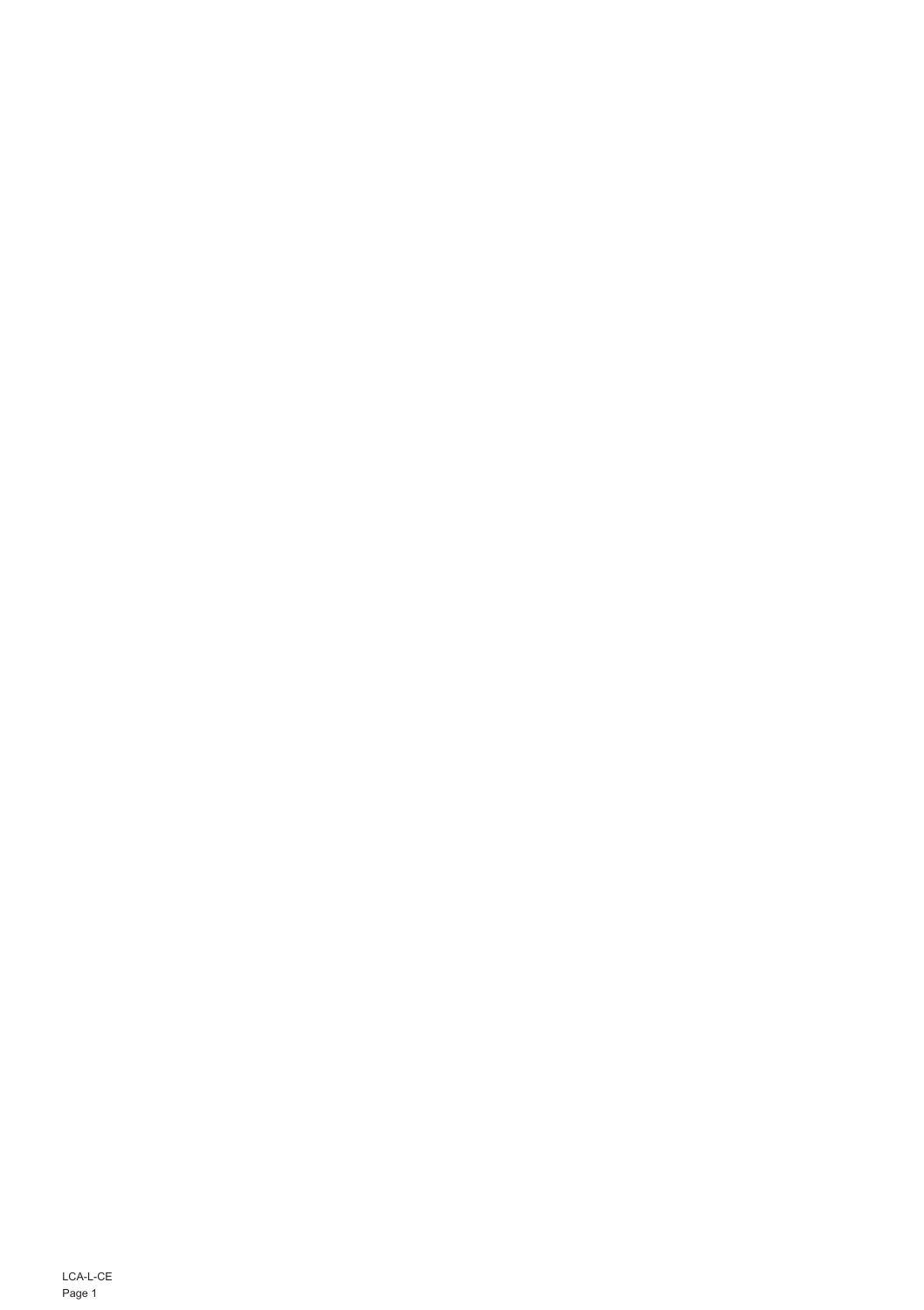# <span id="page-2-0"></span>**Novocastra™ Liquid Mouse Monoclonal Antibody CD45**

## **Product Code: NCL-L-LCA**

## **Intended Use**

#### *For in vitro diagnostic use.*

NCL-L-LCA is intended for the qualitative identification by light microscopy of human CD45 antigen in paraffin sections. The clinical interpretation of any staining or its absence should be complemented by morphological studies using proper controls and should be evaluated within the context of the patient's clinical history and other diagnostic tests by a qualified pathologist.

## **Principle of Procedure**

Immunohistochemical (IHC) staining techniques allow for the visualization of antigens via the sequential application of a specific antibody to the antigen (primary antibody), a secondary antibody to the primary antibody and an enzyme complex with a chromogenic substrate with interposed washing steps. The enzymatic activation of the chromogen results in a visible reaction product at the antigen site. The specimen may then be counterstained and coverslipped. Results are interpreted using a light microscope and aid in the differential diagnosis of pathophysiological processes, which may or may not be associated with a particular antigen.

#### **Clone**

X16/99

#### **Immunogen**

Peripheral blood cells from a patient with T cell lymphoma.

#### **Specificity**

Human CD45 antigen.

## **Reagent Composition**

NCL-L-LCA is a liquid tissue culture supernatant containing sodium azide as a preservative.

#### **Ig Class**

IgG1

## **Total Protein Concentration Total Protein**

Refer to vial label for lot specific total protein concentration.

### **Antibody Concentration**

Greater than or equal to 64 mg/L as determined by ELISA. Refer to vial label for lot specific Ig concentration.

## **Recommendations On Use**

Immunohistochemistry on paraffin sections.

**Heat Induced Epitope Retrieval (HIER):** Please follow the instructions for use in Novocastra Epitope Retrieval Solution pH 6. **Suggested dilution:** 1:40 for 30 minutes at 25 °C. This is provided as a guide and users should determine their own optimal working dilutions.

**Visualization:** Please follow the instructions for use in the Novolink™ Polymer Detection Systems. For further product information or support, contact your local distributor or regional office of Leica Biosystems , or alternatively, visit the Leica Biosystems Web site, www.LeicaBiosystems.com

The performance of this antibody should be validated when utilized with other manual staining systems or automated platforms.

## **Storage and Stability**

Store at 2–8 °C. Do not freeze. Return to 2–8 °C immediately after use. Do not use after expiration date indicated on the vial label. Storage conditions other than those specified above must be verified by the user.

#### **Specimen Preparation**

The recommended fixative is 10% neutral-buffered formalin for paraffin-embedded tissue sections.

#### **Warnings and Precautions**

This reagent has been prepared from the supernatant of cell culture. As it is a biological product, reasonable care should be taken when handling it.

This reagent contains sodium azide. A Material Safety Data Sheet is available upon request or available from

www.LeicaBiosystems.com

Consult federal, state or local regulations for disposal of any potentially toxic components.

Specimens, before and after fixation, and all materials exposed to them, should be handled as if capable of transmitting infection and disposed of with proper precautions.1 Never pipette reagents by mouth and avoid contacting the skin and mucous membranes with reagents and specimens. If reagents or specimens come in contact with sensitive areas, wash with copious amounts of water. Seek medical advice.

Minimize microbial contamination of reagents or an increase in non-specific staining may occur.

Incubation times or temperatures, other than those specified, may give erroneous results. Any such changes must be validated by the user.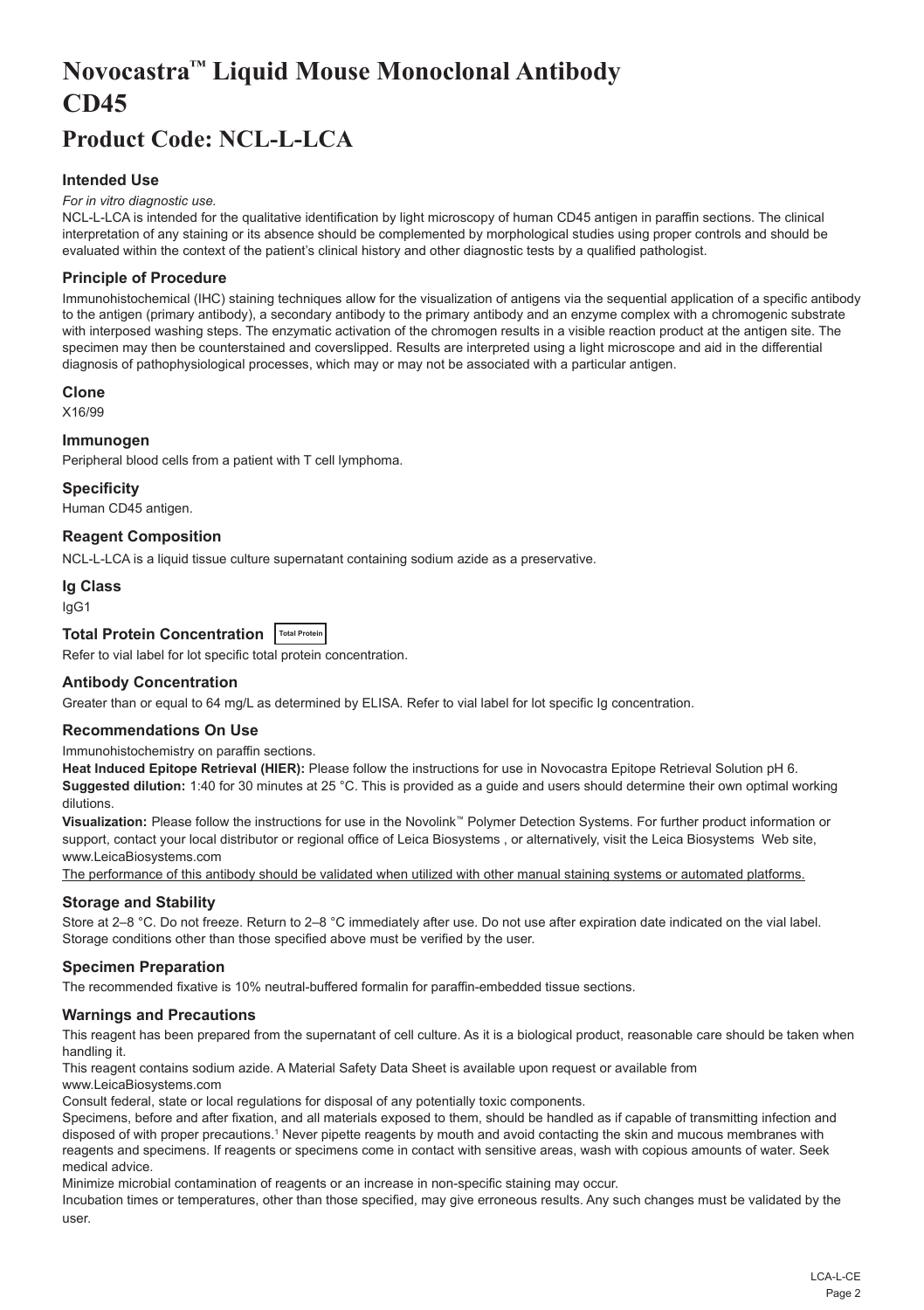## **Quality Control**

Differences in tissue processing and technical procedures in the user's laboratory may produce significant variability in results, necessitating regular performance of in-house controls in addition to the following procedures.

Controls should be fresh autopsy/biopsy/surgical specimens, formalin-fixed, processed and paraffin wax-embedded as soon as possible in the same manner as the patient sample(s).

## **Positive Tissue Control**

Used to indicate correctly prepared tissues and proper staining techniques.

One positive tissue control should be included for each set of test conditions in each staining run.

A tissue with weak positive staining is more suitable than a tissue with strong positive staining for optimal quality control and to detect minor levels of reagent degradation.<sup>2</sup>

Recommended positive control tissue is tonsil.

If the positive tissue control fails to demonstrate positive staining, results with the test specimens should be considered invalid.

## **Negative Tissue Control**

Should be examined after the positive tissue control to verify the specificity of the labeling of the target antigen by the primary antibody. Recommended negative control tissue is skeletal muscle.

Alternatively, the variety of different cell types present in most tissue sections frequently offers negative control sites, but this should be verified by the user.

Non-specific staining, if present, usually has a diffuse appearance. Sporadic staining of connective tissue may also be observed in sections from excessively formalin-fixed tissues. Use intact cells for interpretation of staining results. Necrotic or degenerated cells often stain non-specifically.<sup>3</sup> False-positive results may be seen due to non-immunological binding of proteins or substrate reaction products. They may also be caused by endogenous enzymes such as pseudoperoxidase (erythrocytes), endogenous peroxidase

(cytochrome C), or endogenous biotin (eg. liver, breast, brain, kidney) depending on the type of immunostain used. To differentiate endogenous enzyme activity or non-specific binding of enzymes from specific immunoreactivity, additional patient tissues may be stained exclusively with substrate chromogen or enzyme complexes (avidin-biotin, streptavidin, labeled polymer) and substrate-chromogen, respectively. If specific staining occurs in the negative tissue control, results with the patient specimens should be considered invalid.

## **Negative Reagent Control**

Use a non-specific negative reagent control in place of the primary antibody with a section of each patient specimen to evaluate non-specific staining and allow better interpretation of specific staining at the antigen site.

## **Patient Tissue**

Examine patient specimens stained with NCL-L-LCA last. Positive staining intensity should be assessed within the context of any non-specific background staining of the negative reagent control. As with any immunohistochemical test, a negative result means that the antigen was not detected, not that the antigen was absent in the cells/tissue assayed. If necessary, use a panel of antibodies to identify false-negative reactions.

## **Results Expected**

## Normal Tissues

Clone X16/99 detected the CD45 antigen (leucocyte common antigen) on the membrane of the majority of leucocytes, especially in spleen, lymph nodes, thymus and tonsil. (Total number of normal cases evaluated = 44).

#### Abnormal Tissues

Clone X16/99 stained 108/108 diffuse large cell B-cell lymphomas, 12/12 chronic lymphocytic lymphomas, 11/11 follicular lymphomas, 7/7 mantle cell lymphomas, 7/7 T-cell anaplastic large cell lymphomas, 4/4 angioimmunoblastic T-cell lymphomas, 2/2 T/NK cell lymphomas, 2/2 lymphocyte predominant Hodgkin's disease, 1/1 B-cell acute lymphoblastic lymphomas, 1/1 Primitive B/T cell acute lymophoblastic lymphomas, 1/1 peripheral T-cell lymphomas, 1/1 T-cell lymphomas and 1/1 marginal zone lymphoma. No staining was seen in classic Hodgkin's disease (0/5), mixed cellularity Hodgkin's disease (0/2), lymphocytic depletion Hodgkin's disease (0/1), nodular sclerosing Hodgkin's disease (0/1), tumors of the thyroid (0/4), lung tumors (0/4), ovarian tumors (0/4), liver tumors (0/4), brain tumors (0/2), esophageal tumors (0/2), breast tumors (0/2), gastric tumors (0/2), soft tissue tumors (0/2), tumors of the tongue (0/2), metastatic tumors of unknown origin (0/2), kidney tumors (0/2), cervical tumors (0/2), testicular tumors (0/2), tumors of the colon (0/2), rectal tumors  $(0/2)$ , skin tumors  $(0/2)$ , a tumor of the larynx  $(0/1)$  or a tumor of the thymus  $(0/1)$ . (Total number of tumor cases evaluated = 211).

## **NCL-L-LCA is recommended for the detection of human CD45 protein in normal and neoplastic tissues, as an adjunct to conventional histopathology using non-immunologic histochemical stains.**

## **General Limitations**

Immunohistochemistry is a multistep diagnostic process that consists of specialized training in the selection of the appropriate reagents; tissue selection, fixation, and processing; preparation of the IHC slide; and interpretation of the staining results.

Tissue staining is dependent on the handling and processing of the tissue prior to staining. Improper fixation, freezing, thawing, washing, drying, heating, sectioning or contamination with other tissues or fluids may produce artifacts, antibody trapping, or false negative results. Inconsistent results may be due to variations in fixation and embedding methods, or to inherent irregularities within the tissue.4 Excessive or incomplete counterstaining may compromise proper interpretation of results.

The clinical interpretation of any staining or its absence should be complemented by morphological studies using proper controls and should be evaluated within the context of the patient's clinical history and other diagnostic tests by a qualified pathologist. Antibodies from Leica Biosystems Newcastle Ltd are for use, as indicated, on either frozen or paraffin-embedded sections with specific fixation requirements. Unexpected antigen expression may occur, especially in neoplasms. The clinical interpretation of any stained

tissue section must include morphological analysis and the evaluation of appropriate controls.

LCA-L-CE Page 3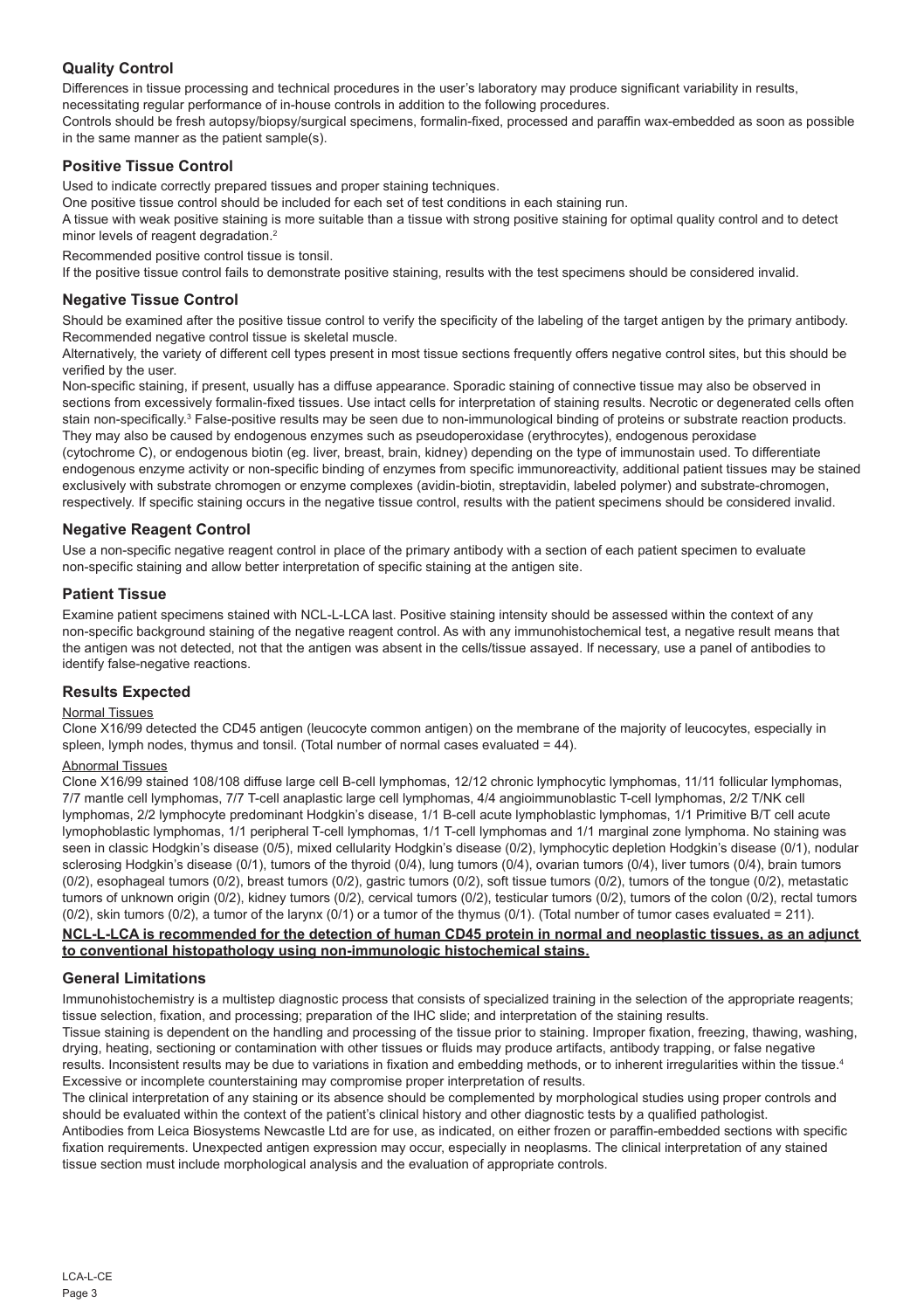## **Bibliography - General**

- 1. National Committee for Clinical Laboratory Standards (NCCLS). Protection of laboratory workers from infectious diseases transmitted by blood and tissue; proposed guideline. Villanova, P.A. 1991; 7(9). Order code M29-P.
- 2. Battifora H. Diagnostic uses of antibodies to keratins: a review and immunohistochemical comparison of seven monoclonal and three polyclonal antibodies. Progress in Surgical Pathology. 6:1–15. eds. Fenoglio-Preiser C, Wolff CM, Rilke F. Field & Wood, Inc., Philadelphia.
- 3. Nadji M, Morales AR. Immunoperoxidase, part I: the techniques and pitfalls. Laboratory Medicine. 1983; 14:767.
- 4. Omata M, Liew CT, Ashcavai M, Peters RL. Nonimmunologic binding of horseradish peroxidase to hepatitis B surface antigen: a possible source of error in immunohistochemistry. American Journal of Clinical Pathology. 1980; 73:626.
- 5. Sylvester KG, Nesbit M, Radu A, et al. Adenoviral-mediated gene transfer in wound healing: acute inflammatory response in human skin in the SCID mouse model. Wound Repair and Regeneration. 2000; 8(1):36-44.
- 6. Kauma SW, Huff TF, Hayes N, et al. Placental Fas ligand expression is a mechanism for maternal immune tolerance to the fetus. The Journal of Clinical Endocrinology and Metabolism. 1999; 84(6):2188-2194.
- 7. Oliveira E, Madureira R, Távora I. Citologia biópsia aspirativa do nódulo hepático (estudo de 503 casos). Revista da FML. 1999; 4(Supl.3):29-34.

## **Amendments to Previous Issue**

Results Expected.

## **Date of Issue**

07 November 2018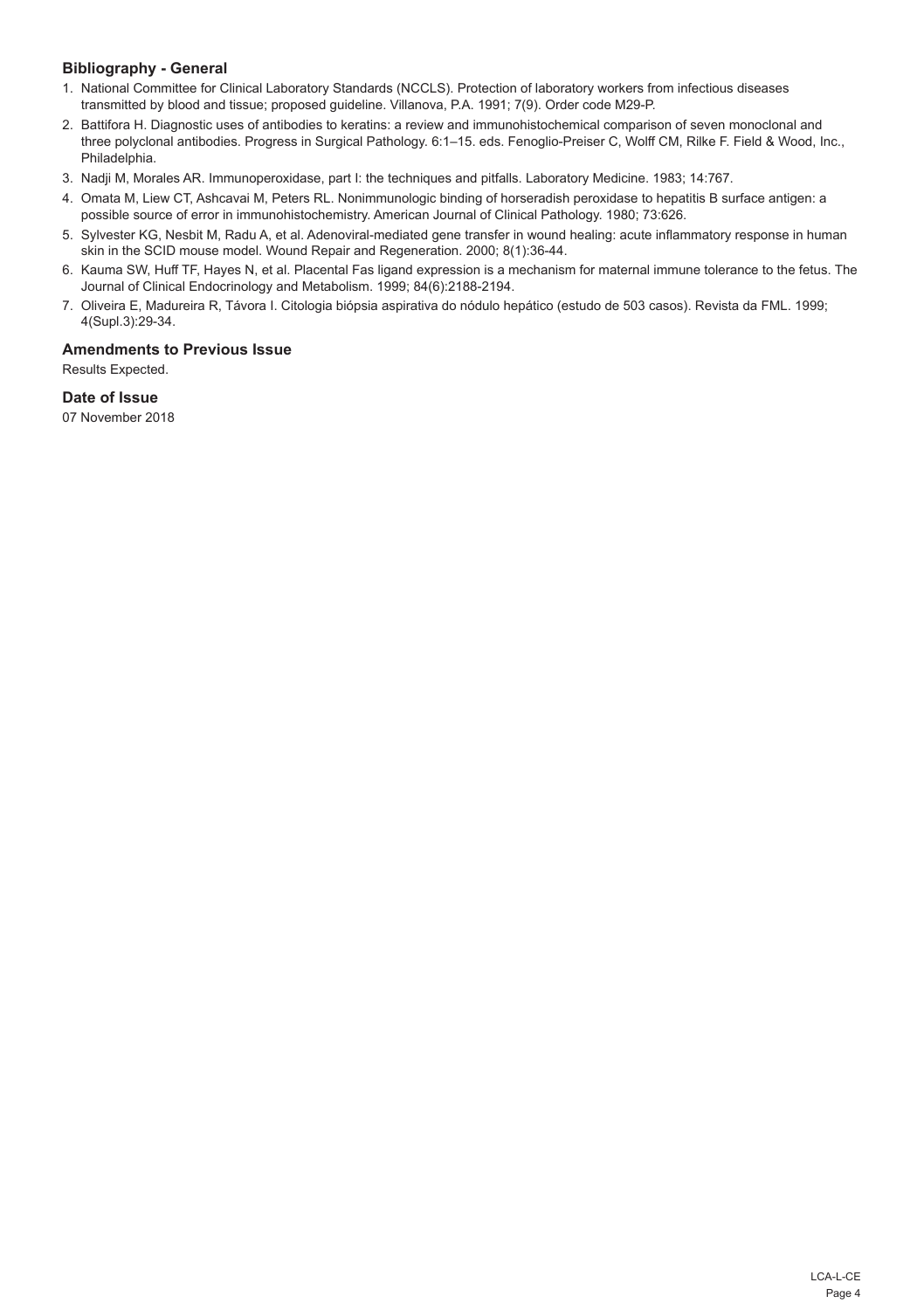## <span id="page-5-0"></span>**Novocastra™ Anticorps Monoclonal Liquide de Souris CD45 Référence du Produit: NCL-L-LCA**

## **Utilisation Prévue**

#### *Diagnostic in vitro*.

NCL-L-LCA est prévu pour l'identification qualitative par microscopie photonique de l'antigène humain CD45 L'interprétation clinique de tout marquage, ou absence de marquage, doit être complétée par des études morphologiques utilisant des contrôles appropriés et doit être évaluée par un pathologiste qualifié à la lumière des antécédents cliniques du patient et d'autres analyses diagnostiques.

### **Principe de la Procédure**

Les techniques de marquage immunohistochimique (IHC) permettent la visualisation des antigènes via l'application séquentielle d'un anticorps spécifique sur un antigène (anticorps primaire), d'un anticorps secondaire sur l'anticorps primaire et d'un complexe enzymatique comportant un substrat chromogène, avec des étapes de lavage intercalées. L'activation enzymatique du chromogène se traduit par la présence d'un produit de réaction visible au niveau du site de l'antigène. Le spécimen peut ensuite faire l'objet d'une coloration de contraste et être placé sous une lamelle. Les résultats sont interprétés à l'aide d'un microscope optique et participent au diagnostic différentiel des processus physiopathologiques, susceptibles, ou non, d'être associés à un antigène particulier.

#### **Clone**

X16/99

#### **Immunogène**

Cellules du sang périphérique à partir d'un patient avec un lymphome à cellules T.

**Spécificité**

Antigène CD45 humain.

## **Composition du Réactif**

Le NCL-L-LCA est un surnageant de culture tissulaire liquide contenant une solution d'azide de sodium comme conservateur.

#### **Classe d'Ig**

IgG1

## **Concentration Totale en Protéines Total Protein**

La concentration totale en protéines, spécifique du lot, figure sur l'étiquette du flacon.

## **Concentration en Anticorps**

Supérieure ou égale à 64 mg/L, déterminée par la méthode ELISA. La concentration totale en Ig, spécifique du lot, figure sur l'étiquette du flacon.

### **Recommandations d'utilisation**

#### Immunohistochimie sur coupes en paraffine.

**Récupération d'épitopes induite par la chaleur (HIER):** Suivre les instructions pour utilisation avec la Novocastra Epitope Retrieval Solution pH 6.

**Dilution préconisée:** 1:40 durant 30 minutes à 25 °C. Ceci n'est donné qu'à titre indicatif et les utilisateurs doivent déterminer leurs propres dilutions de travail optimales.

**Visualisation:** Veuillez respecter le mode d'emploi des Novolink™ Polymer Detection Systems. Pour plus d'informations sur le produit ou pour toute assistance, contactez votre représentant local ou le bureau régional de Leica Biosystems , ou sinon rendez vous sur le site www.LeicaBiosystems.com de Leica Biosystems .

Les performances de cet anticorps devront être validées lorsqu'il est utilisé avec d'autres systèmes de coloration manuels ou platesformes automatisées.

#### **Conservation et Stabilité**

Conserver à 2–8 °C. Ne pas congeler. Remettre immédiatement à 2–8 °C après utilisation. Ne pas utiliser après la date de péremption indiquée sur l'étiquette du récipient. Les conditions de conservation autres que celles qui sont spécifiées ci-dessus doivent faire l'objet d'une vérification par l'utilisateur.

#### **Préparation des Spécimens**

Le fixateur recommandé est le formol à 10%, tamponné, neutre, pour coupes tissulaires incluses en paraffine.

## **Mises en Garde et Précautions**

Ce réactif a été préparé à partir du surnageant d'une culture cellulaire. Du fait de sa nature de produit biologique, sa manipulation doit faire l'objet du plus grand soin.

Ce réactif contient de l'azide de sodium. Une Fiche de données de sécurité est disponible sur demande ou sur le site www.LeicaBiosystems.com

Consulter les réglementations nationales, régionales ou locales en vigueur relatives à l'élimination de tous les éléments potentiellement toxiques.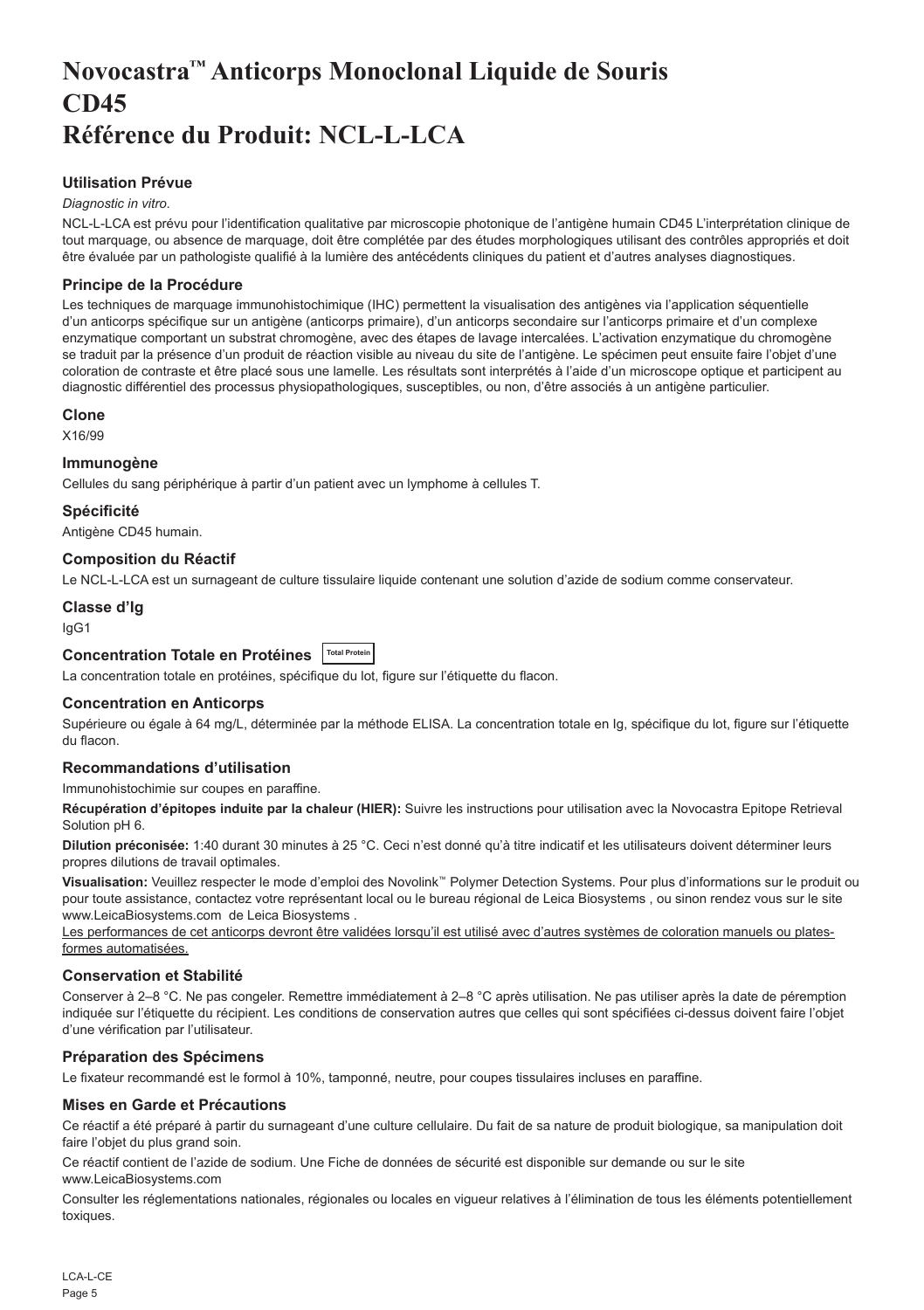Les spécimens, avant et après fixation, ainsi que toutes les matières ayant été en contact avec eux, doivent être manipulés comme s'ils étaient susceptibles de transmettre une infection et être éliminés en respectant les précautions appropriées<sup>1</sup>. Ne jamais pipeter les réactifs avec la bouche et éviter tout contact des réactifs et des spécimens avec la peau et les membranes muqueuses. Rincer avec de grandes quantités d'eau en cas de contact des réactifs ou des spécimens avec des zones sensibles. Consulter un médecin.

Minimiser la contamination microbienne des réactifs sinon un accroissement du marquage non spécifique est susceptible de se produire. Des durées et des températures d'incubation différentes de celles qui ont été spécifiées sont susceptibles de conduire à des résultats erronés. Toutes les modifications doivent être validées par l'utilisateur.

#### **Contrôle de Qualité**

Des différences de traitement des tissus et de procédures techniques du laboratoire de l'utilisateur sont susceptibles de conduire à une variabilité significative des résultats, ce qui rend nécessaire la mise en œuvre de contrôles en interne en plus des procédures suivantes.

Les contrôles doivent être des spécimens frais provenant d'autopsies, de biopsies ou d'interventions chirurgicales, fixés au formol, traités et inclus en cire de paraffine dès que possible, de la même façon que le(s) échantillon(s) de patient.

## **Tissu de Contrôle Positif**

Il est utilisé pour indiquer que les tissus ont été préparés correctement et que les techniques de marquage étaient appropriées.

Un contrôle tissulaire positif doit être inclus dans toute opération de marquage pour chaque ensemble de conditions d'analyse.

Un tissu présentant un marquage faiblement positif est plus adapté à un contrôle de qualité optimal qu'un tissu présentant un marquage fortement positif et il permet de détecter de moindres niveaux de dégradation du réactif.<sup>2</sup>

Le tissu de contrôle positif recommandé est les amygdales.

Si le tissu de contrôle positif ne présente pas de marquage positif, les résultats des spécimens analysés doivent être considérés comme invalides.

## **Tissu de Contrôle Négatif**

Il doit être examiné après le tissu de contrôle positif afin de vérifier la spécificité du marquage de l'antigène cible par l'anticorps primaire. Les muscles squelettiques constituent le tissu de contrôle négatif recommandé.

Sinon, la diversité des types cellulaires présents dans la plupart des tissus permet de disposer fréquemment de sites de contrôle négatif, mais ils doivent être vérifiés par l'utilisateur.

S'il est présent, le marquage non spécifique prend habituellement une apparence diffuse. Un marquage sporadique du tissu conjonctif peut également être observé sur des coupes de tissus qui ont été fixées par un excès de formol. Utiliser des cellules intactes pour l'interprétation des résultats du marquage. Les cellules nécrotiques ou dégénérées sont souvent marquées de façon non spécifique.<sup>3</sup> Des résultats faussement positifs peuvent être observés en raison d'une liaison non immunologique à des protéines ou à des produits de réaction du substrat. Ils peuvent également être provoqués par des enzymes endogènes comme la pseudoperoxydase (érythrocytes), la peroxydase endogène (cytochrome C), ou la biotine endogène (foie, sein, cerveau, rein, par exemple) selon le type d'immunomarquage utilisé. Pour différencier l'activité des enzymes endogènes ou la liaison non spécifique d'enzymes de l'immunoréactivité spécifique, des tissus supplémentaires du patient peuvent être marqués exclusivement avec le substrat chromogène ou par des complexes enzymatiques (avidine-biotine, streptavidine, polymère marqué) et le substrat chromogène respectivement. Si un marquage spécifique se produit dans le tissu de contrôle négatif, les résultats des spécimens du patient doivent être considérés comme invalides.

## **Réactif de Contrôle Négatif**

Utiliser un réactif de contrôle négatif non spécifique à la place de l'anticorps primaire avec une coupe de chaque spécimen du patient afin d'évaluer le marquage non spécifique et de permettre une meilleure interprétation du marquage spécifique au niveau du site antigénique.

## **Tissu du Patient**

Examiner les échantillons du patient marqués au NCL-L-LCA en dernier lieu. L'intensité du marquage positif doit être évaluée à la lumière du bruit de fond du marquage non spécifique du réactif de contrôle négatif. Comme pour toutes les analyses immunohistochimiques, un résultat négatif signifie que l'antigène n'a pas été détecté mais ne signifie pas qu'il est absent des cellules/ tissus testés. Si nécessaire, employer un panel d'anticorps pour identifier les réactions faussement négatives.

#### **Résultats Attendus**

#### Tissus normaux

Le clone X16/99 a détecté l'antigène CD45 (antigène commun des leucocytes) sur la membrane de la plupart des leucocytes, en particulier dans la rate, les ganglions lymphatiques, le thymus et les amygdales. (Nombre total de cas normaux évalués = 44).

#### Tissus anormaux

Le clone X16/99 a coloré 108/108 lymphomes B diffus à grandes cellules, 12/12 leucémies lymphocytaires chroniques, 11/11 lymphomes folliculaires, 7/7 lymphomes à cellules du manteau, 7/7 lymphomes anaplasiques à grandes cellules T, 4/4 lymphomes à cellules T angio-immunoblastiques, 2/2 lymphomes à cellules T/NK, 2/2 maladies de Hodgkin à prédominance lymphocytaire, 1/1 leucémie aigüe lymphoblastique à cellules B, 1/1 leucémie aigüe lymphoblastique à cellules primitives B/T, 1/1 lymphome à cellules périphériques, 1/1 lymphome à cellules T et 1/1 lymphome de la zone marginale. Aucune coloration n'a été détectée dans la maladie de Hodgkin classique (0/5), la maladie de Hodgkin à cellularité mixte (0/2), la maladie de Hodgkin à déplétion lymphocytaire (0/1), la maladie de Hodgkin à sclérose nodulaire (0/1), des tumeurs de la thyroïde (0/4), des tumeurs du poumon (0/4), des tumeurs ovariennes (0/4), des tumeurs du foie (0/4), des tumeurs du cerveau (0/2), des tumeurs de l'œsophage (0/2), des tumeurs du sein (0/2), des tumeurs gastriques (0/2), des tumeurs des tissus mous (0/2), des tumeurs de la langue (0/2), des tumeurs métastatiques d'origine inconnue (0/2), des tumeurs du rein (0/2), des tumeurs du col de l'utérus (0/2), des tumeurs testiculaires (0/2), des tumeurs du côlon (0/2), des tumeurs rectales (0/2), des tumeurs de la peau (0/2), une tumeur du larynx (0/1) ou une tumeur du thymus (0/1). (Nombre total de cas de tumeurs évalués = 211).

**Le NCL-L-LCA est recommandé pour la détection de la protéine CD45 humaine dans les tissus normaux et néoplasiques, en complément à l'histopathologie traditionnelle utilisant des marqueurs histochimiques non immunologiques.**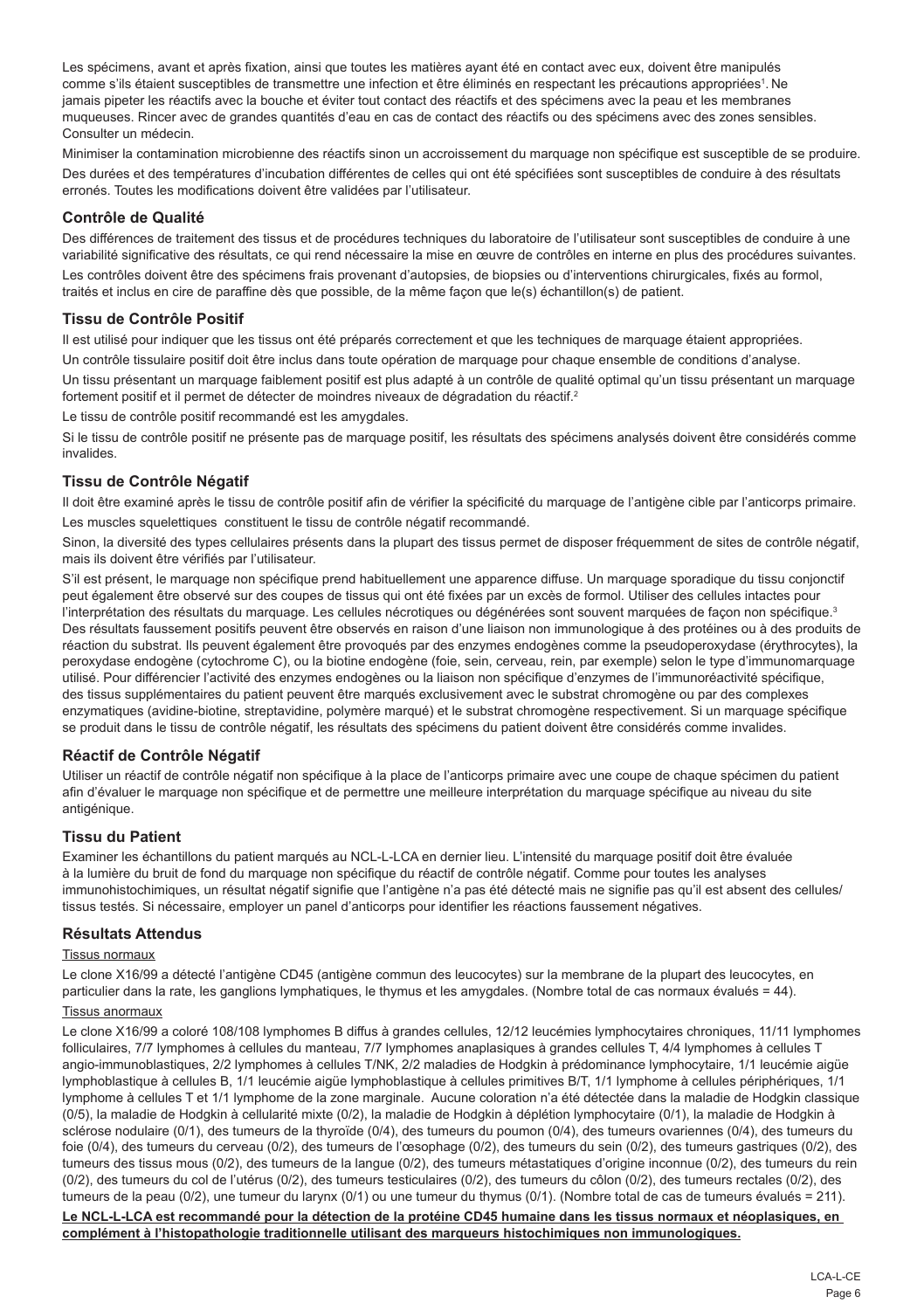## **Limites Générales**

L'immunohistochimie est un processus diagnostique constitué de plusieurs étapes qui nécessite une formation spécialisée relative au choix des réactifs appropriés ; au choix, à la fixation et au traitement des tissus ; à la préparation des lames IHC ; et à l'interprétation des résultats du marquage.

Le marquage des tissus dépend de leur manipulation et de leur traitement avant le marquage. Une fixation, une congélation, une décongélation, un lavage, un séchage, un chauffage, une coupe, incorrects ou une contamination par d'autres tissus ou d'autres liquides sont susceptibles de conduire à la production d'artefacts, au piégeage de l'anticorps ou à des résultats faussement négatifs. Des variations dans les méthodes de fixation et d'inclusion, ainsi que des irrégularités propres au tissu, peuvent conduire à des résultats incohérents.4

Une coloration de contraste excessive ou incomplète peut gêner l'interprétation correcte des résultats.

L'interprétation clinique de tout marquage, ou absence de marquage, doit être complétée par des études morphologiques utilisant des contrôles appropriés et doit être évaluée par un pathologiste qualifié à la lumière des antécédents cliniques du patient et d'autres analyses diagnostiques.

Les anticorps de Leica Biosystems Newcastle Ltd sont destinés, selon les besoins, à être utilisés sur des coupes incluses en paraffine ou des coupes congelées, et conformément à des exigences particulières en matière de fixation. Une expression antigénique inattendue est susceptible de se produire, en particulier au niveau des néoplasmes. L'interprétation clinique de toute coupe tissulaire marquée doit comporter une analyse morphologique et l'évaluation des contrôles appropriés.

#### **Bibliographie Générale**

- 1. National Committee for Clinical Laboratory Standards (NCCLS). Protection of laboratory workers from infectious diseases transmitted by blood and tissue; proposed guideline. Villanova, P.A. 1991; 7(9). Order code M29-P.
- 2. Battifora H. Diagnostic uses of antibodies to keratins: a review and immunohistochemical comparison of seven monoclonal and three polyclonal antibodies. Progress in Surgical Pathology. 6:1–15. eds. Fenoglio-Preiser C, Wolff CM, Rilke F. Field & Wood, Inc., Philadelphia.
- 3. Nadji M, Morales AR. Immunoperoxidase, part I: the techniques and pitfalls. Laboratory Medicine. 1983; 14:767.
- 4. Omata M, Liew CT, Ashcavai M, Peters RL. Nonimmunologic binding of horseradish peroxidase to hepatitis B surface antigen: a possible source of error in immunohistochemistry. American Journal of Clinical Pathology. 1980; 73:626.
- 5. Sylvester KG, Nesbit M, Radu A, et al. Adenoviral-mediated gene transfer in wound healing: acute inflammatory response in human skin in the SCID mouse model. Wound Repair and Regeneration. 2000; 8(1):36-44.
- 6. Kauma SW, Huff TF, Hayes N, et al. Placental Fas ligand expression is a mechanism for maternal immune tolerance to the fetus. The Journal of Clinical Endocrinology and Metabolism. 1999; 84(6):2188-2194.
- 7. Oliveira E, Madureira R, Távora I. Citologia biópsia aspirativa do nódulo hepático (estudo de 503 casos). Revista da FML. 1999; 4(Supl.3):29-34.

## **Amendements Apportés à la Version Précédente**

Résultats Attendus.

### **Date de Publication**

07 novembre 2018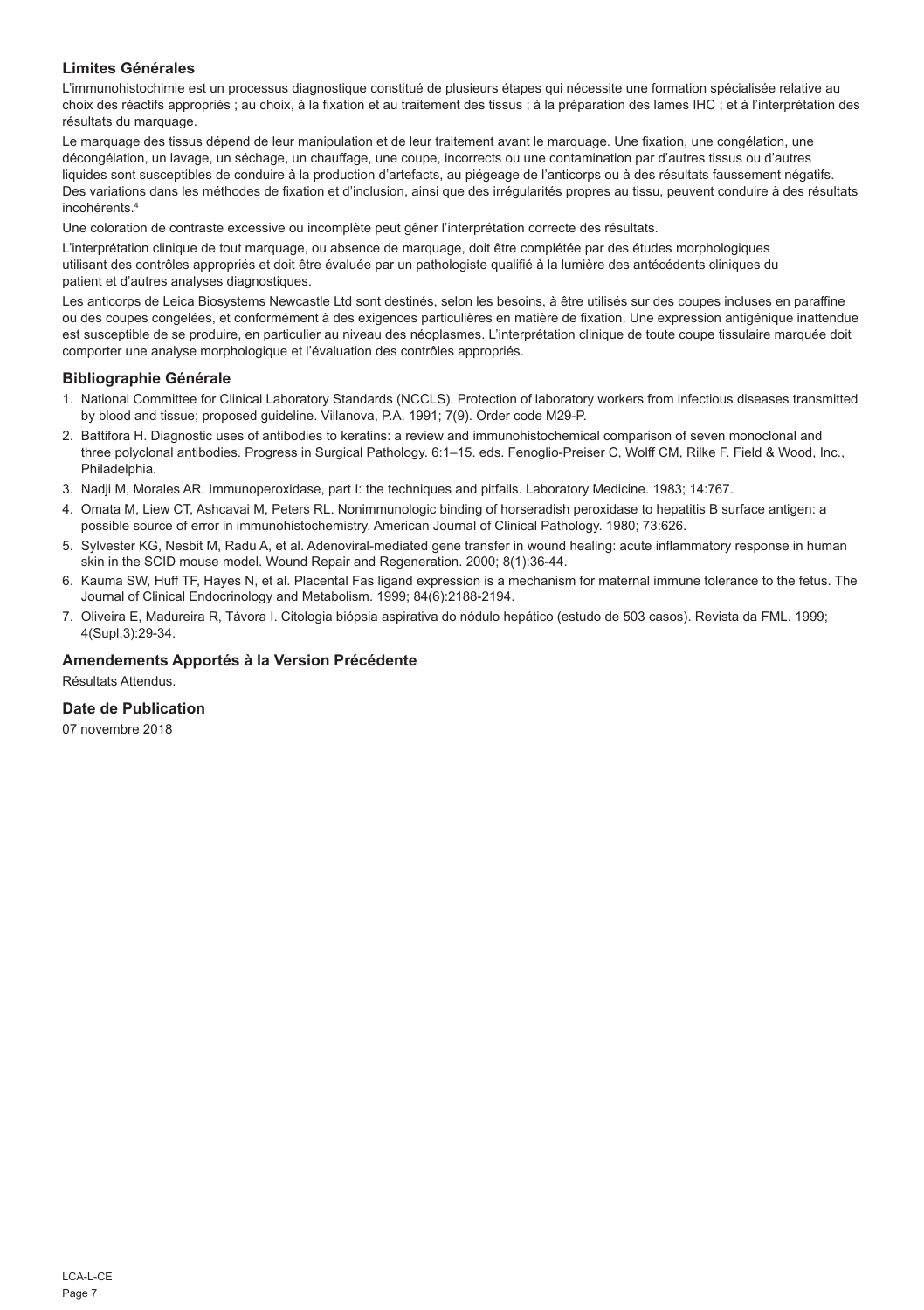## <span id="page-8-0"></span>**Novocastra™ Anticorpo Monoclonale Murino Liquido CD45 Codice Del Prodotto: NCL-L-LCA**

## **Uso Previsto**

#### *Per uso diagnostico in vitro*.

NCL-L-LCA è progettato per l'identificazione qualitativa in microscopia ottica dell'antigene CD45 umano. L'interpretazione clinica di ogni colorazione o della sua assenza va integrata da studi morfologici che utilizzino i controlli appropriati e deve essere valutata da un patologo qualificato, nel contesto della storia clinica del paziente e delle altre metodiche diagnostiche adoperate.

## **Principio Della Procedura**

Le tecniche di colorazione immunoistochimica (IHC) consentono la visualizzazione degli antigeni mediante l'applicazione sequenziale di un anticorpo specifico per l'antigene (anticorpo primario), di un anticorpo secondario che lega l'anticorpo primario e di un complesso enzimatico con un substrato cromogeno; l'applicazione dei tre reagenti è intervallata da fasi di lavaggio. L'attivazione enzimatica del cromogeno produce una reazione visibile in corrispondenza del sito antigenico. Il campione biologico può, quindi, essere controcolorato e montato. I risultati vengono interpretati mediante un microscopio ottico e sono utili nella diagnosi differenziale di processi fisiopatologici, che possono essere più o meno associati ad un particolare antigene.

#### **Clone**

X16/99

#### **Immunogeno**

Cellule di sangue periferico provenienti da un paziente con linfoma a cellule T.

**Specificità**

Antigene CD45 umano.

## **Composizione Del Reagente**

NCL-L-LCA è un supernatante liquido di coltura tissutale, contenente di sodio azide come conservante.

#### **Classe Ig**

IgG1

## **Concentrazione Proteica Totale Total Protein**

Consultare l'etichetta del flacone per la concentrazione proteica totale specifica del lotto.

## **Concentrazione Anticorpale**

Superiore o uguale a 64 mg/L, come determinato mediante test ELISA. Consultare l'etichetta del flacone per la concentrazione di Ig specifica del lotto.

## **Raccomandazioni Per L'uso**

Immunoistochimica su sezioni incluse in paraffina.

**Smascheramento termoindotto dell'epitopo (HIER):** Si raccomanda di seguire le istruzioni per l'uso di Novocastra Epitope Retrieval Solution pH 6.

**Diluizione raccomandata:** 1:40 per 30 minuti a 25 °C. Queste raccomandazioni costituiscono delle semplici linee guida; spetta al singolo utente stabilire le diluizioni di lavoro ottimali.

**Visualizzazione:** Si raccomanda di seguire le istruzioni per l'uso dei Novolink™ Polymer Detection Systems. Per ulteriori informazioni sui prodotti o assistenza, contattare il distributore di zona o la sede regionale di Leica Biosystems , oppure visitare il sito internet di Leica Biosystems , www.LeicaBiosystems.com

La resa di questo anticorpo deve essere validata quando viene utilizzato con altri metodi di colorazione manuale o piattaforme automatizzate.

## **Conservazione E Stabilità**

Conservare a 2–8 °C. Non congelare. Immediatamente dopo l'uso, raffreddare di nuovo a 2–8 °C. Non usare dopo la data di scadenza, indicata sull'etichetta del flacone. Condizioni di conservazione diverse da quelle sopra specificate vanno verificate dall'utente.

## **Preparazione Del Campione Biologico**

Il fissativo raccomandato è la formalina tamponata neutra al 10% per sezioni tissutali incluse in paraffina.

## **Avvertenze E Precauzioni**

Questo reagente è stato preparato dal supernatante di coltura cellulare. Trattandosi di un prodotto biologico, va maneggiato con cautela.

Questo reagente contiene sodio azide. Una scheda di sicurezza del prodotto (MSDS) è disponibile su richiesta o dal sito www.LeicaBiosystems.com

Fare riferimento alla normativa federale, statale o locale per lo smaltimento dei componenti potenzialmente tossici.

Prima e dopo la fissazione, i campioni biologici e tutti i materiali ad essi esposti vanno trattati come potenzialmente infettanti e smaltiti con le appropriate precauzioni.<sup>1</sup> Non pipettare i reagenti con la bocca ed evitare il contatto dei reagenti e dei campioni biologici con la pelle e con le mucose. Se i reagenti o i campioni biologici vengono a contatto con zone sensibili, sciacquare abbondantemente le parti interessate. Consultare il medico.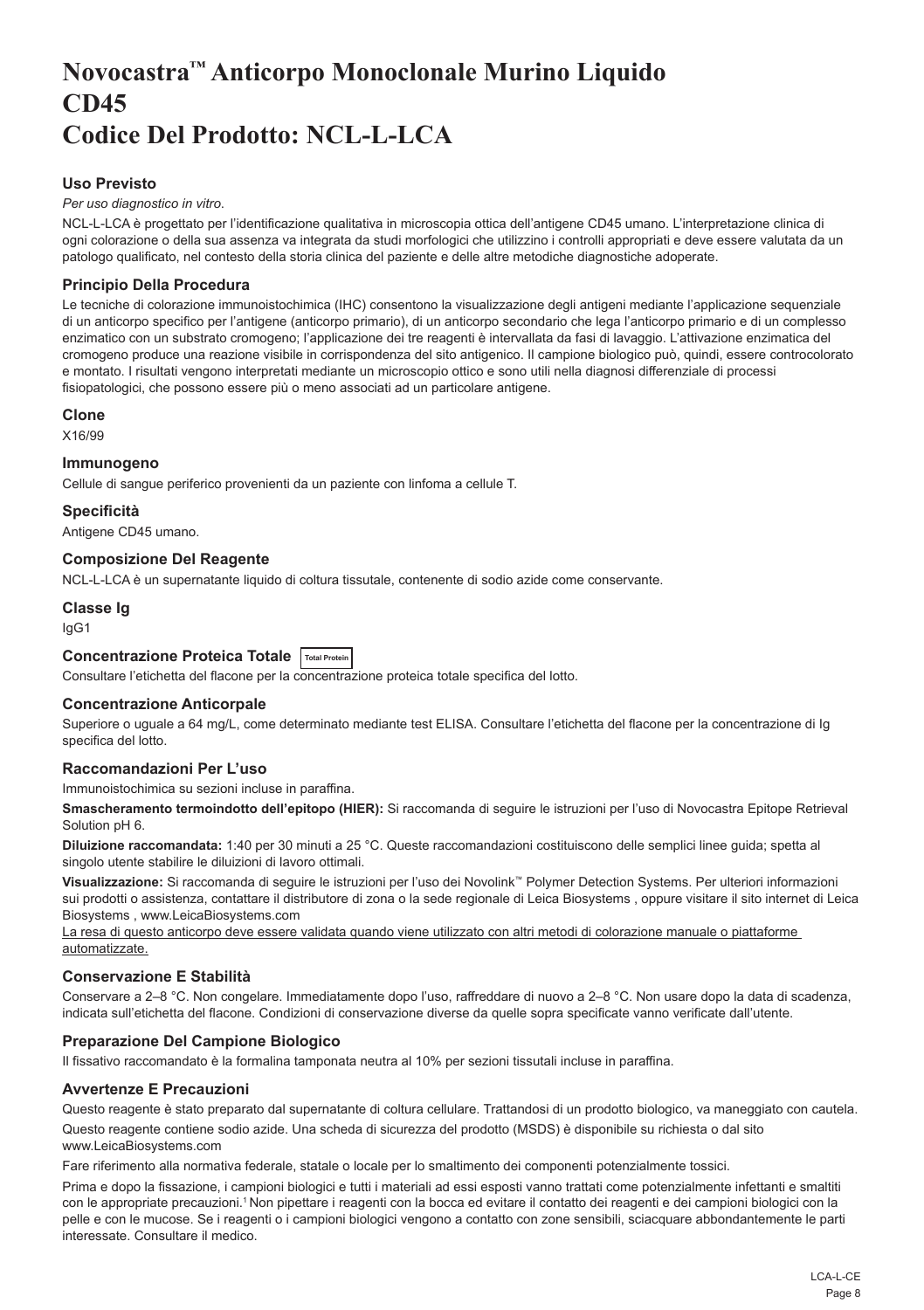Ridurre al minimo la contaminazione microbica dei reagenti, allo scopo di evitare un aumento di colorazione aspecifica. Tempi o temperature d'incubazione diversi da quelli specificati possono condurre a risultati non veritieri. Tali variazioni devono essere convalidate dall'utente.

## **Controllo Qualità**

Differenze nella processazione del tessuto e nelle tecniche in uso presso il laboratorio dell'utente possono produrre una discrepanza significativa nei risultati, rendendo necessaria la regolare esecuzione di controlli interni, in aggiunta alle procedure descritte di seguito. I controlli devono essere costituiti da campioni biologici freschi autoptici/bioptici/chirurgici e devono essere il più rapidamente possibile fissati in formalina, processati ed inclusi in paraffina, allo stesso modo dei campioni biologici ottenuti dal paziente.

## **Controllo Positivo Del Tessuto**

È usato per indicare tessuti correttamente preparati e tecniche di colorazione appropriate.

Per ogni gruppo di condizioni del test e ogni volta che viene eseguita la colorazione, deve essere incluso un controllo positivo del tessuto.

Un tessuto a debole colorazione positiva è più adatto di uno a colorazione positiva intensa per un ottimale controllo qualità e per mettere in evidenza anche minimi livelli di degradazione del reagente.<sup>2</sup>

Il tessuto di controllo positivo raccomandato è la tonsilla.

Se il controllo positivo del tessuto non dimostra colorazione positiva, i risultati con i campioni biologici del test vanno considerati non validi.

## **Controllo Negativo Del Tessuto**

Va esaminato dopo il controllo positivo, per verificare la specificità nei confronti dell'antigene bersaglio da parte dell'anticorpo primario. Il tessuto di controllo negativo raccomandato è il muscolo scheletrico.

In alternativa, la varietà dei tipi cellulari presenti nella maggior parte delle sezioni tissutali offre spesso siti di controllo negativo, ma questo va verificato dall'utente.

La colorazione aspecifica, se presente, assume di solito aspetto diffuso. La colorazione sporadica del tessuto connettivo può anche manifestarsi in seguito ad iperfissazione di sezioni di tessuto in formalina. Per l'interpretazione dei risultati della colorazione, usare cellule intatte. Le cellule necrotiche o degenerate si colorano spesso in maniera aspecifica<sup>3</sup>. Si possono osservare risultati falsamente positivi, dovuti a legame non immunologico delle proteine o a prodotti di reazione del substrato. Tali falsi positivi possono essere anche causati da enzimi endogeni quali la pseudoperossidasi (eritrociti), la perossidasi endogena (citocromo C) o la biotina endogena (es. fegato, mammella, cervello, rene), a seconda del tipo di immunocolorazione usato. Per differenziare l'attività enzimatica endogena o il legame enzimatico aspecifico dall'immunoreattività specifica, possono essere colorati ulteriori tessuti del paziente esclusivamente con substrato cromogeno o con complessi enzimatici (avidina-biotina, streptavidina, polimero marcato) e substrato cromogeno. Se nel controllo negativo del tessuto compare una colorazione specifica, i risultati sui campioni biologici ottenuti dal paziente devono essere considerati non validi.

## **Controllo Negativo Del Reagente**

Usare un controllo negativo aspecifico del reagente in luogo dell'anticorpo primario, con una sezione di ogni campione biologico del paziente, per valutare la colorazione aspecifica e per consentire una migliore interpretazione della colorazione specifica in corrispondenza del sito antigenico.

## **Tessuto Del Paziente**

Successivamente, esaminare i campioni biologici del paziente colorati con NCL-L-LCA. L'intensità della colorazione positiva va analizzata nel contesto di qualsiasi colorazione aspecifica di fondo del controllo negativo del reagente. Come per tutti gli altri test immunoistochimici, un risultato negativo significa che l'antigene non è stato determinato, ma non necessariamente che fosse assente dalle cellule o dal tessuto esaminato. Se necessario, usare un pannello di anticorpi per identificare reazioni falsamente negative.

## **Risultati Attesi**

#### Tessuti normali

Il clone X16/99 ha rilevato l'antigene CD45 (antigene leucocitario comune) sulla membrana di gran parte dei leucociti, soprattutto su milza, nodi linfatici, timo e tonsilla. (Numero totale di casi normali esaminati = 44).

#### Abnorme dei tessuti

Il clone X16/99 ha colorato 108/108 linfomi a grandi cellule B diffusi, 12/12 linfomi linfocitici cronici, 11/11 linfomi follicolari, 7/7 linfomi mantellari, 7/7 linfomi anaplastici a grandi cellule T, 4/4 linfomi angioimmunoblastici a cellule T, 2/2 linfomi a cellule T/NK, 2/2 linfomi di Hodgkin nodulari a predominanza linfocitaria, 1/1 linfoma linfoblastico acuto a cellule B, 1/1 linfoma linfoblastico acuto a cellule B/T primitive, 1/1 linfoma a cellule T periferiche, 1/1 linfoma a cellule T e 1/1 linfoma della zona marginale. Non è stata riscontrata colorazione nei linfomi di Hodgkin's classici (0/5), linfomi di Hodgkin's a cellularità mista (0/2), linfoma di Hodgkin's a deplezione linfocitaria (0/1), linfoma di Hodgkin's a sclerosi nodulare (0/1), tumori della tiroide (0/4), tumori del polmone (0/4), tumori ovarici (0/4), tumori del fegato (0/4), tumori del cervello (0/2), tumori esofagei (0/2), tumori del seno (0/2), tumori gastrici (0/2), tumori dei tessuti molli (0/2), tumori della lingua (0/2), tumori metastatici di origine sconosciuta (0/2), tumori del rene (0/2), tumori cervicali (0/2), tumori testicolari (0/2), tumori del colon (0/2), tumori rettali (0/2), tumori della pelle (0/2), un tumore della laringe (0/1) o un tumore del timo (0/1). (Numero totale di casi di tumore valutati = 211).

#### **L'uso di NCL-L-LCA è consigliato per il rilevamento della proteina CD45 umana in tessuti normali e neoplastici, in aggiunta all'istopatologia convenzionale che si avvale di colorazioni istochimiche non immunologiche.**

## **Limitazioni Generali**

L'immunoistochimica è un procedimento diagnostico a più passi (multistep) che richiede un'esperienza specifica nella selezione dei reagenti appropriati, nella selezione, fissazione e processazione dei tessuti, nella preparazione di vetrini IHC e nell'interpretazione dei risultati della colorazione.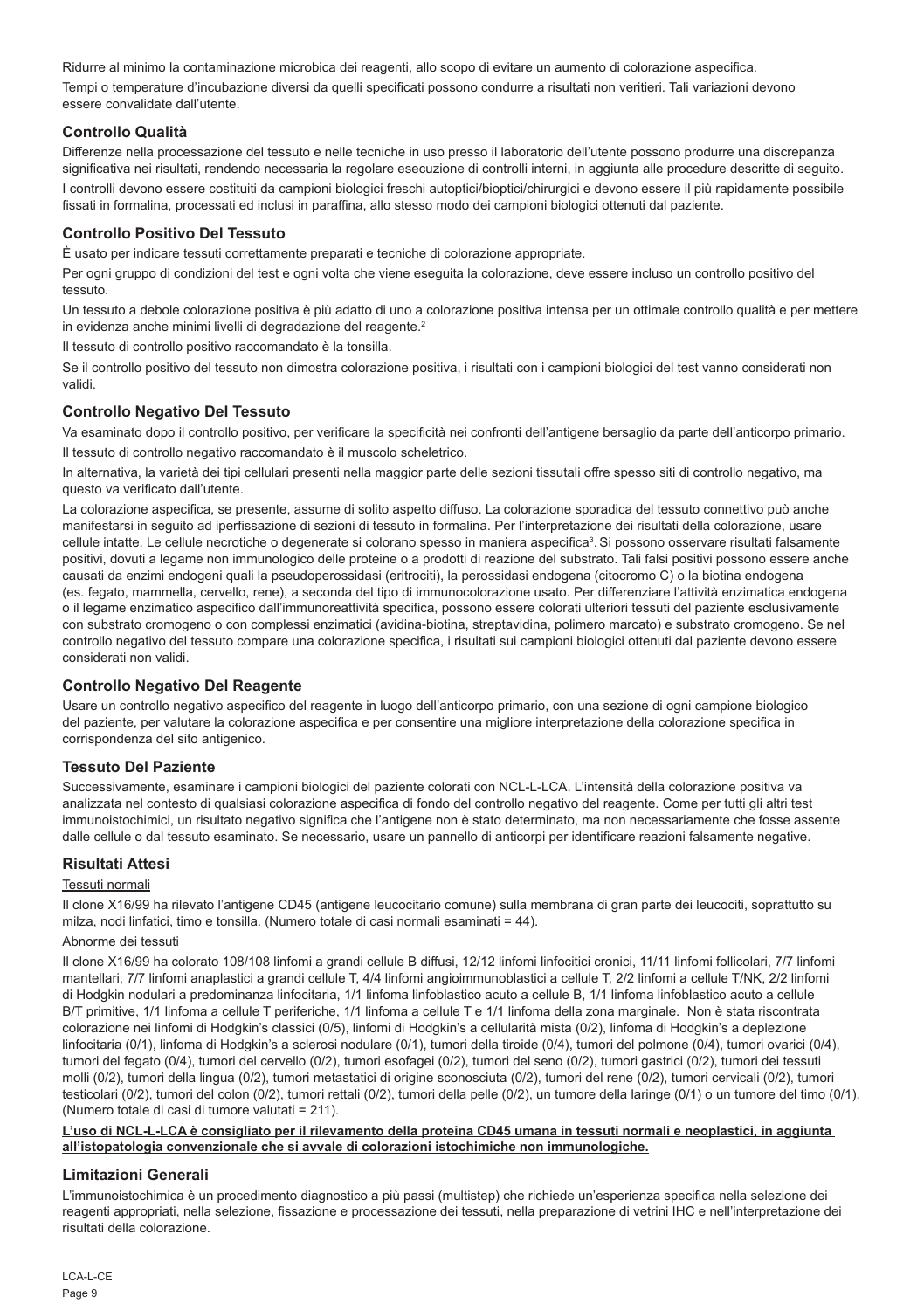La colorazione del tessuto dipende dalle modalità di manipolazione e di processazione del tessuto stesso, adottate prima della colorazione. La fissazione, il congelamento, lo scongelamento, il lavaggio, l'asciugatura, il riscaldamento o la sezione condotti in modo non corretto, o la contaminazione con altri tessuti o liquidi, possono produrre artefatti, intrappolamento (trapping) anticorpale o risultati falsi negativi. Risultati incompatibili possono essere dovuti a modifiche dei metodi di fissazione e di inclusione o ad irregolarità intrinseche al tessuto.4

Una controcolorazione eccessiva o incompleta può compromettere la corretta interpretazione dei risultati.

L'interpretazione clinica di ogni colorazione o della sua assenza va integrata da studi morfologici che utilizzino i controlli appropriati e deve essere valutata da un patologo qualificato, nel contesto della storia clinica del paziente e delle altre metodiche diagnostiche adoperate.

Gli anticorpi di Leica Biosystems Newcastle Ltd. sono destinati all'uso, quando indicato, su sezioni congelate o incluse in paraffina, con specifici requisiti di fissazione. Un'espressione antigenica inattesa può manifestarsi in particolare nelle neoplasie. L'interpretazione clinica di ogni sezione tissutale colorata deve includere l'analisi morfologica e la valutazione dei controlli appropriati.

## **Riferimenti Bibliografici Di Base**

- 1. National Committee for Clinical Laboratory Standards (NCCLS). Protection of laboratory workers from infectious diseases transmitted by blood and tissue; proposed guideline. Villanova, P.A. 1991; 7(9). Order code M29-P.
- 2. Battifora H. Diagnostic uses of antibodies to keratins: a review and immunohistochemical comparison of seven monoclonal and three polyclonal antibodies. Progress in Surgical Pathology. 6:1–15. eds. Fenoglio-Preiser C, Wolff CM, Rilke F. Field & Wood, Inc., Philadelphia.
- 3. Nadji M, Morales AR. Immunoperoxidase, part I: the techniques and pitfalls. Laboratory Medicine. 1983; 14:767.
- 4. Omata M, Liew CT, Ashcavai M, Peters RL. Nonimmunologic binding of horseradish peroxidase to hepatitis B surface antigen: a possible source of error in immunohistochemistry. American Journal of Clinical Pathology. 1980; 73:626.
- 5. Sylvester KG, Nesbit M, Radu A, et al. Adenoviral-mediated gene transfer in wound healing: acute inflammatory response in human skin in the SCID mouse model. Wound Repair and Regeneration. 2000; 8(1):36-44.
- 6. Kauma SW, Huff TF, Hayes N, et al. Placental Fas ligand expression is a mechanism for maternal immune tolerance to the fetus. The Journal of Clinical Endocrinology and Metabolism. 1999; 84(6):2188-2194.
- 7. Oliveira E, Madureira R, Távora I. Citologia biópsia aspirativa do nódulo hepático (estudo de 503 casos). Revista da FML. 1999; 4(Supl.3):29-34.

## **Modifiche Alla Pubblicazione Precedente**

Risultati Attesi.

## **Data Di Pubblicazione**

07 novembre 2018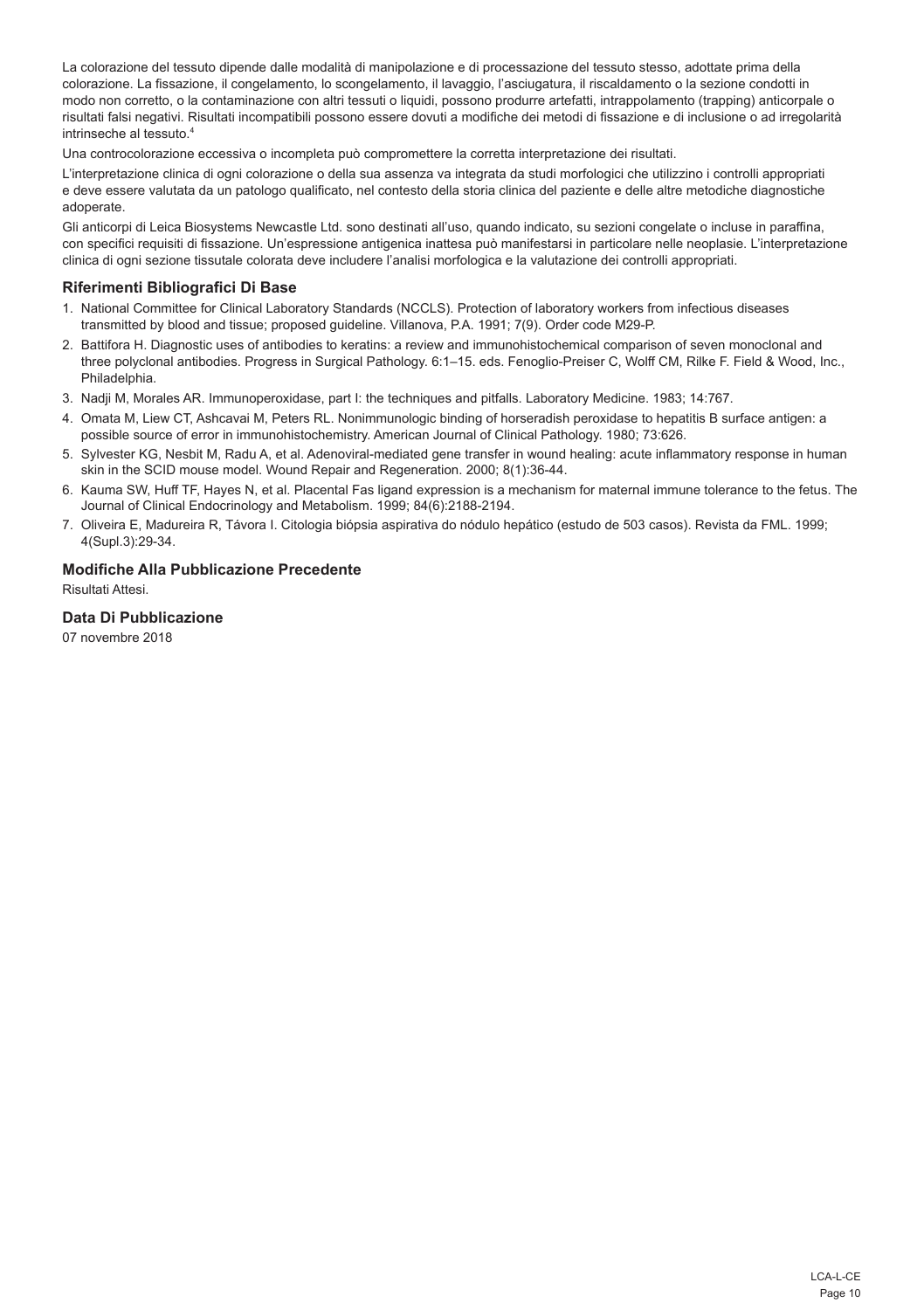## <span id="page-11-0"></span>**Novocastra™ Flüssiger Monoklonaler Maus-Antikörper CD45 Produkt-Nr.: NCL-L-LCA**

### **Verwendungszweck**

#### *Für in-vitro-Diagnostik*.

NCL-L-LCA ist zur qualitativen lichtmikroskopischen Bestimmung von humanem CD45-Antigen vorgesehen. Die klinische Bewertung einer vorliegenden bzw. fehlenden Färbung sollte durch morphologische Studien mit entsprechenden Kontrollen ergänzt und im Kontext der Krankengeschichte des Patienten und anderer diagnostischer Tests von einem qualifizierten Pathologen vorgenommen werden.

### **Verfahrensgrundlage**

Immunhistochemische (IHC) Färbetechniken gestatten die optische Darstellung von Antigenen mittels sequentieller Anwendung eines spezifischen Antikörpers zum Antigen (primärer Antikörper), eines sekundären Antikörpers zum primären Antikörper und eines Enzymkomplexes mit einem chromogenen Substrat, jeweils getrennt durch dazwischen liegende Waschschritte. Die enzymatische Aktivierung des Chromogens führt zu einem sichtbaren Reaktionsprodukt am Ort des Antigens. Die Probe kann dann gegengefärbt und mit einem Deckglas versehen werden. Die Ergebnisse werden mithilfe eines Lichtmikroskops interpretiert und unterstützen die Differentialdiagnose pathophysiologischer Prozesse, die mit einem bestimmten Antigen assoziiert sein könnten.

#### **Klon**

X16/99

#### **Immunogen**

Zellen aus dem peripheren Blut eines Patienten mit T-Zell-Lymphom.

#### **Spezifität**

Humanes CD45-Antigen.

#### **Reagenzzusammensetzung**

NCL-L-LCA ist ein flüssiger Gewebekulturüberstand, der Natriumazid als Konservierungsmittel enthält.

#### **Ig-Klasse**

IgG1

| Gesamtproteinkonzentration  Total Protein |  |
|-------------------------------------------|--|
|-------------------------------------------|--|

Siehe Angaben auf dem Produktetikett bezüglich der chargenspezifischen Gesamtproteinkonzentration.

#### **Antikörperkonzentration**

Größer als oder gleich 64 mg/L laut ELISA-Bestimmung. Hinsichtlich der chargenspezifischen Ig-Konzentration siehe Angaben auf dem Produktetikett.

### **Gebrauchsempfehlungen**

Immunhistochemie in Paraffinschnitten

**Hitzeinduzierte Epitopdemaskierung (HIER):** Bitte Gebrauchsanweisung für Novocastra Epitope Retrieval Solution pH 6 befolgen. **Empfohlene Verdünnung:** 1:40 über einen Zeitraum von 30 Minuten bei 25 °C. Dies ist nur eine Empfehlung, und die Benutzer sollten ihre eigenen optimalen Arbeitsverdünnungen bestimmen.

**Visualisierung:** Bitte Gebrauchsanweisung für Novolink™ Polymer Detection Systems befolgen. Wenn Sie weitere Produktinformationen oder Unterstützung wünschen, setzen Sie sich bitte mit ihrem Händler vor Ort oder mit der Zweigniederlassung von Leica Biosystems in Verbindung beziehungsweise besuchen Sie die Internetseite von Leica Biosystems , www.LeicaBiosystems.com Die Leistungsfähigkeit dieses Antikörpers sollte bestätigt werden, wenn er mit anderen manuellen Färbesystemen oder automatisierten Plattformen eingesetzt wird.

#### **Lagerung und Stabilität**

Bei 2–8 °C lagern. Nicht einfrieren. Nach Gebrauch sofort wieder bei 2–8 °C lagern. Nach Ablauf des Verfallsdatums (auf dem Behälteretikett) darf das Produkt nicht mehr verwendet werden. Lagerbedingungen, die von den oben genannten Bedingungen abweichen, müssen vom Benutzer verifiziert werden.

#### **Probenvorbereitung**

Für paraffineingebettete Gewebeschnitte ist das empfohlene Fixativ 10% neutral gepuffertes Formalin.

#### **Warnhinweise und Sicherheitsmaßnahmen**

Dieses Reagenz wurde aus Zellkulturüberstand zubereitet. Das Reagenz ist ein biologisches Produkt und sollte mit entsprechender Vorsicht gehandhabt werden.

Dieses Reagenz enthält Natriumazid. Ein Materialsicherheits-Datenblatt ist auf Anfrage von www.LeicaBiosystems.com erhältlich.

Die entsprechenden nationalen und lokalen Bestimmungen und Vorschriften zur Entsorgung potentiell giftiger Komponenten sind einzuhalten.

Vor und nach der Fixierung sind die Proben sowie alle Materialien, die mit ihnen in Kontakt gekommen sind, als potentiell infektiös zu behandeln und daher mit entsprechender Vorsicht zu entsorgen.<sup>1</sup>Reagenzien dürfen niemals mit dem Mund pipettiert werden, und jeglicher Kontakt der Reagenzien und Proben mit Haut und Schleimhäuten ist zu vermeiden. Falls Reagenzien oder Proben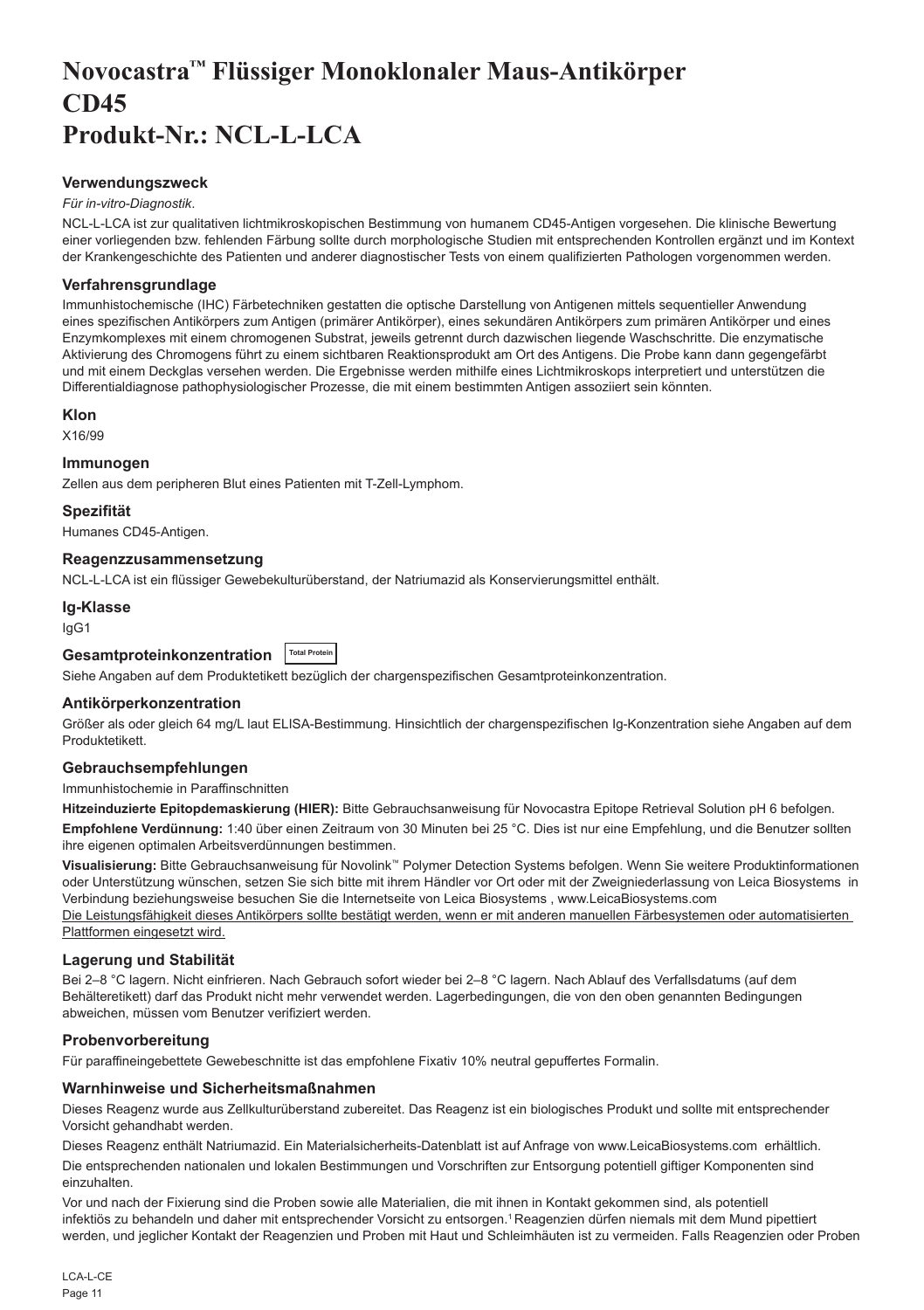mit empfindlichen Bereichen in Kontakt gekommen sind, müssen diese mit reichlich Wasser gespült werden. Ärztlichen Rat einholen. Die mikrobielle Verunreinigung von Reagenzien ist zu minimieren, da ansonsten eine erhöhte unspezifische Färbung auftreten kann. Falls die spezifizierten Inkubationszeiten oder –temperaturen nicht eingehalten werden, kann es zu fehlerhaften Ergebnissen kommen. Jegliche Abweichungen von den angegebenen Werten müssen vom Benutzer verifiziert werden.

## **Qualitätskontrolle**

Unterschiede bei der Gewebebearbeitung und den technischen Verfahren im Labor des Benutzers können zu signifikanten Schwankungen bei den Ergebnissen führen. Daher ist es wichtig, zusätzlich zu den folgenden Verfahren regelmäßige laborinterne Kontrollen durchzuführen.

Die Kontrollen sollten mit frischen Autopsie-/Biopsie-/chirurgischen Proben vorgenommen werden, die so bald wie möglich und auf dieselbe Weise wie die Patientenprobe(n) in Formalin fixiert, behandelt und in Paraffin eingebettet worden sind.

### **Positive Gewebekontrolle**

Zeigt korrekt vorbereitete Gewebe und korrekte Färbetechniken an.

In jedem Färbelauf sollte für jeden Satz Testbedingungen eine positive Gewebekontrolle durchgeführt werden.

Gewebe mit schwach positiver Färbung ist für die optimale Qualitätskontrolle und den Nachweis kleiner Minderungen in der Reagenzleistung besser geeignet als ein Gewebe mit stark positiver Färbung.<sup>2</sup>

Als positive Gewebekontrolle wird Tonsille empfohlen.

Falls das positive Kontrollgewebe keine positive Färbung nachweisen kann, sollten die mit den Testproben erzielten Ergebnisse als ungültig betrachtet werden.

#### **Negative Gewebekontrolle**

Die negative Gewebekontrolle sollte nach der positiven Gewebekontrolle erfolgen, um die Spezifität der Zielantigenmarkierung durch den primären Antikörper zu verifizieren.

Als negative Gewebekontrolle wird Skelettmuskulatur empfohlen.

Alternativ bietet die Vielfalt unterschiedlicher Zelltypen, die in den meisten Gewebeschnitten vorliegen, häufig Stellen für eine negative Kontrolle. Jedoch sollte dies vom Benutzer verifiziert werden.

Liegt eine unspezifische Färbung vor, hat diese gewöhnlich ein diffuses Erscheinungsbild. Eine sporadische Färbung des Bindegewebes kann ebenfalls in Schnitten von übermäßig formalinfixierten Geweben beobachtet werden. Zur Bewertung der Färbeergebnisse intakte Zellen verwenden. Nekrotische oder degenerierte Zellen werden oft unspezifisch gefärbt.<sup>3</sup> Falsch-positive Ergebnisse können aufgrund einer nichtimmunologischen Bindung von Proteinen oder Substratreaktionsprodukten beobachtet werden. In Abhängigkeit von der Art der verwendeten Immunfärbung können solche Ergebnisse auch durch endogene Enzyme wie Pseudoperoxidase (Erythrozyten), endogene Peroxidase (Zytochrom C) oder endogenes Biotin (beispielsweise Leber, Mamma, Gehirn, Niere) hervorgerufen werden. Um eine endogene Enzymaktivität bzw. eine unspezifische Enzymbindung von einer spezifischen Immunreaktivität zu unterscheiden, können zusätzliche Patientengewebe ausschließlich mit Substratchromogen bzw. mit Enzymkomplexen (Avidin-Biotin, Streptavidin, markiertes Polymer) plus Substratchromogen gefärbt werden. Falls im negativen Kontrollgewebe eine spezifische Färbung auftritt, sollten die Ergebnisse mit den Patientenproben als ungültig betrachtet werden.

## **Negative Reagenzkontrolle**

Zur Beurteilung einer unspezifischen Färbung und zur besseren Bewertung einer spezifischen Färbung an der Antigenstelle ist mit einem Schnitt jedes Patientenpräparates anstelle des primären Antikörpers eine unspezifische negative Reagenzkontrolle zu verwenden.

## **Patientengewebe**

Die mit NCL-L-LCA gefärbten Patientenproben müssen zuletzt untersucht werden. Eine positive Färbeintensität ist im Kontext einer unspezifischen Hintergrundfärbung der negativen Reagenzkontrolle zu bewerten. Wie bei jedem immunhistochemischen Test bedeutet ein negatives Ergebnis, dass das Antigen nicht nachgewiesen wurde. Ein negatives Ergebnis bedeutet jedoch nicht notwendigerweise, dass das Antigen in den getesteten Zellen / im getesteten Gewebe nicht vorlag. Bei Bedarf sollte zur Identifizierung falsch-negativer Reaktionen eine Gruppe von Antikörpern verwendet werden.

## **Erwartete Ergebnisse**

#### Normale Gewebe

Klon X16/99 weist das CD45-Antigen (Leucocyte Common Antigen) auf der Membran der Mehrzahl der Leukozyten nach, insbesondere in Milz, Lymphknoten, Thymus und Tonsillen. (Anzahl der insgesamt untersuchten Normalgewebeproben = 44).

## Anomale Gewebe

Klon X16/99 zeigte eine Färbung bei 108/108 diffusen großzelligen B-Zell-Lymphomen, 12/12 chronischen lymphozytischen Lymphomen, 11/11 follikulären Lymphomen, 7/7 Mantelzell-Lymphomen, 7/7 anaplastischen großzelligen T-Zell-Lymphomen, 4/4 angioimmunoblastischen T-Zell-Lymphomen, 2/2 T/NK-Zell-Lymphomen, 2/2 lymphozyten-prädominanten Hodgkin-Lymphomen, 1/1 akutem lymphoblastischem B-Zell-Lymphom, 1/1 primitivem akutem lymphoblastischem B/T-Zell-Lymphom, 1/1 peripherem T-Zell-Lymphom, 1/1 T-Zell-Lymphom und 1/1 Marginalzonen-Lymphom. Beim klassischem Morbus Hodgkin (0/5), Morbus Hodgkin mit gemischter Zellularität (0/2), Morbus Hodgkin mit lymphozytärem Abbau (0/1), nodulär sklerosierendem Morbus Hodgkin (0/1), Tumoren von Schilddrüse (0/4), Lunge (0/4), Eierstöcken (0/4), Leber (0/4), Gehirn (0/2), Ösophagus (0/2), Brust (0/2), Magen (0/2), bei Weichteiltumoren (0/2), Tumoren von Zunge (0/2), metastatischen Tumoren unbekannten Ursprungs (0/2), Tumoren von Niere (0/2), Zervix (0/2), Testikeln (0/2), Colon (0/2), Rektum (0/2), Haut (0/2), einem Tumor des Larynx (0/1) bzw. einem Tumor des Thymus (0/1) wurde keine Färbung nachgewiesen. (Anzahl der insgesamt untersuchten Proben von Tumorgewebe = 211).

**NCL-L-LCA wird für den Nachweis von humanem CD45-Protein in normalem und neoplastischem Gewebe als zusätzliches Hilfsmittel zur herkömmlichen Histopathologie unter Verwendung nicht-immunologischer histochemischer Färbemittel empfohlen.**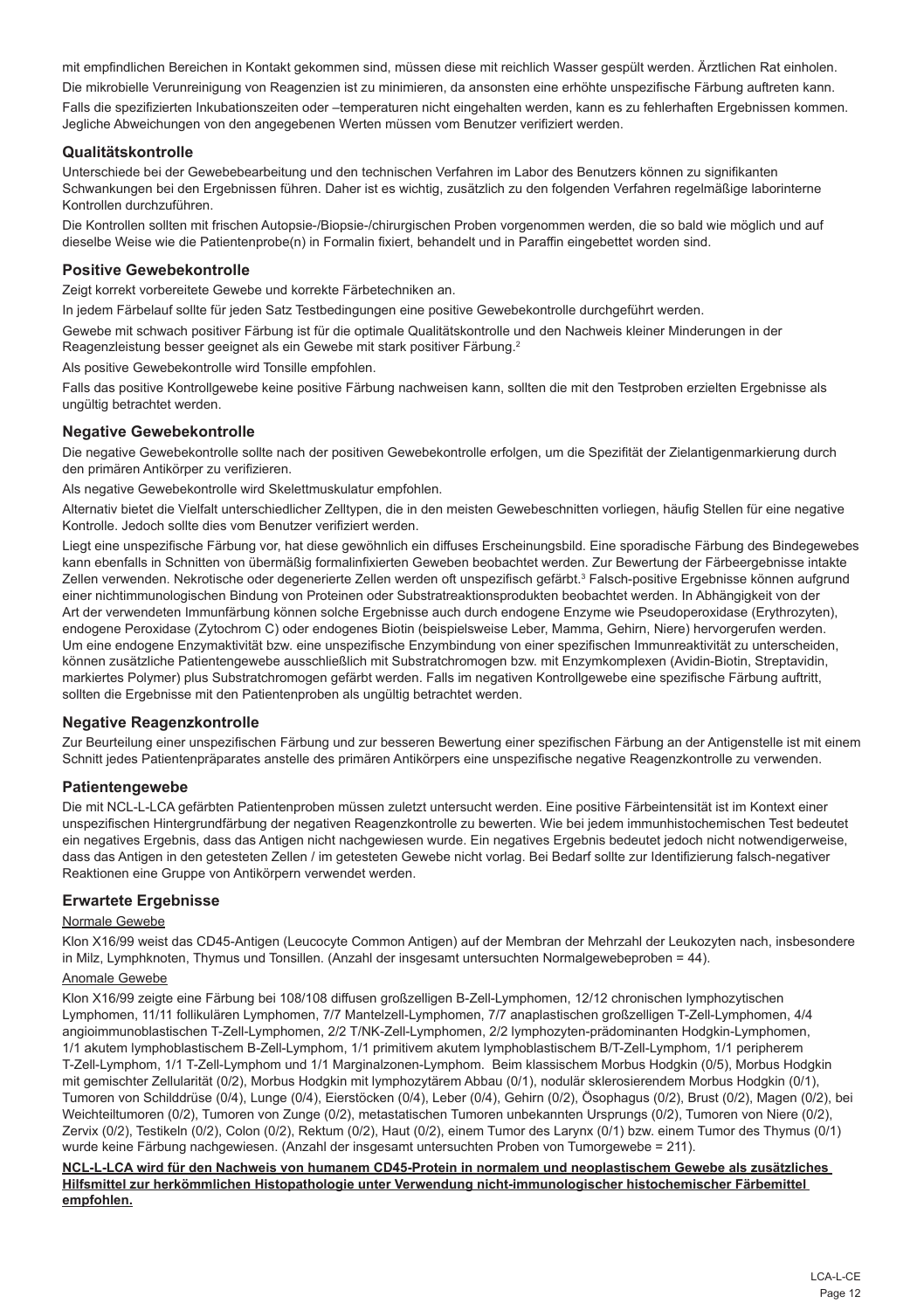## **Allgemeine Beschränkungen**

Die Immunhistochemie ist ein mehrstufiger diagnostischer Prozess, der eine spezialisierte Ausbildung auf den folgenden Gebieten erfordert: Auswahl der entsprechenden Reagenzien; Gewebeauswahl, -fixierung und -verarbeitung; Vorbereitung des IHC-Objektträgers sowie Bewertung der Färbeergebnisse.

Die Gewebefärbung hängt von der Handhabung und Verarbeitung des Gewebes vor dem Färben ab. Unsachgemäßes Fixieren, Einfrieren, Auftauen, Waschen, Trocknen, Erwärmen, Schneiden oder eine Kontamination mit anderen Geweben oder Flüssigkeiten kann zu Artefakten, Antikörper-Trapping oder falsch-negativen Ergebnissen führen. Abweichende Ergebnisse können aufgrund von Unterschieden bei der Fixierung und Einbettung oder intrinsischen Unregelmäßigkeiten im Gewebe selbst entstehen.4

Eine exzessive oder unvollständige Gegenfärbung kann die korrekte Bewertung von Ergebnissen gefährden.

Die klinische Bewertung einer vorliegenden bzw. fehlenden Färbung sollte durch morphologische Studien mit entsprechenden Kontrollen ergänzt und im Kontext der Krankengeschichte des Patienten und anderer diagnostischer Tests von einem qualifizierten Pathologen vorgenommen werden.

Antikörper von Leica Biosystems Newcastle Ltd sind wo angezeigt für die Verwendung entweder auf gefrorenen oder in Paraffin eingebetteten Schnitten mit spezifischen Fixierungsanforderungen bestimmt. Es kann insbesondere bei Neoplasmen zu einer unerwarteten Antigenexpression kommen. Die klinische Bewertung eines gefärbten Gewebeschnitts muss eine morphologische Analyse und die Auswertung der entsprechenden Kontrollen einschließen.

## **Literatur - Allgemein**

- 1. National Committee for Clinical Laboratory Standards (NCCLS). Protection of laboratory workers from infectious diseases transmitted by blood and tissue; proposed guideline. Villanova, P.A. 1991;7(9). Order code M29-P.
- 2. Battifora H. Diagnostic uses of antibodies to keratins: a review and immunohistochemical comparison of seven monoclonal and three polyclonal antibodies. Progress in Surgical Pathology. 6:1–15. eds. Fenoglio-Preiser C, Wolff CM, Rilke F. Field & Wood, Inc., Philadelphia.
- 3. Nadji M, Morales AR. Immunoperoxidase, part I: the techniques and pitfalls. Laboratory Medicine. 1983; 14:767.
- 4. Omata M, Liew CT, Ashcavai M, Peters RL. Nonimmunologic binding of horseradish peroxidase to hepatitis B surface antigen: a possible source of error in immunohistochemistry. American Journal of Clinical Pathology. 1980; 73:626.
- 5. Sylvester KG, Nesbit M, Radu A, et al. Adenoviral-mediated gene transfer in wound healing: acute inflammatory response in human skin in the SCID mouse model. Wound Repair and Regeneration. 2000; 8(1):36-44.
- 6. Kauma SW, Huff TF, Hayes N, et al. Placental Fas ligand expression is a mechanism for maternal immune tolerance to the fetus. The Journal of Clinical Endocrinology and Metabolism. 1999; 84(6):2188-2194.
- 7. Oliveira E, Madureira R, Távora I. Citologia biópsia aspirativa do nódulo hepático (estudo de 503 casos). Revista da FML. 1999; 4(Supl.3):29-34.

## **Änderungen zur vorhergehenden Ausgabe**

Erwartete Ergebnisse.

## **Ausgabedatum**

07 November 2018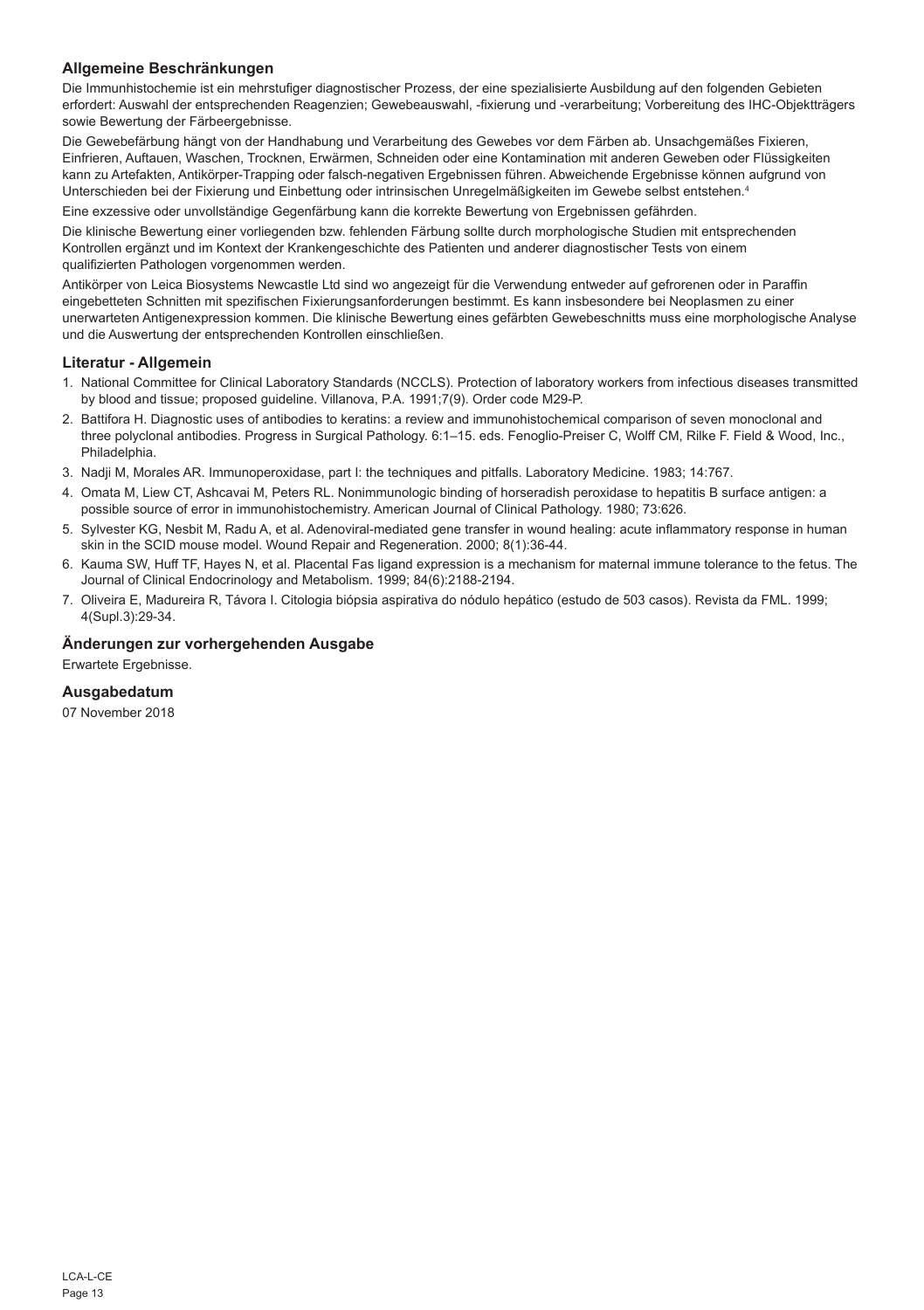## <span id="page-14-0"></span>**Novocastra™ Anticuerpos Monoclonal Líquidos de Ratón CD45 Código De Producto: NCL-L-LCA**

## **Indicaciones De Uso**

#### *Para uso diagnóstico in vitro*.

NCL-L-LCA está indicado para la caracterización cualitativa por microscopía óptica del antígeno CD45 humano. La interpretación clínica de cualquier tinción o de su ausencia debe complementarse con estudios morfológicos, con el uso de los controles adecuados, y un anatomopatólogo cualificado debe evaluarla en el contexto del historial clínico del paciente y de otras pruebas diagnósticas.

## **Principio Del Procedimiento**

Las técnicas de tinción inmunohistocitoquímica (IHQ) permiten la visualización de antígenos mediante la aplicación secuencial de un anticuerpo específico dirigido contra el antígeno (anticuerpo primario), un anticuerpo secundario dirigido contra el anticuerpo primario y un complejo enzimático con un sustrato cromogénico, con pasos de lavado intercalados. La activación enzimática del cromógeno produce una reacción visible en el lugar en que se encuentra el antígeno. Luego se puede contrateñir la muestra y cubrirla con un cubreobjeto. Los resultados se interpretan utilizando un microscopio óptico y son de ayuda en el diagnóstico diferencial de los procesos fisiopatológicos, que pueden estar o no vinculados a un determinado antígeno.

#### **Clon**

X16/99

#### **Inmunógeno**

Glóbulos sanguíneos de pacientes con linfoma de células T.

#### **Especificidad**

Antígeno CD45 humano.

## **Composición Del Reactivo**

NCL-L-LCA es un sobrenadante de cultivo tisular líquido que contiene azida sódica como conservante.

#### **Clase de Ig**

IgG1

## **Concentración Total De Proteína Total Protein**

Consulte la etiqueta del vial para ver la concentración total de proteína específica del lote.

## **Concentración De Anticuerpo**

Igual o superior a 64 mg/L según se ha determinado mediante ELISA. Consulte en la etiqueta del vial la concentración de Ig específica del lote.

## **Recomendaciones De Uso**

#### Inmunohistocitoquímica con secciones de parafina.

**Recuperación del epítopo inducido por calor (HIER):** Por favor, siga las instrucciones de uso de Novocastra Epitope Retrieval Solution pH 6.

**Dilución sugerida:** 1:40 durante 30 minutos a 25 °C. Esta es tan solo una pauta y cada usuario debe determinar sus propias diluciones de trabajo óptimas.

**Visualización:** Por favor, siga las instrucciones de uso de Novolink™ Polymer Detection Systems. Para obtener más información sobre el producto o para recibir soporte, póngase en contacto con su distribuidor local o con la oficina regional de Leica Biosystems , o bien visite el sitio web de Leica Biosystems , www.LeicaBiosystems.com

El rendimiento de este anticuerpo se debe validar cuando se utiliza con otros sistemas manuales de tinción o plataformas automatizadas.

## **Almacenamiento Y Estabilidad**

Almacénelo a una temperatura de 2–8 °C. No lo congele. Devuélvalo a 2–8 °C inmediatamente después de su uso. No lo utilice después de la fecha de caducidad indicada en la etiqueta del vial. Cualesquiera condiciones de almacenamiento que no sean las arriba especificadas deben ser verificadas por el usuario.

## **Preparación De Las Muestras**

El fijador recomendado para secciones de tejido incluidos en parafina es formol tamponado neutro al 10%.

## **Advertencias Y Precauciones**

Este reactivo se ha preparado a partir del sobrenadante de un cultivo celular. Como se trata de un producto de origen biológico, debe manipularse con precaución.

Este reactivo contiene azida sódica. Está disponible una Hoja de información sobre la seguridad del material, previa petición, o en www.LeicaBiosystems.com

Consulte las normativas nacionales, estatales, provinciales o municipales acerca de cómo desechar cualquier componente potencialmente tóxico.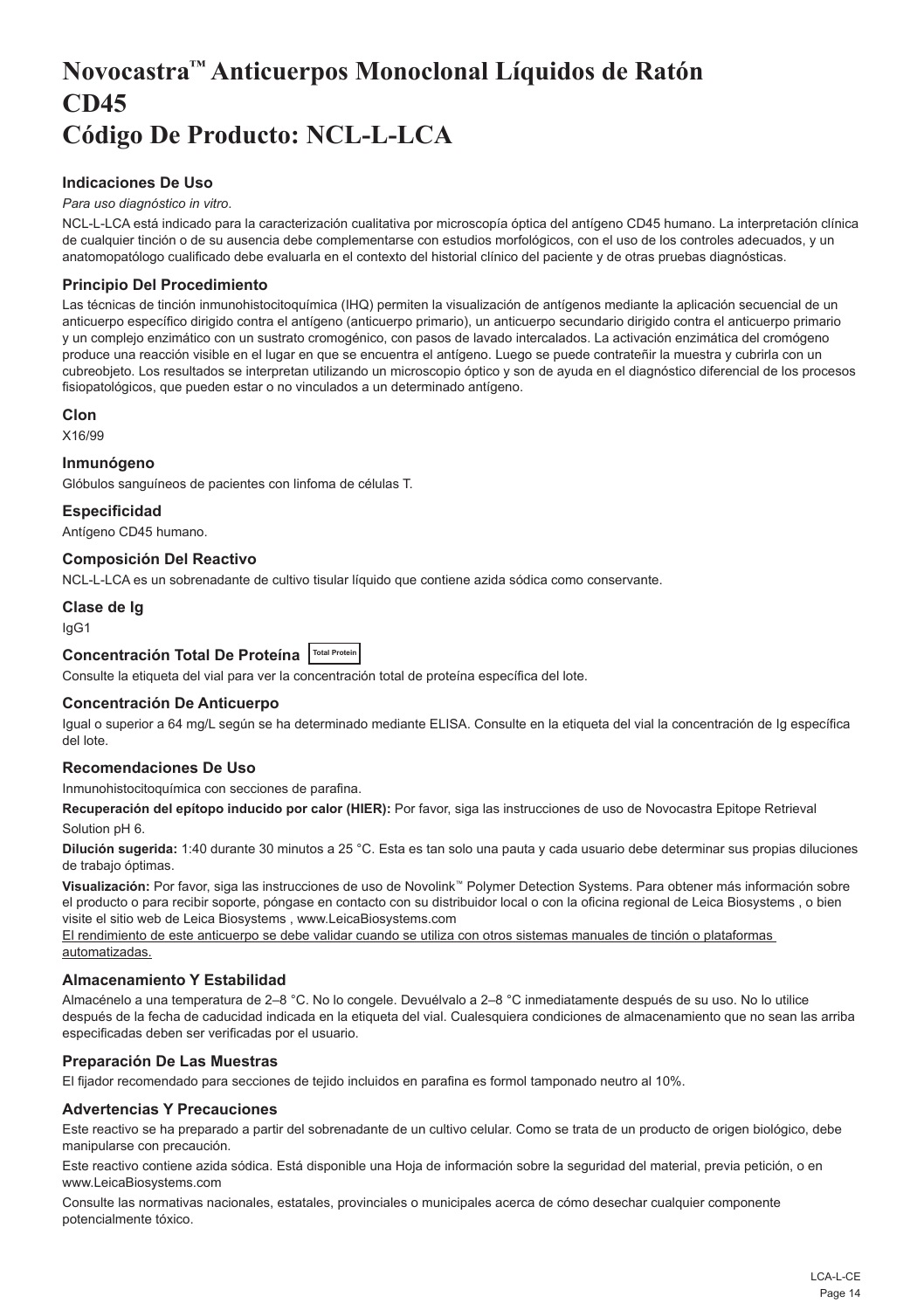Las muestras, antes y después de ser fijadas, así como todos los materiales expuestos a ellas, deben manipularse como susceptibles de transmitir una infección, y se deben desechar tomando las precauciones adecuadas.<sup>1</sup> No pipetee nunca los reactivos con la boca, y evite el contacto de la piel y de las membranas mucosas con los reactivos y las muestras. Si los reactivos o las muestras entran en contacto con zonas delicadas, lave éstas con abundante agua. Acuda inmediatamente al médico. Reduzca al mínimo la contaminación microbiana de los reactivos; de lo contrario, podría producirse un aumento de la tinción no específica.

Cualquier tiempo o temperatura de incubación que no sean los aquí especificados pueden conducir a resultados erróneos. Cualquier cambio de tal naturaleza debe ser validado por el usuario.

#### **Control De Calidad**

Las diferencias en el procesamiento de los tejidos y en los procedimientos técnicos del laboratorio del usuario pueden producir una variabilidad significativa en los resultados; por ello, es necesario que éste lleve a cabo regularmente los controles de su propio laboratorio, además de los siguientes procedimientos.

Los controles deben ser muestras frescas de autopsia, biopsia o quirúrgicas fijadas en formol, procesadas e incluidas en parafina, lo antes posible, de manera idéntica a la utilizada para la muestra o muestras del paciente o pacientes.

## **Control Tisular Positivo**

Se utiliza para indicar la preparación correcta de los tejidos y las técnicas de tinción adecuadas.

Debe incluirse un control tisular positivo por cada conjunto de condiciones de ensayo en cada tinción o serie de tinciones realizada. Un tejido con una tinción positiva débil es más adecuado que un tejido con una tinción positiva intensa para lograr un control de calidad óptimo y para detectar niveles bajos de degradación del reactivo.<sup>2</sup>

El tejido de control positivo recomendado es el de la amígdala.

Si el tejido de control positivo no muestra tinción positiva, los resultados de las muestras analizadas deben considerarse no válidos.

## **Control Tisular Negativo**

Debe examinarse después del control de tejido positivo, a fin de verificar la especificidad del marcado del antígeno diana por el anticuerpo primario.

El tejido de control negativo recomendado es el del músculo esquelético.

O bien, la variedad de diferentes tipos de células presentes en la mayoría de los cortes de tejido ofrece con frecuencia lugares de control negativo, pero esto debe ser verificado por el usuario.

Si aparece una tinción no específica, ésta tiene generalmente aspecto difuso. En cortes de tejido fijados excesivamente con formol puede observarse también una tinción esporádica del tejido conectivo. Utilice células intactas para la interpretación de los resultados de la tinción. A menudo, las células necróticas o degeneradas quedan teñidas de forma no específica.<sup>3</sup> También pueden observarse falsos positivos causados por la unión no inmunológica a proteínas o a productos de reacción del sustrato. Estos falsos positivos pueden estar causados también por enzimas endógenas tales como la pseudoperoxidasa (eritrocitos), la peroxidasa endógena (citocromo C), o la biotina endógena (por ejemplo, de hígado, mama, cerebro, riñón), en función del tipo de inmunotinción utilizada. Para diferenciar la actividad de las enzimas endógenas o los enlaces no específicos de las enzimas de la inmunorreactividad específica, pueden teñirse otros tejidos del paciente exclusivamente con cromógeno sustrato o con complejos enzimáticos (avidina-biotina, estreptavidina, polímeros marcados) y cromógeno sustrato respectivamente. Si se produce una tinción específica del control tisular negativo, los resultados de las muestras de los pacientes deben considerarse no válidos.

#### **Control De Reactivo Negativo**

Utilice un control de reactivo negativo no específico en lugar del anticuerpo primario con un corte de cada muestra del paciente a fin de evaluar la tinción no específica y obtener una mejor interpretación de la tinción específica en el lugar en que se encuentra el antígeno.

## **Tejido Del Paciente**

Examine las muestras del paciente o pacientes teñidas con NCL-L-LCA al final. La intensidad de la tinción positiva debe valorarse en el contexto de cualquier tinción de fondo no específica del control de reactivo negativo. Como con cualquier prueba inmunohistocitoquímica, un resultado negativo significa que no se ha detectado antígeno, y no que el antígeno esté ausente en las células o tejido probados. Si es necesario, use un panel de anticuerpos para identificar falsas reacciones negativas.

#### **Resultados esperados**

#### Teiidos normales

El anticuerpo Clone X16/99 detectó el antígeno CD45 (antígeno común leucocitario) en la membrana de la mayoría de los leucocitos, especialmente en bazo, ganglios linfáticos, timo y amígdala. (Número total de casos normales evaluados = 44).

#### Anormal del tejido

El anticuerpo Clone X16/99 tiñó 108/108 de los linfomas difusos de células B grandes, 12/12 de los linfomas linfocíticos crónicos, 11/11 de los linfomas foliculares, 7/7 de los linfomas de células del manto, 7/7 de los linfomas anaplásicos de células T grandes, 4/4 de los linfomas angioinmunoblásticos de células T, 2/2 de los linfomas de células T/NK, 2/2 de la enfermedad de Hodgkin con predominio linfocítico, 1/1 de los linfomas linfoblásticos agudos de células B, 1/1 de los linfomas linfoblásticos agudos primitivos de células B/T, 1/1 de los linfomas periféricos de células T, 1/1 de los linfomas de células T, y 1/1 de los linfomas de la zona marginal. No se observó tinción en la enfermedad de Hodgkin clásica (0/5), enfermedad de Hodgkin de celularidad mixta (0/2), enfermedad de Hodgkin con reducción linfocítica (0/1), enfermedad de Hodgkin con esclerosis nodular (0/1), tumores de la glándula tiroides (0/4),tumores pulmonares (0/4), tumores de ovario (0/4), tumores hepáticos (0/4), tumores cerebrales (0/2), tumores esofágicos (0/2), tumores de mama (0/2), tumores gástricos (0/2), tumores del tejido blando (0/2), tumores de lengua (0/2), tumores metastásicos de origen desconocido (0/2), tumores renales (0/2), tumores del cuello uterino (0/2), tumores testiculares (0/2), tumores de colon (0/2), tumores rectales (0/2), tumores cutáneos (0/2), un tumor de laringe (0/1) o un tumor de timo (0/1). (Número total de casos de tumor evaluados = 211).

**El NCL-L-LCA está recomendado para la detección de la proteína CD45 humana en tejidos normales y neoplásicos, como complemento de la histopatología tradicional con tinciones histoquímicas no inmunológicas.**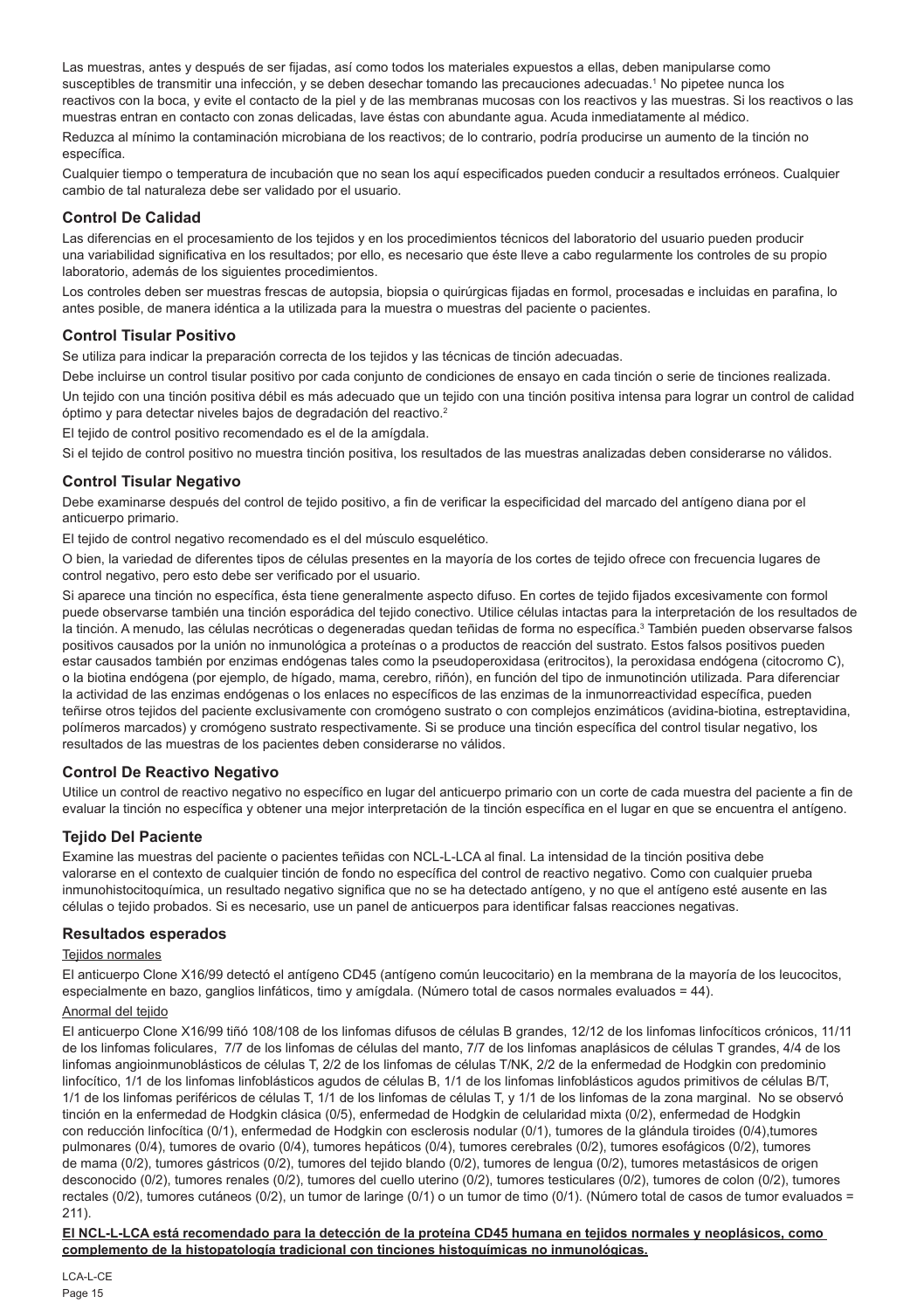## **Limitaciones Generales**

La inmunohistocitoquímica es un proceso de diagnóstico en varias fases que abarca: la formación especializada en la selección de los reactivos apropiados, la selección, fijación y procesamiento de tejidos, la preparación del portaobjeto para IHQ, y la interpretación de los resultados de la tinción.

La tinción de los tejidos depende de la manipulación y el procesamiento del tejido previos a la tinción. Una fijación, congelación, descongelación, lavado, secado, calentamiento o seccionamiento incorrectos, o la contaminación con otros tejidos o líquidos pueden generar artefactos, atrapamiento del anticuerpo o falsos negativos. La aparición de resultados incoherentes puede deberse a variaciones en los métodos de fijación y de inclusión, o a irregularidades inherentes al tejido.<sup>4</sup>

Una contratinción excesiva o incompleta puede poner en peligro la interpretación correcta de los resultados.

La interpretación clínica de cualquier tinción o de su ausencia debe complementarse con estudios morfológicos, con el uso de los controles adecuados, y un anatomopatólogo cualificado debe evaluarla en el contexto del historial clínico del paciente y de otras pruebas diagnósticas.

Los anticuerpos de Leica Biosystems Newcastle Ltd son para utilizarlos, según se indique, con secciones congeladas o incluidas en parafina, con requisitos de fijación específicos. Puede producirse una expresión inesperada del antígeno, especialmente en las neoplasias. La interpretación clínica de cualquier sección de tejido teñida debe incluir un análisis morfológico y la evaluación de los controles apropiados.

### **Bibliografía - General**

- 1. National Committee for Clinical Laboratory Standards (NCCLS). Protection of laboratory workers from infectious diseases transmitted by blood and tissue; proposed guideline. Villanova, P.A. 1991; 7(9). Order code M29-P.
- 2. Battifora H. Diagnostic uses of antibodies to keratins: a review and immunohistochemical comparison of seven monoclonal and three polyclonal antibodies. Progress in Surgical Pathology. 6:1–15. eds. Fenoglio-Preiser C, Wolff CM, Rilke F. Field & Wood, Inc., Philadelphia.
- 3. Nadji M, Morales AR. Immunoperoxidase, part I: the techniques and pitfalls. Laboratory Medicine. 1983; 14:767.
- 4. Omata M, Liew CT, Ashcavai M, Peters RL. Nonimmunologic binding of horseradish peroxidase to hepatitis B surface antigen: a possible source of error in immunohistochemistry. American Journal of Clinical Pathology. 1980; 73:626.
- 5. Sylvester KG, Nesbit M, Radu A, et al. Adenoviral-mediated gene transfer in wound healing: acute inflammatory response in human skin in the SCID mouse model. Wound Repair and Regeneration. 2000; 8(1):36-44.
- 6. Kauma SW, Huff TF, Hayes N, et al. Placental Fas ligand expression is a mechanism for maternal immune tolerance to the fetus. The Journal of Clinical Endocrinology and Metabolism. 1999; 84(6):2188-2194.
- 7. Oliveira E, Madureira R, Távora I. Citologia biópsia aspirativa do nódulo hepático (estudo de 503 casos). Revista da FML. 1999; 4(Supl.3):29-34.

## **Correcciones A La Publicación Anterior**

Resultados Esperados.

## **Fecha De Publicación**

07 de noviembre de 2018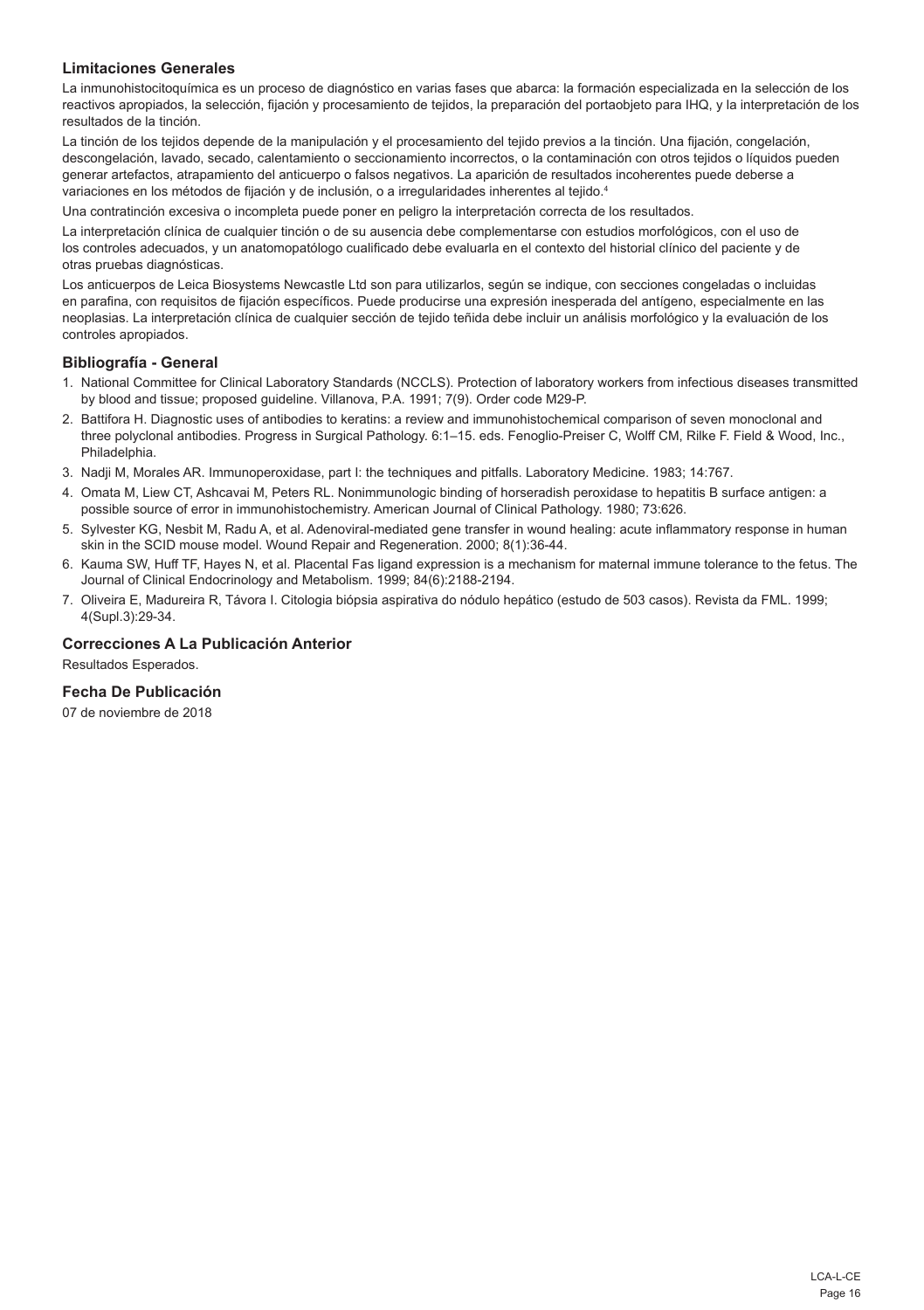## <span id="page-17-0"></span>**Novocastra™ Anticorpo Monoclonal Líquido de Ratinho CD45 Código Do Produto: NCL-L-LCA**

## **Utilização prevista**

#### *Para utilização em diagnósticos in vitro*.

NCL-L-LCA foi concebido para efetuar a identificação qualitativa do antígeno CD45 humano por microscopia ótica em cortes de parafina. A interpretação clínica de qualquer coloração ou da sua ausência deve ser complementada por estudos morfológicos empregando os devidos controlos e deve ser avaliada por um patologista qualificado, dentro do contexto do historial clínico do doente e de outros testes de diagnóstico.

## **Princípio Do Procedimento**

As técnicas de coloração imunohistoquímica (IHC) permitem que se faça a visualização de antígenos por meio da aplicação sequencial de um anticorpo específico do antígeno (o anticorpo primário), de um anticorpo secundário ao anticorpo primário, e de um complexo enzimático com um substrato cromogénico e etapas de lavagem de permeio. A activação enzimática do cromogénio resulta num produto de reacção visível no local do antígeno. A amostra pode então ser contrastada e coberta com uma lamela. Os resultados são interpretados por meio de um microscópio óptico, e ajudam a formular o diagnóstico diferencial dos processos fisiopatológicos, os quais podem ou não estar associados a antígenos específicos.

#### **Clone**

X16/99

## **Imunogénio**

Células do sangue periférico de um paciente com linfoma das células T.

## **Especificidade**

Antígeno CD45 humano.

## **Composição Do Reagente**

NCL-L-LCA é o sobrenadante líquido da cultura de um tecido contendo de azida de sódio como produto conservante.

## **Classe De Ig**

IgG1

## **Concentração Total De Proteína Total Protein**

Consultar a etiqueta da ampola para determinar a concentração total de proteína do lote específico.

## **Concentração De Anticorpo**

Maior que ou igual a 64 mg/L, conforme determinado por ELISA. Consultar a etiqueta da ampola para determinar a concentração de Ig do lote específico.

## **Recomendações Sobre A Utilização**

Imunohistoquímica em cortes de inclusões em parafina.

**Recuperação de epítopos induzida pelo calor (HIER):** Por favor, siga as instruções de utilização da Novocastra Epitope Retrieval Solution pH 6.

**Diluição sugerida:** 1:40 durante 30 minutos a 25 °C. Esta recomendação serve apenas de orientação e os utilizadores devem determinar as suas diluições óptimas de trabalho.

**Visualização:** Queira seguir as instruções de utilização de Novolink™ Polymer Detection Systems. Para informação adicional do produto ou assistência, contactar o seu distribuidor local ou escritório regional de Leica Biosystems ou, alternativamente, visitar o sitio web de Leica Biosystems, www.LeicaBiosystems.com

O desempenho deste anticorpo deve ser validado quando utilizado com outros sistemas manuais de coloração ou plataformas automáticas.

## **Armazenamento E Estabilidade**

Armazenar a 2–8 °C. Não congelar. Retornar à temperatura de 2–8 °C imediatamente após a utilização. Não utilizar após o prazo de validade indicado no rótulo do recipiente. As condições de armazenamento que diferirem das que se encontram especificadas acima devem ser verificadas pelo utilizador.

## **Preparação Das Amostras**

O fixador recomendado é formol tamponado neutro a 10% para secções de tecido envolvidas em parafina.

## **Avisos E Precauções**

Este reagente foi preparado a partir do sobrenadante de cultura celular. Visto ser um produto biológico, deve ser manuseado com o devido cuidado.

Este reagente contém azida sódica. Encontra-se disponível uma Ficha de Dados de Segurança do Material, mediante pedido ou através do site www.LeicaBiosystems.com

Consultar a legislação aplicável em relação ao descarte de quaisquer componentes potencialmente tóxicos.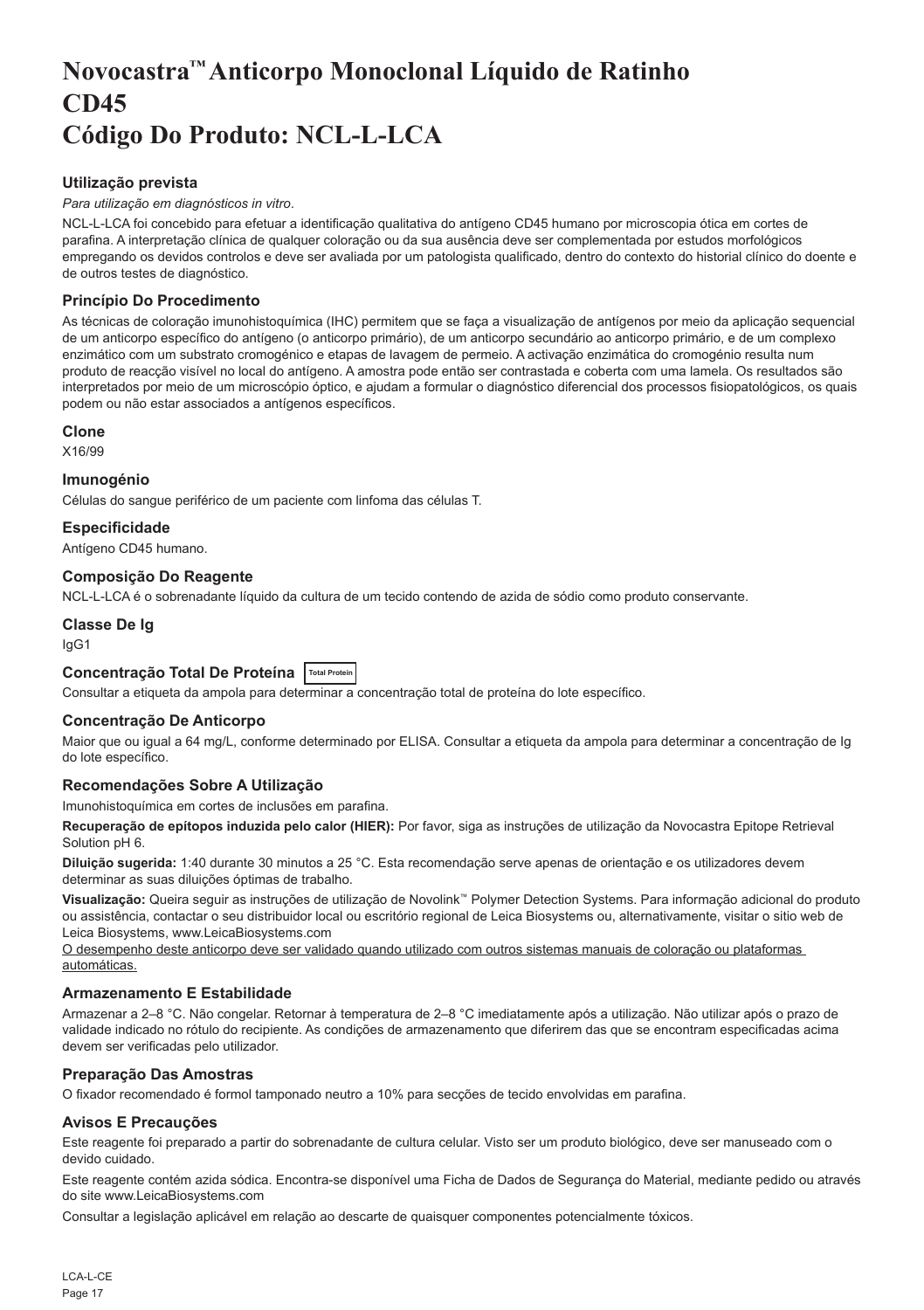As amostras, antes e depois da sua fixação, bem como todos os materiais expostos às mesmas, devem ser manipulados como se tivessem a capacidade de transmitir infecções e devem ser descartados com as devidas precauções.<sup>1</sup> Não pipetar nunca os reagentes com a boca e evitar o contacto entre a pele e membranas mucosas e os reagentes e amostras. Caso os reagentes ou amostras entrem em contacto com áreas sensíveis, lavar com grandes quantidades de água. Consultar um médico.

Minimizar a contaminação microbiana dos reagentes para evitar a possibilidade do aumento da coloração não específica. Os períodos de incubação ou temperaturas diferentes dos que foram especificados poderão dar azo a resultados errados. Todas as alterações desse tipo devem ser validadas pelo utilizador.

## **Controlo Da Qualidade**

As diferenças entre os diferentes métodos e técnicas de processamento de tecidos no laboratório do utilizador podem causar uma grande variabilidade de resultados, requerendo a realização frequente de controlos internos suplementares aos procedimentos que se seguem.

Os controlos devem ser amostras de autópsia/biopsia/cirurgia frescas, fixadas em formol, processadas e envolvidas em cera parafínica logo que possível, da mesma maneira que a(s) amostra(s) do(s) doente(s).

## **Controlo De Tecido Positivo**

Usado para assinalar os tecidos correctamente preparados e as técnicas de coloração indicadas.

Cada conjunto de condições de testes, em cada processo de coloração, deve incluir um controlo de tecido positivo.

Os tecidos com uma coloração positiva fraca são mais indicados do que os têm uma coloração positiva forte para proporcionarem um controlo de qualidade óptimo, bem como para detectar níveis reduzidos de degradação dos reagentes.<sup>2</sup>

O tecido de controlo positivo recomendado é o tecido da amígdala.

Se o controlo de tecido positivo não demonstrar uma coloração positiva, os resultados obtidos com as amostras de testes devem ser considerados inválidos.

## **Controlo De Tecido Negativo**

Este deve ser examinado depois do controlo de tecido positivo para verificar a especificidade da marcação do antígeno objectivado pelo anticorpo primário.

O tecido de controlo negativo recomendado é o músculo esquelético.

Alternativamente, a variedade de diferentes tipos de células presentes na maioria das secções de tecidos oferece muitas vezes locais de controlo negativo, mas isto deve ser verificado pelo utilizador.

A coloração não específica, caso ocorra, tem geralmente um aspecto difuso. A coloração esporádica do tecido conjuntivo pode também ter lugar em secções de tecido excessivamente fixado em formol. Devem utilizar-se células intactas para a interpretação dos resultados da coloração. As células necróticas ou degeneradas causam muitas vezes uma coloração não específica.<sup>3</sup> Podem

verificar-se resultados positivos falsos devido à ligação não imunológica de proteínas ou de produtos da reacção do substrato. Esses resultados podem também ser causados por enzimas endógenas tais como a pseudoperoxidase (eritrócitos), a peroxidase endógena (citocromo C), ou a biotina endógena (ex. no fígado, mama, cérebro ou rim) dependendo do tipo de imunocoloração utilizado. Para diferenciar entre a actividade das enzimas endógenas e as ligações não específicas de enzimas de imunoreactividade específica, podem colorir-se tecidos adicionais dos doentes exclusivamente com substrato cromogénio ou com complexos de enzimas (avidina-biotina, estreptavidina, polímero marcado) e substrato-cromogénio, respectivamente. Se ocorrer a coloração específica no controlo de tecido negativo, os resultados dos testes feitos com as amostras do doente devem ser considerados inválidos.

## **Controlo De Reagente Negativo**

Utilizar um controlo de reagente negativo não específico em vez do anticorpo primário com uma secção de cada amostra de doente para avaliar a coloração não específica e permitir uma melhor interpretação da coloração específica no local do antígeno.

## **Tecido Do Doente**

Examinar as amostras do doente coloridas com NCL-L-LCA em último lugar. A intensidade da coloração positiva deve ser avaliada dentro do contexto de qualquer coloração não específica de fundo do controlo de reagente negativo. Tal como com qualquer teste imunohistoquímico, um resultado negativo significa que o antígeno não foi detectado, e não que o antígeno se encontrava ausente das células ou tecido analisados. Se necessário, deve utilizar-se um painel de anticorpos para identificar reacções falso-negativas.

## **Resultados Previstos**

#### Tecidos normais

O clone X16/99 detetou o antígeno CD45 (antígeno comum dos leucócitos) na membrana da maior parte dos leucócitos, especialmente no baço, gânglios linfáticos, timo e amígdalas. (Número total de casos normais avaliados = 44).

#### Tecidos anormal

O clone X16/99 corou 108/108 linfomas de grandes células B difusas, 12/12 linfomas linfocíticos crónicos, 11/11 linfomas foliculares, 7/7 linfomas das células do manto, 7/7 linfomas anaplásicos de grandes células T, 4/4 linfomas angioimunoblásticos das células T, 2/2 linfomas das células T/NK, 2/2 doenças de Hodgkin com predominância linfocitária, 1/1 linfoma linfoblástico agudo das células B, 1/1 linfoma linfoblástico agudo das células B/T primitivas, 1/1 linfoma das células T periféricas, 1/1 linfoma das células T e 1/1 linfoma de zona marginal. Não foi observada coloração na doença de Hodgkin clássica (0/5), doença de Hodgkin de celularidade mista (0/2), doença de Hodgkin de depleção linfocitária (0/1), doença de Hodgkin de tipo esclerosante nodular (0/1), tumores da tiroide (0/4), tumores pulmonares (0/4), tumores ováricos (0/4), tumores hepáticos (0/4), tumores cerebrais (0/2), tumores esofágicos (0/2), tumores mamários (0/2), tumores gástricos (0/2), tumores dos tecidos moles (0/2), tumores da língua (0/2), tumores metastáticos de origem desconhecida (0/2), tumores renais (0/2), tumores do colo do útero (0/2), tumores testiculares (0/2), tumores do cólon (0/2), tumores do reto (0/2), tumores da pele (0/2), um tumor da laringe (0/1) ou um tumor do timo (0/1). (Número total de casos de tumores avaliados = 211).

**O NCL-L-LCA é recomendado para a deteção da proteína CD45 humana em tecidos normais e neoplásicos, como auxiliar da histopatologia convencional, através da utilização de corantes histoquímicos não imunológicos.**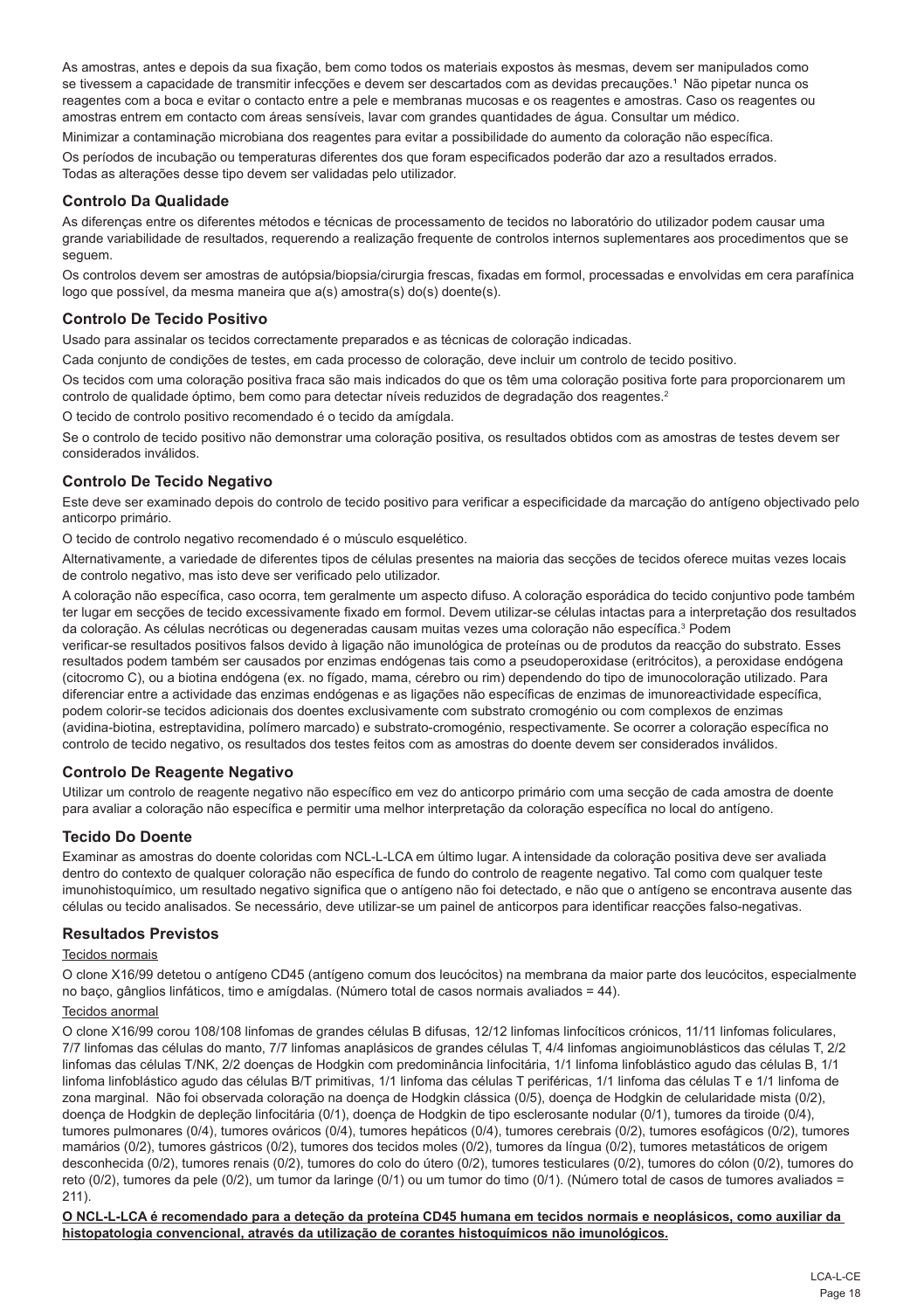## **Limitações Gerais**

A imunohistoquímica é um processo diagnóstico em múltiplas etapas que consta de: uma formação especializada na selecção dos reagentes apropriados, selecção, fixação e processamento de tecidos, preparação das lâminas de IHQ e interpretação dos resultados das colorações.

A coloração de tecidos depende do seu manuseamento e processamento antes da sua coloração. A fixação, congelação, descongelação, lavagem, secagem, aquecimento ou corte incorrectos das amostras, ou a sua contaminação com outros tecidos ou fluidos, podem produzir artefactos, retenção de anticorpos, ou resultados falso-negativos. Os resultados inconsistentes podem dever-se a variações nos métodos de fixação e envolvimento ou a irregularidades inerentes ao tecido.4

Uma contrastação excessiva ou incompleta pode comprometer a correcta interpretação dos resultados.

A interpretação clínica de qualquer coloração ou da sua ausência deve ser complementada por estudos morfológicos empregando os devidos controlos e deve ser avaliada por um patologista qualificado, dentro do contexto do historial clínico do doente e de outros testes de diagnóstico.

Os anticorpos da Leica Biosystems Newcastle Ltd destinam-se a serem utilizados, conforme indicado, em secções de tecido ou congeladas ou envolvidas em parafina, com requisitos de fixação específicos. Pode ocorrer uma expressão inesperada de antígeno, especialmente em neoplasmas. A interpretação clínica de qualquer secção de tecido colorido deverá incluir a análise morfológica e a avaliação de controlos apropriados.

## **Bibliografia - Geral**

- 1. National Committee for Clinical Laboratory Standards (NCCLS). Protection of laboratory workers from infectious diseases transmitted by blood and tissue; proposed guideline. Villanova, P.A. 1991; 7(9). Order code M29-P.
- 2. Battifora H. Diagnostic uses of antibodies to keratins: a review and immunohistochemical comparison of seven monoclonal and three polyclonal antibodies. Progress in Surgical Pathology. 6:1–15. eds. Fenoglio-Preiser C, Wolff CM, Rilke F. Field & Wood, Inc., Philadelphia.
- 3. Nadji M, Morales AR. Immunoperoxidase, part I: the techniques and pitfalls. Laboratory Medicine. 1983; 14:767.
- 4. Omata M, Liew CT, Ashcavai M, Peters RL. Nonimmunologic binding of horseradish peroxidase to hepatitis B surface antigen: a possible source of error in immunohistochemistry. American Journal of Clinical Pathology. 1980; 73:626.
- 5. Sylvester KG, Nesbit M, Radu A, et al. Adenoviral-mediated gene transfer in wound healing: acute inflammatory response in human skin in the SCID mouse model. Wound Repair and Regeneration. 2000; 8(1):36-44.
- 6. Kauma SW, Huff TF, Hayes N, et al. Placental Fas ligand expression is a mechanism for maternal immune tolerance to the fetus. The Journal of Clinical Endocrinology and Metabolism. 1999; 84(6):2188-2194.
- 7. Oliveira E, Madureira R, Távora I. Citologia biópsia aspirativa do nódulo hepático (estudo de 503 casos). Revista da FML. 1999; 4(Supl.3):29-34.

## **Emendas Da Edição Anterior**

Resultados Previstos.

## **Data De Emissão**

07 de Novembro de 2018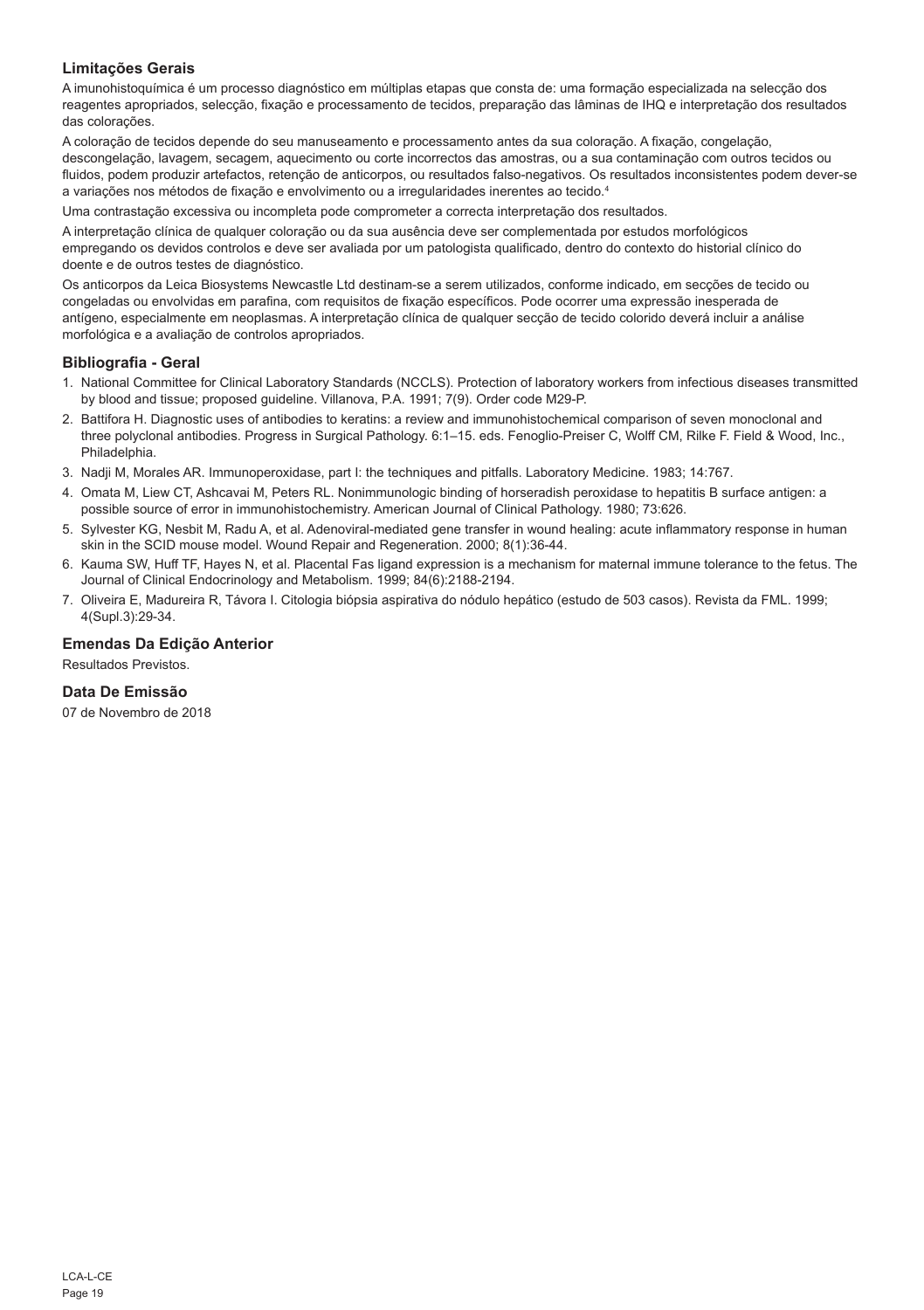## <span id="page-20-0"></span>**Novocastra™ Flytande Monoklonal Musantikropp CD45 Produktkod: NCL-L-LCA**

## **Avsedd Användning**

## *För in vitro diagnostisk användning*.

NCL-L-LCA är avsedd för kvalitativ identifiering genom ljusmikroskopi av human CD45-antigen. Den kliniska tolkningen av all färgning eller dess frånvaro bör kompletteras med morfologiska undersökningar som använder korrekta kontroller och utvärderas av kvalificerad patolog inom ramen för patientens kliniska anamnes och andra diagnostiska tester.

## **Metodens Princip**

Immunhistokemiska (IHC) färgningstekniker tillåter visualisering av antigener genom sekvenstillämpning av en specifik antikropp till antigenet (primär antikropp), en sekundär antikropp till den primära antikroppen och ett enzymkomplex med ett kromogent substrat med inlagda tvättsteg. Den enzymatiska aktiveringen av kromogenet resulterar i en synlig reaktionsprodukt på antigenområdet. Proverna kan då kontrastfärgas och förses med täckglas. Resultaten tolkas med ljusmikroskop och bidrar till differentialdiagnosen av patofysiologiska processer som eventuellt kan associeras till ett särskilt antigen.

## **Klon**

X16/99

## **Immunogen**

Perifera blodceller från en patient med T-cellslymfom.

**Specificitet**

Human CD45-antigen.

## **Reagensinnehåll**

NCL-L-LCA är en flytande supernatant från vävnadsodling som innehåller natriumazid som konserveringsmedel.

#### **Ig-klass**

IgG1

#### **Total Proteinkoncentration Total Protein**

Se flaskans etikett för total specifik proteinkoncentration för satsen.

## **Antikroppskoncentration**

Större än eller lika med 64 mg/L fastställt genom ELISA. Se flaskans etikett för specifik Ig-koncentration för satsen.

#### **Rekommendationer Vid Användning**

Immunhistokemi på paraffinsnitt.

**Värmeinducerad epitopåtervinning (HIER):** Följ bruksanvisningen på Novocastra Epitope Retrieval Solution pH 6.

**Föreslagen spädning:** 1:40 i 30 minuter vid 25 °C. Detta är endast en riktlinje och användare bör själva fastställa den optimala bruksspädningen.

**Visualisering:** Vänligen följ instruktionerna för användning i Novolink™ Polymer Detection Systems. Om ytterligare produktinformation eller stöd behövs, kontakta då din lokala distributör eller Leica Biosystems regionalkontor, alternativt in på Leica Biosystems webbplats, www.LeicaBiosystems.com

Denna antikropps prestanda ska valideras när den används med andra manuella infärgningssystem eller automatiserade plattformar.

## **Förvaring Och Stabilitet**

Förvara vid 2–8 °C. Frys ej. Återgå till 2–8 °C direkt efter användning. Använd ej efter det utgångsdatum som anges på flaskans etikett. Förvaringsförhållanden som skiljer sig från de ovannämnda måste kontrolleras av användaren.

## **Preparation Av Prov**

Rekommenderat fixeringsmedel för paraffininbäddade vävnadssnitt är 10% neutralbuffrat formalin.

## **Varningar Och Försiktighetsåtgärder**

Reagenset har förberetts från supernatanten av vävnadsodlingar. Eftersom det är en biologisk produkt bör skälig försiktighet iakttas vid hantering.

Detta reagens innehåller natriumazid. Materialsäkerhetsdatablad finns att få på begäran eller från www.LeicaBiosystems.com

För kassering av potentiellt toxiska komponenter hänvisas till nationella eller lokala bestämmelser.

Före och efter fixering bör prover och alla material som har varit utsatta för dem hanteras som om det finns risk för att de kan överföra infektioner och kasseras med iakttagande av försiktighet.<sup>1</sup> Pipettera aldrig reagenser med munnen och se till att huden och slemhinnorna inte kommer i kontakt med reagens och prover. Om reagens eller prover kommer i kontakt med känsliga områden, tvätta med rikliga mängder vatten. Rådgör med läkare.

Minimera mikrobisk kontaminering av reagens annars kan en ökning av ospecifik färgning ske.

Inkubationstider eller temperaturer som skiljer sig från dem som specificeras kan ge felaktiga resultat. Alla sådana förändringar måste kontrolleras av användaren.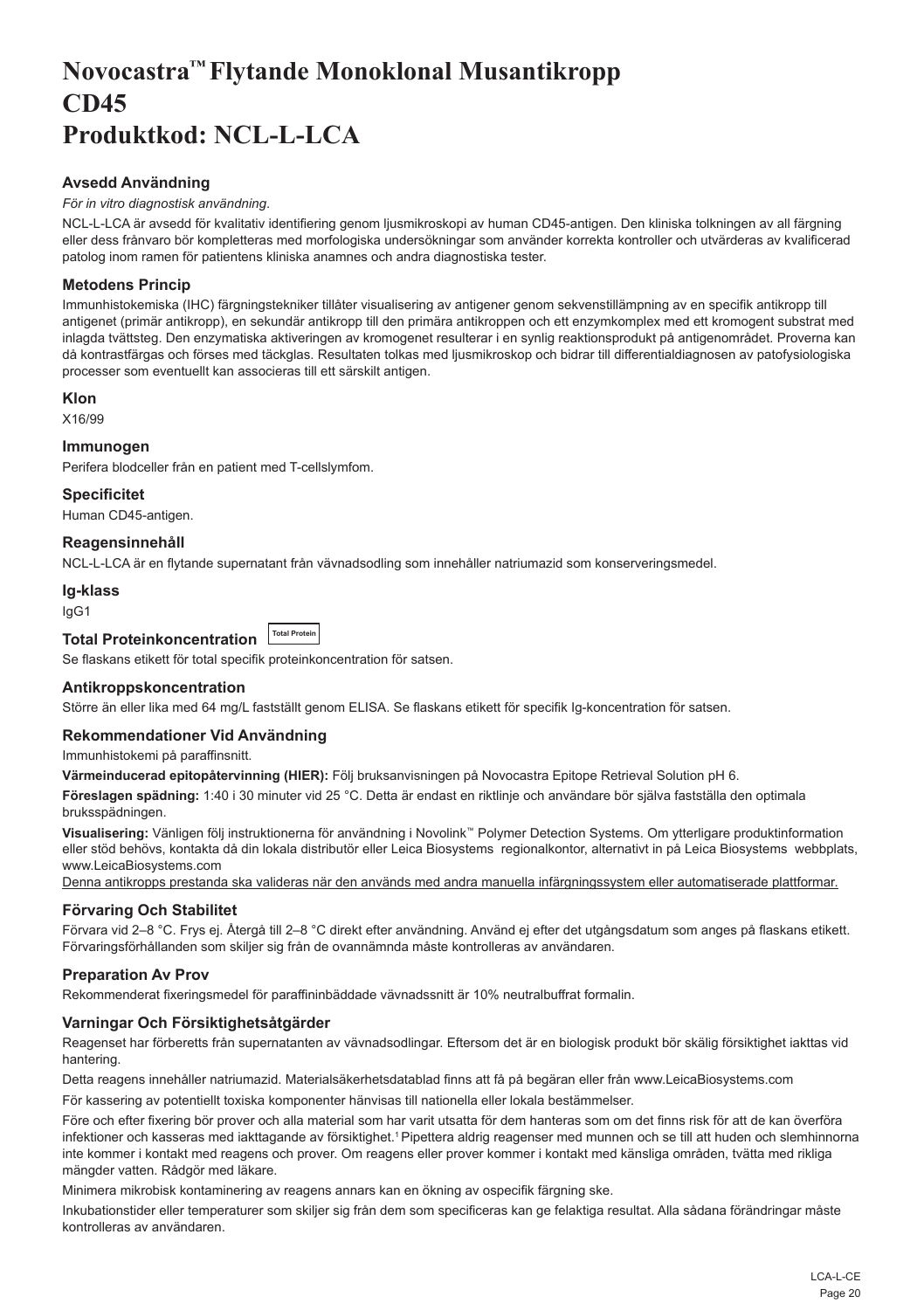## **Kvalitetskontroll**

Skillnader i vävnadsbehandling och tekniska metoder i användarens laboratorium kan ge stor variation i resultaten vilket kan göra det nödvändigt att genomföra regelbundna interna kontroller utöver följande metoder.

Kontroller bör vara färska obduktions-/biopsi-/kirurgiprover som snarast möjligt formalinfixeras, bearbetas och paraffininbäddas på samma sätt som patientprover.

## **Positiv Vävnadskontroll**

Används för att ange korrekt förberedda vävnader och rätt färgningstekniker.

En positiv vävnadskontroll bör ingå i varje uppsättning av testförhållanden vid varje färgningskörning.

En vävnad med svag positiv färgning är mer lämplig för optimal kvalitetskontroll och för att upptäcka låga nivåer av reagensdegradering än en vävnad med stark positiv färgning.<sup>2</sup>

Rekommenderad positiv kontrollvävnad är tonsill.

Om den positiva vävnadskontrollen inte uppvisar positiv färgning bör resultat med testproverna anses vara ogiltiga.

### **Negativ Vävnadskontroll**

Bör undersökas efter den positiva vävnadskontrollen för att fastställa specificiteten för märkningen av målantigenet med den primära antikroppen.

Rekommenderad negativ kontrollvävnad är skelettmuskel.

Alternativt ger ofta en mängd olika celltyper som finns i de flesta vävnadssnitt negativa kontrollområden men detta bör kontrolleras av användaren.

Ospecifik färgning, om det förekommer, har ofta ett diffust utseende. Sporadisk färgning av bindväv kan också observeras i snitt från överflödigt formalinfixerade vävnader. Använd intakta celler för tolkning av färgningsresultat. Nekrotiska eller degenererade celler färgar ofta ospecifikt.3 Falskt positiva resultat kan uppstå p.g.a. icke-immunologisk bindning av proteiner eller substratreaktionsprodukter. De kan också orsakas av endogena enzymer som pseudoperoxidas (erytrocyter), endogent peroxidas (cytokrom C) eller endogent biotin (t.ex. lever, bröst, hjärna, njure) beroende på typ av immunfärgning som används. För att skilja endogen enzymaktivitet eller ospecifik enzymbindning från specifik immunreaktivitet kan ytterligare patientvävnader färgas exklusivt med respektive substratkromogen eller enzymkomplex (avidin-biotin, streptavidin, märkt polymer) och substrat-kromogen. Om specifik färgning sker i den negativa vävnadskontrollen bör resultat med patientprover anses vara ogiltiga.

## **Negativ Reagenskontroll**

Använd en ospecifik negativ reagenskontroll istället för den primära antikroppen med ett snitt från varje patientprov för att utvärdera ospecifik färgning och tillåta bättre tolkning av specifik färgning på antigenområdet.

#### **Patientvävnad**

Undersök patientprover färgade med NCL-L-LCA sist. Positiv färgningsintensitet bör utvärderas inom ramen för all ospecifik bakgrundsfärgning av den negativa reagenskontrollen. Som vid alla immunhistokemiska tester betyder ett negativt resultat att antigenet inte upptäcktes och inte att det inte förekom i de analyserade cellerna/vävnaderna. Använd vid behov en antikroppspanel för att identifiera falskt negativa reaktioner.

#### **Förväntade Resultat**

#### Normal vävnad

Klon X16/99 detekterade CD45-antigenen (vanlig leukocytantigen) på membranet på majoriteten av leukocyter, särskilt i mjälte, lymfkörtlar, tymus och tonsill. (Totalt antal utvärderade normalfall = 44).

## Onormal vävnad

Klon X16/99 färgade 108/108 diffusa storcelliga B-cellslymfom, 12/12 kroniska lymfocytiska lymfom, 11/11 follikulära lymfom, 7/7 mantelcellslymfom, 7/7 anaplastiska storcelliga T-cellslymfom, 4/4 angioimmunoblastiska T-cellslymfom, 2/2 T/NK-cellslymfom, 2/2 lymfocytdominerade Hodgkins sjukdom, 1/1 akut lymfoblastiskt B-cellslymfom, 1/1 primitivt cellakut lymfoblastiskt B/T-cellslymfom, 1/1 perifert T-cellslymfom, 1/1 perifert T-cellslymfom, 1/1 T-cellslymfom samt 1/1 marginalzonslymfom . Ingen färgning sågs av klassisk Hodgkins sjukdom (0/5), Hodgkins sjukdom med blandad cellularitet (0/2), Hodgkins sjukdom med lymfocytutarmning (0/1), Hodgkins sjukdom med nodulär skleros (0/1), sköldkörteltumörer (0/4), lungtumörer (0/4), äggstockstumörer (0/4), levertumörer (0/4), hjärntumörer (0/2), esofageala tumörer (0/2), brösttumörer (0/2), gastriska tumörer (0/2), mjukvävnadstumörer (0/2), tumörer i tunga (0/2), metastatiska tumörer av okänt ursprung (0/2), njurtumörer (0/2), livmoderhalstumörer (0/2), testikeltumörer (0/2), kolontumörer (0/2), rektaltumörer (0/2), hudtumörer (0/2), en larynxtumör (0/1) eller en tumör i thymus (0/1). (Totalt antal utvärderade tumörfall = 211).

#### **NCL-L-LCA rekommenderas för detektering av humant CD45 protein i normal eller neoplastisk vävnad, som tillägg till konventionell histopatologi med användande av icke-immunologiska histokemiska färgstoffer.**

## **Allmänna Begränsningar**

Immunhistokemi är en diagnostisk process i flera steg som kräver specialiserad utbildning i urvalet av lämpliga reagens, val av vävnad, fixering och bearbetning, förberedelse av IHC-objektglaset samt tolkning av färgningsresultaten.

Vävnadsfärgning påverkas av hantering och bearbetning av vävnaden före färgningen. Felaktig fixering, nedfrysning, upptining, tvättning, torkning, uppvärmning, snittning eller kontaminering av andra vävnader eller vätskor kan framställa artefakter, infångande av antikroppar eller falskt negativa resultat. Motsägelsefulla resultat kan bero på variationer av fixerings- och inbäddningsmetoder eller på naturliga oregelbundenheter i vävnaden.4

Överflödig eller ofullständig kontrastfägning kan försvåra en korrekt tolkning av resultatet.

Den kliniska tolkningen av all färgning eller dess frånvaro bör kompletteras med morfologiska undersökningar som använder korrekta kontroller och utvärderas av kvalificerad patolog inom ramen för patientens kliniska anamnes och andra diagnostiska tester.

Antikroppar från Leica Biosystems Newcastle Ltd är till för användning så som anges på antingen frysta eller paraffininbäddade snitt med specifika fixeringskrav. Oväntat antigenuttryck kan ske, speciellt i neoplasmer. Morfologisk analys och utvärdering av lämpliga kontroller måste ingå i den kliniska tolkningen av alla färgade vävnadssnitt.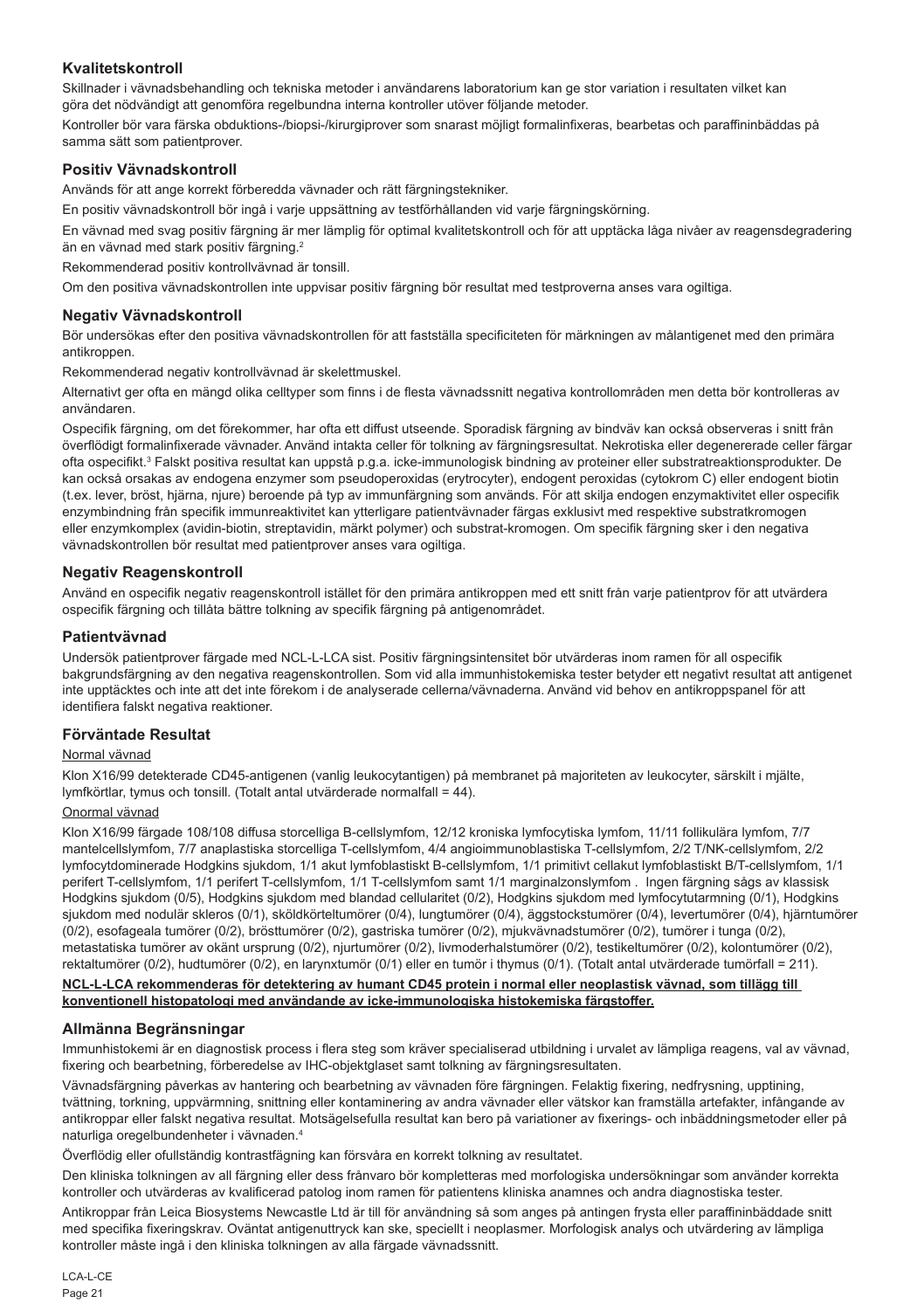## **Bibliografi - Allmän**

- 1. National Committee for Clinical Laboratory Standards (NCCLS). Protection of laboratory workers from infectious diseases transmitted by blood and tissue; proposed guideline. Villanova, P.A. 1991; 7(9). Order code M29-P.
- 2. Battifora H. Diagnostic uses of antibodies to keratins: a review and immunohistochemical comparison of seven monoclonal and three polyclonal antibodies. Progress in Surgical Pathology. 6:1–15. eds. Fenoglio-Preiser C, Wolff CM, Rilke F. Field & Wood, Inc., Philadelphia.
- 3. Nadji M, Morales AR. Immunoperoxidase, part I: the techniques and its pitfalls. Laboratory Medicine. 1983; 14:767.
- 4. Omata M, Liew CT, Ashcavai M, Peters RL. Nonimmunologic binding of horseradish peroxidase to hepatitis B surface antigen: a possible source of error in immunohistochemistry. American Journal of Clinical Pathology. 1980; 73:626.
- 5. Sylvester KG, Nesbit M, Radu A, et al. Adenoviral-mediated gene transfer in wound healing: acute inflammatory response in human skin in the SCID mouse model. Wound Repair and Regeneration. 2000; 8(1):36-44.
- 6. Kauma SW, Huff TF, Hayes N, et al. Placental Fas ligand expression is a mechanism for maternal immune tolerance to the fetus. The Journal of Clinical Endocrinology and Metabolism. 1999; 84(6):2188-2194.
- 7. Oliveira E, Madureira R, Távora I. Citologia biópsia aspirativa do nódulo hepático (estudo de 503 casos). Revista da FML. 1999; 4(Supl.3):29-34.

## **Rättelser Av Tidigare Utgivning**

Förväntade Resultat.

## **Utgivningsdatum**

07 november 2018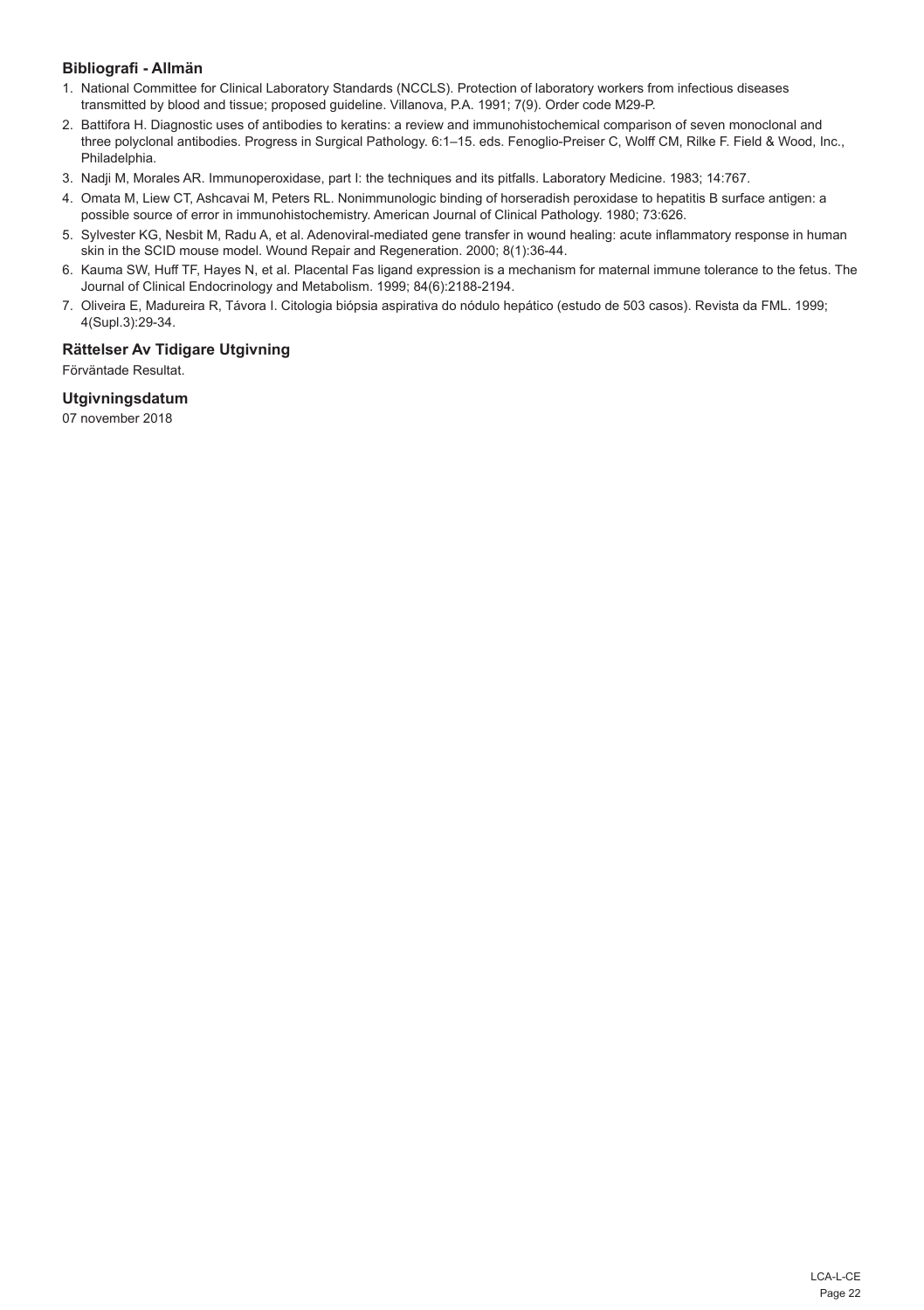## <span id="page-23-0"></span>**Novocastra™ Υγρό Μονοκλωνικό Αντίσωμα Ποντικού CD45 Κωδικός είδους: NCL-L-LCA**

## **Χρήση Για Την Οποία Προορίζεται**

#### *Για in vitro διαγνωστική χρήση*.

Το NCL-L-LCA προορίζεται για την ποιοτική ταυτοποίηση με μικροσκοπία φωτός του ανθρώπινου αντιγόνου CD45. Η κλινική ερμηνεία οποιασδήποτε χρώσης ή της απουσίας της θα πρέπει να συμπληρώνεται με μορφολογικές μελέτες που χρησιμοποιούν σωστούς μάρτυρες και θα πρέπει να αξιολογείται στα πλαίσια του κλινικού ιστορικού του ασθενούς και άλλων διαγνωστικών εξετάσεων από ειδικευμένο παθολογοανατόμο.

## **Αρχή Της Διαδικασίας**

Οι τεχνικές ανοσοϊστοχημικής (IHC) χρώσης επιτρέπουν την οπτικοποίηση των αντιγόνων μέσω της διαδοχικής εφαρμογής ενός ειδικού αντισώματος στο αντιγόνο (πρωτοταγές αντίσωμα), ενός δευτεροταγούς αντισώματος στο πρωτοταγές αντίσωμα και ενός ενζυμικού συμπλόκου με χρωμογόνο υπόστρωμα με παρεμβαλλόμενα βήματα πλύσης. Η ενζυμική ενεργοποίηση του χρωμογόνου έχει ως αποτέλεσμα το σχηματισμό ενός ορατού προϊόντος αντίδρασης στη θέση του αντιγόνου. Το δείγμα μπορεί κατόπιν να υποβληθεί σε αντίχρωση και να καλυφθεί με καλυπτρίδα. Τα αποτελέσματα ερμηνεύονται με χρήση μικροσκοπίου φωτός και βοηθούν στη διαφορική διάγνωση παθοφυσιολογικών εξεργασιών, οι οποίες ενδέχεται ή όχι να σχετίζονται με ένα συγκεκριμένο αντιγόνο.

#### **Κλώνος**

**Y16/99** 

## **Ανοσογόνο**

Κύτταρα περιφερικού αίματος από ασθενή με Τ κυτταρικό λέμφωμα.

#### **Ειδικότητα**

Ανθρώπινο αντιγόνο CD45.

## **Σύνθεση Αντιδραστηρίου**

Το NCL-L-LCA είναι ένα υγρό υπερκείμενο ιστοκαλλιέργειας που περιέχει αζίδιο του νατρίου ως συντηρητικό.

## **Τάξη Ig**

IgG1

## **Ολική Συγκέντρωση Πρωτεΐνης Total Protein**

Για την ολική συγκέντρωση πρωτεΐνης που είναι ειδική για την εκάστοτε παρτίδα, ανατρέξτε στην ετικέτα του φιαλιδίου.

## **Συγκέντρωση Αντισώματος**

Μεγαλύτερη ή ίση με 64 mg/L, όπως προσδιορίζεται με ELISA. Για τη συγκέντρωση Ig που είναι ειδική για την εκάστοτε παρτίδα, ανατρέξτε στην ετικέτα του φιαλιδίου.

## **Συστάσεις Για Τη Χρήση**

#### Ανοσοϊστοχημεία σε παρασκευάσματα παραφίνης.

**Επίτοπος Ανάκτηση μέσω Θερμικής Επαγωγής (HIER):** Παρακαλούμε ακολουθήστε τις οδηγίες χρήσης στο Novocastra Epitope Retrieval Solution pH 6.

**Προτεινόμενη διάλυση:** 1:40 επί 30 λεπτά σε 25 °C. Παρέχεται ως οδηγός και οι χρήστε θα πρέπει να καθορίζουν τις δικές τους διαλύσεις εργασίας.

**Απεικόνιση:** Παρακαλούμε ακολουθήστε τις οδηγίες χρήσης στο Novolink™ Polymer Detection Systems. Για περισσότερες πληροφορίες για το προϊόν ή για υποστήριξη, επικοινωνήστε με τον τοπικό διανομέα ή το περιφερειακό γραφείο της Leica Biosystems ή εναλλακτικά επισκεφθείτε τον ιστότοπο της Leica Biosystems , www.LeicaBiosystems.com

Η απόδοση του συγκεκριμένου αντισώματος θα πρέπει να επικυρωθεί όταν χρησιμοποιηθεί μαζί με άλλα μη αυτόματα συστήματα χρώσης ή αυτοματοποιημένες πλατφόρμες.

#### **Φύλαξη Και Σταθερότητα**

Φυλάσσετε στους 2–8 °C. Μην καταψύχετε. Επαναφέρετε στους 2–8 °C αμέσως μετά τη χρήση. Μη χρησιμοποιείτε μετά την ημερομηνία λήξης που αναγράφεται στην ετικέτα του φιαλιδίου. Τυχόν συνθήκες φύλαξης διαφορετικές από εκείνες που καθορίζονται παραπάνω πρέπει να επαληθεύονται από το χρήστη.

## **Παρασκευή Δείγματος**

Το συνιστώμενο μονιμοποιητικό είναι ουδέτερο ρυθμιστικό διάλυμα φορμόλης 10% για τομές ιστού εγκλεισμένες σε παραφίνη.

## **Προειδοποιήσεις Και Προφυλάξεις**

Το αντιδραστήριο αυτό έχει παρασκευαστεί από το υπερκείμενο κυτταροκαλλιέργειας. Επειδή είναι βιολογικό προϊόν, θα πρέπει να δίνεται εύλογη προσοχή κατά το χειρισμό του.

Αυτό το αντιδραστήριο περιέχει αζίδιο του νατρίου. Δελτίο δεδομένων ασφαλείας υλικού διατίθεται κατόπιν αιτήματος ή από τη διεύθυνση www.LeicaBiosystems.com

Συμβουλευτείτε τους ομοσπονδιακούς, πολιτειακούς ή τοπικούς κανονισμούς για απόρριψη τυχόν δυνητικώς τοξικών συστατικών. Ο χειρισμός δειγμάτων, πριν και μετά τη μονιμοποίηση, καθώς και όλων των υλικών που έχουν εκτεθεί σε αυτά, θα πρέπει να γίνεται ως εάν ήταν δυνητικά μετάδοσης λοίμωξης και η απόρριψή τους να πραγματοποιείται λαμβάνοντας τις σωστές προφυλάξεις.<sup>1</sup>Μην αναρροφάτε ποτέ με πιπέτα αντιδραστήρια με το στόμα και αποφύγετε την επαφή του δέρματος και των βλεννογόνων με αντιδραστήρια και δείγματα. Εάν τα αντιδραστήρια ή τα δείγματα έλθουν σε επαφή με ευαίσθητες περιοχές, πλύνετε με άφθονες ποσότητες νερού. Ζητήστε τη συμβουλή ιατρού.

Ελαχιστοποιήστε τη μικροβιακή μόλυνση των αντιδραστηρίων, διότι ενδέχεται να συμβεί αύξηση μη ειδικής χρώσης.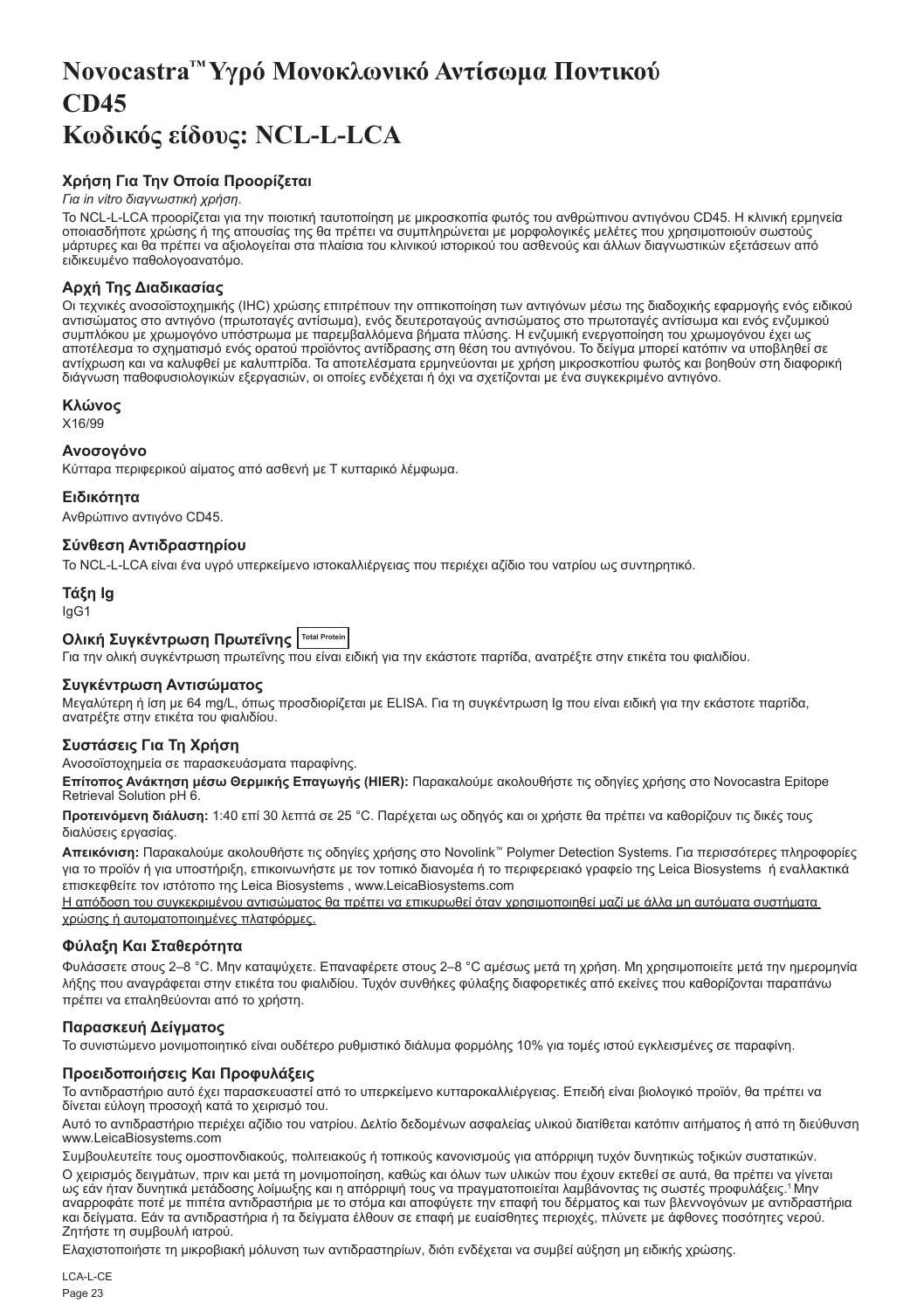Χρόνοι ή θερμοκρασίες επώασης διαφορετικές από εκείνες που καθορίζονται ενδέχεται να δώσουν εσφαλμένα αποτελέσματα. Τυχόν τέτοιες μεταβολές πρέπει να επικυρώνονται από το χρήστη.

## **Ποιοτικός Έλεγχος**

Τυχόν διαφορές στην επεξεργασία των ιστών και τις τεχνικές διαδικασίες στο εργαστήριο του χρήστη ενδέχεται να προκαλέσουν σημαντική μεταβλητότητα στα αποτελέσματα, καθιστώντας αναγκαία την τακτική εκτέλεση εσωτερικών ελέγχων επιπλέον των ακόλουθων διαδικασιών.

Οι μάρτυρες θα πρέπει να είναι φρέσκα δείγματα νεκροψίας/βιοψίας/χειρουργικά δείγματα, τα οποία είναι μονιμοποιημένα σε φορμόλη, επεξεργασμένα και εγκλεισμένα σε κηρό παραφίνης, το συντομότερο δυνατό με τον ίδιο τρόπο με το(α) δείγμα(τα) του ασθενούς.

### **Θετικός Μάρτυρας Ιστού**

Χρησιμοποιείται για να υποδεικνύει σωστά παρασκευασμένους ιστούς και σωστές τεχνικές χρώσης.

Θα πρέπει να περιλαμβάνεται ένας θετικός μάρτυρας ιστού για κάθε σύνολο συνθηκών εξέτασης σε κάθε εκτέλεση χρώσης.

Ένας ιστός με ασθενή θετική χρώση είναι πιο κατάλληλος από έναν ιστό με ισχυρή θετική χρώση για βέλτιστο έλεγχο ποιότητας και για την ανίχνευση πολύ μικρών επιπέδων τυχόν αποδόμησης των αντιδραστηρίων.<sup>2</sup>

Συνιστώμενος ιστός θετικού μάρτυρα είναι η αμυγδαλή.

Εάν ο θετικός μάρτυρας ιστού δεν παρουσιάζει θετική χρώση, τα αποτελέσματα με τα δείγματα της εξέτασης θα πρέπει να θεωρούνται άκυρα.

## **Αρνητικός Μάρτυρας Ιστού**

Θα πρέπει να εξετάζεται μετά τον θετικό μάρτυρα ιστού για την επαλήθευση της ειδικότητας της επισήμανσης του αντιγόνου-στόχου από το πρωτοταγές αντίσωμα.

Συνιστώμενος ιστός αρνητικού μάρτυρα είναι ο σκελετικός μυς.

Εναλλακτικά, η ποικιλία διαφόρων κυτταρικών τύπων που υπάρχουν στις περισσότερες τομές ιστών παρέχει συχνά θέσεις αρνητικού μάρτυρα, αλλά αυτό πρέπει να επαληθεύεται από το χρήστη.

Μη ειδική χρώση, εάν υπάρχει, έχει συνήθως διάχυτη εμφάνιση. Ενδέχεται επίσης να παρατηρηθεί σποραδική χρώση του συνδετικού ιστού σε τομές από ιστούς που έχουν μονιμοποιηθεί με υπερβολική ποσότητα φορμόλης. Χρησιμοποιείτε άθικτα κύτταρα για την<br>ερμηνεία των αποτελεσμάτων της χρώσης. Νεκρωτικά ή εκφυλισμένα κύτταρα παρουσιάζουν συχνά μη ειδική παρατηρηθούν ψευδώς θετικά αποτελέσματα λόγω μη ανοσολογικής δέσμευσης των πρωτεϊνών ή των προϊόντων αντίδρασης του υποστρώματος. Ενδέχεται επίσης να προκληθούν από ενδογενή ένζυμα, όπως η ψευδοϋπεροξειδάση (ερυθροκύτταρα), η ενδογενής<br>υπεροξειδάση (κυτόχρωμα C) ή η ενδογενής βιοτίνη (π.χ. ήπαρ, μαστός, εγκέφαλος, νεφρός) ανάλογα με το χρησιμοποιείται. Για τη διαφοροποίηση της ενδογενούς ενζυμικής δραστικότητας ή της μη ειδικής δέσμευσης των ενζύμων από ειδική ανοσοαντιδραστικότητα, είναι δυνατό να χρωματιστούν αποκλειστικά επιπλέον ιστοί ασθενών με χρωμογόνο υποστρώματος ή ενζυμικά σύμπλοκα (αβιδίνη-βιοτίνη, στρεπταβιδίνη, σημασμένο πολυμερές) και υπόστρωμα-χρωμογόνο, αντίστοιχα. Εάν παρουσιαστεί ειδική χρώση στον αρνητικό μάρτυρα ιστού, τα αποτελέσματα με τα δείγματα ασθενούς θα πρέπει να θεωρούνται άκυρα.

## **Αρνητικός Μάρτυρας Αντιδραστηρίου**

Χρησιμοποιείτε έναν μη ειδικό αρνητικό μάρτυρα αντιδραστηρίου αντί του πρωτοταγούς αντισώματος με μια τομή κάθε δείγματος ασθενούς για την αξιολόγηση μη ειδικής χρώσης και για να επιτρέπεται καλύτερη ερμηνεία της ειδικής χρώσης στη θέση του αντιγόνου.

## **Ιστός Ασθενούς**

Εξετάστε τελευταία τα δείγματα ασθενούς που έχουν χρωματιστεί με το NCL-L-LCA. Η ένταση της θετικής χρώσης θα πρέπει να εκτιμάται στα πλαίσια τυχόν μη ειδικής χρώσης υποβάθρου του αρνητικού μάρτυρα αντιδραστηρίου. Όπως συμβαίνει με οποιαδήποτε ανοσοϊστοχημική εξέταση, ένα αρνητικό αποτέλεσμα σημαίνει ότι το αντιγόνο δεν ανιχνεύτηκε, όχι ότι το αντιγόνο δεν υπήρχε στα κύτταρα/στον ιστό που εξετάστηκε. Εάν είναι απαραίτητο, χρησιμοποιήστε μια σειρά αντισωμάτων για την αναγνώριση ψευδώς αρνητικών αντιδράσεων.

## **Αναμενόμενα Αποτελέσματα**

#### Φυσιολογικοί ιστοί

Ο κλώνος X16/99 ανίχνευσε το αντιγόνο CD45 (κοινό αντιγόνο λευκοκυττάρων) στη μεμβράνη των περισσότερων λευκοκυττάρων και ειδικά στον σπλήνα, στους λεμφαδένες, στον θύμο αδένα και στην αμυγδαλή. (Συνολικός αριθμός φυσιολογικών περιστατικών που αξιολογήθηκαν = 44).

#### Ανώμαλη ιστού

Κατά τη χρήση του κλώνου X16/99 παρατηρήθηκε χρώση σε 108/108 διάχυτα λεμφώματα μεγάλων B κυττάρων, 12/12 χρόνια λεμφοκυτταρικά λεμφώματα, 11/11 λεμφοζιδιακά λεμφώματα, 7/7 λεμφώματα κυττάρων του μανδύα, 7/7 αναπλαστικά λεμφώματα μεγάλων Τ κυττάρων, 4/4 αγγειοανοσοβλαστικά λεμφώματα Τ κυττάρων, 2/2 λεμφώματα Τ/ΝΚ κυττάρων, 2/2 λεμφώματα του Hodgkin λεμφοεπικρατούντος τύπου, 1/1 οξύ λεμφοβλαστικό λέμφωμα Β κυττάρων, 1/1 οξύ λεμφοβλαστικό λέμφωμα πρόδρομων Β/Τ κυττάρων, 1/1 περιφερικό λέμφωμα Τ κυττάρων, 1/1 λέμφωμα Τ κυττάρων και 1/1 λέμφωμα οριακής ζώνης. Δεν παρατηρήθηκε χρώση σε κλασικό<br>λέμφωμα του Hodgkin (0/5), λέμφωμα του Hodgkin μεικτής κυτταροβρίθειας (0/2), λέμφωμα του Hodgkin λέμφωμα του Hodgkin με οζώδη σκλήρυνση (0/1), όγκους του θυρεοειδούς (0/4), όγκους των πνευμόνων (0/4), όγκους των ωοθηκών<br>(0/4), όγκους του ήπατος (0/4), όγκους του εγκεφάλου (0/2), όγκους του οισοφάγου (0/2), όγκους του (0/2), όγκους μαλακών μορίων (0/2), όγκους της γλώσσας (0/2), μεταστατικούς όγκους αγνώστου αιτιολογίας (0/2), όγκους των νεφρών (0/2), όγκους του τραχήλου της μήτρας (0/2), όγκους των όρχεων (0/2), όγκους στο κόλον (0/2), όγκους του ορθού (0/2), όγκους του<br>δέρματος (0/2), έναν όγκο του λάρυγγα (0/1) και έναν όγκο του θύμου αδένα (0/1). (Συνολικός αξιολογήθηκαν = 211).

#### **Το NCL-L-LCA συνιστάται για την ανίχνευση της ανθρώπινης πρωτεΐνης CD45 σε φυσιολογικούς και νεοπλασματικούς ιστούς, ως συμπλήρωμα της συμβατικής ιστοπαθολογίας χρησιμοποιώντας μη ανοσολογικές ιστοχημικές χρώσεις.**

## **Γενικοί Περιορισμοί**

Η ανοσοϊστοχημεία είναι μια διαγνωστική διεργασία πολλαπλών βημάτων, η οποία αποτελείται από ειδικευμένη εκπαίδευση στην<br>επιλογή των κατάλληλων αντιδραστηρίων, επιλογή ιστού, μονιμοποίηση και επεξεργασία, προετοιμασία της των αποτελεσμάτων της χρώσης.

Η χρώση του ιστού εξαρτάται από το χειρισμό και την επεξεργασία του ιστού πριν από τη χρώση. Τυχόν εσφαλμένη μονιμοποίηση, κατάψυξη, απόψυξη, πλύση, στέγνωμα, θέρμανση, τομή ή μόλυνση με άλλους ιστούς ή υγρά ενδέχεται να παράγει μορφώματα, παγίδευση αντισώματος ή ψευδώς αρνητικά αποτελέσματα. Τυχόν ασυνεπή αποτελέσματα ενδέχεται να οφείλονται σε παραλλαγές των μεθόδων μονιμοποίησης και εγκλεισμού ή σε εγγενείς ανωμαλίες εντός του ιστού.4

Τυχόν υπερβολική ή ατελής αντίχρωση ενδέχεται να διακυβεύσει τη σωστή ερμηνεία των αποτελεσμάτων.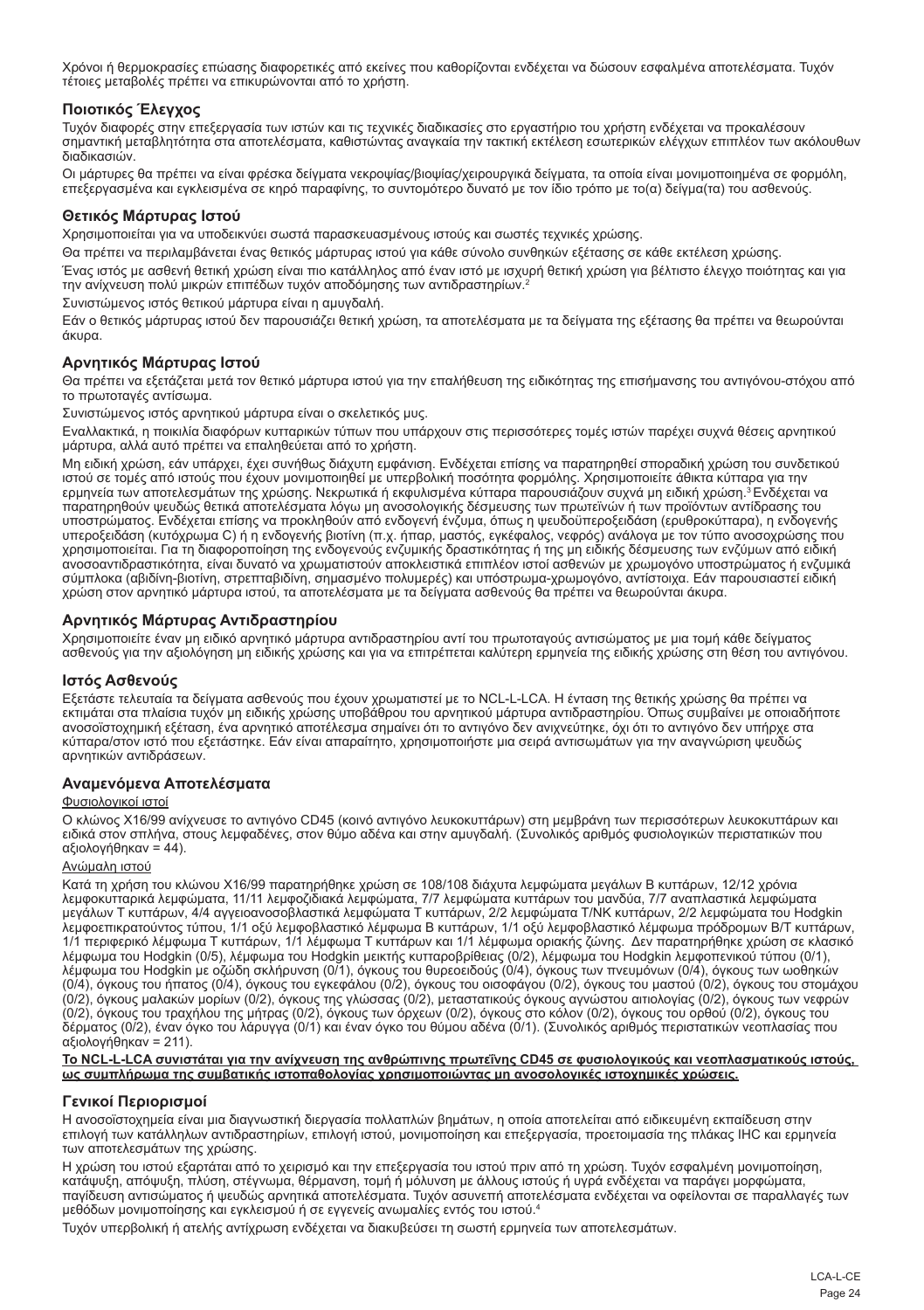Η κλινική ερμηνεία οποιασδήποτε χρώσης ή της απουσίας της θα πρέπει να συμπληρώνεται με μορφολογικές μελέτες που χρησιμοποιούν σωστούς μάρτυρες και θα πρέπει να αξιολογείται στα πλαίσια του κλινικού ιστορικού του ασθενούς και άλλων διαγνωστικών εξετάσεων από ειδικευμένο παθολογοανατόμο.

Τα αντισώματα που παρέχονται από την Leica Biosystems Newcastle Ltd προορίζονται για χρήση, όπως υποδεικνύεται, είτε σε κατεψυγμένες είτε σε εγκλεισμένες σε παραφίνη τομές, με ειδικές απαιτήσεις μονιμοποίησης. Ενδέχεται να παρουσιαστεί μη<br>αναμενόμενη έκφραση αντιγόνου, ειδικά σε νεοπλάσματα. Η κλινική ερμηνεία οποιασδήποτε χρωματισμένης περιλαμβάνει μορφολογική ανάλυση και την αξιολόγηση των κατάλληλων μαρτύρων.

### **Βιβλιογραφία - Γενική**

- 1. National Committee for Clinical Laboratory Standards (NCCLS). Protection of laboratory workers from infectious diseases transmitted by blood and tissue; proposed guideline. Villanova, P.A. 1991; 7(9). Order code M29-P.
- 2. Battifora H. Diagnostic uses of antibodies to keratins: a review and immunohistochemical comparison of seven monoclonal and three polyclonal antibodies. Progress in Surgical Pathology. 6:1–15. eds. Fenoglio-Preiser C, Wolff CM, Rilke F. Field & Wood, Inc., Philadelphia.
- 3. Nadji M, Morales AR. Immunoperoxidase, part I: the techniques and pitfalls. Laboratory Medicine. 1983; 14:767.
- 4. Omata M, Liew CT, Ashcavai M, Peters RL. Nonimmunologic binding of horseradish peroxidase to hepatitis B surface antigen: a possible source of error in immunohistochemistry. American Journal of Clinical Pathology. 1980; 73:626.
- 5. Sylvester KG, Nesbit M, Radu A, et al. Adenoviral-mediated gene transfer in wound healing: acute inflammatory response in human skin in the SCID mouse model. Wound Repair and Regeneration. 2000; 8(1):36-44.
- 6. Kauma SW, Huff TF, Hayes N, et al. Placental Fas ligand expression is a mechanism for maternal immune tolerance to the fetus. The Journal of Clinical Endocrinology and Metabolism. 1999; 84(6):2188-2194.
- 7. Oliveira E, Madureira R, Távora I. Citologia biópsia aspirativa do nódulo hepático (estudo de 503 casos). Revista da FML. 1999; 4(Supl.3):29-34.

## **Τροποποιήσεις Στην Προηγούμενη Έκδοση**

Αναμενόμενα Αποτελέσματα.

#### **Ημερομηνία Έκδοσης**

07 Νοεμβρίου 2018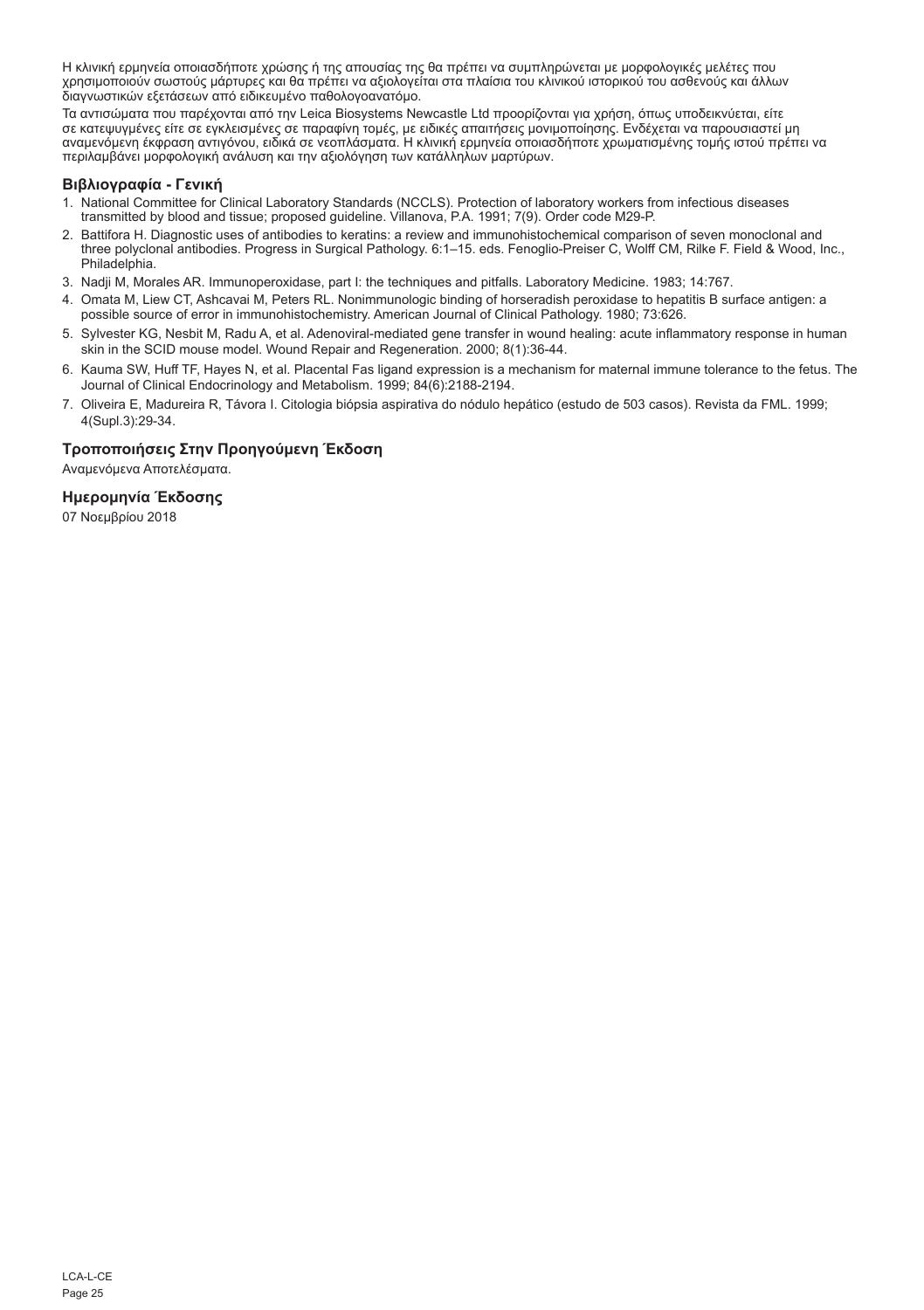## <span id="page-26-0"></span>**Novocastra™ Væskeformigt Monoklonalt Museantistof CD45 Produktkode: NCL-L-LCA**

## **Tilsigtet Anvendelse**

## *Til in vitro diagnostisk anvendelse*.

NCL-L-LCA er beregnet til kvalitativ identifikation af humant CD45-antigen ved lysmikroskopi. Klinisk fortolkning af farvning eller mangel derpå skal suppleres med morfologiske undersøgelser under anvendelse af passende kontroller og bør evalueres i sammenhæng med patientens kliniske historie og andre diagnostiske tests af en kvalificeret patolog.

## **Procedureprincip**

Immunhistokemiske (IHC) farvningsteknikker muliggør visualisering af antigener via sekventiel tilsætning af et specifikt antistof mod antigenet (primært antistof), et sekundært antistof mod det primære antistof og et enzym kompleksbundet til et kromogent substrat med indskudte vasketrin. Den enzymatiske aktivering af kromogenet resulterer i et synligt reaktionsprodukt på antigenstedet. Prøven kan derefter kontrastfarves og dækkes med et dækglas. Resultaterne fortolkes ved anvendelse af et lysmikroskop og medvirker til differentiel diagnose af patofysiologiske processer, som muligvis kan være associeret med et bestemt antigen.

## **Klon**

X16/99

## **Immunogen**

Perifere blodceller fra en patient med T-celle-lymfom.

## **Specificitet**

Humant CD45-antigen.

#### **Reagenssammensætning**

NCL-L-LCA er en flydende vævskultursupernatant indeholdende natriumazid som konserveringsmiddel.

#### **Ig-klasse**

IgG1

## **Totalproteinkoncentration Total Protein**

Se etiketten på hætteflasken for lotspecifik totalproteinkoncentration.

## **Antistofkoncentration**

Større end eller lig med 64 mg/L som bestemt ved ELISA. Se etiketten på hætteflasken for lotspecifik Ig-koncentration.

## **Anbefalinger Vedrørende Anvendelse**

Immunhistokemi på paraffinsnit.

**Varmeinduceret epitopgenfinding (HIER):** Følg brugsanvisningen for Novocastra Epitope Retrieval Solution pH 6.

**Foreslået fortynding:** 1:40 ved 30 minutter ved 25 °C. Disse retningslinjer er vejledende, og brugeren bør selv bestemme egne optimale brugsopløsninger.

**Visualisering:** Følg venligst vejledningen i Novolink™ Polymer Detection Systems. Yderligere produktinformation og support fås ved henvendelse til lokal forhandler eller Leica Biosystems regionskontor - samt på vores hjemmeside: www.LeicaBiosystems.com Dette antistofs funktion bør valideres, når det anvendes med andre manuelle farvningssystemer eller automatiserede platforme.

## **Opbevaring Og Holdbarhed**

Opbevares ved 2–8 °C. Må ikke fryses. Sættes tilbage til 2–8 °C umiddelbart efter brug. Må ikke anvendes efter udløbsdatoen angivet på hætteflaskens etikette. Andre opbevaringsbetingelser end de ovenfor angivne skal verificeres af brugeren.

## **Prøveklargøring**

Det anbefalede fiksativ er 10% neutralbufferjusteret formalin til paraffinindstøbte vævssnit.

## **Advarsler Og Forholdsregler**

Dette reagens er fremstillet ud fra supernatanten af en cellekultur. Da det er et biologisk produkt, skal der tages fornuftige sikkerhedsforanstaltninger ved dets håndtering.

Denne reagens indeholder natriumazid. Et datablad for materialesikkerhed kan fås efter anmodning eller er tilgængeligt på www.LeicaBiosystems.com

Konsulter landsdækkende og lokale love og regler vedrørende bortskaffelse af alle potentielt toksiske komponenter.

Prøver skal før og efter fiksering, lige som alle materialer eksponeret mod prøverne, håndteres som potentielt smittefarlige og bortskaffes under iagttagelse af passende forholdsregler<sup>ı</sup>. Pipetter aldrig reagenser med munden og undgå, at reagenser og prøver kommer i kontakt med huden eller slimhinder. Hvis reagenser eller prøver kommer i kontakt med følsomme områder, skal der skylles efter med rigelige mængder vand. Søg læge.

Minimer mikrobiel kontaminering af reagenserne, da der ellers kan forekomme øget uspecifik farvning.

Inkubationstider eller -temperaturer andre end de specificerede kan give fejlagtige resultater. Alle sådanne ændringer skal valideres af brugeren.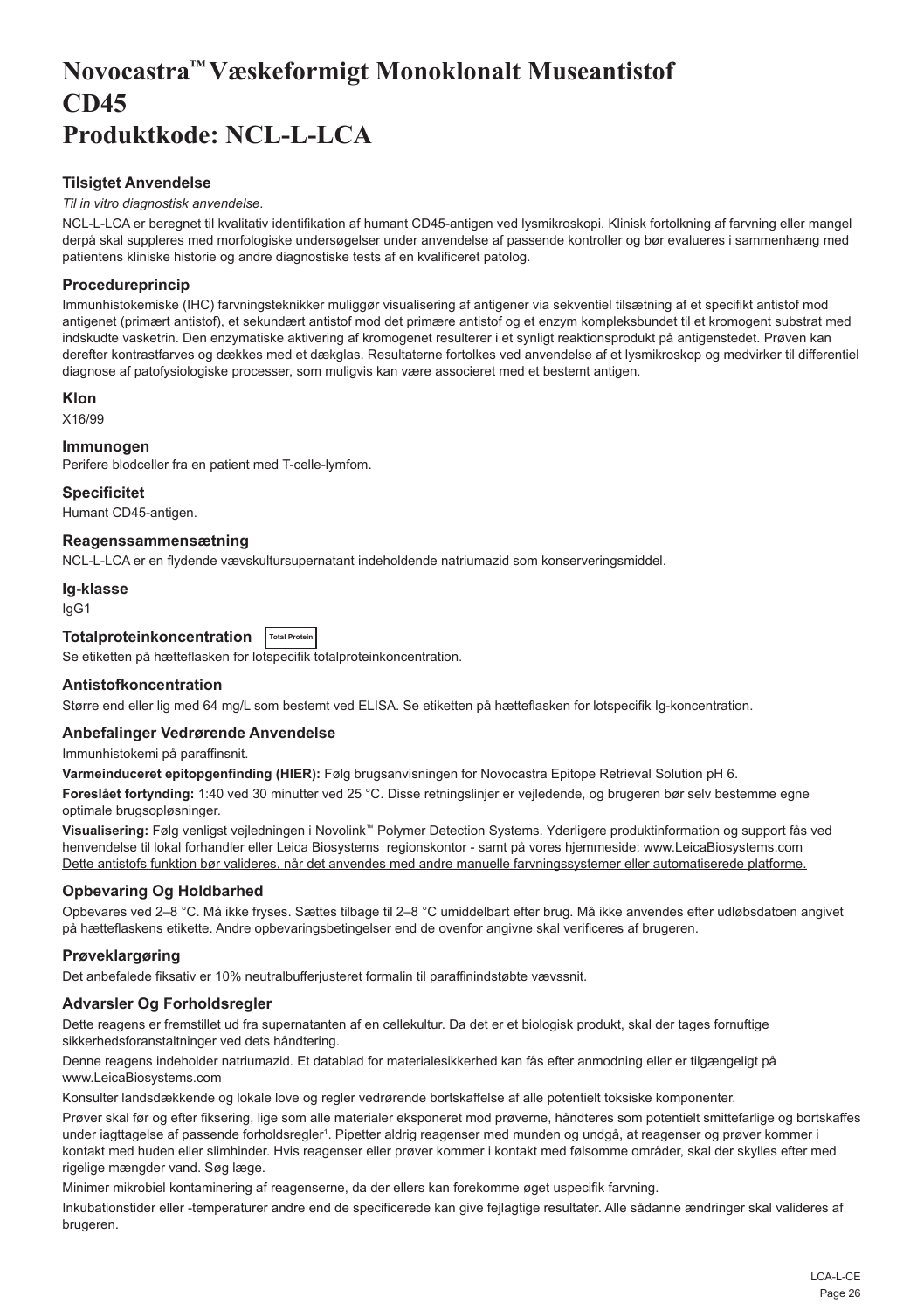## **Kvalitetskontrol**

Forskelle i behandlingen af væv og forskelle i tekniske procedurer i brugerens laboratorium kan frembringe betydeligt varierende resultater og nødvendiggøre regelmæssig udførelse af kontroller på stedet ud over nedenstående procedurer. Kontrollerne skal være friske autopsier/biopsier/kirurgiske prøver fikseret i formalin og behandlet og indstøbt i paraffin så hurtigt som muligt på samme måde som patientprøver.

## **Positiv Vævskontrol**

Anvendes til påvisning af, at vævet er fremstillet korrekt, og at der er anvendt korrekte farvningsteknikker.

Der bør inkluderes en positiv vævskontrol for hvert sæt testbetingelser i hver farvekørsel.

Svagt positivt farvet væv er mere egnet end kraftigt positivt farvet væv til optimal kvalitetskontrol og påvisning af små niveauer af reagensnedbrydning.<sup>2</sup>

Anbefalet positivt kontrolvæv er tonsil.

Hvis den positive vævskontrol ikke udviser positiv farvning, skal resultater af testprøverne kasseres.

## **Negativ Vævskontrol**

Skal undersøges efter den positive vævskontrol for at sikre, at det primære antistof mærker målantigenet specifikt.

Anbefalet negativt kontrolvæv er skeletmuskel.

Alternativt frembyder de mange forskellige celletyper, der er til stede i de fleste vævssnit, ofte negative kontrolsteder, men dette skal verificeres af brugeren.

Uspecifik farvning har, hvis til stede, ofte et diffust udseende. Sporadisk farvning af bindevæv kan ligeledes observeres i vævssnit af væv, der er fikseret for kraftigt i formalin. Anvend intakte celler til fortolkning af farvningsresultaterne. Nekrotiske eller degenererede celler farves ofte mere uspecifikt.3 Der kan eventuelt ses falske positive resultater, der skyldes non-immunologisk binding af proteiner eller substratreaktionsprodukter. Dette kan ligeledes skyldes endogene enzymer, såsom pseudoperoxidase (erytrocytter), endogen peroxidase (cytochrom C) eller endogent biotin (f.eks. lever, bryst, hjerne, nyre) afhængigt af den anvendte type immunfarve. For at differentiere mellem endogen enzymaktivitet eller uspecifik enzymbinding og specifik immunreaktivitet kan yderligere patientvæv eventuelt farves udelukkende med henholdsvis substratkromogen eller enzymkomplekser (avidin-biotin, streptavidin, mærket polymer) og substratkromogen. Hvis der optræder specifik farvning i den negative vævskontrol, skal resultaterne af patientprøverne kasseres.

## **Negativ Reagenskontrol**

Anvend en uspecifik negativ reagenskontrol i stedet for det primære antistof på et vævssnit af hver patientprøve for at vurdere uspecifik farvning og muliggøre bedre fortolkning af specifik farvning på antigenstedet.

## **Patientvæv**

Eksaminer patientprøver farvet med NCL-L-LCA sidst. Intensiteten af positiv farvning bør vurderes i sammenhæng med eventuel uspecifik baggrundsfarvning af den negative reagenskontrol. Som med alle immunhistokemiske tests betyder et negativt resultat, at antigenet ikke blev påvist. Ikke at antigenet var fraværende i de analyserede celler eller det analyserede væv. Om nødvendigt anvendes et panel af antistoffer til identifikation af falske negative reaktioner.

## **Forventede Resultater**

#### Normalt væv

Klon X16/99 detekterede CD45-antigenet (fælles leukocyt-antigen) på membranen af størsteparten af leukocytter, især i milt lymfeknuder, thymus og tonsil. (Samlet antal evaluerede, normale tilfælde = 44).

### Abnormt væv

Klon X16/99 farvede 108/108 diffuse storcellede B-cellelymfomer, 12/12 kroniske lymfocytiske lymfomer, 11/11 follikulære lymfomer, 7/7 mantle-cellelymfomer, 7/7 anaplastiske storcellede T-cellelymfomer, 4/4 angioimmunoblastiske T-cellelymfomer, 2/2 T/NK-cellelymfomer, 2/2 lymfocyt prædominant Hodgkins sygdom, 1/1 akut lymfoblastisk B-cellelymfom, 1/1 primitivt akut lymfoblastisk B/T-cellelymfom, 1/1 perifert T-cellelymfom, 1/1 T-cellelymfom og 1/1 marginalzonelymfom. Ingen farvning blev observeret i klassisk Hodgkins sygdom (0/5), blandet cellularitet ved Hodgkins sygdom (0/2), lymfocytisk udtømning ved Hodgkins sygdom (0/1), nodulær sklerosering ved Hodgkins sygdom (0/1), thyreoideatumorer (0/4), lungetumorer (0/4), ovarietumorer (0/4), levertumorer (0/4), hjernetumorer (0/2), øsofageale tumorer (0/2), brysttumorer (0/2), mavetumorer (0/2), bløddelstumorer (0/2), tumorer i tungen (0/2), metastatiske tumorer af ukendt oprindelse (0/2), nyretumorer (0/2), tumorer i cervix (0/2), testikeltumorer (0/2), tumorer i colon (0/2), tumorer i rectum (0/2), hudtumorer (0/2), en tumor i larynx (0/1) eller en tumor i thymus (0/1). (Samlet antal evaluerede tumortilfælde = 211).

**NCL-L-LCA anbefales til påvisning af humant CD45-protein i normale og neoplastiske væv, som et hjælpemiddel til traditionel histopatologi ved brug af ikke-immunologiske histokemiske farvninger.**

## **Generelle Begrænsninger**

Immunhistokemi er en diagnostisk proces bestående af mange trin, der omfatter specialiseret uddannelse i valg af passende reagenser, vævsselektion, -fiksering og -behandling samt fremstilling af IHC-objektglas og fortolkning af farvningsresultaterne.

Vævsfarvning er afhængig af håndteringen og behandlingen af vævet inden farvning. Forkert fiksering, frysning, optøning, vask, tørring, opvarmning, sektionering eller kontaminering med andet væv eller andre væsker kan frembringe artefakter, indfangning af antistof eller falske negative resultater. Inkonsistente resultater kan skyldes variationer i fikserings- og indstøbningsmetoder eller irregulariteter indeholdt i vævet.4

For kraftig eller ukomplet kontrastfarvning kan gøre korrekt fortolkning af resultaterne vanskelig.

Klinisk fortolkning af farvning eller mangel derpå skal suppleres med morfologiske undersøgelser under anvendelse af passende kontroller og bør evalueres i sammenhæng med patientens kliniske historie og andre diagnostiske tests af en kvalificeret patolog.

Antistoffer fra Leica Biosystems Newcastle Ltd er som angivet beregnet til anvendelse på enten frosne eller paraffinindstøbte vævssnit med specifikke krav til fiksering. Der kan forekomme uventet antigenekspression, navnlig i neoplasmer. Den kliniske fortolkning af alle farvede vævssnit skal indbefatte morfologisk analyse og evaluering af passende kontroller.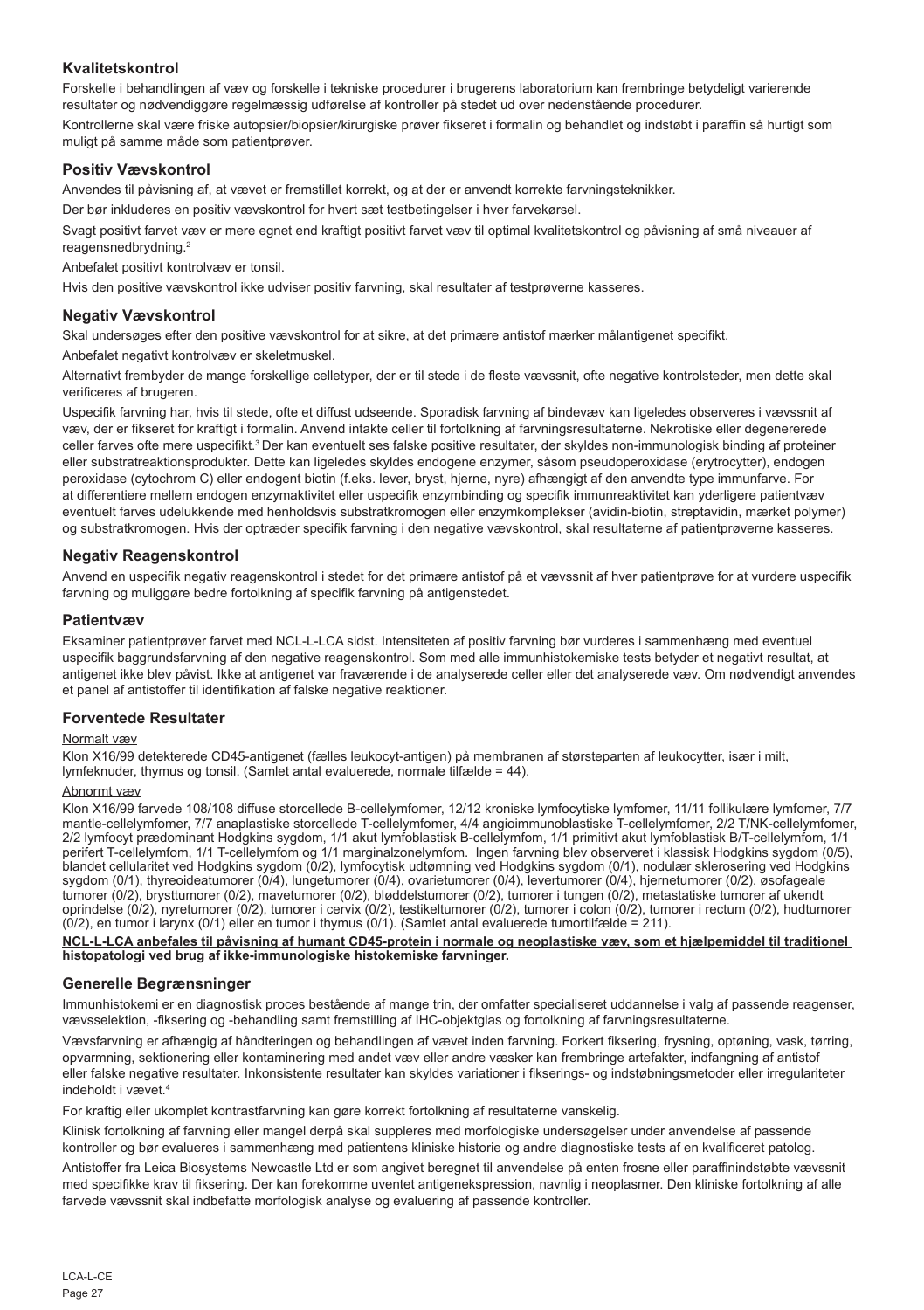## **Bibliografi - Generelt**

- 1. National Committee for Clinical Laboratory Standards (NCCLS). Protection of laboratory workers from infectious diseases transmitted by blood and tissue; proposed guideline. Villanova, P.A. 1991;7(9). Order code M29-P.
- 2. Battifora H. Diagnostic uses of antibodies to keratins: a review and immunohistochemical comparison of seven monoclonal and three polyclonal antibodies. Progress in Surgical Pathology. 6:1–15. eds. Fenoglio-Preiser C, Wolff CM, Rilke F. Field & Wood, Inc., Philadelphia.
- 3. Nadji M, Morales AR. Immunoperoxidase, part I: the techniques and pitfalls. Laboratory Medicine. 1983; 14:767.
- 4. Omata M, Liew CT, Ashcavai M, Peters RL. Nonimmunologic binding of horseradish peroxidase to hepatitis B surface antigen: a possible source of error in immunohistochemistry. American Journal of Clinical Pathology. 1980; 73:626.
- 5. Sylvester KG, Nesbit M, Radu A, et al. Adenoviral-mediated gene transfer in wound healing: acute inflammatory response in human skin in the SCID mouse model. Wound Repair and Regeneration. 2000; 8(1):36-44.
- 6. Kauma SW, Huff TF, Hayes N, et al. Placental Fas ligand expression is a mechanism for maternal immune tolerance to the fetus. The Journal of Clinical Endocrinology and Metabolism. 1999; 84(6):2188-2194.
- 7. Oliveira E, Madureira R, Távora I. Citologia biópsia aspirativa do nódulo hepático (estudo de 503 casos). Revista da FML. 1999; 4(Supl.3):29-34.

## **Rettelser Til Tidligere Udgave**

Forventede Resultater.

## **Udgivelsesdato**

07 november 2018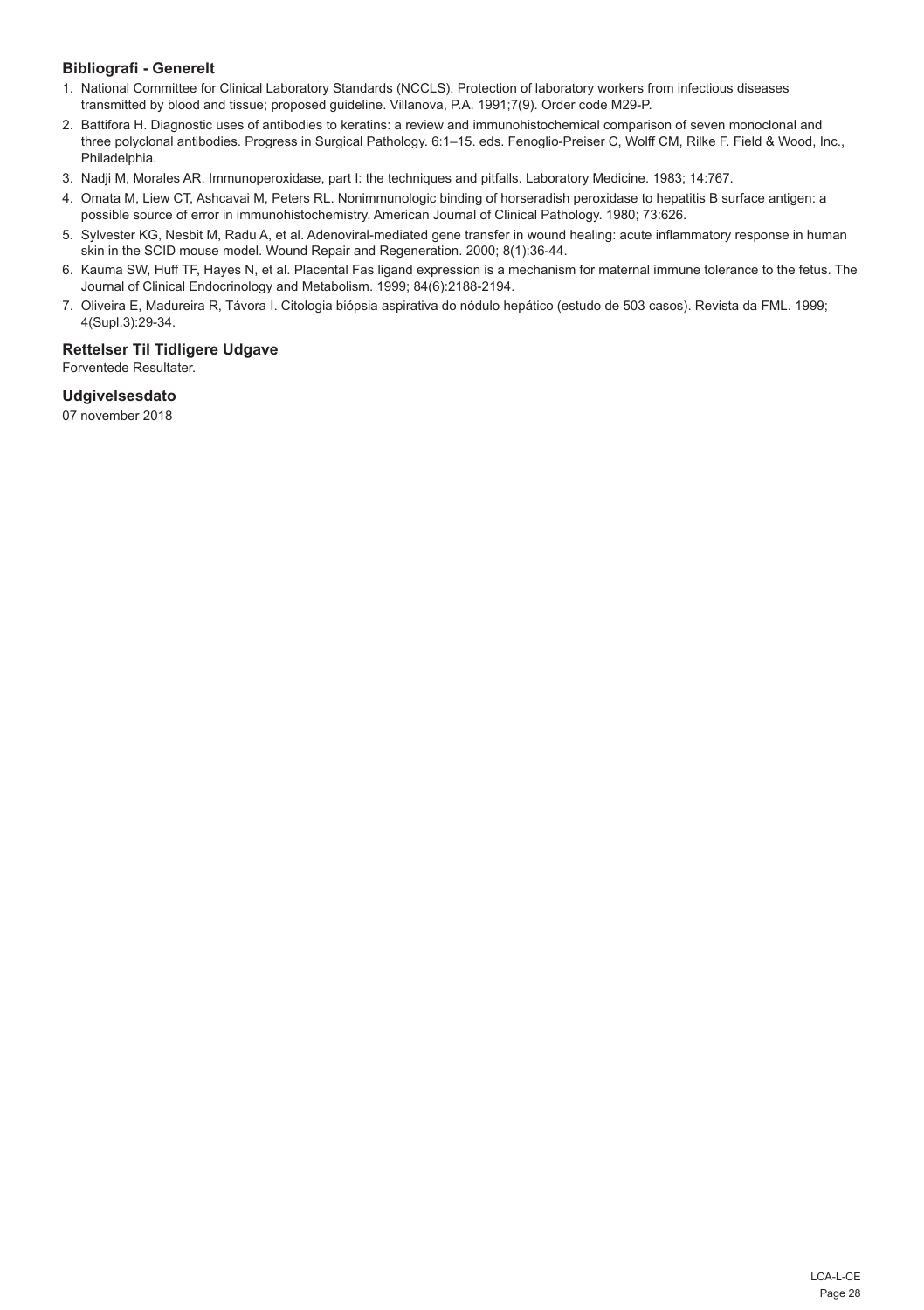## <span id="page-29-0"></span>**Novocastra™ Vloeistof Muis Monoklonaal Antilichaam CD45**

## **Productcode: NCL-L-LCA**

## **Beoogd Gebruik**

#### *Voor gebruik bij in-vitro-diagnostiek.*

NCL-L-LCA is bedoeld voor de kwalitatieve identificatie van humane CD45-antigeen in paraffinecoupes door middel van lichtmicroscopie. De klinische interpretatie van iedere kleuring of de afwezigheid ervan moet worden aangevuld met morfologisch onderzoek en goede controles. De interpretatie moet worden geëvalueerd door een vakkundige patholoog binnen de context van de klinische geschiedenis van de patiënt en eventueel ander diagnostisch onderzoek.

## **Beginsel van de Procedure**

Immunohistochemische (IHC) kleuringstechnieken maken de visualisatie van antigenen mogelijk via de sequentiële toepassing van een specifiek antilichaam naar het antigen (primaire antilichaam), het secundaire antilichaam naar het primaire antilichaam en een enzymcomplex met een chromogeen substraat met ingevoegde wasstappen. De enzymatische activering van de chromogeenresultaten in een zichtbaar reactieproduct op de antigene plaats. De monsters kunnen dan tegengekleurd en afgedekt zijn. De resultaten worden geïnterpreteerd met een lichtmicroscoop en hulpmiddelen in de differentiële diagnose van pathofysiologische processen, die wel of niet met een specifiek antigen geassocieerd kunnen worden.

#### **Kloon**

X16/99

### **Immunogeen**

Perifere bloedcellen van een patiënt met T-cellymfoom.

#### **Specificiteit**

Humaan CD45-antigeen.

#### **Reagentiasamenstelling**

NCL-L-LCA is een supernatant van de vloeibare weefselkweek die natriumazide bevat als conserveringsmiddel.

## **Ig-klasse**

IgG1

## **Totale Proteïneconcentratie Total Protein**

Raadpleeg het etiket op de flacon voor de specifieke totale proteïneconcenstratie.

## **Antilichaamconcentratie**

Groter of gelijk aan 64 mg/L zoals bepaald door ELISA. Raadpleeg het etiket op de flacon voor de specifieke lg-concenstratie.

#### **Aanbevelingen over het Gebruik**

Immunochemisch op paraffine coupes.

**Door hitte geïnduceerde epitoopversterking (HIER):** Volg de aanwijzingen voor gebruik in Novocastra Epitope Retrieval Solution pH 6. **Aangeranden verdunning:** 1:40 voor 30 minuten bij 25 °C. Dit wordt gezien als een richtlijn en gebruikers dienen hun eigen optimale werkverdunningen te bepalen.

**Visualisatie:** Volg a.u.b. de gebruiksinstructies in de Novolink™ Polymer Detection Systems. Voor meer productinformatie of ondersteuning dient u contact op te nemen uw lokale distributeur of het regionale kantoor van Leica Biosystems , of de website van Leica Biosystems te bezoeken, www.LeicaBiosystems.com

De prestatie van dit antilichaam dient gevalideerd te worden als het wordt gebruikt met andere handmatige kleuringssystemen of automatische platformen.

## **Opslag en Stabiliteit**

Opslaan bij temperaturen van 2–8 °C. Niet bevriezen. Laat het systeem direct na gebruik terugkeren naar een temperatuur van 2–8 °C. Gebruik het product niet meer na de expiratiedatum die op de flacon staat. Opslagcondities andere dan degene die hierboven gespecificeerd zijn, dienen door de gebruiker geverifieerd te.

#### **Voorbereiding van Monsters**

De aanbevolen fixeerstof is 10% neutraal gebufferde formaline voor paraffine ingebedde weefselcoupes.

#### **Waarschuwingen en Voorzorgsmaatregelen**

Deze reagens is voorbereid van het supernatant van de celkweek. Aangezien het biologisch product is, dient u bij het gebruik ervan voorzichtig te werk te gaan.

Deze reagens bevat natriumazide. Een materiaalveiligheidsblad is op verzoek verkrijgbaar bij www.LeicaBiosystems.com

Raadpleeg de richtlijnen van de lokale of nationale overheid voor het afdanken van potentieel giftige componenten.

Monsters moeten voor en na fixatie worden behandeld als potentiële overdragers van infecties en volgens de juiste voorzorgsmaatregelen worden afgedankt. Dit geldt tevens voor alle materialen die aan de monsters zijn blootgesteld.<sup>1</sup>

Reagentia mogen nooit met de mond worden gepipetteerd. Daarnaast moet contact tussen de huid en het slijmvlies met reagentia en monsters worden vermeden.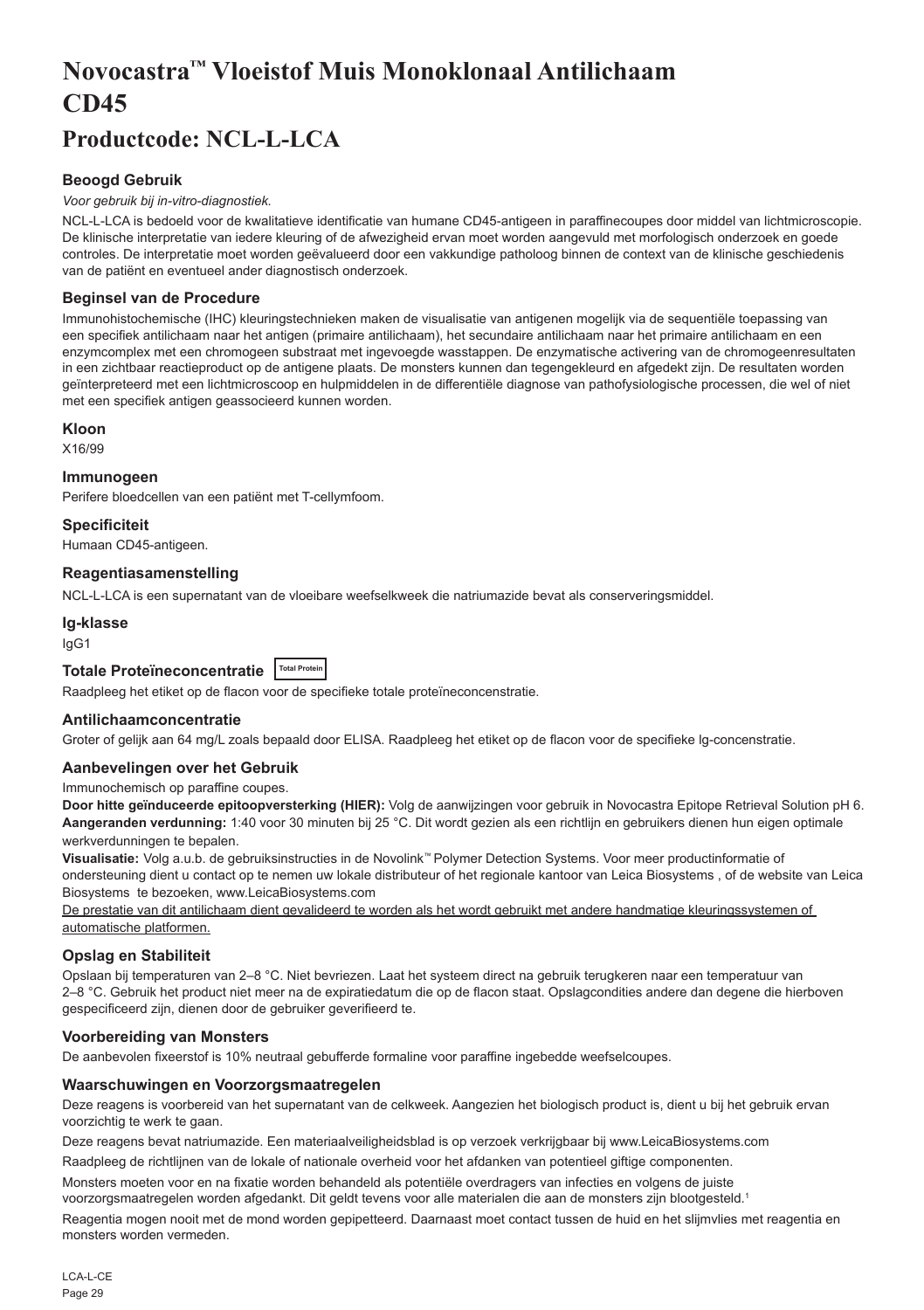Als reagentia of monsters in contact komen met gevoelige gebieden, moet u deze gebieden wassen met een ruime hoeveelheid water. Neem contact op met een arts.

Minimaliseer de kans van microbacteriële contaminatie van reagentia. Als u dit niet doet, kan er een toename van niet-specifieke kleuring optreden.

Incubatietijden of temperaturen die afwijken van degenen die gespecificeerd zijn, kunnen tot onjuiste resultaten leiden. Iedere dergelijke verandering moet door de gebruiker gevalideerd worden.

## **Kwaliteitscontrole**

Verschillen in het verwerken van weefsel en technische procedures in het laboratorium van de gebruiker kunnen zorgen voor een aanzienlijke variabiliteit van de resultaten. Dit vereist een regulier gebruik van bedrijfseigen controles naast de volgende procedures. De controles moeten verse autopsie-, biopsie-, of chirurgische monsters omvatten, en zo snel mogelijk formaline gefixeerd en in paraffinewax ingebed worden, op dezelfde manier als de patiëntmonster(s).

## **Positieve Weefselcontrole**

Wordt gebruikt om correct voorbereide weefsels en goede kleuringstechnieken aan te duiden.

Er dient een positieve weefselcontrole opgenomen te worden voor iedere set testcondities in iedere kleuringsrun.

Voor een optimale kwaliteitscontrole en voor het detecteren van geringe niveaus van reagensdegredatie, is weefsel met zwakke positieve kleuring beter geschikt dan weefsel met sterke positieve kleuring.<sup>2</sup>

Als weefsel voor positieve controle wordt tonsil aanbevolen.

Als de positieve weefselcontrole geen positieve kleuring vertoont, moeten de resultaten met de testmonsters als ongeldig worden beschouwd.

## **Negatieve Weefselcontrole**

Dient onderzocht te worden na de positieve weefselcontrole om de specificiteit te verifiëren van de labeling van het doelantigen door het primaire antilichaam.

Aanbevolen negatief controleweefsel is skeletspier.

Daarnaast leveren de verscheidenheid aan celtypen, die in de meeste weefselcoupes aanwezig zijn, regelmatig negatieve controlelocaties op, maar dit dient door de gebruiker geverifieerd te worden. Niet-specifieke kleuring, indien aanwezig, heeft meestal een diffuus uiterlijk.

Daarnaast kan in coupes sporadische kleuring van bindweefsel worden geobserveerd. Dit treedt op als gevolg van overdadig fixeren van weefsel met formaline. Maak voor de interpretatie van kleuringsresultaten gebruik van intacte cellen. Necrotische of gedegenereerde cellen kunnen vaak een niet-specifieke kleuring vertonen.3

Er kan sprake zijn van fout-positieven als gevolg van niet-immunologische binding van eiwitten of substraatreactieproducten. Zij kunnen ook veroorzaakt worden door endogene enzymen zoals pseudoperoxidase (erythrocyten), endogene peroxidase (cytochroom C), of endogene biotine (bijv. lever, borst, hersenen, nieren), afhankelijk van het type immunokleuring dat gebruikt wordt.

Om endogene enzymen of niet-specifieke binding van enzymen van specifieke immunoreactiviteit te differentiëren, kan het zijn dat extra patiëntweefsels exclusief gekleurd wordt met substraat chromogeen of enzymcomplexen (avidine-biotine, streptavidine, gelabeld polymeer) en respectievelijk substraat-chromogeen. Indien specifieke kleuring binnen het interne negatieve controleweefsel optreedt, moeten de resultaten die met de patiëntmonsters zijn verkregen als ongeldig worden beschouwd.

#### **Negatieve Reagenscontrole**

Gebruik een niet-specifieke negatieve reagenscontrole in plaats van het primaire antilichaam met een coupe van ieder patiëntmonster, om een niet-specifieke kleuring te evalueren en een betere interpretatie te krijgen van de specifieke kleuring op de antigene plaats.

## **Patiëntweefsel**

Onderzoek de gekleurde patiëntmonsters met NCL-L-LCA. De positieve kleuringsintensiteit moet worden geëvalueerd binnen de context van iedere niet-specifieke achtergrondkleuring van de negatieve reagenscontrole. Net zoals bij elke immunohistochemische test betekent een negatief resultaat dat het antigeen niet is gedetecteerd. Het betekent dus niet dat het antigeen afwezig was in de geanalyseerde cellen/het geanalyseerde weefsel. Gebruik een panel van antilichamen om de verkeerd-negatieve reacties te identificeren.

#### **Verwachte Resultaten**

### Normale weefsels

Kloon X16/99 detecteerde het CD45-antigeen ('leucocyte common antigen') op de membraan van de meeste leukocyten, vooral in de milt, lymfeklieren, thymus en tonsillen. (Totaal aantal beoordeelde normale gevallen = 44).

## Abnormale weefsels

Kloon X16/99 kleurde 108/108 diffuse grootcellige B-cellymfomen, 12/12 chronische lymfocytaire lymfomen, 11/11 folliculaire lymfomen, 7/7 mantelcellymfomen, 7/7 anaplastische grootcellige T-cellymfomen, 4/4 angio-immunoblastaire T-cellymfomen, 2/2 T/ NK-cellymfomen, 2/2 ziekte van Hodgkin met predominante lymfocyten, 1/1 acuut lymfoblastair B-cellymfoom, 1/1 primitieve B/T-cel acute lymfoblastaire lymfomen, 1/1 perifeer T-cellymfoom, 1/1 T-cellymfoom en 1/1 marginale-zonelymfoom. Er werd geen kleuring waargenomen in de klassieke vorm van Hodgkin-lymfoom (0/5), gemengdcellig Hodgkin-lymfoom (0/2), Hodgkin-lymfoom met lymfocytaire depletie (0/1), nodulair scleroserend Hodgkin-lymfoom (0/1), schildkliertumoren (0/4), longtumoren (0/4), ovariumtumoren (0/4), levertumoren (0/4), hersentumoren (0/2), slokdarmtumoren (0/2), borsttumoren (0/2), maagtumoren (0/2), wekedelentumoren (0/2), tumoren van de tong (0/2), gemetastaseerde tumoren van onbekende oorsprong (0/2), niertumoren (0/2), baarmoederhalstumoren (0/2), testistumoren (0/2), colontumoren (0/2), rectumtumoren (0/2), huidtumoren (0/2), een tumor van de larynx (0/1) of een tumor van de thymus (0/1). (Totaal aantal beoordeelde tumorgevallen = 211).

**NCL-L-LCA wordt aanbevolen voor het detecteren van humaan CD45-eiwit in normale en neoplastische weefsels, als aanvulling op conventionele histopathologie waarbij niet-immunologische histochemische kleuringen worden gebruikt.**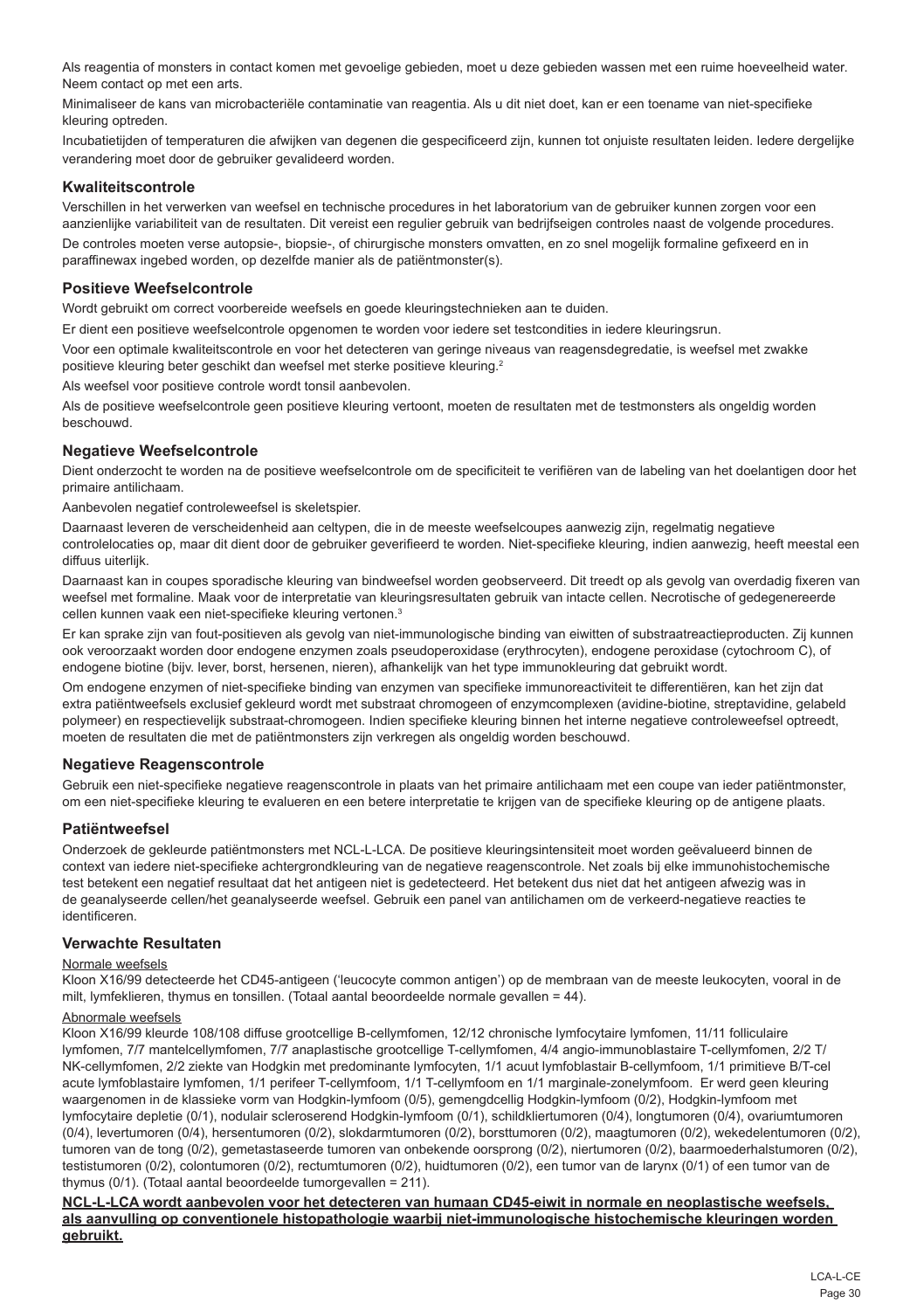## **Algemene Beperkingen**

Immunohistochemie is een diagnoseproces van meerdere stappen dat uit een gespecialiseerde training bestaat in het selecteren van de desbetreffende reagentia; weefselselectie, fixatie en verwerking; voorbereiding van de IHC-objectglaasjes; en de interpretatie van de kleuringsresultaten. Weefselkleuring is afhankelijk van het gebruik en de verwerking van het weefsel vóór het aanbrengen van de kleuring. Een onjuiste manier van fixeren, invriezen, ontdooien, wassen, drogen, verwarmen en opdelen of contaminatie met andere weefsels of vloeistoffen kunnen leiden tot artefacten, het vastzitten van antilichamen of fout-negatieven. Inconsistente resultaten kunnen het gevolg zijn variaties in de methoden die voor het fixeren en inbedden worden gebruikt of van inherente onregelmatigheden binnen het weefsel.4

Overmatige of onvolledige tegenkleuring kan een correcte interpretatie van de resultaten in te weg zitten.

De klinische interpretatie van iedere kleuring of de afwezigheid ervan moet worden aangevuld met morfologisch onderzoek en goede controles. De interpretatie moet worden geëvalueerd door een vakkundige patholoog binnen de context van de klinische geschiedenis van de patiënt en eventueel ander diagnostisch onderzoek.

Antilichamen van Leica Biosystems Newcastle Ltd zijn bedoeld voor gebruik, zoals aangegeven, op bevroren of paraffine ingebedde coupes met specifieke fixatie-eisen. Er kan een onverwachte antigenexpressie optreden, met name in neoplasma's. De klinische interpretatie van ieder gekleurde weefselcoupe moet morfologische analyses bevatten en de evaluatie van de juiste controles.

## **Algemene Literatuurlijst**

- 1. National Committee for Clinical Laboratory Standards (NCCLS). Protection of laboratory workers from infectious diseases transmitted by blood and tissue; proposed guideline. Villanova, P.A. 1991; 7(9). Order code M29-P.
- 2. Battifora H. Diagnostic uses of antibodies to keratins: a review and immunohistochemical comparison of seven monoclonal and three polyclonal antibodies. Progress in Surgical Pathology. 6:1–15. eds. Fenoglio-Preiser C, Wolff CM, Rilke F. Field & Wood, Inc., **Philadelphia**
- 3. Nadji M, Morales AR. Immunoperoxidase, part I: the techniques and pitfalls. Laboratory Medicine. 1983; 14:767.
- 4. Omata M, Liew CT, Ashcavai M, Peters RL. Nonimmunologic binding of horseradish peroxidase to hepatitis B surface antigen: a possible source of error in immunohistochemistry. American Journal of Clinical Pathology. 1980; 73:626.
- 5. Sylvester KG, Nesbit M, Radu A, et al. Adenoviral-mediated gene transfer in wound healing: acute inflammatory response in human skin in the SCID mouse model. Wound Repair and Regeneration. 2000; 8(1):36-44.
- 6. Kauma SW, Huff TF, Hayes N, et al. Placental Fas ligand expression is a mechanism for maternal immune tolerance to the fetus. The Journal of Clinical Endocrinology and Metabolism. 1999; 84(6):2188-2194.
- 7. Oliveira E, Madureira R, Távora I. Citologia biópsia aspirativa do nódulo hepático (estudo de 503 casos). Revista da FML. 1999; 4(Supl.3):29-34.

## **Aanpassingen ten opzichte van Vorige Editie**

Verwachte Resultaten.

## **Publicatiedatum**

07 november 2018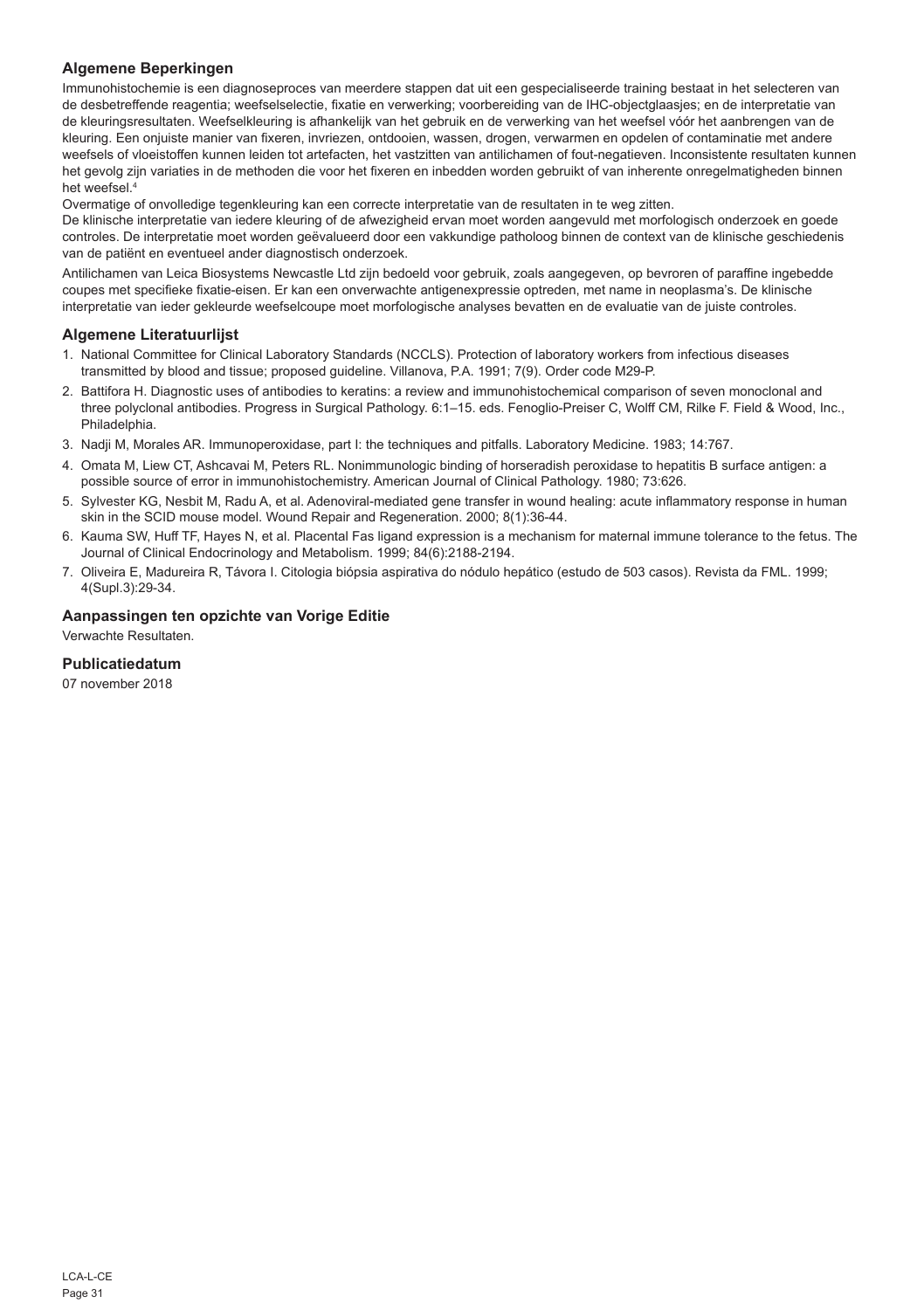## <span id="page-32-0"></span>**Novocastra™ Flytende Monoklonalt Antistoff Fra Mus CD45**

## **Produktkode: NCL-L-LCA**

## **Tiltenkt bruk**

#### *Til in vitro-diagnostisk bruk.*

NCL-L-LCA skal brukes til kvalitativ identifikasjon av CD45-antigen i parafinsnitt ved lysmikroskopi. Den kliniske tolkningen av farge eller manglende farge skal suppleres med morfologiske undersøkelser og bruk av egnede kontroller, og bør evalueres av en kvalifisert patolog i lys av pasientens kliniske historie og eventuelle andre diagnostiske tester.

## **Prosedyreprinsipp**

Immunhistokjemiske (IHC) fargingsteknikker gjør det mulig å se antigener via en sekvensiell tilsetning av et bestemt antistoff mot antigenet (primært antistoff), et sekundært antistoff mot det primære antistoffet og et enzymkompleks med et kromogent substrat med innskutte vasketrinn. Den enzymatiske aktiveringen av kromogenet gir et synlig reaksjonsprodukt på antigenstedet. Prøven kan deretter kontrastfarges og dekkes med et dekkglass. Resultatene fortolkes ved hjelp av et lysmikroskop og medvirker til differensialdiagnose av patofysiologiske prosesser som muligens kan være assosiert med et bestemt antigen.

#### **Klon**

X16/99

## **Immunogen**

Perifere blodceller fra en pasient med T-cellelymfom.

#### **Spesifisitet**

Humant CD45-antigen.

#### **Reagenssammensetning**

NCL-L-LCA er en flytende vevskultursupernatant som inneholder natriumazid som konserveringsmiddel.

#### **Ig-klasse**

IgG1

#### **Totalproteinkonsentrasjon Total Protein**

Se etiketten på hetteglasset for lotspesifikk totalproteinkonsentrasjon.

## **Antistoffkonsentrasjon**

Større enn eller tilsvarende 64 mg/l i henhold til ELISA. Se etiketten på hetteglasset for lotspesifikk Ig-konsentrasjon.

## **Anbefalinger for Bruk**

Immunhistokjemi på parafinsnitt.

**Varmeindusert epitopgjenvinning (HIER):** Følg bruksanvisningen for Novocastra Epitope Retrieval Solution pH 6.

**Foreslått fortynning:** 1:40 i 30 minutter ved 25 °C. Disse retningslinjene er veiledende, og brukeren bør selv bestemme egne optimale bruksfortynninger.

**Visualisering:** Følg bruksanvisningen for Novolink™ Polymer Detection Systems. Ønsker du ytterligere produktinformasjon eller -støtte, kan du ta kontakt med den lokale forhandleren eller regionkontoret til Leica Biosystems , eller på nettsidene til Leica Biosystems, www.LeicaBiosystems.com

Ytelsen til dette antistoffet bør valideres ved bruk av andre manuelle fargingssystemer eller automatiske systemer.

## **Oppbevaring og Stabilitet**

Oppbevares ved 2–8 °C. Må ikke fryses. Returneres til 2–8 °C umiddelbart etter bruk. Må ikke brukes etter utløpsdatoen angitt på produktetiketten. Andre oppbevaringsbetingelser må valideres av brukeren.

## **Klargjøring av Prøver**

Anbefalt fiksativ er 10 % nøytralbufret formalin for parafinlagrede vevssnitt.

## **Advarsler og Forholdsregler**

Denne reagensen er laget av supernatanten fra en cellekultur. Dette er et biologisk produkt som må behandles deretter. Denne reagensen inneholder natriumazid. Dataark om materialsikkerhet (MSDS) er tilgjengelig på forespørsel eller kan lastes ned fra www.LeicaBiosystems.com

Følg nasjonale og lokale forskrifter for avhending av komponenter som kan være giftige.

Prøver (før og etter fiksering) og alt materiale som eksponeres for dem, skal behandles som potensielt smittefarlig og kasseres i samsvar med gjeldende forholdsregler.<sup>1</sup>

Hold aldri pipetter med reagens i munnen, og unngå at hud og slimhinner kommer i kontakt med reagenser og prøver.

Hvis reagenser eller prøver kommer i kontakt med følsomme områder, skal de skylles med rikelig vann. Kontakt lege.

Reduser mikrobiell kontaminering av reagensene til et minimum, ellers kan det forekomme økt uspesifisert farging.

Inkubasjonstider eller temperaturer som er annerledes enn det som er angitt, kan gi unøyaktige resultater. Slike endringer må valideres av brukeren.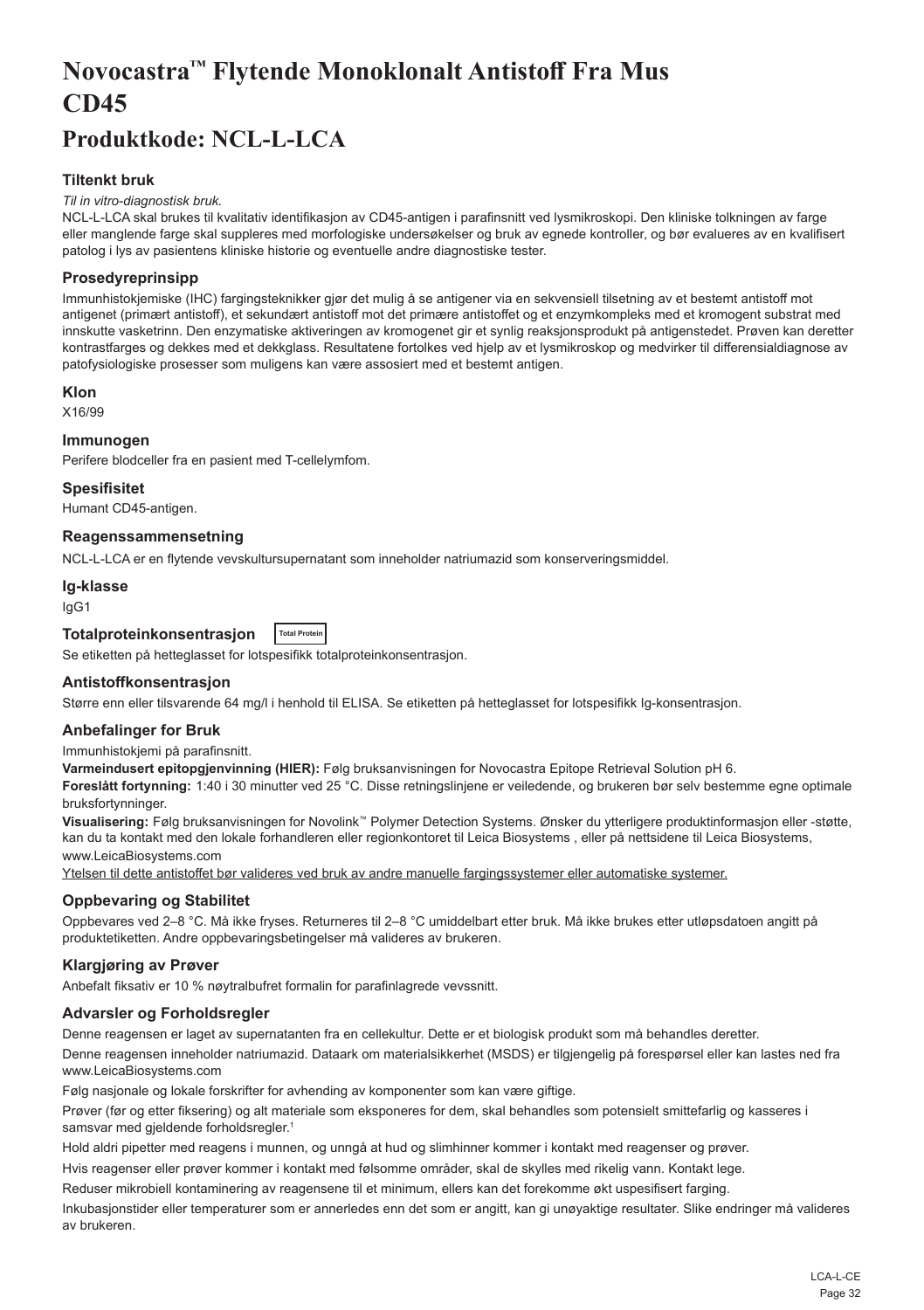## **Kvalitetskontroll**

Forskjeller i behandlingen av vev og forskjeller i tekniske prosedyrer i brukerens laboratorium kan gi signifikant varierte resultater, og det kan være nødvendig å foreta kontroller på stedet i tillegg til prosedyrene angitt nedenfor.

Kontrollene skal være nye autopsi-/biopsi-/kirurgiske prøver, formalinfikserte, behandlede og parafinlagrede så snart som mulig, på samme måte som pasientprøver.

### **Positiv Vevskontroll**

Brukes for å påvise korrekt vevspreparering og fargeteknikker.

Én positiv vevskontroll bør inkluderes for hvert sett med testbetingelser i hver fargerunde.

Svakt positivt farget vev er mer egnet enn kraftig positivt farget vev til optimal kvalitetskontroll og påvisning av små nivåer reagensnedbrytning.<sup>2</sup>

Anbefalt positivt kontrollvev er tonsill.

Hvis den positive vevskontrollen ikke viser positiv farging, skal resultatene til testprøvene anses som ugyldige.

### **Negativ Vevskontroll**

Skal undersøkes etter den positive vevskontrollen for å sikre at det primære antistoffet merker målantigenet spesifikt.

Anbefalt negativt kontrollvev er skjelettmuskel.

Alternativt har de mange ulike celletypene som finnes i de fleste vevssnittene ofte negative kontrollsteder, men dette må verifiseres av brukeren. Uspesifikk farging, hvis dette er aktuelt, har ofte et diffust utseende.

Sporadisk farging av bindevev kan på samme måte observeres i snitt fra vev som er fiksert for kraftig i formalin. Bruk intakte celler for å tolke fargeresultatene. Nekrotiske eller degenererte celler kan ofte farges uspesifikt.<sup>3</sup>

Falske positive resultater kan skyldes ikke-immunologisk binding av proteiner eller substratreaksjonsprodukter. Dette kan også skyldes endogene enzymer som pseudoperoksidase (erytrocytter), endogen peroksidase (cytokrom C) eller endogent biotin (f.eks. lever, bryst, hjerne, nyre), avhengig av anvendt type immunfarge.

For å differensiere endogen enzymaktivitet eller uspesifikk enzymbinding og spesifikk immunreaktivitet kan ytterligere pasientvev eventuelt farges kun med henholdsvis substratkromogen eller enzymkomplekser (avidin-biotin, streptavidin, merket polymer) og substratkromogen. Hvis det skjer spesifikk farging i den negative vevskontrollen, må resultatene for pasientprøvene anses som ugyldige.

#### **Negativ reagenskontroll**

Bruk en uspesifikk negativ reagenskontroll i stedet for det primære antistoffet på et snitt av hver pasientprøve for å vurdere uspesifikk farging og for å muliggjøre bedre fortolkning av spesifikk farging på antigenstedet.

#### **Pasientvev**

Undersøk pasientprøver farget med NCL-L-LCA sist. Intensiteten av positiv farging bør vurderes i sammenheng med eventuell uspesifikk bakgrunnsfarging av den negative reagenskontrollen. Som med alle immunhistokjemiske tester, betyr et negativt resultat at antigenet ikke ble påvist, ikke at antigenet var fraværende i de analyserte cellene/vevet. Om nødvendig kan man bruke et panel av antistoffer for å identifisere falske negative reaksjoner.

### **Forventede Resultater**

#### Normalt Vev

Klon X16/99 detekterte antigenet CD45 (leukocytt vanlig antigen) på membranen til de fleste leukocytter, spesielt i milten, lymfeknuter og brisselen og mandlene. (Totalt antall evaluerte normale tilfeller = 44).

#### Abnormalt Vev

Klon X16/99 farget 108/108 diffuse store B-cellelymfomer, 12/12 kroniske lymfatiske lymfomer, 11/11 follikulære lymfomer, 7/7 mantelcellelymfomer, 7/7 anaplastiske storcellede T-cellelymfomer, 4/4 angioimmunoblastiske T-cellelymfomer, 2/2 T/NK-cellelymfomer, 2/2 lymfocyttdominerende Hodgkin's sykdom, 1/1 akutt B-celle lymfoblastisk lymfomer, 1/1 en akutt primitiv B/T-lymfoblastisk lymfom, 1/1 perifer T-cellelymfom, 1/1 T-cellelymfom og 1/1 marginalsonelymfom. Ingen farging ble observert ved klassisk Hodgkin's sykdom (0/5), blandet cellularitet Hodgkin's sykdom (0/2), lymfatisk uttømming Hodgkins sykdom (0/1), nodulær sklerose Hodgkin's sykdom (0/1), thyreoideatumorer (0/4), lungetumorer (0/4), ovarietumorer (0/4), levertumorer (0/4), hjernetumorer (0/2), tumorer i spiserør (0/2), brysttumorer (0/2), tumorer i mage (0/2), bløtvevstumorer (0/2), tumorer i tunge (0/2), metastatiske tumorer av ukjent opprinnelse (0/2), nyretumorer (0/2), tumorer i livmorhals (0/2), testikkeltumorer (0/2), tumorer i kolon (0/2), tumorer i rektum (0/2), hudtumorer (0/2), en tumor i larynx (0/1) eller en tumor i thymus (0/1). (Totalt antall evaluerte tumortilfeller = 211).

#### **NCL-L-LCA anbefales for deteksjon av humant CD45-protein i normalt og neoplastisk vev, i tillegg til konvensjonell histopatologi med bruk av ikke-immunologiske histokjemiske farger.**

#### **Generelle Begrensninger**

Immunhistokjemi er en diagnostisk prosess i flere trinn som omfatter spesialutdanning i valg av egnede reagenser, vevsseleksjon, -fiksering og -behandling samt preparering av IHC-objektglass og tolking av fargeresultater.Vevsfarging avhenger av håndteringen og behandlingen av vevet før fargingen. Feil fiksering, frysing, tining, vasking, tørking, oppvarming, snitting eller kontaminering med annet vev eller væsker kan gi artefakter, innfanging av antistoffer eller falske negative resultater. Inkonsekvente resultater kan skyldes variasjoner ved fiksering eller innstøpningsmetoder eller iboende uregelmessigheter i vevet.4

Overdreven eller ufullstendig motfarging kan også gjøre det vanskelig å tolke resultatene riktig.

Den kliniske tolkningen av farge eller manglende farge skal suppleres med morfologiske undersøkelser og bruk av egnede kontroller, og bør evalueres av en kvalifisert patolog i lys av pasientens kliniske historie og eventuelle andre diagnostiske tester.

Antistoffer fra Leica Biosystems Newcastle Ltd skal brukes, som angitt, på enten frosne eller parafinlagrede snitt med spesifikke krav til fiksering. Uventet antigenekspresjon kan forekomme, spesielt i neoplasma. Den kliniske tolkningen av fargede vevssnitt må omfatte morfologiske analyser og evaluering av egnede kontroller.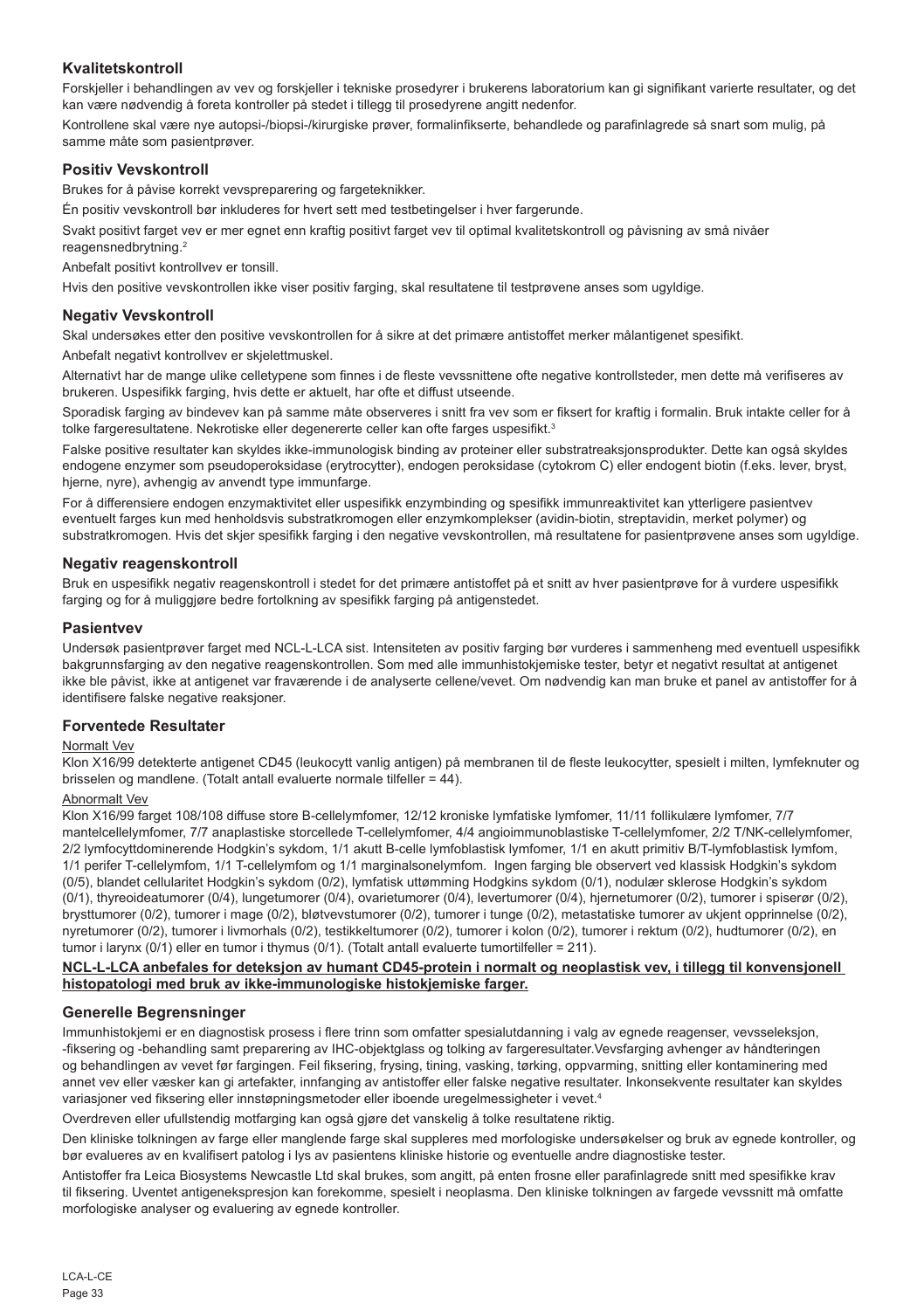## **Bibliografi – Generelt**

- 1. National Committee for Clinical Laboratory Standards (NCCLS). Protection of laboratory workers from infectious diseases transmitted by blood and tissue; proposed guideline. Villanova, P.A. 1991; 7(9). Order code M29-P.
- 2. Battifora H. Diagnostic uses of antibodies to keratins: a review and immunohistochemical comparison of seven monoclonal and three polyclonal antibodies. Progress in Surgical Pathology. 6:1–15. eds. Fenoglio-Preiser C, Wolff CM, Rilke F. Field & Wood, Inc., Philadelphia.
- 3. Nadji M, Morales AR. Immunoperoxidase, part I: the techniques and pitfalls. Laboratory Medicine. 1983; 14:767.
- 4. Omata M, Liew CT, Ashcavai M, Peters RL. Nonimmunologic binding of horseradish peroxidase to hepatitis B surface antigen: a possible source of error in immunohistochemistry. American Journal of Clinical Pathology. 1980; 73:626.
- 5. Sylvester KG, Nesbit M, Radu A, et al. Adenoviral-mediated gene transfer in wound healing: acute inflammatory response in human skin in the SCID mouse model. Wound Repair and Regeneration. 2000; 8(1):36-44.
- 6. Kauma SW, Huff TF, Hayes N, et al. Placental Fas ligand expression is a mechanism for maternal immune tolerance to the fetus. The Journal of Clinical Endocrinology and Metabolism. 1999; 84(6):2188-2194.
- 7. Oliveira E, Madureira R, Távora I. Citologia biópsia aspirativa do nódulo hepático (estudo de 503 casos). Revista da FML. 1999; 4(Supl.3):29-34.

## **Endringer i forhold til Forrige Utgave**

Forventede Resultater.

## **Utgivelsesdato**

07 november 2018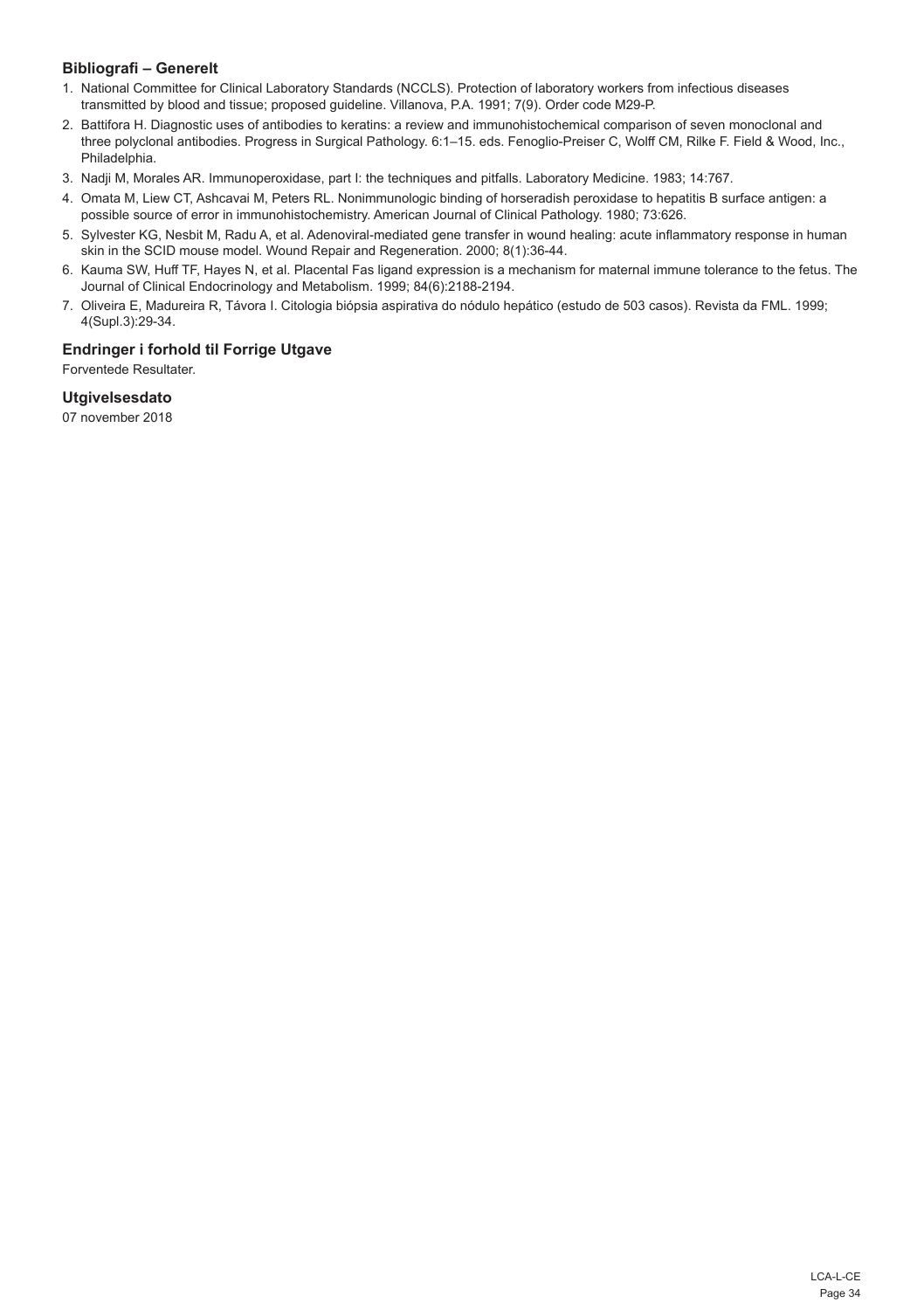## <span id="page-35-0"></span>**Novocastra™ Likit Monoklonal Fare Antikor CD45 Ürün Kodu: NCL-L-LCA**

## **Kullanım Amacı**

#### *In vitro diagnostik kullanımı için.*

NCL-L-LCA, parafin bölümlerindeki CD45 antijeninin ışık mikroskopisi ile kalitatif tanımlanması için öngörülmüştür. Herhangi bir boyamanın mevcut olması veya olmaması ile ilgili klinik yorumlama, uygun kontroller kullanılarak morfolojik çalışmalarla tamamlanmalıdır ve hastanın klinik geçmişi ve diğer diagnostik testler kapsamında kalifiye bir patolojist tarafından değerlendirilmelidir.

### **Prosedür Prensibi**

İmmünohistokimyasal (IHC) boyama teknikleri, spesifik bir antikorun antijene (primer antikor), ikincil bir antikorun primer antikora ve bir enzim kompleksinin kromojenik bir substrat ile arada yıkama adımları olacak şekilde sekansiyel olarak uygulanmasıyla antijenlerin görselleştirilmesini sağlar. Kromojenin enzimatik aktivasyonu, antijen bölgede görünür bir reaksiyon prodüktü ile sonuçlanır. Numune bu durumda karşıt boyanabilir ve lamellenebilir. Sonuçlar, bir ışık mikroskopu kullanılarak yorumlanır ve özel bir antijenle birleştirilebilen veya birleştirilemeyen patofizyolojik işlemlerin ayırıcı tanısına yardımcı olur.

#### **Clone**

X16/99

#### **İmmünojen**

T hücreli lenfoması olan bir hastadan periferik kan hücreleri.

#### **Spesifite**

İnsan CD45 antijeni.

## **Reagent Kompozisyonu**

NCL-L-LCA, prezervatif olarak sodyum azit içeren supernatant bir likit doku kültürüdür.

#### **Ig Sınıfı**

IgG1

## **Toplam Protein Konsantrasyonu Total Protein**

Lota özel toplam protein konsantrasyonu için viyal etiketine başvurun.

#### **Antikor Konsantrasyonu**

ELISA tarafından belirlendiği gibi 64 mg/L'ye eşit veya bu değerden yüksek. Lota özel lg konsantrasyonu için viyal etiketine başvurun.

#### **Kullanım Tavsiyeleri**

Parafin seksiyonlarında immünohistokimya.

**Isı İle Endüklenen Epitop Alımı (HIER):** Novocastra Epitope Retrieval Solution pH 6 içinde kullanım için lütfen talimatları takip edin. **Önerilen dilüsyon:** 1:40 25 °C'de 30 dakika için. Bu bir kılavuz olarak verilmiştir; kullanıcılar, kendilerine özel optimal çalışma dilüsyonlarını belirlemelidirler.

**Görselleştirme:** Novolink™ Polymer Detection System kullanım talimatlarına uyun. Ürünle ilgili daha fazla bilgi veya destek için yerel distribütörünüze veya bölgesel Leica Biosystems ofisine başvurun veya alternatif olarak www.LeicaBiosystems.com Leica Biosystems internet sitesini ziyaret edin.

Bu antikorun performansı, diğer manuel boyama sistemleri veya otomatik platformlarla kullanıldığında doğrulanmalıdır.

## **Saklama ve Dayanıklılık**

2–8 °C'de saklayın. Dondurmayın. Kullanımdan hemen sonra 2–8 °C'ye dönün. Viyal etiketinin üzerinde belirtilen son kullanım tarihinden sonra kullanmayın. Yukarıda belirtilenlerin dışındaki saklama koşullarının, kullanıcı tarafından kontrol edilmesi gerekir.

## **Numune Hazırlığı**

Önerilen fiksatif, parafine gömülmüş doku seksiyonları için %10 nötr tamponlu formalindir.

## **Uyarılar ve Önlemler**

Bu reagent, hücre kültürünün supernatantından hazırlanmıştır. Bu bir biyolojik ürün olduğundan işlem yaparken özel dikkat gerektirir. Bu reagent, sodyum azit içerir. Talep üzerine veya www.LeicaBiosystems.com 'dan bir Material Safety Data Sheet (Malzeme Güvenlik Veri Sayfası) elde edilebilir

Potansiyel tüm toksik komponentlerin imhası için federal, ulusal veya lokal düzenlemelere başvurun.

Fikse etme işleminden önce ve sonra numuneler ve bunlara maruz kalan tüm materyaller, enfeksiyon yayabilecek gibi ele alınmalı ve doğru önlemler alınarak atığa çıkartılmalıdır.<sup>1</sup>

Reagent'lar asla ağızla pipetlenmemeli ve cildin ve muköz membranların reagent ve numunelerle temasından kaçınılmalıdır.

Reagent veya numunelerin hassas alanlarla temas etmesi durumunda bu alanları bol su ile yıkayın. Doktora başvurun. Reagent'ların mikrobiyal kontaminasyonunu minimize edin, aksi durumda nonspesifik boyamada bir artış ortaya çıkabilir.

Belirtilenlerin dışında inkübasyon süreleri veya sıcaklıkları, hatalı sonuçlara neden olabilir. Tüm değişiklikler, kullanıcı tarafından doğrulanmalıdır.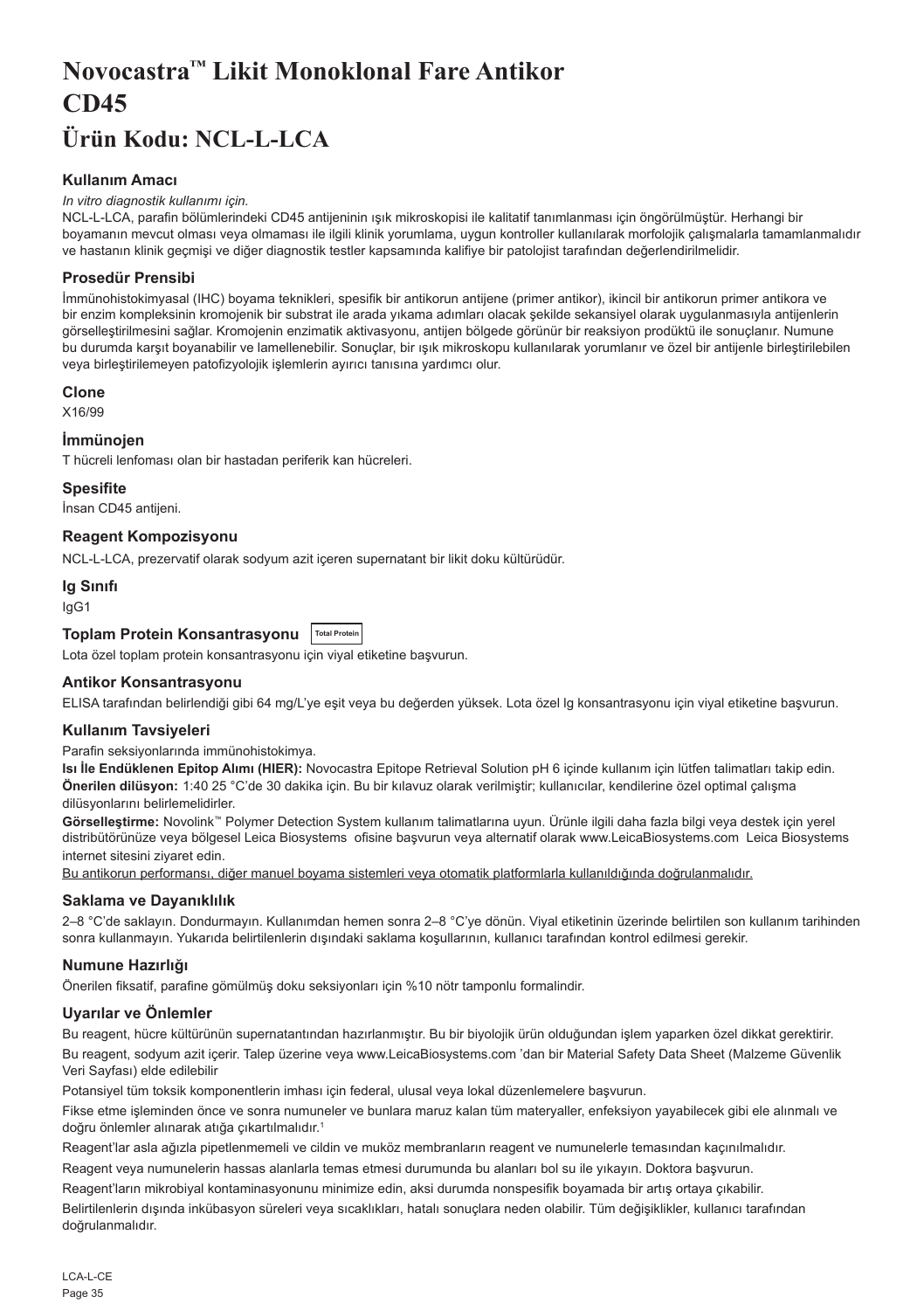## **Kalite Kontrol**

Kullanıcının laboratuvarındaki doku işleme ve teknik prosedürlerdeki değişiklikler, sonuçlarda önemli farklılıklara neden olabilir ve aşağıdaki prosedürlere ek olarak dahili kontrollerin düzenli şekilde yapılmasını gerektirir.

Kontroller, mümkün olan en kısa sürede ve hasta örneği (örnekleri) ile aynı şekilde formalinle fikse edilmiş, işlenmiş ve parafin mumuna gömülmüş taze otopsi/biyopsi/cerrahi numune olmalıdır.

## **Pozitif Doku Kontrolü**

Doğru hazırlanmış dokuları ve düzgün boyama tekniklerini belirtmek için kullanılır.

Bir pozitif doku kontrolü, her boyama çalıştırmasında test koşullarının her seti için dahil edilmelidir.

Optimal kalite kontrol için ve reagent degradasyonunun minör düzeylerini tespit etmek için zayıf pozitif boyamaya sahip bir doku, güçlü pozitif boyamaya sahip bir dokudan daha uygundur.<sup>2</sup>

Önerilen pozitif kontrol dokusu bademciktir.

Pozitif doku kontrolü, pozitif boyamayı göstermezse test numuneleri ile elde edilen sonuçlar geçersiz olarak ele alınmalıdır.

### **Negatif Doku Kontrolü**

Pozitif doku kontrolünden sonra hedef antijenin etiketleme spesifitesini primer antikorla kontrol etmek için gerçekleştirilmelidir. Önerilen negatif kontrol dokusu iskelet kasıdır.

Pek çok doku seksiyonunda bulunan farklı hücre tiplerinin çeşitliliği, genelde negatif kontrol bölgeleri sağlar ancak bu, kullanıcı tarafından kontrol edilmelidir. Nonspesifik boyama, mevcutsa genelde difüz bir görünüme sahiptir.

Bağ dokusu sporadik boyama, aşırı formalinle fikse edilmiş dokulardan seksiyonlarda da gözlemlenebilir. Boyama sonuçlarının yorumlanması için intakt hücreler kullanın. Nekrotik veya dejenere hücreler, genelde belirsiz şekilde boyanabilir.3

Yanlış pozitif sonuçlar, substrat reaksiyon ürünleri veya proteinlerin immünolojik olmayan protein bağlanması nedeniyle görülebilir. Bunlar, kullanılan immüno boyamanın tipine bağlı olarak psödoperoksidaz (eritrositler), endojen peroksidaz (sitokrom C) veya endojen biotin (örn. karaciğer, meme, beyin, böbrek) gibi endojen enzimler nedeniyle de ortaya çıkabilir.

Endojen enzim aktivitesini veya enzimlerin nonspesifik bağlanmasını, spesifik immünreaktiviteden ayırt etmek için ilave hasta dokuları, sadece sırasıyla substrat kromojen veya enzim kompleksleriyle (avidin biotin, streptavidin, etiketli polimer) ve substrat kromojen ile boyanabilir. Spesifik boyamanın, negatif doku kontrolünde ortaya çıkması durumunda hasta numuneleri ile elde edilen sonuçlar geçersiz olarak ele alınmalıdır.

## **Negatif Reagent Kontrolü**

Antijen bölgede nonspesifik boyamanın değerlendirilmesi ve spesifik boyamanın daha iyi yorumlanmasını sağlamak amacıyla her hasta numunesinin bir seksiyonu ile primer antikorun yerine bir nonspesifik negatif reagent kontrolü kullanın.

#### **Hasta Dokusu**

NCL-L-LCA ile boyanan son hasta numunelerini inceleyin. Pozitif boyama intensitesi, negatif reagent kontrolünün herhangi bir nonspesifik arka plan boyamasının kapsamında değerlendirilmelidir. Herhangi bir immünohistokimyasal test ile negatif bir sonuç, antijenin tespit edilmediği anlamına gelir; antijenin test edilen hücrelerde/dokuda mevcut olmadığı anlamına gelmez. Gerekiyorsa yanlış negatif reaksiyonları belirlemek için bir antikor paneli kullanın.

## **Öngörülen Sonuçlar**

#### Normal Dokular

Klon X16/99, lökositlerin çoğunluğunun zarında, özellikle dalakta, lenf nodüllerinde, timus ve tonsilde CD45 antijeni (lökosit ortak antijeni) tespit etmiştir. (Değerlendirilen toplam normal vaka sayısı = 44).

#### Abnormal Dokular

Klon X16/99, 108/108 diffüz büyük B hücreli lenfomalar, 12/12 kronik lenfosit lenfomalar, 11/11 foliküler lenfomalar, 7/7 mantle hücreli lenfomalar, 7/7 T-hücreli anaplastik büyük hücreli lenfomalar, 4/4 anjiyoimmünoblastik T hücreli lenfomalar, 2/2 T/NK hücreli lenfomalar, 2/2 lenfosit predominant Hodgkin hastalığı, 1/1 B-hücreli akut lenfoblastik lenfomalar, 1/1 Primitif B/T hücreli akut lenfoblastik lenfomalar, 1/1 periferik T-hücreli lenfomalar, 1/1 T-hücreli lenfomalar ve 1/1 marjinal zon lenfomasını boyamıştır. Klasik Hodgkin hastalığı (0/5), karışık hücreli Hodgkin hastalığı (0/2), lemfositik deplesyon Hodgkin hastalığı (0/1), nodüler skleroze Hodgkin hastalığı (0/1), tiroid tümörleri (0/4), akciğer tümörleri (0/4), over tümörleri (0/4), karaciğer tümörleri (0/4), beyin tümörleri (0/2), özofagus tümörleri (0/2), meme tümörleri (0/2), gastrik tümörler (0/2), yumuşak doku tümörleri (0/2), dil tümörleri (0/2), bilinmeyen kökenli metastatik tümörler (0/2), böbrek tümörleri (0/2), servikal tümörler (0/2), testis tümörleri (0/2), kolon tümörleri (0/2), rektal tümörler (0/2), cilt tümörleri (0/2), bir larinks tümörü (0/1) veya bir timus tümöründe (0/1) boyanma gözlenmemiştir. (Değerlendirilen toplam tümör vakası sayısı = 211).

#### **NCL-L-LCA, immünolojik olmayan histokimyasal boyamalar kullanılarak yapılan geleneksel histopatolojiye ek olarak normal ve neoplastik dokularda insan CD45 proteininin saptanması için önerilir.**

#### **Genel Sınırlamalar**

İmmünohistokimya uygun reagent'ların seçilmesinde; dokunun seçilmesi, fikse edilmesi ve işlenmesinde; IHC lamının hazırlanmasında ve boyama sonuçlarının yorumlanmasında uzmanlık eğitimi gerektiren çok adımlı bir diagnostik işlemidir. Doku boyama, boyamadan önce dokunun ele alınması ve işlenmesine bağlıdır. Diğer dokularla veya akışkanlarla hatalı fikse etme, dondurma, eritme, yıkama, kurutma, ısıtma, seksiyonlama veya kontaminasyon artefakt, antikor trapping veya yanlış negatif sonuçlar oluşturabilir. Doku içerisinde fikse etme ve gömme yöntemleri veya inherent aksaklıklar nedeniyle tutarsız sonuçlar ortaya çıkabilir. 4

Aşırı veya inkomplet karşıt boya, sonuçların doğru yorumlanmasına engel olabilir.

Herhangi bir boyamanın mevcut olması veya olmaması ile ilgili klinik yorumlama, uygun kontroller kullanılarak morfolojik çalışmalarla tamamlanmalıdır ve hastanın klinik geçmişi ve diğer diagnostik testler kapsamında kalifiye bir patolojist tarafından değerlendirilmelidir.

Leica Biosystems Newcastle Ltd antikorları, belirtildiği gibi spesifik fikse etme işlemleri gerektiren dondurulmuş veya parafine gömülmüş seksiyonlarda kullanılmak içindir. Özellikle neoplazmalarda beklenmedik antijen ekspresyonu ortaya çıkabilir. Boyanan doku seksiyonunun klinik yorumu, morfolojik analiz ve uygun kontrollerin değerlendirmesini içermelidir.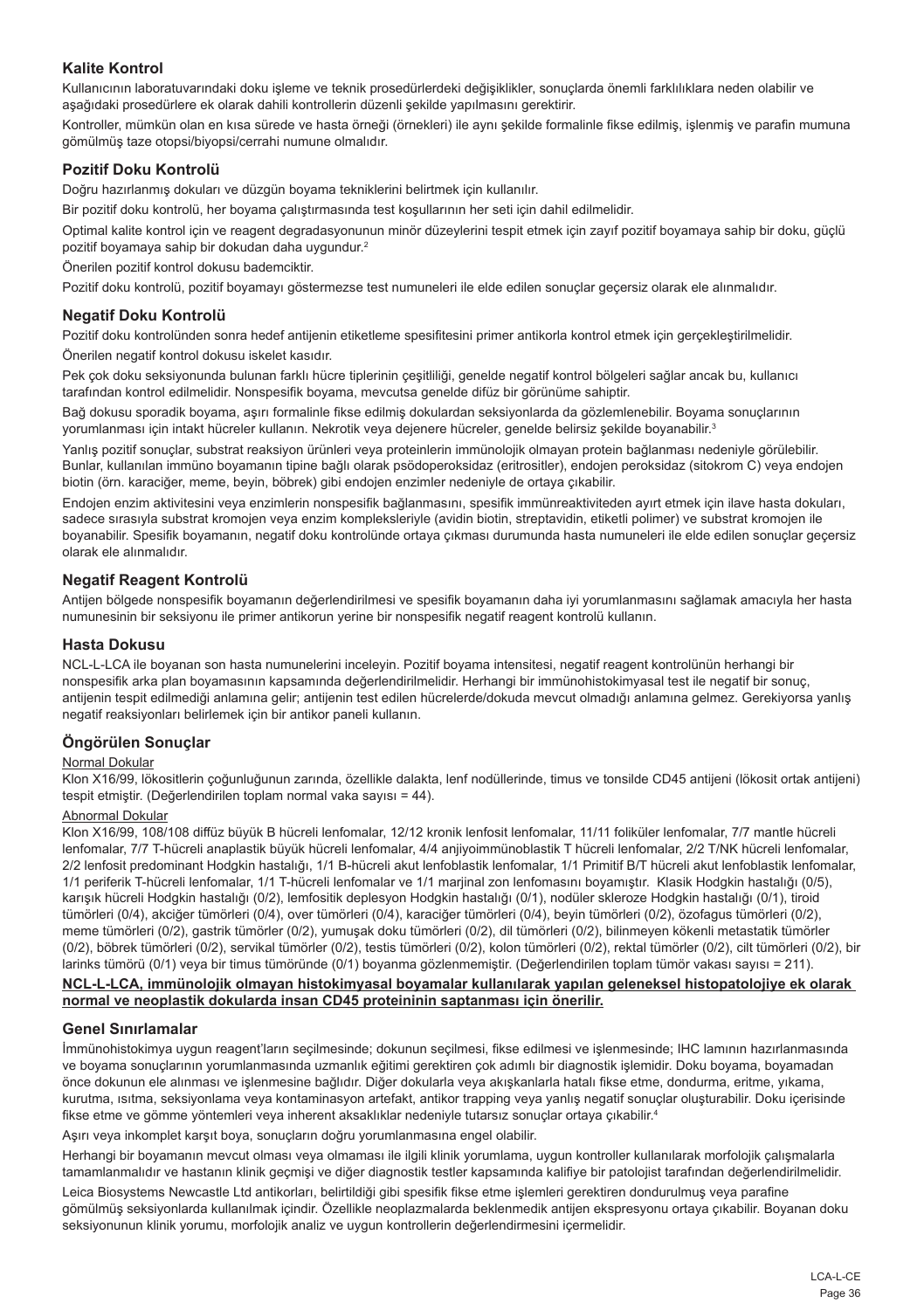## **Kaynakça - Genel**

- 1. National Committee for Clinical Laboratory Standards (NCCLS). Protection of laboratory workers from infectious diseases transmitted by blood and tissue; proposed guideline. Villanova, P.A. 1991; 7(9). Order code M29-P.
- 2. Battifora H. Diagnostic uses of antibodies to keratins: a review and immunohistochemical comparison of seven monoclonal and three polyclonal antibodies. Progress in Surgical Pathology. 6:1–15. eds. Fenoglio-Preiser C, Wolff CM, Rilke F. Field & Wood, Inc., Philadelphia.
- 3. Nadji M, Morales AR. Immunoperoxidase, part I: the techniques and pitfalls. Laboratory Medicine. 1983; 14:767.
- 4. Omata M, Liew CT, Ashcavai M, Peters RL. Nonimmunologic binding of horseradish peroxidase to hepatitis B surface antigen: a possible source of error in immunohistochemistry. American Journal of Clinical Pathology. 1980; 73:626.
- 5. Sylvester KG, Nesbit M, Radu A, et al. Adenoviral-mediated gene transfer in wound healing: acute inflammatory response in human skin in the SCID mouse model. Wound Repair and Regeneration. 2000; 8(1):36-44.
- 6. Kauma SW, Huff TF, Hayes N, et al. Placental Fas ligand expression is a mechanism for maternal immune tolerance to the fetus. The Journal of Clinical Endocrinology and Metabolism. 1999; 84(6):2188-2194.
- 7. Oliveira E, Madureira R, Távora I. Citologia biópsia aspirativa do nódulo hepático (estudo de 503 casos). Revista da FML. 1999; 4(Supl.3):29-34.

## **Önceki Baskıya Göre Değişiklikler**

Öngörülen Sonuçlar.

## **Yayım tarihi**

07 Kasım 2018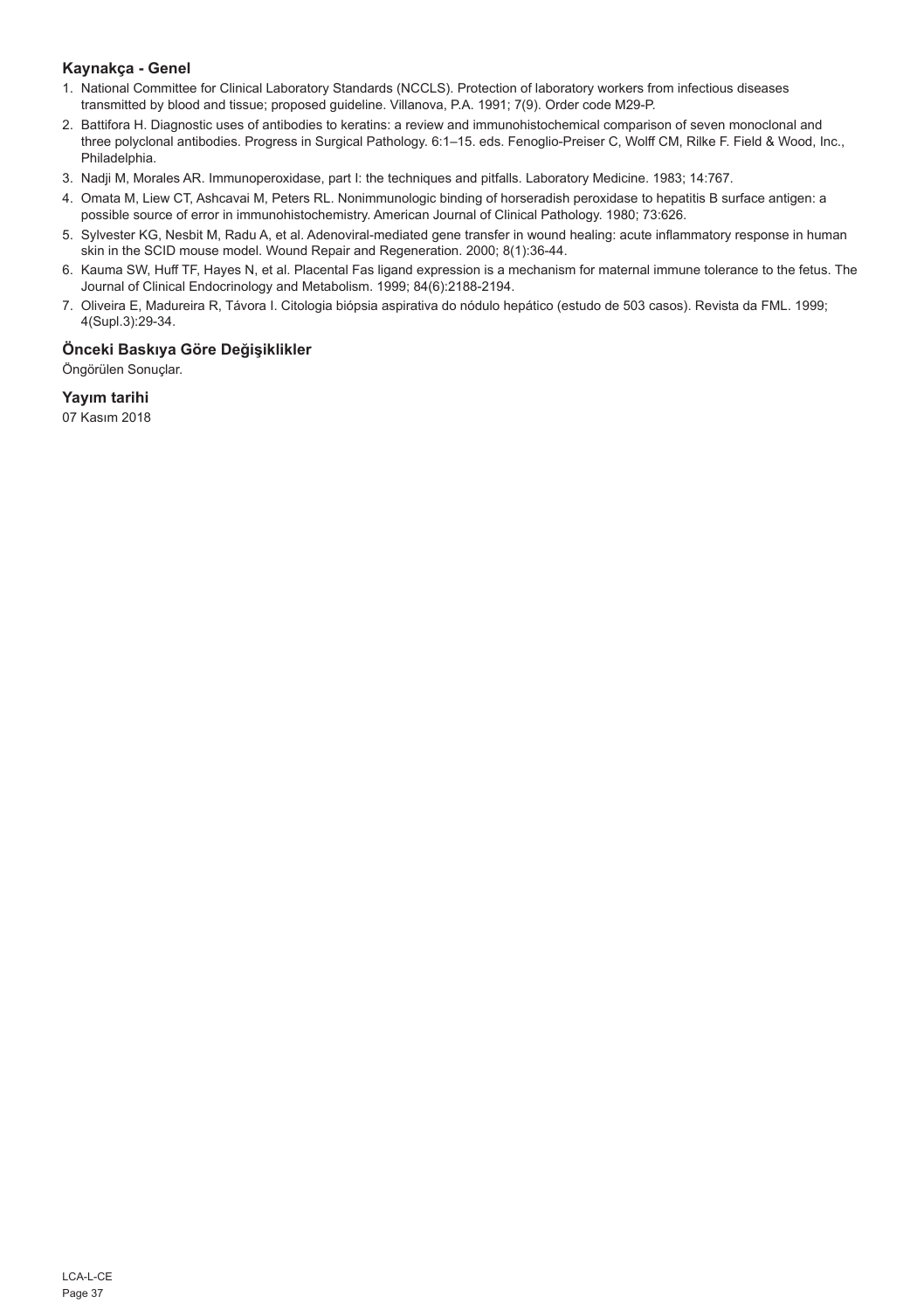## <span id="page-38-0"></span>**Течно мише моноклонално антитяло Novocastra™ CD45**

## **Код на продукта: NCL-L-LCA**

## **Предназначение**

#### *За употреба при in vitro диагностика.*

Продуктът NCL-L-LCA е предназначен за качествено идентифициране посредством оптична микроскопия на човешки антиген CD45 в парафинови срези. Клиничната интерпретация на всяко оцветяване или неговата липса следва да бъде допълнена от морфологични проучвания с помощта на подходящи контроли и трябва да се оценява в контекста на клиничната история на пациента и други диагностични изследвания от квалифициран патолог.

#### **Принцип на процедурата**

Техниките на имунохистохимично (IHC) оцветяване позволяват визуализация на антигени чрез последователно приложение на специфично антитяло на антигена (първично антитяло), вторично антитяло на първичното антитяло и ензимен комплекс с хромогенен субстрат, с междинни стъпки на промиване. Ензимното активиране на хромогена води до видим реакционен продукт на мястото на антигена. След това може да се направи контраоцветяване на спесимена и да се постави покривно стъкло. Резултатите се интерпретират с използване на оптичен микроскоп и са в помощ при диференциалната диагностика на патофизиологични процеси, които може да са или да не са свързани с определен антиген.

#### **Клонинг**

X16/99

### **Имуноген**

Периферни кръвни клетки от пациент с Т-клетъчен лимфом.

### **Специфичност**

Човешки CD45 антиген.

#### **Състав на реагента**

NCL-L-LCA е течен супернатант от тъканна култура, съдържащ натриев азид като консервант.

#### **Имуноглобулинов клас**

IgG1

#### **Обща концентрация на протеин Total Protei**

Вижте етикета на флакона относно специфичната за партидата концентрация на общ протеин.

#### **Концентрация на антитела**

По-висока или равна на 64 mg/L, както е определено от ELISA. Вижте етикета на флакона за специфичната за партидата концентрация на имуноглобулин.

#### **Препоръки за употреба**

Имунохистохимия върху парафинови срези.

**Термично индуцирано извличане на епитоп (Heat Induced Epitope Retrieval, HIER):** Моля, спазвайте инструкциите за употреба, включени в опаковката на Novocastra Epitope Retrieval Solution pH 6.

**Предложение за разреждане:** 1:40 за 30 минути при 25°C. Това е дадено като указание, като потребителите трябва сами да определят техни собствени оптимални работни разреждания.

**Визуализация:** Спазвайте инструкциите за употреба, приложени към Novolink™ Polymer Detection Systems. За допълнителна информация за продукта или помощ се свържете с вашия местен дистрибутор или с регионалния офис на Leica Biosystems, а също така може да посетите уебсайта на Leica Biosystems www.LeicaBiosystems.com

Действието на това антитяло трябва да бъде валидирано при употреба с други мануални системи за оцветяване или автоматизирани платформи.

#### **Съхранение и стабилност**

Да се съхранява при температура 2 – 8°C. Да не се замразява. Да се върне на температура 2 – 8°C веднага след употреба. Да не се използва след срока на годност, отбелязан върху етикета на флакона. Други условия на съхранение, освен посочените по-горе, трябва да бъдат проверени от потребителя.

### **Подготовка на спесимени**

Препоръчителният фиксиращ разтвор е неутрален буфериран формалин 10% за тъканни срези, вградени в парафин.

### **Предупреждения и предпазни мерки**

Този реагент е приготвен от супернатант от клетъчна култура. Тъй като е биологичен продукт, необходимо е повишено внимание при работа с него.

Този реагент съдържа натриев азид. Информационният лист за безопасност на материалите е наличен при запитване или от www.LeicaBiosystems.com.

Консултирайте се с федералните, държавните или местните регламенти относно изхвърлянето на потенциално токсични компоненти.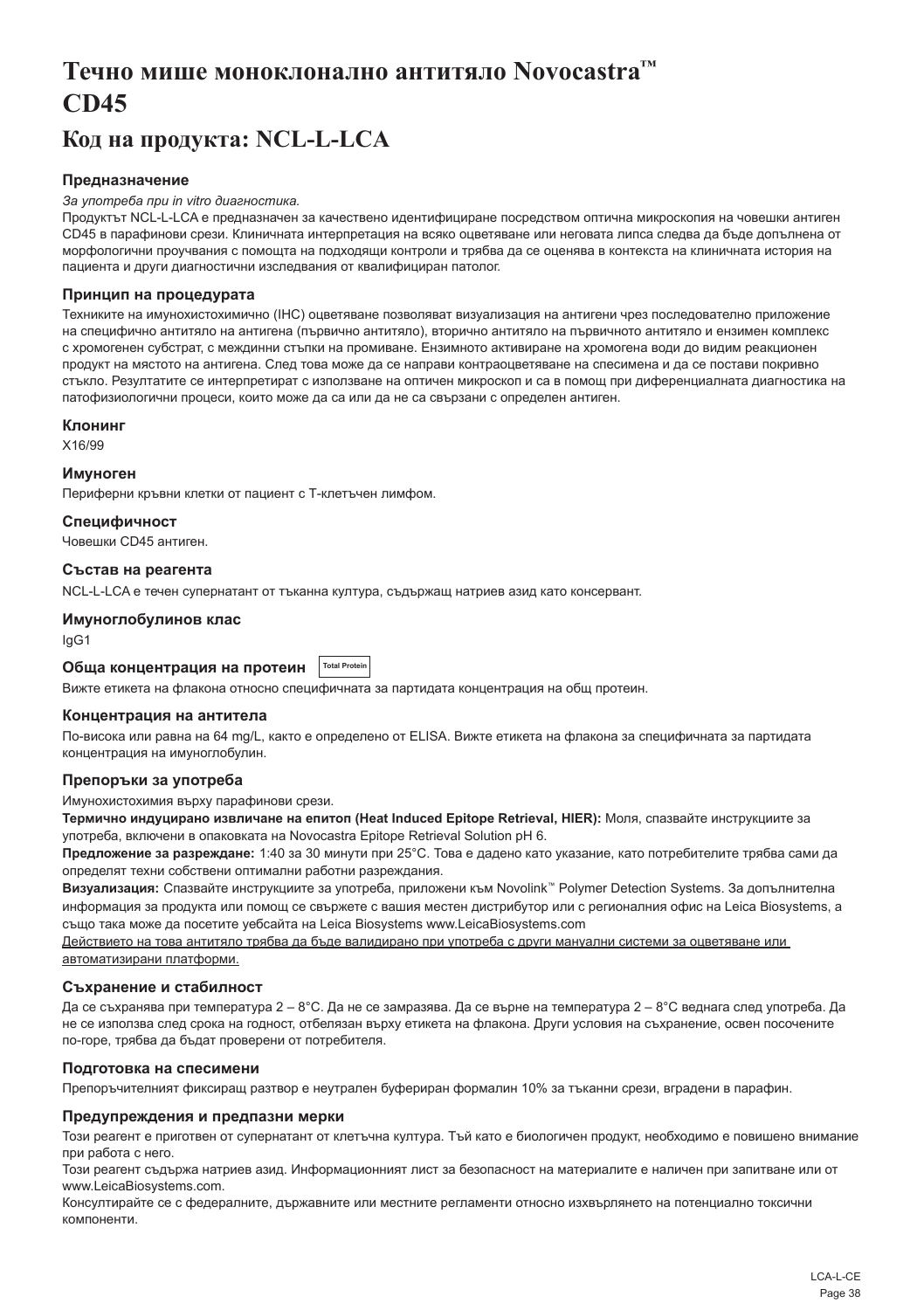Всички спесимени преди и след фиксация, както и всички материали, изложени на тях, трябва да се третират като възможни преносители на инфекция и да се изхвърлят, като се вземат правилни предпазни мерки.' Никога не пипетирайте реагенти с уста и избягвайте контакт на кожата и лигавиците с реагенти и спесимени. При контакт на реагенти или спесимени с чувствителни зони измийте зоните с обилно количество вода. Потърсете медицинска помощ.

Свеждайте до минимум микробната контаминация на реагентите, в противен случай може да се появи увеличаване на неспецифичното оцветяване.

Инкубационни времена или температури, различни от посочените, могат да доведат до грешни резултати. Всички подобни промени трябва да бъдат валидирани от потребителя.

#### **Качествен контрол**

Различията в обработката на тъканите и техническите процедури в лабораторията на потребителя могат да доведат до значително вариране на резултатите, налагащо редовно извършване на вътрешен контрол в допълнение към следните процедури.

Контролите трябва да са свежи спесимени, взети по време на аутопсия/биопсия/операция, фиксирани във формалин, обработени и вградени в парафинов восък, възможно най-бързо, по същия начин като проба(та) на пациента(ите).

#### **Позитивна тъканна контрола**

Използва се, за да се покажат правилно приготвени тъкани и правилни техники на оцветяване.

Една позитивна тъканна контрола трябва да бъде включена за всеки сет с тестови условия при всяка серия проби за оцветяване.

Тъкан със слабо позитивно оцветяване е по-подходяща от тъкан със силно позитивно оцветяване за оптимален качествен контрол и за откриване на по-малки нива на деградация на реагента.<sup>2</sup>

Препоръчителната позитивна тъканна контрола е сливица.

Ако позитивната тъканна контрола не показва позитивно оцветяване, резултатите от спесимените, включени в теста, трябва да се считат за невалидни.

#### **Негативна тъканна контрола**

Трябва да се изследва след позитивната тъканна контрола, за да се провери специфичността на белязването на таргетния антиген от първичното антитяло.

Препоръчителната тъкан за негативна контрола e скелетен мускул.

Алтернативно, разнообразието от различни видове клетки, присъстващи в повечето тъканни срези, често предлага места за негативна контрола, но това трябва да се провери от потребителя.

Неспецифичното оцветяване, ако присъства, обикновено е дифузно на вид. Спорадично оцветяване на съединителна тъкан може да се наблюдава и в части от прекомерно фиксирани във формалин тъкани. Използвайте интактни клетки за интерпретация на резултатите от оцветяването. Некротичните или дегенериралите клетки често се оцветяват неспецифично.<sup>3</sup> Може да се видят неверни позитивни резултати поради неимунологично свързване на протеини или реакционни продукти на субстрата. Те може да са причинени и от ендогенни ензими, като например псевдопероксидаза (еритроцити), ендогенна пероксидаза (цитохром C) или ендогенен биотин (напр. черен дроб, гърда, мозък, бъбрек) в зависимост от типа на използваното имунно оцветяване. За диференциране на ендогенна ензимна активност или неспецифично ензимно свързване от специфична имунна реактивност ексклузивно може да се оцветят допълнителни тъкани от пациента, съответно със субстрат-хромоген или с ензимни комплекси (авидин-биотин, стрептавидин, маркиран полимер) и субстрат-хромоген. Ако се появи специфично оцветяване в негативната тъканна контрола, резултатите от спесимените на пациентите трябва да се считат за невалидни.

#### **Негативна контрола на реагента**

Използвайте неспецифична негативна контрола на реагента, вместо първичното антитяло, със срез от всеки спесимен на пациента, за да се направи оценка на неспецифичното оцветяване и да се даде по-добра интерпретация на специфичното оцветяване на мястото на антигена.

#### **Тъкан от пациента**

Спесимените на пациенти, оцветени с NCL-L-LCA, трябва да се изследват последни. Наситеността на позитивното оцветяване трябва да бъде оценена в контекста на всяко неспецифично фоново оцветяване на негативната контрола на реагента. Както при всеки имунохистохимичен тест, един отрицателен резултат означава, че антигенът не е открит, а не че антигенът отсъства в анализираните клетки/тъкан. Ако се налага, използвайте панел от антитела за идентифициране на фалшиво отрицателни реакции.

#### **Очаквани резултати**

#### Нормални клетки

Клонинг X16/99 открива антигена CD45 (антиген, общ за левкоцитите) на мембраната на повечето левкоцити, особено в далака, лимфните възли, тимуса и сливиците. (Общ брой на оценените нормални случаи = 44).

#### Абнормни тъкани

Клонинг X16/99 оцветява 108/108 дифузни едроклетъчни B-клетъчни лимфома, 12/12 хронични лимфоцитни лимфома, 11/11 фоликуларни лимфома, 7/7 мантелоклетъчни лимфома, 7/7 Т-клетъчни анапластични едроклетъчни лимфома, 4/4 ангиоимунобластни Т-клетъчни лимфома, 2/2 T/NK-клетъчни лимфома, 2/2 лимфоцито-преобладаваща болест на Ходжкин, 1/1 B-клетъчен остър лимфобластен лимфом, 1/1 примитивен B/T-клетъчен остър лимфобластен лимфом, 1/1 периферен Т-клетъчен лимфом, 1/1 Т-клетъчен лимфом и 1/1 лимфом на маргинална зона. Не се забелязва оцветяване в класическа болест на Ходжкин (0/5), смесеноклетъчна форма на болест на Ходжкин (0/2), болест на Ходжкин с лимфоцитно изчерпване (0/1), нодуларно склерозираща болест на Ходжкин (0/1), тумори на щитовидната жлеза (0/4), белодробни тумори (0/4), тумори на яйчниците (0/4), тумори на черния дроб (0/4), мозъчни тумори (0/2), тумори на хранопровода (0/2), тумори на гърдата (0/2), тумори на стомаха (0/2), тумори на меките тъкани (0/2), тумори на езика (0/2), метастатични тумори с неизвестен произход (0/2), бъбречни тумори (0/2), тумори на цервикса (0/2), тумори на тестисите (0/2), тумори на ободното черво (0/2), тумори на правото черво (0/2), кожни тумори (0/2), тумор на ларинкса (0/1) или тумор на тимуса (0/1). (Общ брой на оценените случай на тумор = 211).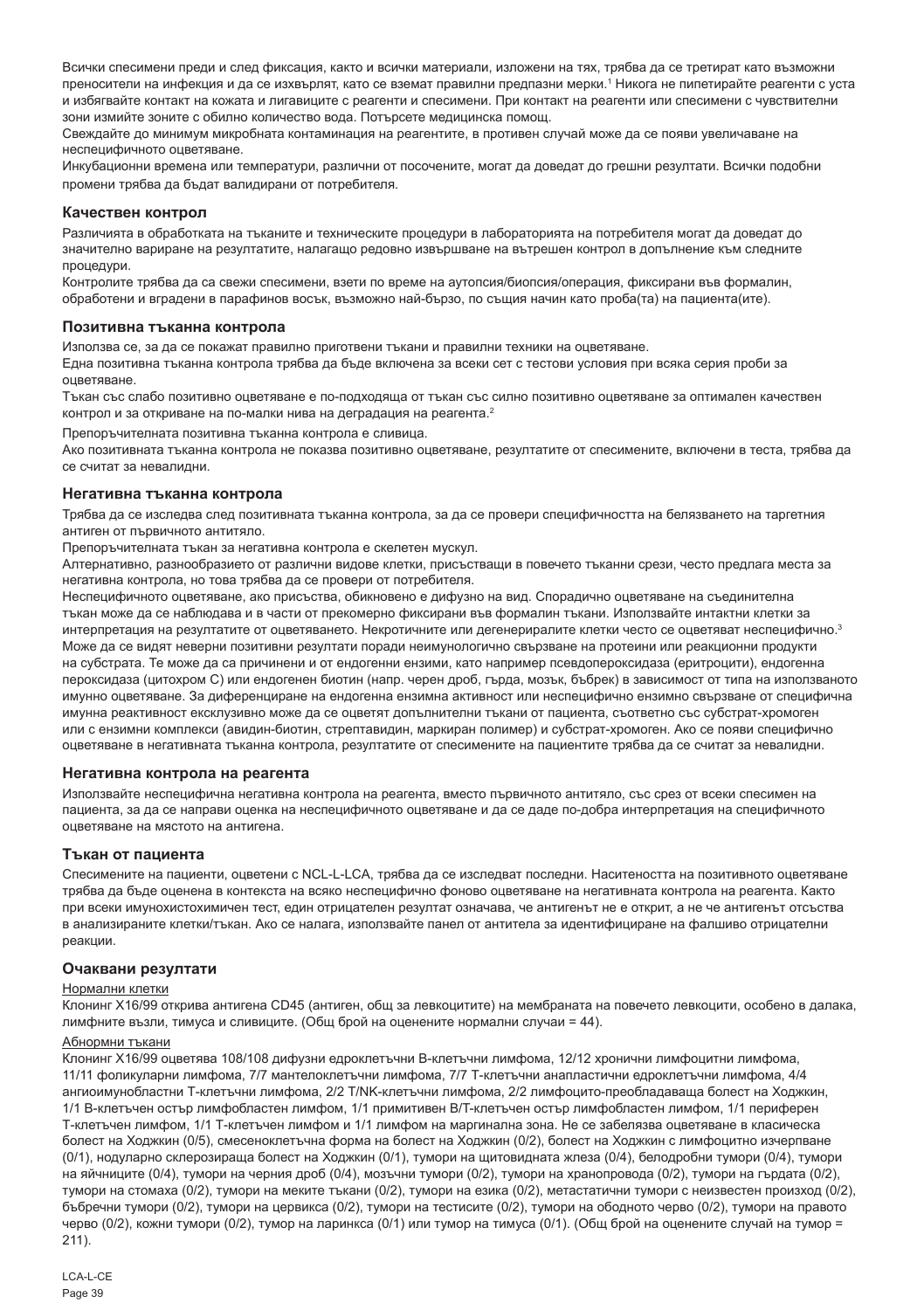#### **Продуктът NCL-L-LCA се препоръчва за откриване на човешки протеин CD45 в нормални и неопластични тъкани като допълнение към конвенционалната хистопатология с използване на неимунологични хистохимични оцветявания.**

#### **Общи ограничения**

Имунохистохимията е многостъпков диагностичен процес, който се състои от специализирано обучение за избор на подходящи реактиви, избор на тъкани, фиксация и обработка, подготовка на IHC предметно стъкло и интерпретация на резултатите от оцветяването.

Тъканното оцветяване зависи от боравенето с тъканта и нейната обработка преди оцветяването. Неправилната фиксация, замразяване, размразяване, промиване, изсушаване, затопляне, срязване или контаминацията с други тъкани или течности може да причини поява на артефакти, блокиране на антителата или фалшиво отрицателни резултати. Несъответстващите резултати може да се дължат на вариации в методите на фиксация и вграждане или на присъща нерегулярност в тъканта.<sup>4</sup> Прекомерното или непълно контраоцветяване може да попречи на правилната интерпретация на резултатите.

Клиничната интерпретация на всяко оцветяване или неговата липса следва да бъде допълнена от морфологични проучвания с помощта на подходящи контроли и трябва да се оценява в контекста на клиничната история на пациента и други диагностични изследвания от квалифициран патолог.

Антителата от Leica Biosystems Newcastle Ltd са предназначени за употреба, както е указано, върху замразени или вградени в парафин срези със специфични изисквания за фиксация. Възможно е да настъпи неочаквана антигенна експресия, особено при неоплазми. Клиничната интерпретация на всеки оцветен тъканен срез трябва да включва морфологичен анализ и оценката на подходящи контроли.

#### **Библиография – основна**

- 1. National Committee for Clinical Laboratory Standards (NCCLS). Protection of laboratory workers from infectious diseases transmitted by blood and tissue; proposed guideline. Villanova, P.A. 1991; 7(9). Order code M29-P.
- 2. Battifora H. Diagnostic uses of antibodies to keratins: a review and immunohistochemical comparison of seven monoclonal and three polyclonal antibodies. Progress in Surgical Pathology. 6:1–15. eds. Fenoglio-Preiser C, Wolff CM, Rilke F. Field & Wood, Inc., Philadelphia.
- 3. Nadji M, Morales AR. Immunoperoxidase, part I: the techniques and pitfalls. Laboratory Medicine. 1983; 14:767.
- 4. Omata M, Liew CT, Ashcavai M, Peters RL. Nonimmunologic binding of horseradish peroxidase to hepatitis B surface antigen: a possible source of error in immunohistochemistry. American Journal of Clinical Pathology. 1980; 73:626.
- 5. Sylvester KG, Nesbit M, Radu A, et al. Adenoviral-mediated gene transfer in wound healing: acute inflammatory response in human skin in the SCID mouse model. Wound Repair and Regeneration. 2000; 8(1):36-44.
- 6. Kauma SW, Huff TF, Hayes N, et al. Placental Fas ligand expression is a mechanism for maternal immune tolerance to the fetus. The Journal of Clinical Endocrinology and Metabolism. 1999; 84(6):2188-2194.
- 7. Oliveira E, Madureira R, Távora I. Citologia biópsia aspirativa do nódulo hepático (estudo de 503 casos). Revista da FML. 1999; 4(Supl.3):29-34.

#### **Изменения на предишно издание**

Очаквани резултати.

## **Дата на издаване**

07 Ноември 2018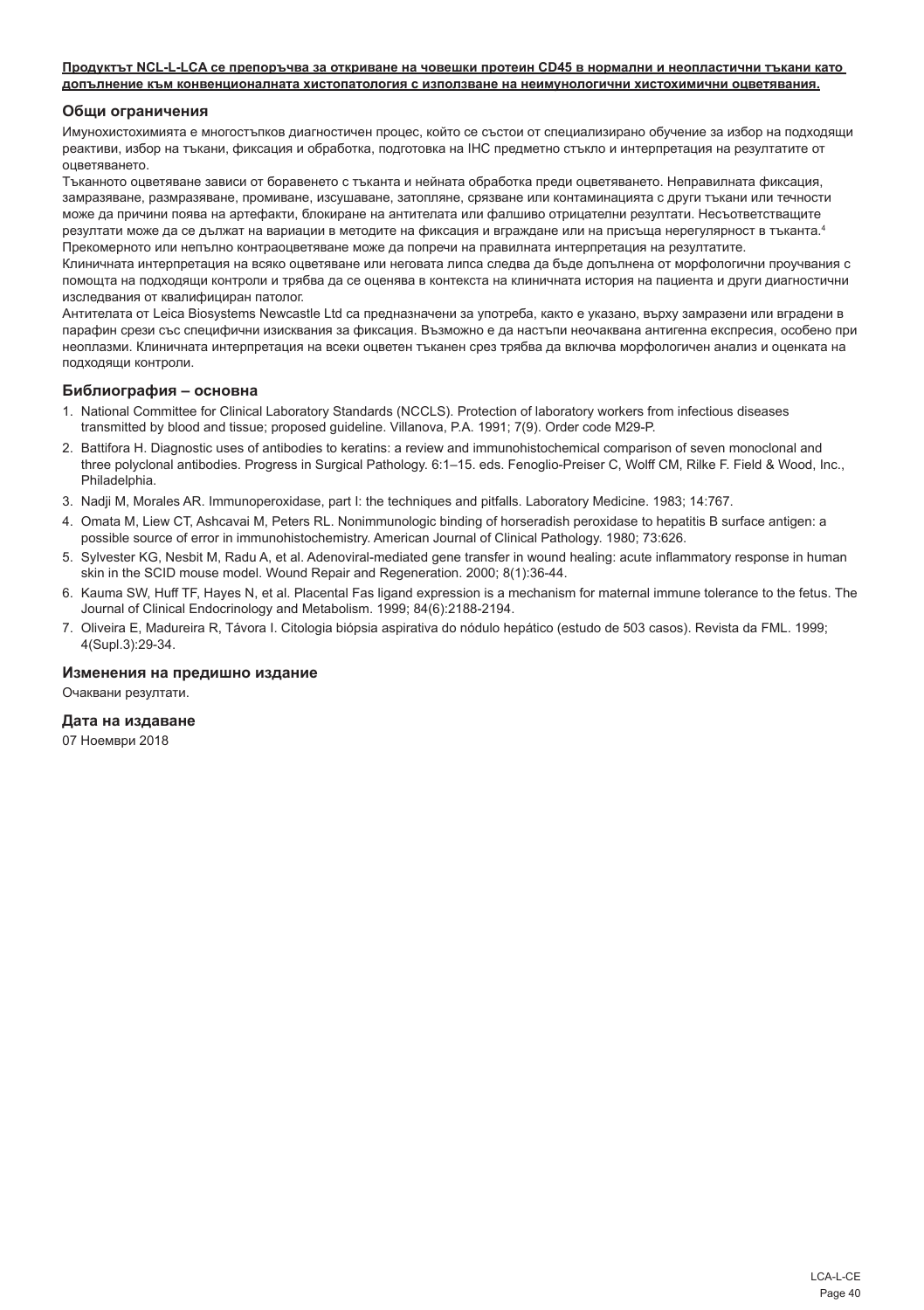# <span id="page-41-0"></span>**Novocastra™ folyékony egér monoklonális antitest CD45**

## **Termékkód: NCL-L-LCA**

## **Alkalmazási terület**

### *In vitro diagnosztikai használatra.*

Az NCL-L-LCA a humán CD45 antigén fénymikroszkóppal végzett kvalitatív azonosítására szolgál paraffinos metszetekben. Minden festődés meglétének vagy hiányának klinikai értelmezését morfológiai vizsgálatokkal és megfelelő kontrollokkal kell kiegészíteni, valamint az értékelést a beteg klinikai kórtörténete és egyéb diagnosztikai vizsgálatok figyelembevételével, képzett patológusnak kell elvégeznie.

## **Az eljárás elve**

Az immunhisztokémiai (immunohistochemical, IHC) megfestési technikák az antigén elleni specifikus antitest (elsődleges antitest), az elsődleges antitest elleni másodlagos antitest és egy enzim kromogén szubsztráttal alkotott komplexének egymás után következő alkalmazásán keresztül, közbeiktatott mosási lépések mellett lehetővé teszik az antigének megjelenítését. A kromogén enzimaktiválása látható reakcióterméket eredményez az antigén helyén. Ezután a minta kontrasztfesthető és lefedhető. Az eredmények fénymikroszkóp használatával értelmezhetők, majd segítségül használhatók a patofiziológiás folyamatok differenciáldiagnózisa során, amely folyamatok az esetek egy részében konkrét antigénhez kapcsolódnak.

## **Klón**

X16/99

## **Immunogén**

T-sejtes limfómában szenvedő betegtől származó perifériás vérsejtek.

## **Specificitás**

Humán CD45 antigén.

## **A reagens összetétele**

Az NCL-L-LCA egy tartósítószerként nátrium-azidot tartalmazó folyékony szövetkultúra felülúszó.

## **Ig-osztály**

IgG1

## **Összfehérje-koncentráció Total Protein**

A sarzsspecifikus összfehérje-koncentrációt lásd az üveg címkéjén.

## **Antitest-koncentráció**

Legalább 64 mg/l, ELISA módszerrel meghatározva. A sarzsspecifikus Ig-koncentrációt lásd az üveg címkéjén.

## **Felhasználási javaslatok**

Immunhisztokémia paraffinos metszeteken.

**Hőindukált epitópfeltárás (heat induced epitope retrieval, HIER):** Kövesse a Novocastra Epitope Retrieval Solution pH 6 termék használati útmutatóját.

**Javasolt hígítás:** 1:40, 30 percen át, 25 °C-on. Az adatok csak útmutatásul szolgálnak, a felhasználóknak kell meghatározniuk saját optimális munkaoldataikat.

**Megjelenítés:** Kövesse a Novolink™ Polymer Detection Systems rendszerek használati útmutatóját. Ha további termékinformációkra vagy támogatásra van szüksége, forduljon a Leica Biosystems helyi forgalmazójához vagy regionális irodájához, vagy keresse fel a Leica Biosystems weboldalát a www.LeicaBiosystems.com címen.

Más manuális festési rendszerekkel vagy automata platformokkal való használat esetén validálni kell az antitest teljesítményét.

## **Tárolás és stabilitás**

2–8 °C-on tárolandó. Tilos lefagyasztani. Felhasználás után azonnal tegye vissza 2–8 °C közötti hőmérsékletre. Ne használja az üveg címkéjén feltüntetett lejárati dátum után. A fentiekben előírtaktól eltérő tárolási feltételeket a felhasználónak ellenőriznie kell.

## **A minták előkészítése**

A javasolt fixálószer a paraffinba ágyazott szövetmetszeteknél 10%-os, semleges pufferolású formalin.

## **Figyelmeztetések és óvintézkedések**

Ez a reagens a sejtkultúra felülúszójából készült. Mivel biológiai termék, kezelésekor észszerű körültekintéssel kell eljárni. Ez a reagens nátrium-azidot tartalmaz. Az anyagbiztonsági adatlap kérésre rendelkezésre áll, vagy letölthető a www.LeicaBiosystems.com oldalról.

Minden potenciálisan toxikus összetevő ártalmatlanításával kapcsolatban kövesse a szövetségi, állami és helyi előírásokat. A mintákat fixálás előtt és után, valamint a velük érintkező összes anyagot fertőzések terjesztésére képes anyagként kell kezelni, és megfelelő körültekintéssel kell ártalmatlanítani.1 Soha ne pipettázza szájjal a reagenseket, továbbá kerülje a bőr és a nyálkahártyák érintkezését a reagensekkel és a mintákkal. Ha a reagensek vagy minták érzékeny területtel érintkeznek, bő vízzel mossa le az érintett területet. Forduljon orvoshoz.

Minimálisra kell csökkenteni a reagensek mikrobiális szennyeződését, különben megnövekedhet a nem specifikus festődés. A megadottaktól eltérő inkubációs idők és hőmérsékletek hibás eredményekhez vezethetnek. A felhasználónak minden ilyen jellegű változtatást validálnia kell.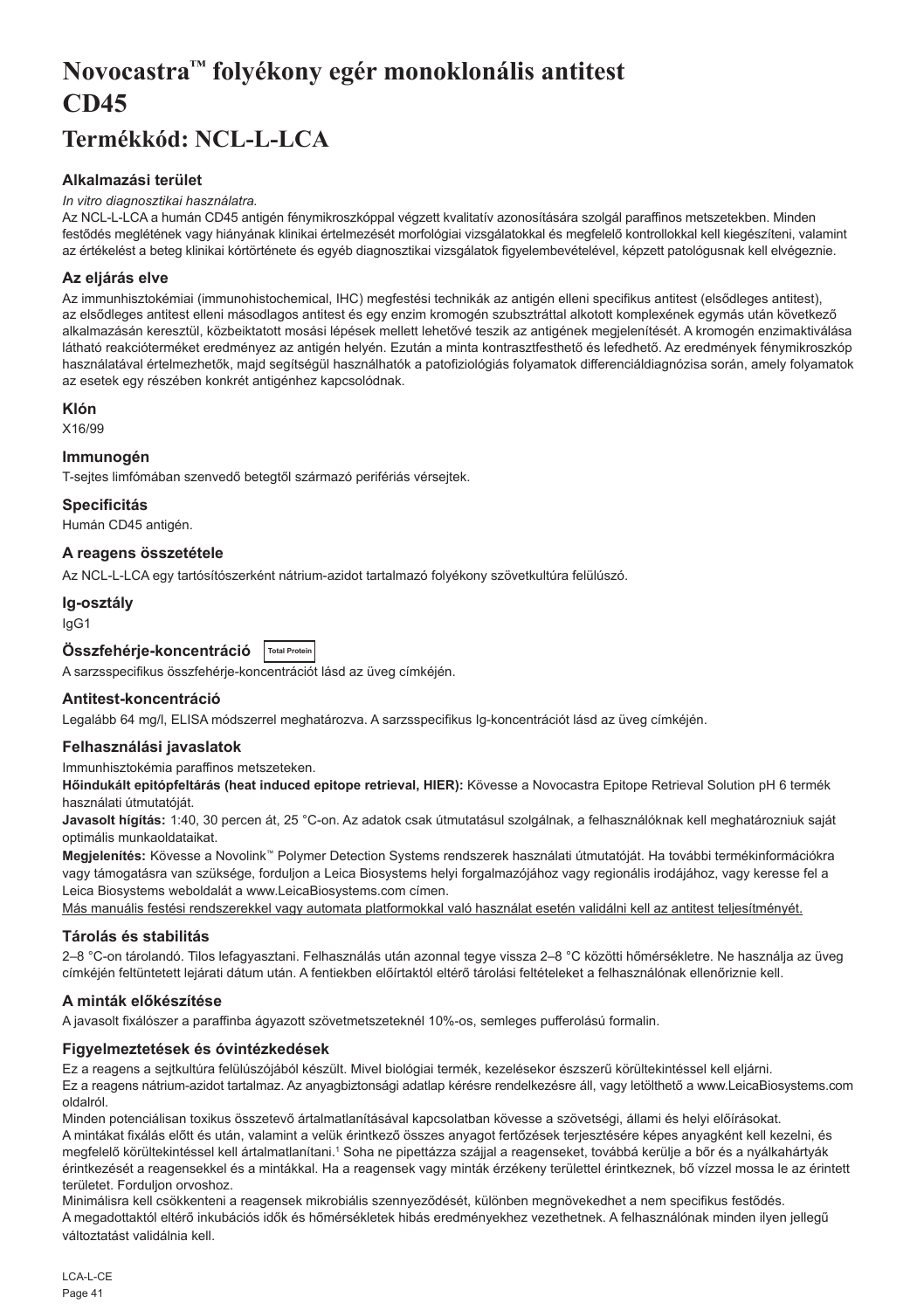## **Minőség-ellenőrzés**

A felhasználó laboratóriumában alkalmazott szövetfeldolgozási és technikai eljárások eltérései jelentős különbséget okozhatnak az eredményekben, ami az alábbi eljárásokon túl belső kontrollok rendszeres futtatását teszi szükségessé. Kontrollként friss boncolási/biopsziás/sebészeti mintákat kell használni, amelyeket a lehető leghamarabb a betegmintákkal megegyező módon kell formalinban fixálni, feldolgozni és paraffinviaszba ágyazni.

## **Pozitív szövetkontroll**

A megfelelő szövet-előkészítés és festési technikák ellenőrzésére használatos.

Minden tesztelési körülményegyüttes esetében és minden megfestési sorozatban kell alkalmazni egy pozitív szövetkontrollt. A gyengén pozitív festődésű szövet alkalmasabb az erősebben pozitív festődésű szövetnél az optimális minőség-ellenőrzéshez, valamint a kismértékű reagensbomlás észleléséhez.<sup>2</sup>

A javasolt pozitív kontrollszövet a tonsilla.

Ha a pozitív szövetkontroll nem mutat pozitív festődést, a vizsgált minták eredményeit érvénytelennek kell tekinteni.

#### **Negatív szövetkontroll**

A pozitív szövetkontroll után azért kell megvizsgálni, hogy a vizsgált antigén elsődleges antitest segítségével történő jelölésének specificitását ellenőrizni lehessen.

A javasolt negatív kontrollszövet a vázizom.

Ezenkívül a legtöbb szövetmetszetben jelen lévő különböző sejttípusok gyakran használhatók negatív kontrollként, de ezeket a felhasználónak kell ellenőriznie.

Ha van nem specifikus festődés, az rendszerint diffúz megjelenésű. A formalinban túlfixált szövetekből származó metszeteknél a kötőszövet szórványos festődése is megfigyelhető. A festési eredmények értelmezésére ép sejteket használjon. A nekrotizált vagy degenerálódott sejtek gyakran nem specifikusan festődnek meg.<sup>3</sup> A fehérjék vagy a szubsztrát reakciótermékeinek nem immunológiai kötődése miatt álpozitív eredmények jelentkezhetnek. Az alkalmazott immunfestés típusától függően álpozitív eredményeket okozhatnak olyan endogén enzimek is, mint a pszeudoperoxidáz (vörösvérsejtek), endogén peroxidáz (citokróm C), illetve endogén biotin (pl. máj, emlő, agy, vese). Az endogén enzim aktivitásának vagy az enzimek nem specifikus kötődésének a specifikus immunreakciótól való megkülönböztetésére további betegszövetek festhetők kizárólag szubsztrát–kromogén oldattal vagy enzimkomplexekkel (avidinbiotin, sztreptavidin, jelölt polimer) és szubsztrát–kromogénnel. Ha a negatív szövetkontroll specifikus festődést mutat, a betegminták eredményeit érvénytelennek kell tekinteni.

#### **Negatív reagenskontroll**

A nem specifikus festődés kiértékeléséhez és az antigén helyén létrejövő specifikus festődés jobb értelmezéséhez minden betegminta esetén egy metszeten alkalmazzon az elsődleges antitest helyett nem specifikus negatív reagenskontrollt.

#### **Betegszövet**

Az NCL-L-LCA-val festett betegmintákat utolsóként vizsgálja meg. A pozitív festődés intenzitását a negatív reagenskontroll esetleges nem specifikus háttérfestődésének viszonylatában értékelje. Mint minden immunhisztokémiai vizsgálatnál, a negatív eredmény azt jelenti, hogy az antigén nem volt kimutatható, nem pedig azt, hogy az antigén nem volt jelen a vizsgált sejtekben/szövetben. Szükség esetén az álnegatív reakciók azonosítására használjon antitestpanelt.

## **Várható eredmények**

#### Normál szövetek

Az X16/99 klón a leukociták többségének membránjában kimutatta a CD45 antigént (közös leukocita antigén) különös tekintettel a lépben, nyirokcsomókban, csecsemőmirigyben és tonsillában. (Vizsgált normál esetek összesített száma = 44).

#### Tumorszövetek

Az X16/99 megfestett 108/108 diffúz nagy B-sejtes limfómát, 12/12 krónikus limfocitás limfómát, 11/11 follikuláris limfómát, 7/7 köpenysejtes limfómát, 7/7 T-sejtes anaplasztikus nagysejtes limfómát, 4/4 angioimmunoblasztos T-sejtes limfómát, 2/2 T/NK-sejtes limfómát, 2/2 limfocita-predomináns Hodgkin-limfómát, 1/1 B-sejtes akut limfoblasztos limfómát, 1/1 primitív B/T-sejtes akut limfoblasztos limfómát, 1/1 perifériás T-sejtes limfómát, 1/1 T-sejtes limfómát és 1/1 margináliszóna-limfómát. Nem volt festődés megfigyelhető klasszikus Hodgkin-limfóma (0/5), kevert sejtes Hodgkin-limfóma (0/2), limfocitaszegény Hodgkin-limfóma (0/1), noduláris szklerotizáló Hodgkin-limfóma (0/1), pajzsmirigy-daganat (0/4), tüdődaganat (0/4), petefészek-daganat (0/4), májdaganat (0/4), agydaganat (0/2), nyelőcső-daganat (0/2), emlődaganat (0/2), gyomordaganat (0/2), lágyrész-daganat (0/2), nyelvdaganat (0/2), ismeretlen eredetű áttétes daganat (0/2), vesedaganat (0/2), méhnyak-daganat (0/2), heredaganat (0/2), vastagbél-daganat (0/2), végbél-daganat (0/2), bőrdaganat (0/2), gégedaganat (0/1) és csecsemőmirigy-daganat (0/1) esetén. (Vizsgált tumoresetek összesített száma = 211.)

#### **Az NCL-L-LCA a humán CD45 fehérje detektálására ajánlott egészséges és tumoros szövetekben, a nem immunológiai hisztokémiai festést használó hagyományos kórszövettani eljárások kiegészítéseként.**

#### **Általános korlátozások**

Az immunhisztokémia több lépésből álló diagnosztikai folyamat, amely a következőket foglalja magában: speciális képzés alapján a megfelelő reagensek kiválasztása; a szövetek kiválasztása, fixálása és feldolgozása; az IHC tárgylemez előkészítése; és a festési eredmények értelmezése.

A szövet festődése függ a szövet festés előtti kezelésétől és feldolgozásától. A nem megfelelő fixálás, a fagyasztás, olvasztás, mosás, szárítás, melegítés, metszetkészítés, illetve a más szövetekkel vagy folyadékokkal történő szennyezés műtermékeket, az antitestek befogását, illetve álnegatív eredményeket okozhat. Ellentmondó eredményekhez vezethetnek a fixálási vagy beágyazási módszerek eltérései, illetve a szövet eredendő rendellenességei.4

A túlzott vagy hiányos kontrasztfestés ronthatja az eredmények megfelelő értelmezését.

Minden festődés meglétének vagy hiányának klinikai értelmezését morfológiai vizsgálatokkal és megfelelő kontrollokkal kell kiegészíteni, valamint az értékelést a beteg klinikai kórtörténete és egyéb diagnosztikai vizsgálatok figyelembevételével, képzett patológusnak kell elvégeznie.

A Leica Biosystems Newcastle Ltd által biztosított antitestek specifikus fixálási követelmények mellett, az utasításoknak megfelelően fagyasztott vagy paraffinba ágyazott metszeteken történő felhasználásra szolgálnak. Időnként váratlan antigén-expresszió fordulhat elő, különösen daganatok esetében. Bármely festett szövetmetszet klinikai értelmezéséhez morfológiai elemzést is kell végezni, és ki kell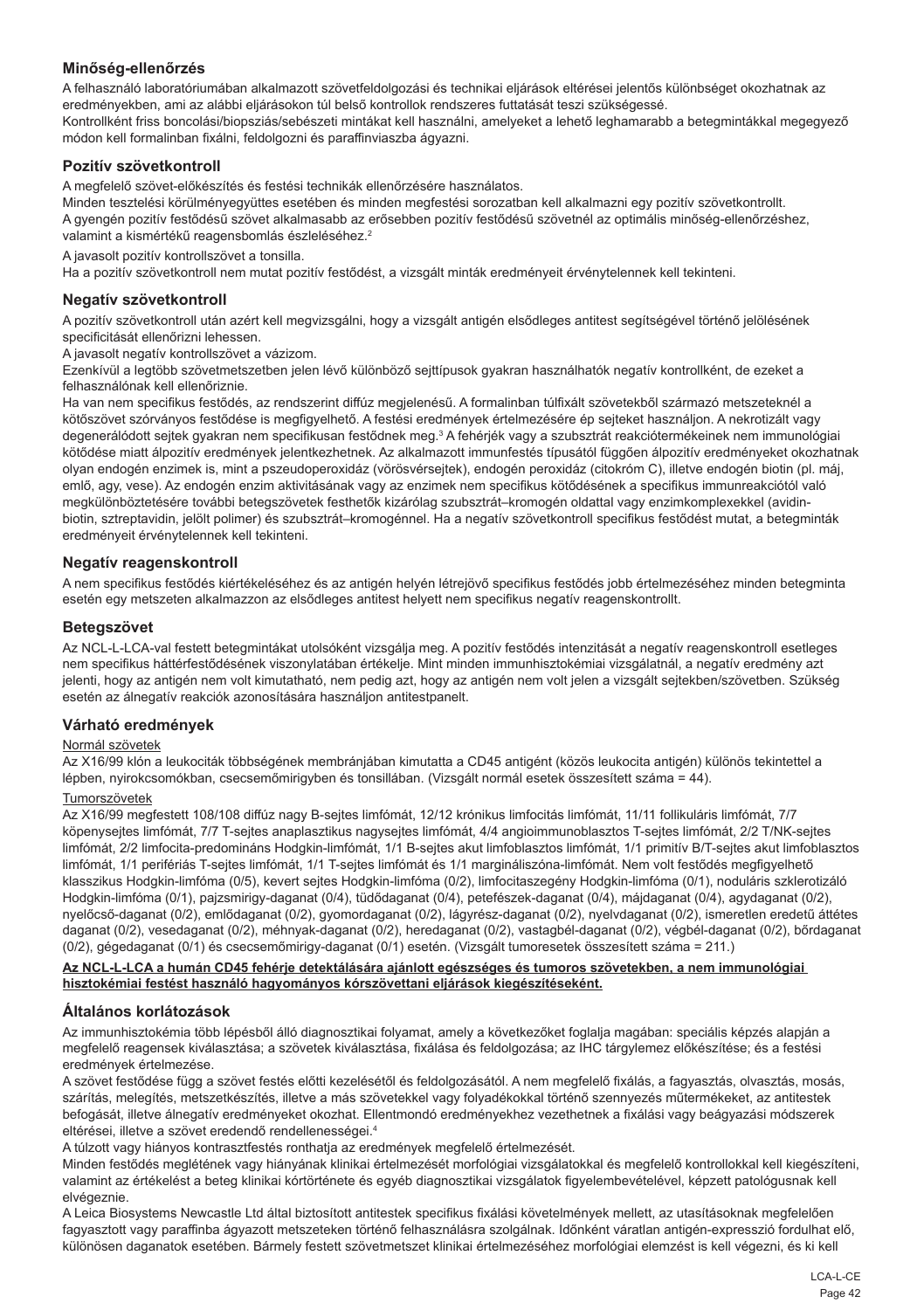értékelni a megfelelő kontrollokat.

#### **Bibliográfia – általános**

- 1. National Committee for Clinical Laboratory Standards (NCCLS). Protection of laboratory workers from infectious diseases transmitted by blood and tissue; proposed guideline. Villanova, P.A. 1991; 7(9). Order code M29-P.
- 2. Battifora H. Diagnostic uses of antibodies to keratins: a review and immunohistochemical comparison of seven monoclonal and three polyclonal antibodies. Progress in Surgical Pathology. 6:1–15. eds. Fenoglio-Preiser C, Wolff CM, Rilke F. Field & Wood, Inc., Philadelphia.
- 3. Nadji M, Morales AR. Immunoperoxidase, part I: the techniques and pitfalls. Laboratory Medicine. 1983; 14:767.
- 4. Omata M, Liew CT, Ashcavai M, Peters RL. Nonimmunologic binding of horseradish peroxidase to hepatitis B surface antigen: a possible source of error in immunohistochemistry. American Journal of Clinical Pathology. 1980; 73:626.
- 5. Sylvester KG, Nesbit M, Radu A, et al. Adenoviral-mediated gene transfer in wound healing: acute inflammatory response in human skin in the SCID mouse model. Wound Repair and Regeneration. 2000; 8(1):36-44.
- 6. Kauma SW, Huff TF, Hayes N, et al. Placental Fas ligand expression is a mechanism for maternal immune tolerance to the fetus. The Journal of Clinical Endocrinology and Metabolism. 1999; 84(6):2188-2194.
- 7. Oliveira E, Madureira R, Távora I. Citologia biópsia aspirativa do nódulo hepático (estudo de 503 casos). Revista da FML. 1999; 4(Supl.3):29-34.

## **Módosítások az előző változathoz képest**

Várható eredmények.

## **Kiadás dátuma**

07 november 2018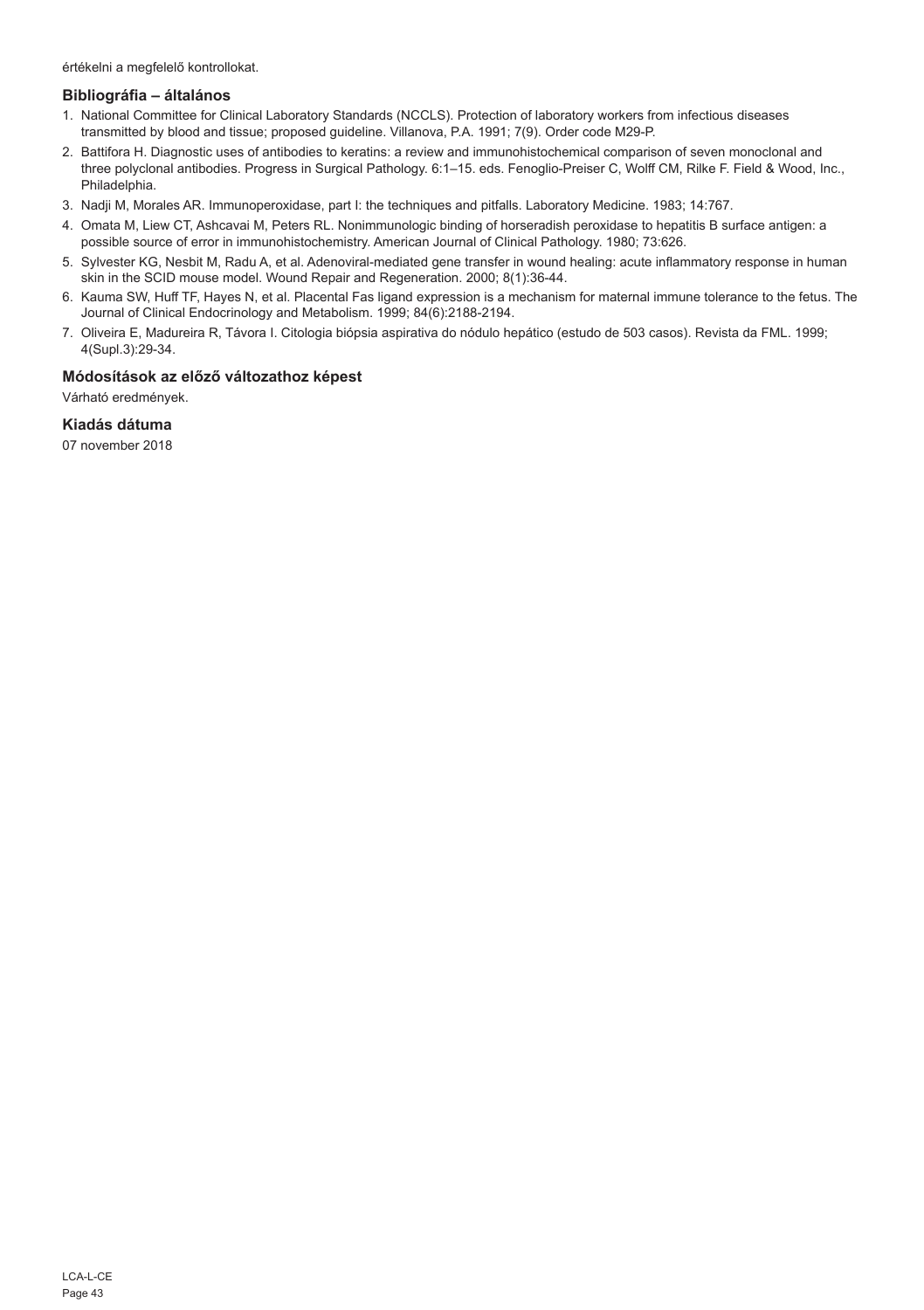# <span id="page-44-0"></span>**Novocastra™ Anticorp monoclonal lichid de șoarece CD45**

## **Cod produs: NCL-L-LCA**

## **Utilizare prevăzută**

#### *Pentru diagnosticare in vitro.*

NCL-L-LCA este destinat identificării calitative, prin intermediul microscopiei optice, a antigenului CD45 uman în secțiunile de parafină. Interpretarea clinică a oricărei colorări sau a absenței acesteia trebuie completată cu studii morfologice utilizând controale adecvate și trebuie evaluată în contextul antecedentelor clinice ale pacientului, precum și al altor teste de diagnosticare efectuate de către un patolog calificat.

## **Principiul de procedură**

Tehnicile de colorare imunohistochimică (IHC) permit vizualizarea antigenilor prin aplicarea secvențială a unui anumit anticorp pe antigen (anticorp primar), a unui anticorp secundar pe anticorpul primar și a unui complex enzimatic cu un substrat cromogen, cu etape de spălare intercalate. Activarea enzimatică a cromogenului duce la un produs de reacție vizibil la locul aplicării antigenului. Specimenul poate fi apoi contracolorat și acoperit cu lamelă. Rezultatele sunt interpretate folosind un microscop optic și ajută la diagnosticul diferențial al proceselor patofiziologice, care pot sau nu să fie asociate cu un anumit antigen.

#### **Clonă**

X16/99

#### **Imunogen**

Celule sanguine periferice de la un pacient cu limfom cu celule T.

**Specificitate**

Antigen CD45 uman.

## **Compoziția reactivului**

NCL-L-LCA este un supernatant de cultură tisulară lichid care conține azidă de sodiu drept conservant.

## **Clasa Ig**

IgG1

## **Concentrație proteină totală Total Protein**

Consultați eticheta flaconului pentru concentrația proteinelor totale specifică lotului.

## **Concentrație anticorpi**

Mai mare sau egală cu 64 mg/L, asa cum este determinată prin ELISA. Consultati eticheta flaconului pentru concentratia Ig specifică lotului.

#### **Recomandări privind utilizarea**

#### Imunohistochimie pe secțiuni de parafină.

**Recuperarea indusă de căldură a epitopilor (HIER):** Urmați instrucțiunile de utilizare din Novocastra Epitope Retrieval Solution pH 6. **Diluție sugerată:** 1:40 timp de 30 minute la 25 °C. Aceste informații sunt furnizate cu rol de îndrumare, iar utilizatorii trebuie să-și stabilească singuri propriile diluții de lucru optime.

**Vizualizare:** Respectați instrucțiunile de utilizare din Novolink™ Polymer Detection Systems. Pentru asistență sau informații suplimentare cu privire la produs, luați legătura cu distribuitorul dvs. local sau cu biroul regional al Leica Biosystems sau, ca alternativă, vizitați site-ul web al Leica Biosystems, www.LeicaBiosystems.com.

Eficiența acestui anticorp trebuie validată atunci când este utilizat cu alte sisteme de colorare manuală sau alte platforme automatizate.

## **Depozitare și stabilitate**

A se depozita la 2–8 °C. A nu se congela. A se returna la 2–8 °C imediat după utilizare. A nu se utiliza după data expirării indicată pe eticheta flaconului. Alte condiții de depozitare decât cele specificate mai sus trebuie verificate de către utilizator.

## **Pregătirea specimenului**

Mediul de fixare recomandat este formalină tamponată neutru 10% pentru secțiunile de țesut încorporate în parafină.

## **Avertismente și precauții**

Acest reactiv a fost pregătit din supernatantul culturii celulare. Întrucât este un produs biologic, trebuie să se acționeze cu prudență rezonabilă la manipularea sa.

Acest reactiv conține azidă de sodiu. O Fișă tehnică de securitate a materialului este disponibilă la cerere sau pe site-ul www.LeicaBiosystems.com

Consultați reglementările naționale sau locale pentru informații privind eliminarea la deșeuri a tuturor componentelor potențial toxice. Specimenele, înainte și după fixare, precum și toate materialele expuse la acestea, trebuie manevrate ca și când ar avea potențialul de a transmite infecții și trebuie eliminate luând măsurile de precauție adecvate.<sup>1</sup> Nu pipetați niciodată reactivii cu gura și evitați contactul reactivilor și specimenelor cu pielea și membranele mucoase. Dacă reactivii sau probele vin în contact cu suprafețele sensibile, spălați cu apă din abundență. Solicitați asistență medicală.

Reduceți la minimum contaminarea microbiană a reactivilor, în caz contrar poate apărea o creștere a colorării nespecifice. Timpii sau temperaturile de incubație care diferă de valorile specificate pot genera rezultate eronate. Orice astfel de modificări trebuie validate de către utilizator.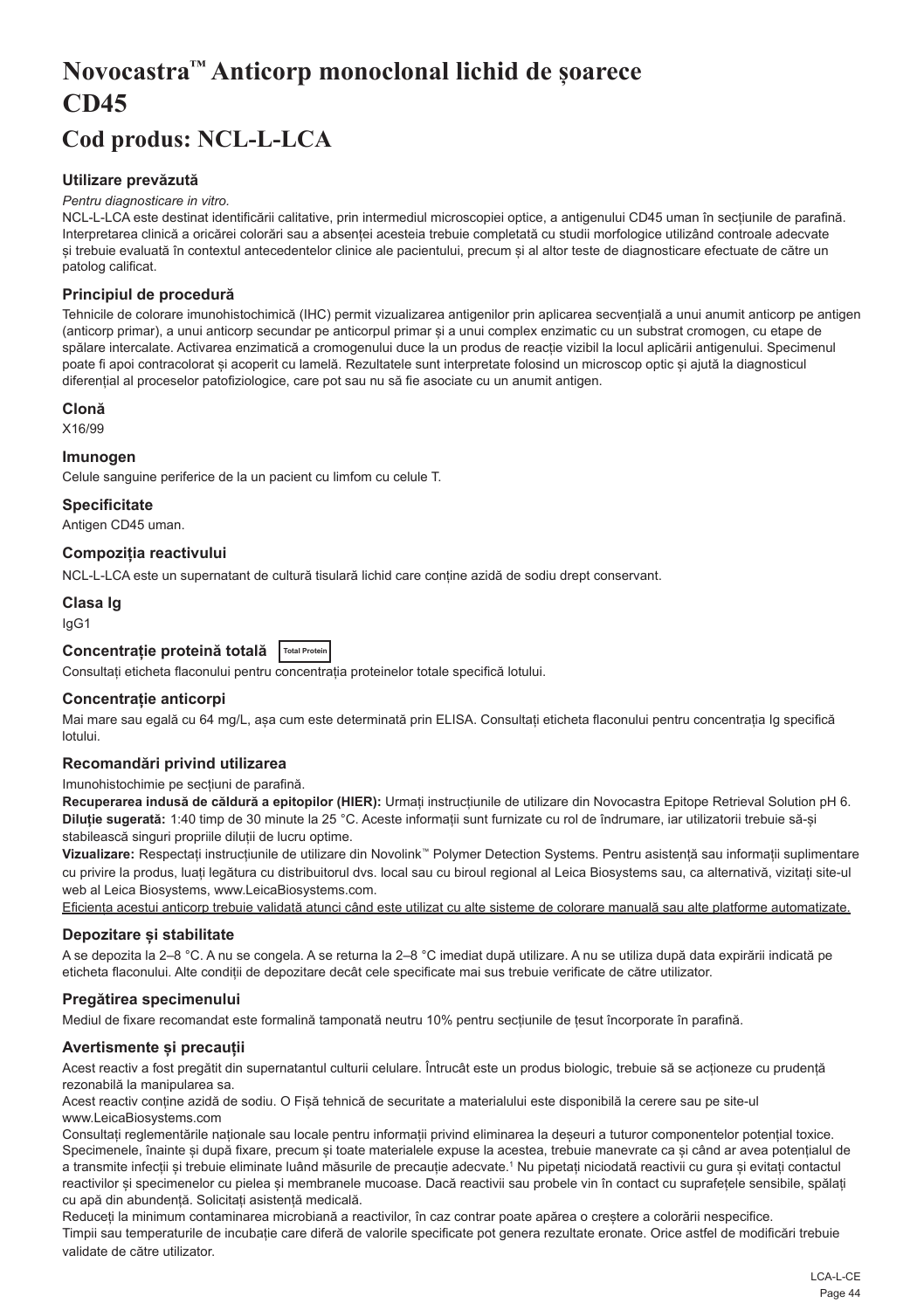## **Controlul calității**

Diferențele în ceea ce privește procesarea țesutului și procedurile tehnice în laboratorul utilizatorului pot cauza o variabilitate semnificativă a rezultatelor, necesitând efectuarea cu regularitate de controale interne, în plus față de următoarele proceduri. Probele de control trebuie să fie probe proaspete de autopsie/biopsie/chirurgicale, fixate în formalină, procesate și încorporate în ceară de parafină cât mai curând posibil și în aceeași manieră ca și probele pacientului.

## **Țesutul de control pozitiv**

Folosit pentru a indica țesuturile pregătite corect și tehnicile de colorare adecvate.

O probă de țesut de control pozitiv trebuie să fie inclusă pentru fiecare set de condiții de testare în fiecare etapă de colorare. Un țesut cu colorare pozitivă slabă este mai adecvat decât un țesut cu colorare pozitivă puternică în vederea unui control optim al calității și pentru a detecta nivelurile minore de degradare a reactivului.<sup>2</sup>

Țesutul de control pozitiv recomandat este de amigdale.

Dacă țesutul de control pozitiv nu demonstrează colorația pozitivă, rezultatele obținute cu acele probe de testare trebuie considerate nevalide.

## **Țesutul de control negativ**

Trebuie examinat după țesutul de control pozitiv pentru a verifica specificitatea informațiilor de etichetare ale antigenului țintă în funcție de anticorpul primar.

Țesutul de control negativ recomandat este mușchiul scheletic.

Ca alternativă, varietatea de tipuri diferite de celule prezente în majoritatea secțiunilor tisulare oferă frecvent locuri de control negativ, dar acest lucru trebuie verificat de către utilizator.

Colorația nespecifică, dacă este prezentă, are, de obicei, un aspect difuz. Colorația sporadică a țesutului conjunctiv poate fi observată, de asemenea, în secțiuni de țesuturi fixate în mod excesiv în formalină. Folosiți celule intacte pentru interpretarea rezultatelor de colorare. Celulele necrotice sau degenerate se colorează deseori într-un mod nespecific.<sup>3</sup> Se pot observa rezultate fals pozitive ca urmare a legării non-imunologice a proteinelor sau produșilor de reacție ai substratului. Acestea pot fi cauzate, de asemenea, de enzimele endogene precum pseudoperoxidaza (eritrocite), peroxidaza endogenă (citocromul C) sau biotina endogenă (de exemplu, ficat, sân, creier, rinichi), în funcție de tipul de imunocolorație folosit. Pentru a diferenția activitatea enzimelor endogene sau legarea nespecifică a enzimelor de imunoreactivitatea specifică, pot fi colorate tesuturi suplimentare de la pacient numai cu substrat-cromogen sau, respectiv, complexe enzimatice (avidină-biotină, streptavidină, polimer etichetat) și substrat-cromogen. În cazul în care colorația specifică are loc în țesutul de control negativ, rezultatele obținute pe probele pacientului trebuie să fie considerate nevalide.

## **Reactivul de control negativ**

Folosiți un reactiv de control negativ non-specific în locul anticorpului primar cu o secțiune din fiecare specimen al pacientului pentru a evalua

colorația nespecifică și a permite o mai bună interpretare a colorării specifice la situl antigenului.

## **Țesutul pacientului**

Examinați specimenele pacientului colorate cu NCL-L-LCA ultimele. Intensitatea colorației pozitive trebuie evaluată în contextul oricărei colorații de fond nespecifice a reactivului de control negativ. La fel ca în cazul oricărui test imunohistochimic, un rezultat negativ înseamnă că antigenul nu a fost detectat, și nu că antigenul a fost absent în celulele/țesuturile analizate. Dacă este necesar, folosiți un panel pentru anticorpi pentru identificarea reacțiilor fals negative.

## **Rezultate așteptate**

## Țesuturi normale

Clona X16/99 a detectat antigenul CD45 (antigenul comun de leucocite) pe membrana majorității leucocitelor, în special în splină, ganglioni limfatici, timus și amigdală. (Numărul total al cazurilor normale evaluate = 44).

## Țesuturi anormale

Clona X16/99 a colorat 108/108 limfoame difuze cu celule B mari, 12/12 limfoame limfocitare cronice, 11/11 limfoame foliculare, 7/7 limfoame cu celule de manta, 7/7 limfoame anaplastice cu celule mari cu celule T, 4/4 limfoame angioimunoblastice cu celule T, 2/2 limfoame cu celule T/NK, 2/2 boala Hodgkin predominant limfocitară, 1/1 limfoame limfoblastice acute cu celule B, 1/1 limfoame limfoblastice acute cu celule B/T primitive, 1/1 limfoame periferice cu celule T, 1/1 limfoame cu celule T și 1/1 limfom de zonă marginală. Nu s-a observat vreo colorare în boala Hodgkin clasică (0/5), boala Hodgkin cu celularitate mixtă (0/2), boala Hodgkin cu depleție limfocitară (0/1), boala Hodgkin cu sclerozare nodulară (0/1), tumori ale tiroidei (0/4), tumori pulmonare (0/4), tumori ovariene (0/4), tumori hepatice (0/4), tumori cerebrale (0/2), tumori esofagiene (0/2), tumori mamare (0/2), tumori gastrice (0/2), tumori ale țesuturilor moi (0/2), tumori ale limbii (0/2), tumori metastatice de origine necunoscută (0/2), tumori renale (0/2), tumori cervicale (0/2), tumori testiculare (0/2), tumori ale colonului (0/2), tumori rectale (0/2), tumori ale pielii (0/2), o tumoare a laringelui (0/1) sau o tumoare a timusului (0/1). (Numărul total al cazurilor tumorale evaluate = 211).

#### **NCL-L-LCA este recomandat pentru detectarea proteinei umane CD45 în țesuturile normale și neoplazice, ca adjuvant al histopatologiei convenționale, utilizând coloranți histochimici non-imunologici.**

## **Limitări generale**

Imunohistochimia este un proces de diagnostic cu mai multe etape, care constă din instruirea specializată în ceea ce privește alegerea reactivilor adecvați; alegerea, fixarea și procesarea țesutului; prepararea lamei IHC; și interpretarea rezultatelor de colorare. Colorarea tisulară depinde de manipularea și procesarea țesutului înainte de colorare. Fixarea, congelarea, dezghețarea, spălarea, uscarea, încălzirea, secționarea necorespunzătoare sau contaminarea cu alte țesuturi ori fluide pot cauza artefacte, captura anticorpilor sau rezultate fals negative. Rezultatele inconsecvente pot fi atribuite diferentelor în ceea ce privește metodele de fixare și încorporare. ori neregularităților inerente ale țesutului.4

Contracolorația excesivă sau incompletă poate compromite interpretarea adecvată a rezultatelor.

Interpretarea clinică a oricărei colorări sau a absenței acesteia trebuie completată cu studii morfologice utilizând controale adecvate și trebuie evaluată în contextul antecedentelor clinice ale pacientului, precum și al altor teste de diagnosticare efectuate de către un patolog calificat.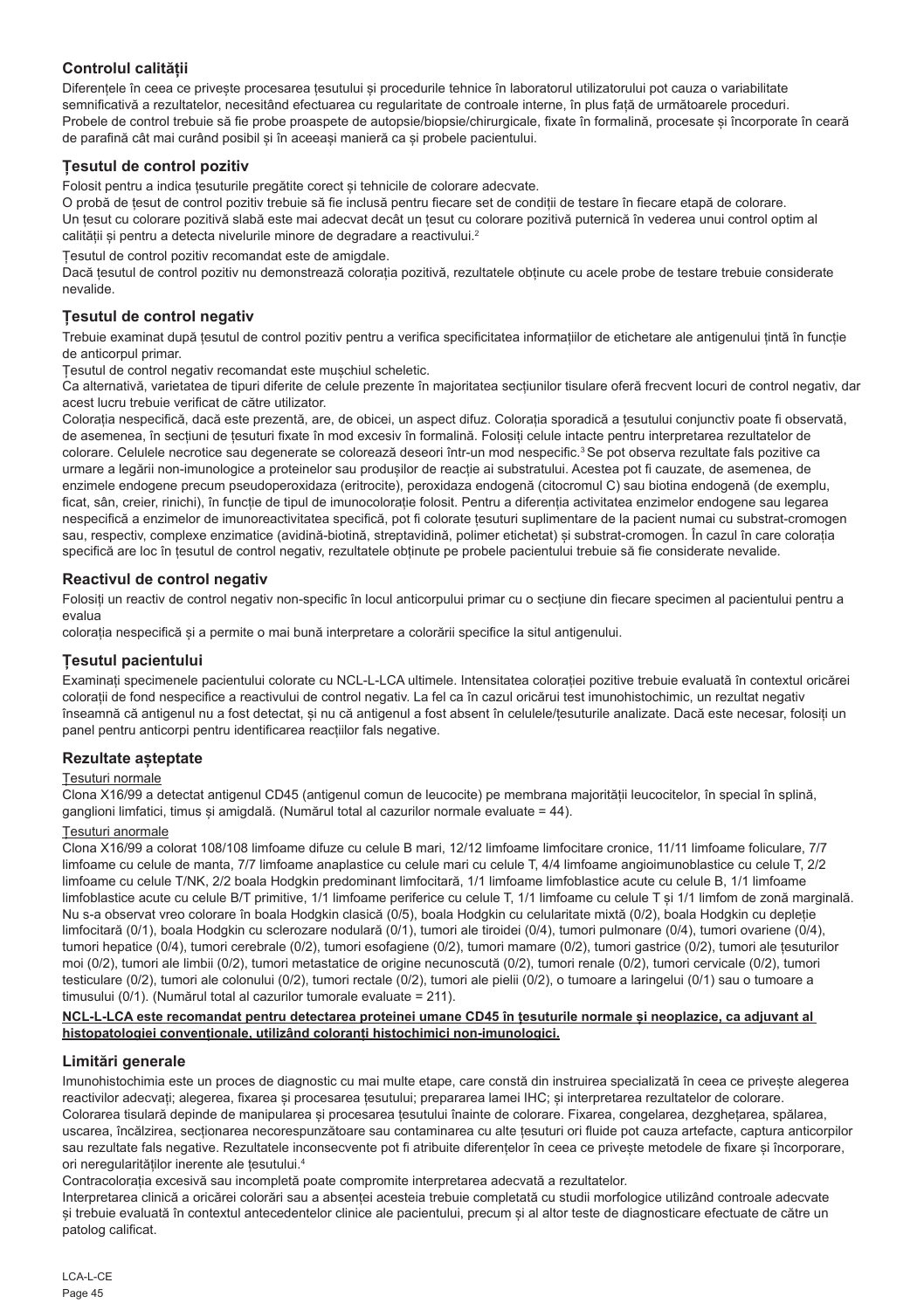Anticorpii de la Leica Biosystems Newcastle Ltd sunt destinați utilizării, conform indicațiilor, fie pe secțiuni congelate, fie pe secțiuni încorporate în parafină cu cerințe de fixare specifice. Poate apărea exprimarea neașteptată a antigenului, în special în neoplasme. Interpretarea clinică a oricărei secțiuni tisulare colorate trebuie să includă analiza morfologică și evaluarea probelor de control adecvate.

## **Bibliografie - General**

- 1. National Committee for Clinical Laboratory Standards (NCCLS). Protection of laboratory workers from infectious diseases transmitted by blood and tissue; proposed guideline. Villanova, P.A. 1991; 7(9). Order code M29-P.
- 2. Battifora H. Diagnostic uses of antibodies to keratins: a review and immunohistochemical comparison of seven monoclonal and three polyclonal antibodies. Progress in Surgical Pathology. 6:1–15. eds. Fenoglio-Preiser C, Wolff CM, Rilke F. Field & Wood, Inc., Philadelphia.
- 3. Nadji M, Morales AR. Immunoperoxidase, part I: the techniques and pitfalls. Laboratory Medicine. 1983; 14:767.
- 4. Omata M, Liew CT, Ashcavai M, Peters RL. Nonimmunologic binding of horseradish peroxidase to hepatitis B surface antigen: a possible source of error in immunohistochemistry. American Journal of Clinical Pathology. 1980; 73:626.
- 5. Sylvester KG, Nesbit M, Radu A, et al. Adenoviral-mediated gene transfer in wound healing: acute inflammatory response in human skin in the SCID mouse model. Wound Repair and Regeneration. 2000; 8(1):36-44.
- 6. Kauma SW, Huff TF, Hayes N, et al. Placental Fas ligand expression is a mechanism for maternal immune tolerance to the fetus. The Journal of Clinical Endocrinology and Metabolism. 1999; 84(6):2188-2194.
- 7. Oliveira E, Madureira R, Távora I. Citologia biópsia aspirativa do nódulo hepático (estudo de 503 casos). Revista da FML. 1999; 4(Supl.3):29-34.

## **Amendamente la ediția anterioară**

Rezultate așteptate.

## **Data publicării**

07 noiembrie 2018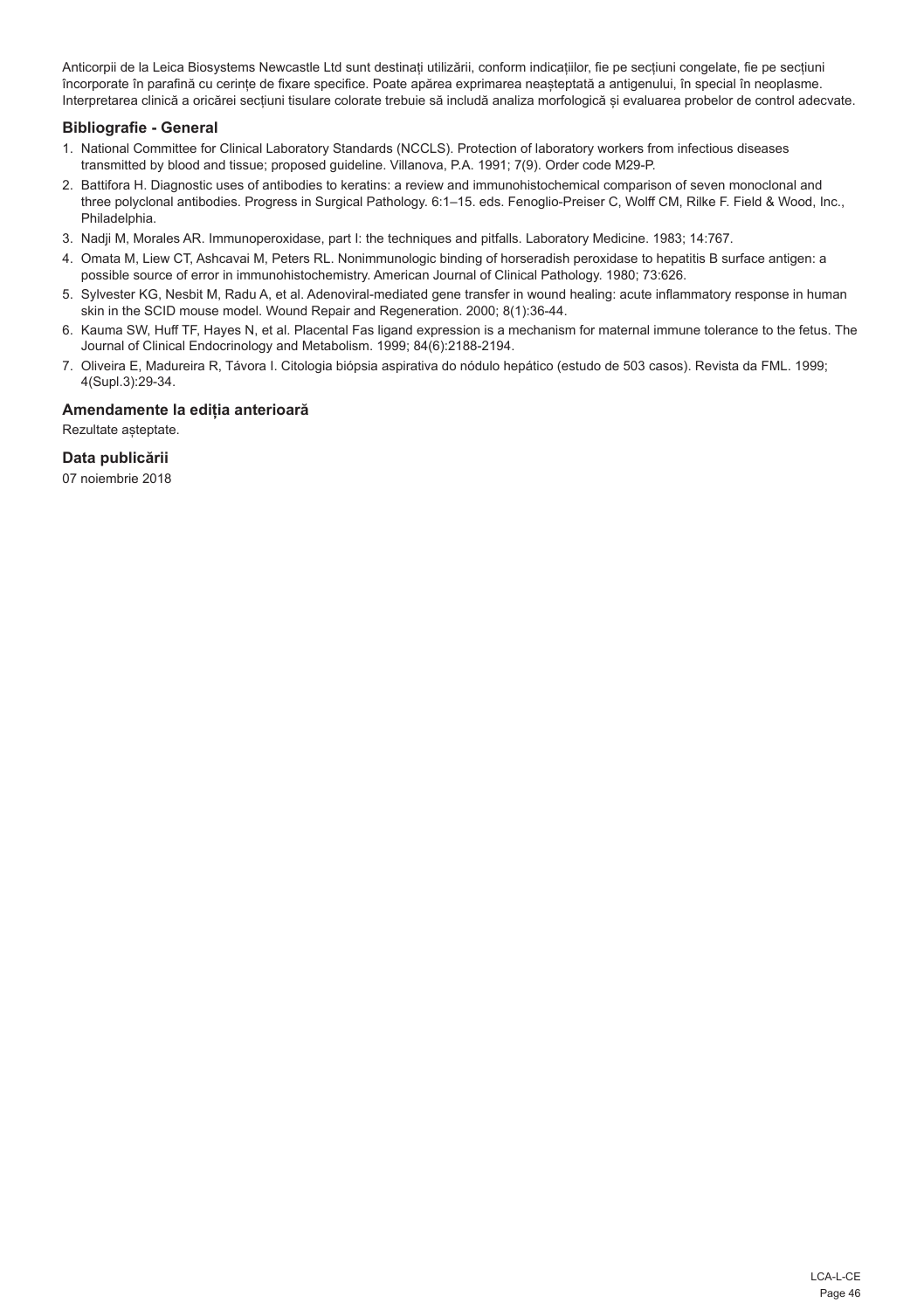## <span id="page-47-0"></span>**Жидкая форма моноклональных антител мыши Novocastra™ CD45**

## **Код продукта: NCL-L-LCA**

## **Назначение**

#### *Для диагностики in vitro*

Препарат NCL-L-LCA предназначен для качественного определения антигена CD45 человека в парафиновых срезах методом световой микроскопии. Клиническая интерпретация любого окрашивания или его отсутствия должна быть дополнена морфологическими исследованиями с надлежащими контролями и должна быть оценена квалифицированным патологом с учетом анамнеза пациента и других диагностических тестов.

#### **Принцип метода**

Иммуногистохимические (ИГХ) методы окрашивания позволяют визуализировать антигены путем последовательного связывания специфического антитела с антигеном (первичное антитело), вторичного антитела с первичным антителом и ферментного комплекса с хромогенным субстратом. Между этими этапами выполняется промежуточная промывка. Ферментная активация хромогена приводит к образованию видимого продукта реакции в месте расположения антигена. После этого образцы можно подвергать контрастному окрашиванию и заключить под покровную пленку. Интерпретацию результатов выполняют под световым микроскопом и используют для дифференциальной диагностики патофизиологических процессов, которые могут быть связаны или не связаны с конкретным антигеном.

#### **Клон**

X16/99

#### **Иммуноген**

Клетки периферической крови пациента с Т-лимфоцитарной лимфомой.

#### **Специфичность**

CD45-антиген человека.

#### **Состав реактива**

NCL-L-LCA является супернатантом жидкой культуры тканей, содержащим азид натрия в качестве консерванта.

## **Класс иммуноглобулинов**

IgG1

## **Общая концентрация белка Total Protein**

Общая концентрация белка в каждой партии указана на этикетке флакона.

#### **Концентрация антитела**

Не менее 64 мг/л при измерении методом ИФА. Общая концентрация иммуноглобулина в каждой партии указана на этикетке флакона.

#### **Рекомендации по применению**

Иммуногистохимическое окрашивание парафиновых срезов.

**Тепловая демаскировка эпитопа (Heat Induced Epitope Retrieval, HIER):** выполняйте инструкцию по применению, прилагаемую к препарату Novocastra Epitope Retrieval Solution pH 6.

**Рекомендуемое разведение:** 1:40 в течение 30 минут при 25 °C. Эти указания следует считать ориентировочными, и пользователи должны определить свои собственные параметры оптимального рабочего разведения.

**Визуализация:** Следуйте инструкциям по применению, которые прилагаются к системам визуализации Novolink™ Polymer Detection Systems. Для получения дополнительной информации о продукции и технической поддержки обратитесь к местному дистрибьютору или в региональный офис компании Leica Biosystems либо, в качестве альтернативы, посетите веб-сайт компании Leica Biosystems, www.LeicaBiosystems.com

В случае применения этого антитела с другими ручными системами окрашивания или автоматизированными платформами следует выполнять валидацию его рабочих параметров.

## **Хранение и стабильность**

Хранить при температуре 2–8 °C. Не замораживать. После использования незамедлительно вернуть на хранение при температуре 2–8 °C. Не использовать после указанной на этикетке флакона даты истечения срока годности. Условия хранения, отличающиеся от указанных выше, должны быть проверены пользователем.

## **Подготовка образцов**

Для приготовления залитых в парафин срезов тканей рекомендуется фиксация в 10 % нейтральном забуференном формалине.

## **Предупреждения и меры предосторожности**

Этот реактив был изготовлен из супернатанта культуры клеток. При обращении с этим продуктом, как и с другими биологическими продуктами, следует соблюдать разумную осторожность.

Этот реактив содержит азид натрия. Паспорт безопасности химической продукции предоставляется по запросу или доступен на сайте www.LeicaBiosystems.com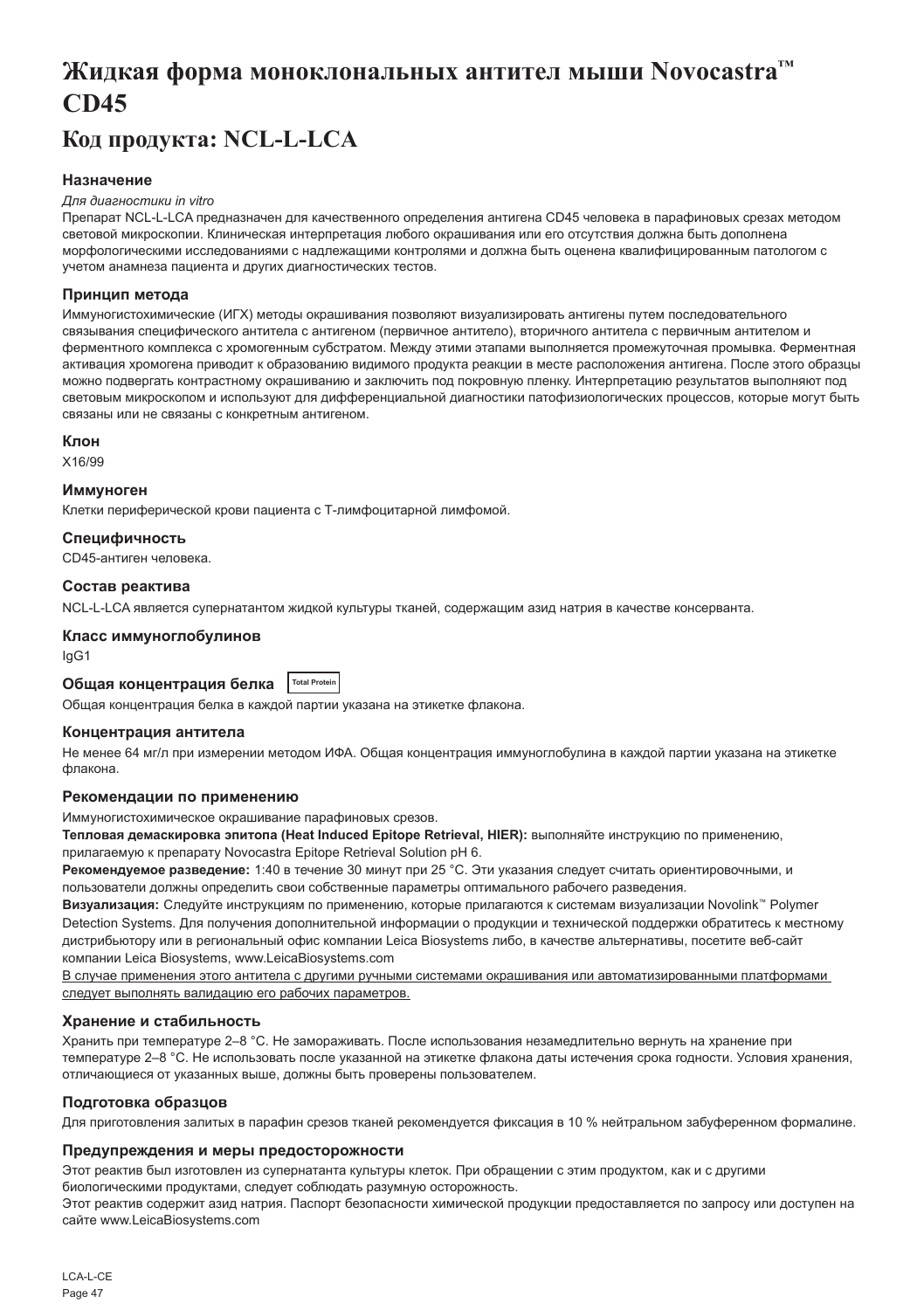В отношении утилизации любых потенциально опасных компонентов следуйте требованиям федеральных, региональных и местных нормативных документов.

С образцами (до и после фиксации) и всеми материалами, которые находятся под их воздействием, следует обращаться как со способными к передаче инфекции и утилизировать, соблюдая соответствующие меры предосторожности.<sup>1</sup>Никогда не набирайте реактивы в пипетку ртом и не допускайте контакта реактивов и образцов с кожей и слизистыми оболочками. В случае контакта реактивов или образцов с чувствительными зонами промойте их большим количеством воды. Обратитесь за медицинской помощью.

Сводите к минимуму микробное загрязнение реактивов во избежание усиления неспецифического окрашивания. Инкубация при сроках и температурах, отличных от указанных в инструкции, может дать ошибочные результаты. Любые подобные изменения должны быть валидированы пользователем.

#### **Контроль качества**

Различия в методах обработки тканей и технических процедурах, выполняемых в лаборатории пользователя, могут привести к существенной вариабельности результатов, в связи с чем требуется регулярное выполнение внутрилабораторных контролей в дополнение к указанным ниже процедурам.

В качестве контролей следует использовать свежие образцы, полученные при аутопсии, биопсии или хирургических процедурах, фиксированные в формалине, обработанные и как можно скорее залитые в парафин так же, как были обработаны полученные у пациентов образцы.

#### **Положительный контроль ткани**

Применяется для проверки правильности подготовки тканей и методов окрашивания.

В каждый набор условий теста при каждом цикле окрашивания следует включать один срез ткани для положительного контроля. Для оптимального контроля качества и обнаружения незначительных уровней деградации реактива более подходит ткань со слабым положительным окрашиванием, чем ткань с сильным положительным окрашиванием.<sup>2</sup>

В качестве положительного контроля рекомендуется использовать ткань миндалин. При отсутствии положительного окрашивания ткани, использующейся в качестве положительного контроля, результаты, полученные с исследуемыми образцами, считаются недействительными.

#### **Отрицательный контроль ткани**

Этот тест необходимо выполнять после положительного контроля ткани для проверки специфичности мечения целевого антигена первичным антителом.

В качестве отрицательного контроля рекомендуется использовать ткани скелетных мышц.

Кроме того, разнообразные типы клеток для отрицательного контроля можно часто найти в большинстве срезов тканей, однако такие препараты должны быть проверены пользователем.

Неспецифическое окрашивание, если оно присутствует, обычно выглядит диффузным. В срезах тканей, избыточно фиксированных формалином, можно также иногда увидеть окрашивание соединительной ткани. Для интерпретации результатов окрашивания используйте интактные клетки. Некротизированные или разрушенные клетки часто окрашиваются неспецифически.<sup>з</sup> Неиммунное связывание белков или продуктов реакции с субстратом может привести к ложноположительным результатам. Такие же результаты могут быть связаны с эндогенными ферментами, например псевдопероксидазой (в эритроцитах), эндогенной пероксидазой (цитохром C) или эндогенным биотином (например, в печени, молочной железе, головном мозге или почке) в зависимости от типа использованного иммунного окрашивания. Чтобы отличить активность эндогенных ферментов или неспецифическое связывание ферментов от специфической иммунореактивности, можно выполнить окрашивание дополнительных тканей пациента исключительно хромогенным субстратом или ферментными комплексами (авидин-биотин, стрептавидин, меченый полимер) и хромогенным субстратом соответственно. При наличии специфического окрашивания в отрицательном контроле ткани результаты исследования полученных у пациентов образцов считаются недействительными.

#### **Отрицательный контроль реактива**

Для оценки неспецифического окрашивания и лучшей интерпретации специфического окрашивания в области связывания антигена, исследуя срезы каждого образца, взятого у пациента, вместо первичных антител используйте реактив, служащий в качестве неспецифического отрицательного контроля.

#### **Ткань, полученная у пациента**

Исследуйте полученные у пациентов образцы, окрашенные NCL-L-LCA, в последнюю очередь. Интенсивность положительного результата окрашивания следует оценивать с учетом любого неспецифического фонового окрашивания реактива, представляющего собой отрицательный контроль. Как и при любом иммуногистохимическом исследовании, отрицательный результат означает необнаружение антигена, но не его отсутствие в исследованных клетках или ткани. При необходимости следует использовать панель антител для выявления ложноотрицательных реакций.

#### **Ожидаемые результаты**

#### Нормальные ткани

Клон X16/99 выявлял антиген CD45 (общий антиген лейкоцитов) на мембране большинства лейкоцитов, особенно в селезенке, лимфатических узлах, вилочковой железе и миндалине. (Общее число исследованных нормальных тканей = 44).

#### Патологически измененные ткани

Клон X16/99 окрашивал 108/108 случаев диффузной крупноклеточной В-лимфоцитарной лимфомы, 12/12 случаев хронической лимфоцитарной лимфомы, 11/11 случаев фолликулярной лимфомы, 7/7 случаев лимфомы из клеток мантийной зоны, 7/7 случаев Т-лимфоцитарной анапластической крупноклеточной лимфомы, 4/4 случаев ангиоиммунобластной Т-лимфоцитарной лимфомы, 2/2 случаев лимфомы из T/NK клеток , 2/2 случаев болезни Ходжкина с лимфоцитарным преобладанием, 1/1 случая острой лимфобластной В-лимфоцитарной лимфомы, 1/1 случая острой лимфобластной лимфомы из примитивных B/T-лимфоцитов, 1/1 случая лимфомы из периферийных Т-лимфоцитов, 1/1 случая Т-лимфоцитарной лимфомы и 1/1 случая лимфомы из клеток маргинальной зоны. Окрашивания не наблюдалось при следующих патологических состояниях: болезнь Ходжкина (0/5), болезнь Ходжкина смешанного клеточного состава (0/2), болезнь Ходжкина с лимфоидным истощением (0/1),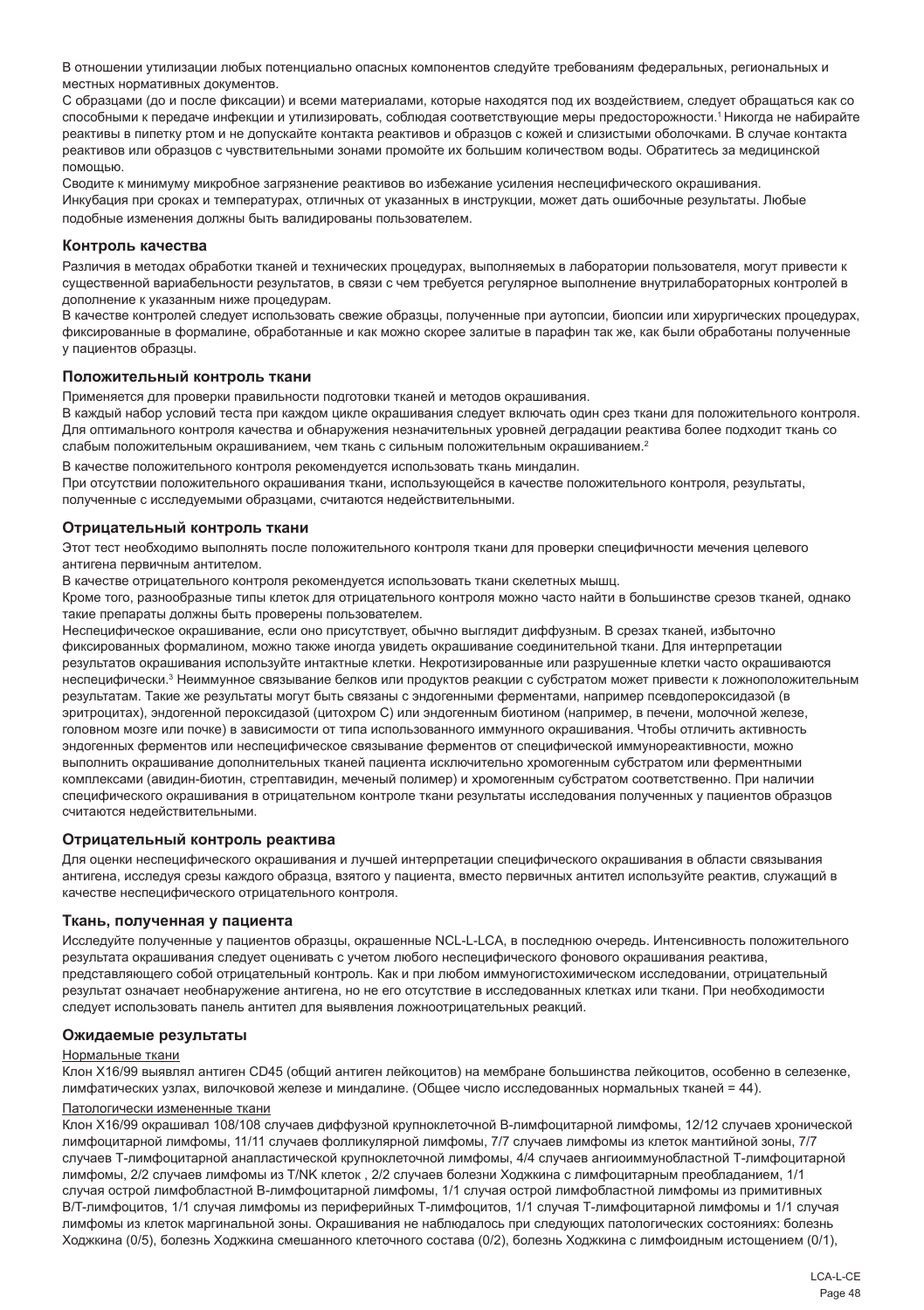болезнь Ходжкина с нодулярным склерозом (0/1), опухоли щитовидной железы (0/4), опухоли легких (0/4), опухоли яичников (0/4), опухоли печени (0/4), опухоли мозга (0/2), опухоли пищевода (0/2), опухоли молочных желез (0/2), опухоли желудка (0/2), опухоли мягких тканей (0/2), опухоли языка (0/2), метастатические опухоли неизвестного происхождения (0/2), опухоли почек (0/2), опухоли шейки матки (0/2), опухоли яичек (0/2), опухоли толстой кишки (0/2), опухоли прямой кишки (0/2), опухоли кожи (0/2), опухоль гортани (0/1) или опухоль вилочковой железы (0/1). (Общее число исследованных опухолей = 211).

#### **NCL-L-LCA рекомендуется использовать для обнаружения белка CD45 человека в здоровых и пораженных опухолью тканях в качестве дополнения к обычным гистопатологическим исследованиям с неиммунным гистохимическим окрашиванием.**

#### **Общие ограничения**

Иммуногистохимическое исследование является многостадийным диагностическим процессом, требующим специальных навыков в выборе надлежащих реактивов; выборе, фиксации и обработке тканей; приготовлении среза с ИГХ препаратом; интерпретации результатов окрашивания.

Окрашивание тканей зависит от обращения с тканями и их обработкой перед окрашиванием. Неправильные процедуры фиксации, замораживания, оттаивания, промывки, сушки, нагрева, приготовления срезов, а также загрязнение другими тканями или жидкостями могут приводить к артефактам, захвату антител или ложноотрицательным результатам. Противоречивые результаты могут быть обусловлены различиями методов фиксации и заливки препарата или присущей тканям внутренней неравномерностью структуры.4

Чрезмерное или неполное контрастирование может негативно отразиться на точности интерпретации результатов. Клиническая интерпретация любого окрашивания или его отсутствия должна быть дополнена морфологическими исследованиями с надлежащими контролями и должна быть оценена квалифицированным патологом с учетом анамнеза пациента и других диагностических тестов.

Изготовленные компанией Leica Biosystems Newcastle Ltd антитела предназначены, как указано выше, для применения на замороженных или залитых в парафин срезах и требуют выполнения конкретных требований по фиксации. Возможна непредвиденная экспрессия антигена, особенно в опухолях. Клиническая интерпретация любого окрашенного среза ткани должна включать морфологический анализ и оценку соответствующих контролей.

### **Литература — общая**

- 1. National Committee for Clinical Laboratory Standards (NCCLS). Protection of laboratory workers from infectious diseases transmitted by blood and tissue; proposed guideline. Villanova, P.A. 1991; 7(9). Order code M29-P.
- 2. Battifora H. Diagnostic uses of antibodies to keratins: a review and immunohistochemical comparison of seven monoclonal and three polyclonal antibodies. Progress in Surgical Pathology. 6:1–15. eds. Fenoglio-Preiser C, Wolff CM, Rilke F. Field & Wood, Inc., Philadelphia.
- 3. Nadji M, Morales AR. Immunoperoxidase, part I: the techniques and pitfalls. Laboratory Medicine. 1983; 14:767.
- 4. Omata M, Liew CT, Ashcavai M, Peters RL. Nonimmunologic binding of horseradish peroxidase to hepatitis B surface antigen: a possible source of error in immunohistochemistry. American Journal of Clinical Pathology. 1980; 73:626.
- 5. Sylvester KG, Nesbit M, Radu A, et al. Adenoviral-mediated gene transfer in wound healing: acute inflammatory response in human skin in the SCID mouse model. Wound Repair and Regeneration. 2000; 8(1):36-44.
- 6. Kauma SW, Huff TF, Hayes N, et al. Placental Fas ligand expression is a mechanism for maternal immune tolerance to the fetus. The Journal of Clinical Endocrinology and Metabolism. 1999; 84(6):2188-2194.
- 7. Oliveira E, Madureira R, Távora I. Citologia biópsia aspirativa do nódulo hepático (estudo de 503 casos). Revista da FML. 1999; 4(Supl.3):29-34.

## **Дополнения к предыдущему выпуску**

#### Ожидаемые результаты.

## **Дата выпуска**

07 Ноябрь 2018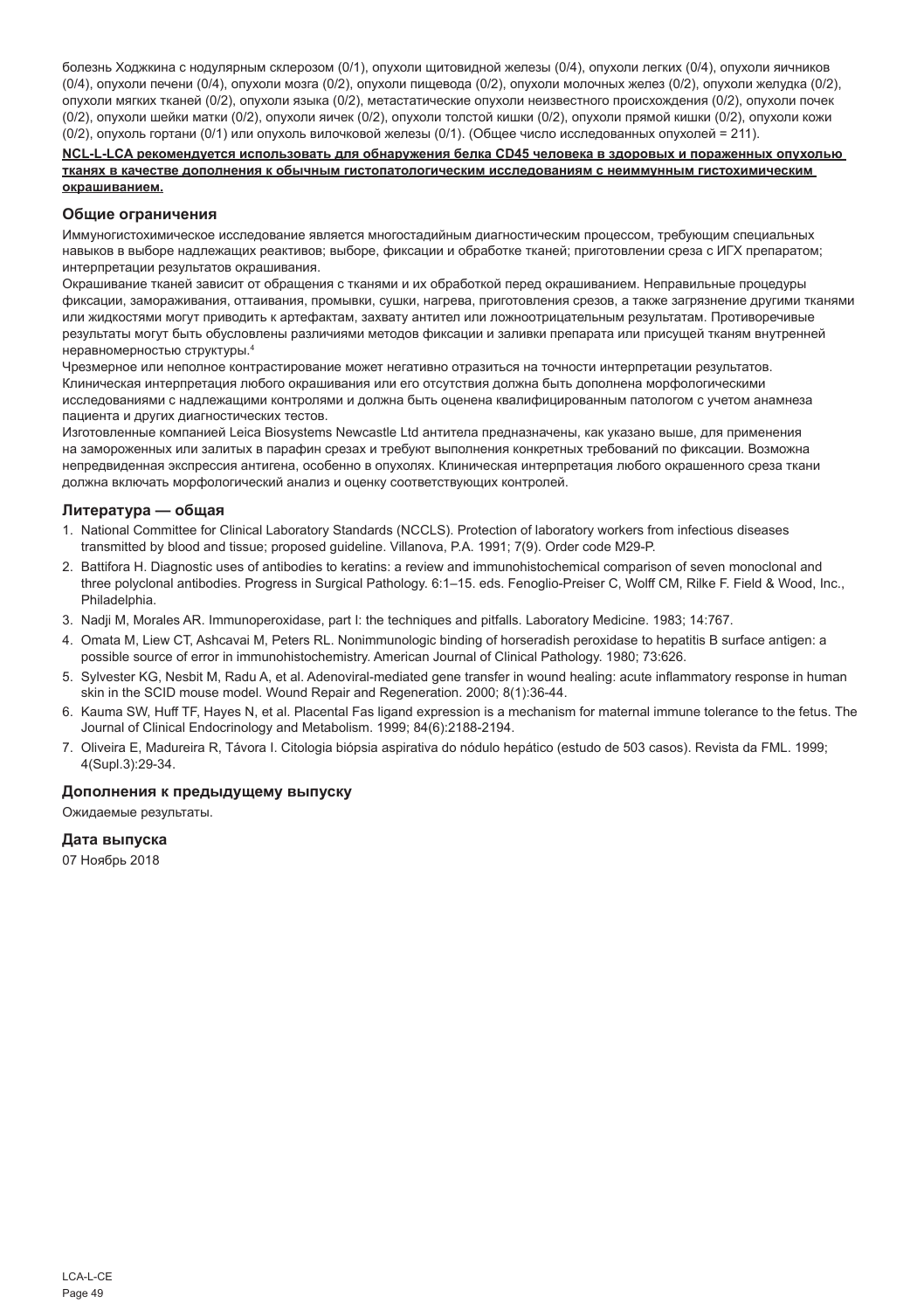## <span id="page-50-0"></span>**Płynne mysie przeciwciało monoklonalne Novocastra™ CD45**

## **Kod produktu: NCL-L-LCA**

## **Przeznaczenie**

#### *Do diagnostyki in vitro.*

Produkt NCL-L-LCA jest przeznaczony do jakościowej identyfikacji za pomocą mikroskopii świetlnej ludzkiego antygenu CD45 w skrawkach parafinowych. Kliniczną interpretację barwienia lub jego braku należy uzupełnić badaniami morfologicznymi oraz odpowiednimi kontrolami. Ocenę powinien przeprowadzić wykwalifikowany patolog w kontekście historii choroby pacjenta oraz innych badań diagnostycznych.

## **Zasady postepowania**

Metody barwienia immunohistochemicznego (IHC) umożliwiają wizualizację antygenów dzięki zastosowaniu – po kolei – swoistego przeciwciała przeciwko antygenowi (przeciwciała pierwszorzędowego), przeciwciała drugorzędowego przeciwko przeciwciału pierwszorzędowemu i kompleksu enzymu z substratem chromogennym z etapami przemywania. Aktywacja enzymatyczna chromogenu prowadzi do wytworzenia widocznego produktu reakcji w miejscu antygenu. Następnie można wykonać barwienie kontrastowe próbki i zakryć ją szkiełkiem nakrywkowym. Wyniki są interpretowane przy użyciu mikroskopu świetlnego i pomagają w diagnostyce różnicowej procesów patofizjologicznych, które mogą mieć związek z określonym antygenem.

## **Klon**

X16/99

## **Immunogen**

Krwinki z krwi obwodowej od pacjenta z chłoniakiem z limfocytów T.

**Swoistość**

Ludzki antygen CD45.

## **Skład odczynnika**

NCL-L-LCA jest płynnym supernatantem hodowli tkankowej konserwowanym azydkiem sodu.

#### **Klasa Ig**

IgG1

| Całkowite stężenia białka   Total Protein |  |  |
|-------------------------------------------|--|--|
|-------------------------------------------|--|--|

Całkowite stężenie białka w danej serii podano na etykiecie fiolki.

## **Stężenie przeciwciał**

Większe lub równe 64 mg/L oznaczone za pomocą testu ELISA. Stężenie lg w danej serii podano na etykiecie fiolki.

## **Zalecenia dotyczące stosowania**

Badanie immunohistochemiczne skrawków zatopionych w parafinie.

**Cieplne odmaskowywanie epitopu (HIER):** Należy postępować zgodnie z instrukcją stosowania załączoną do roztworu Novocastra Epitope Retrieval Solution pH 6.

**Sugerowane rozcieńczenie:** 1:40 przez 30 minut w temperaturze 25 °C. Te informacje stanowią jedynie wskazówkę – użytkownicy powinni sami określić swoje optymalne rozcieńczenie robocze.

**Wizualizacja:** Należy postępować zgodnie z instrukcją stosowania dołączoną do Novolink™ Polymer Detection Systems. W celu uzyskania dodatkowych informacji o produkcie lub dalszej pomocy należy skontaktować się z lokalnym dystrybutorem lub regionalnym biurem Leica Biosystems, lub odwiedzić stronę internetową, www.LeicaBiosystems.com

Działanie tego przeciwciała należy zweryfikować podczas używania z innymi ręcznymi metodami barwienia lub platformami automatycznymi.

## **Przechowywanie i trwałość**

Przechowywać w temperaturze 2-8 °C. Nie zamrażać. Niezwłocznie po użyciu ponownie umieścić w temperaturze 2–8 °C. Nie używać po upływie daty ważności podanej na etykiecie fiolki. Przechowywanie w warunkach innych od wskazanych powyżej wymaga weryfikacji użytkownika.

## **Przygotowanie próbek**

Zalecanym utrwalaczem jest 10-procentowa obojętna buforowana formalina do zatopionych w parafinie skrawków tkankowych.

## **Ostrzeżenia i środki ostrożności**

Odczynnik został przygotowany z supernatantu hodowli tkankowej. Ponieważ jest to produkt biologiczny, podczas jego używania należy zachować odpowiednie środki ostrożności.

Ten odczynnik zawiera azydek sodu. Karta charakterystyki jest dostępna na żądanie lub dostępna na stronie www.LeicaBiosystems.com Wszelkie potencjalnie toksyczne składniki należy utylizować zgodnie z krajowymi lub lokalnymi przepisami.

Próbki przed i po utrwaleniu oraz wszelkie materiały narażone na kontakt z nimi należy traktować jak materiały potencjalnie zakaźne i należy je utylizować z zachowaniem odpowiednich środków ostrożności.1 Podczas pobierania pipetą nie wolno zasysać odczynników ustami i należy unikać kontaktu odczynników i preparatów ze skórą oraz błonami śluzowymi. W razie kontaktu odczynników lub próbek ze szczególnie narażonymi miejscami przemyć miejsce kontaktu dużą ilością wody. Należy zasięgnąć porady lekarza.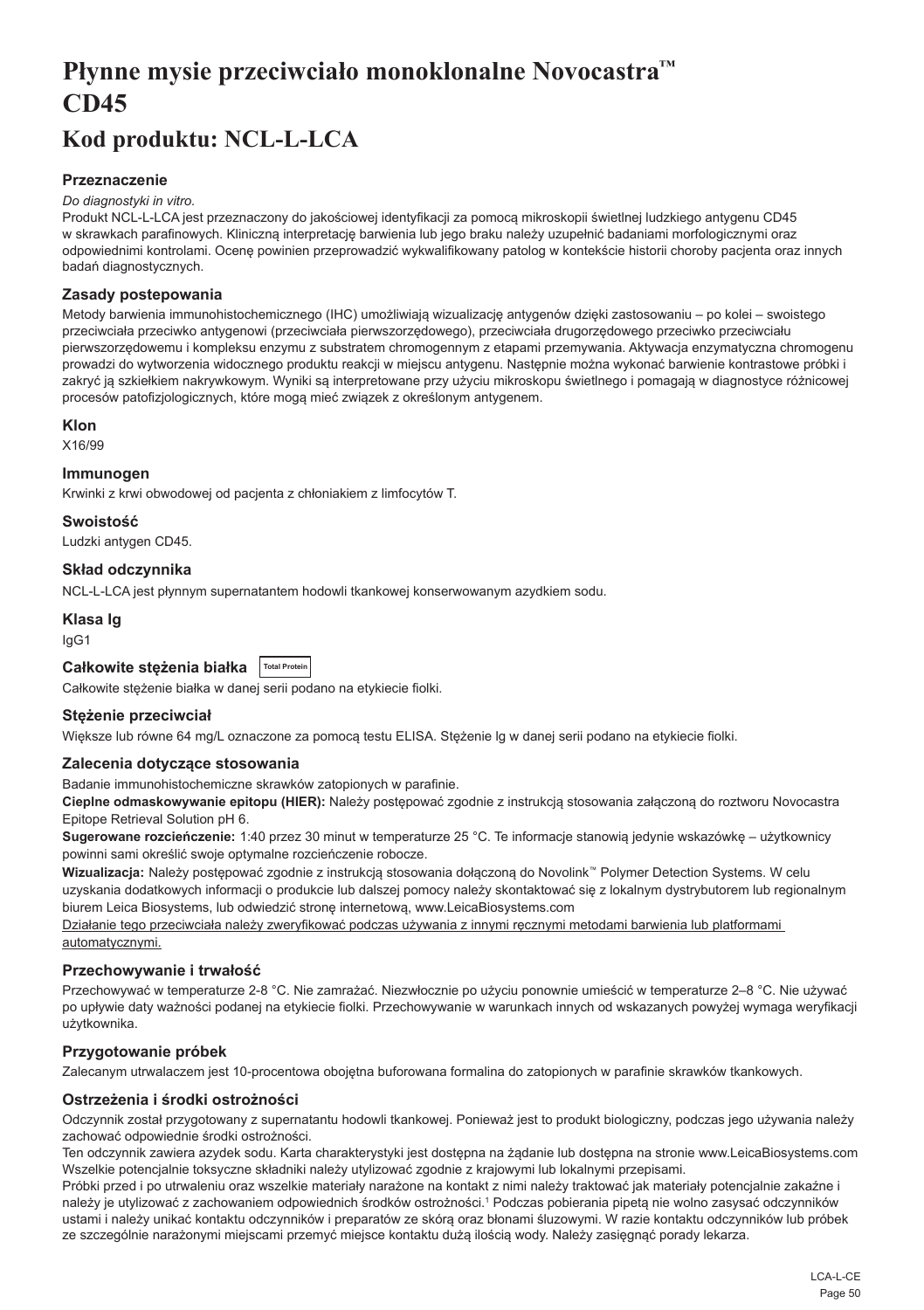Chronić odczynniki przed skażeniem drobnoustrojami, ponieważ może ono doprowadzić do zwiększonego barwienia niespecyficznego. Zastosowanie okresów inkubacji i temperatur innych niż podano w instrukcji może spowodować błędne wyniki. Wszelkie zmiany tego typu muszą zostać zweryfikowane przez użytkownika.

## **Kontrola jakości**

Różnice w przetwarzaniu tkanek i procedurach technicznych w laboratorium użytkownika mogą doprowadzić do znacznej zmienności wyników, co oznacza konieczność dodatkowego przeprowadzania regularnych kontroli wewnętrznych. Kontrole należy przeprowadzać jak najszybciej na świeżych próbkach z autopsji/biopsji/operacji chirurgicznej utrwalonych, przetworzonych i zatopionych w parafinie, taką samą metodą, jaką badane są pobrane tkanki.

## **Tkankowa kontrola pozytywna**

Stosowana w celu wskazania prawidłowo przygotowanych tkanek i prawidłowych technik barwienia.

W każdej serii barwienia każdy zestaw warunków testowych powinien uwzględniać jedną tkankową kontrolę pozytywną. Do optymalnej kontroli jakości i do wykrywania niewielkich poziomów degradacji odczynników bardziej nadaje się tkanka o słabym barwieniu pozytywnym niż tkanka o silnym barwieniu pozytywnym.<sup>2</sup>

Tkankowa kontrola pozytywna powinna obejmować migdałek.

Jeśli tkankowa kontrola pozytywna nie wykaże odpowiedniego barwienia pozytywnego, wyniki testu przeprowadzonego na próbkach pobranych od pacjenta należy uznać za nieważne.

## **Tkankowa kontrola negatywna**

Należy ją wykonać po tkankowej kontroli pozytywnej, aby sprawdzić swoistość znakowania docelowego antygenu przez przeciwciało pierwszorzędowe.

Tkankowa kontrola negatywna powinna obejmować mięśnie szkieletowe.

Ewentualnie tkankowa kontrola negatywna może obejmować różne typy komórek obecne w większości skrawków tkankowych, jednak powinno to zostać zweryfikowane przez użytkownika.

Barwienie niespecyficzne, jeżeli jest obecne, zwykle ma charakter rozproszony. Na skrawkach wykonanych z materiału tkankowego nadmiernie utrwalonego w formalinie można również zaobserwować sporadyczne barwienie tkanki łącznej. Do interpretacji wyników barwienia należy używać nieuszkodzonych komórek. Komórki martwicze lub zdegenerowane często powodują barwienie niespecyficzne.3 Wyniki fałszywie pozytywne mogą pojawić się w następstwie nieimmunologicznego wiązania białek lub występowania produktów reakcji substratów. Mogą być również spowodowane przez endogenne enzymy, takie jak pseudoperoksydaza (erytrocyty), endogenna peroksydaza (cytochrom C) lub endogenna biotyna (np. wątroba, piersi, mózg, nerki), w zależności od zastosowanego barwnika immunohistochemicznego. Aby odróżnić endogenną aktywność enzymatyczną lub niespecyficzne wiązanie enzymów od swoistej immunoreaktywności, dodatkowe tkanki pacjenta mogą być barwione wyłącznie substratem chromogenem lub kompleksem enzymatycznym (awidyna-biotyna, streptawidyna, znakowany polimer) i substratem-chromogenem. Jeśli w trakcie tkankowej kontroli negatywnej nastąpi barwienie specyficzne, wyniki testu przeprowadzonego na próbkach pobranych od pacjenta należy uznać za nieważne.

## **Negatywna kontrola odczynnika**

Aby przeprowadzić ocenę barwienia niespecyficznego oraz umożliwić lepszą interpretację barwienia specyficznego na każdym skrawku z próbki pobranej od pacjenta należy przeprowadzić nieswoistą kontrolę negatywną odczynnika w miejscu wiązania przeciwciała pierwszorzędowego.

## **Tkanka pacjenta**

Próbki pacjenta wybarwione testem NCL-L-LCA należy badać jako ostatnie. Intensywność barwienia pozytywnego należy oceniać w kontekście ewentualnego barwienia niespecyficznego tła w negatywnej kontroli odczynnika. Tak jak we wszystkich innych badaniach immunohistochemicznych wynik ujemny oznacza, że antygen nie został wykryty, co jednak nie oznacza, że jest on nieobecny w badanych komórkach/tkankach. W razie konieczności do identyfikacji reakcji fałszywie negatywnych należy wykorzystać panel przeciwciał.

## **Oczekiwane wyniki**

## Tkanki prawidłowe

Klon X16/99 wykrył antygen CD45 (wspólny antygen leukocytarny) na błonie większości leukocytów, w szczególności w śledziona, węzłach chłonnych, grasicy i migdałkach. (Łączna liczba ocenionych prawidłowych przypadków = 44).

## Tkanki nowotworowe

Klon X16/99 wybarwił 108/108 chłoniaków rozlanych z dużych limfocytów B, 12/12 przewlekłych białaczek limfatycznych, 11/11 chłoniaków grudkowych, 7/7 chłoniaków z komórek płaszcza, 7/7 chłoniaków angioimmunoblastycznych z dużych limfocytów T, 4/4 chłoniaki angioimmunoblastyczne z limfocytów T, 2/2 chłoniaki z limfocytów T/NK, 2/2 chłoniaki Hodkina z przewagą limfocytów, 1/1 ostrego chłoniaka limfoblastycznego z limfocytów B, 1/1 ostrego chłoniaka limfoblastycznego z prymitywnych limfocytów B/T, 1/1 chłoniaka z obwodowych limfocytów T, chłoniaka z limfocytów T (1/1) i 1/1 chłoniaka strefy brzeżnej. Nie stwierdzono barwienia w klasycznej chorobie Hodgkina (0/5), postaci mieszanej choroby Hodkina (0/2), chorobie Hodgkina z zanikiem limfocytów (0/1), stwardnieniu guzkowym (0/1), guzach tarczycy (0/4), guzach płuc (0/4), guzach jajnika (0/4), guzach wątroby (0/4), guzach mózgu (0/2), guzach przełyku (0/2), guzach sutka (0/2 ), guzach żołądka (0/2), guzach tkanek miękkich (0/2), guzach języka (0/2), guzach przerzutowe nieznanego pochodzeniu (0/2), guzach nerek (0/2), guzach szyjki macicy (0/2), guzach jąder (0/2), guzach okrężnicy (0/2), guzach odbytnicy (0/2), nowotworach skóry (0/2), guzach krtani (0/1) lub guzach grasicy (0/1). (Łączna liczba ocenionych przypadków  $r$ aków = 211).

### **Zaleca się stosowanie NCL-L-LCA do wykrywania ludzkiego białka CD45 w tkankach zdrowych i rakowych, jako uzupełnienie konwencjonalnego badania histopatologicznego opartego na nieimmunologicznym barwieniu histologicznym.**

## **Ograniczenia ogólne**

Badanie immunohistochemiczne to wieloetapowy proces diagnostyczny, który wymaga specjalistycznego szkolenia w zakresie doboru odpowiednich odczynników i tkanek, utrwalania i przetwarzania tkanek, przygotowywania preparatów immunohistochemicznych oraz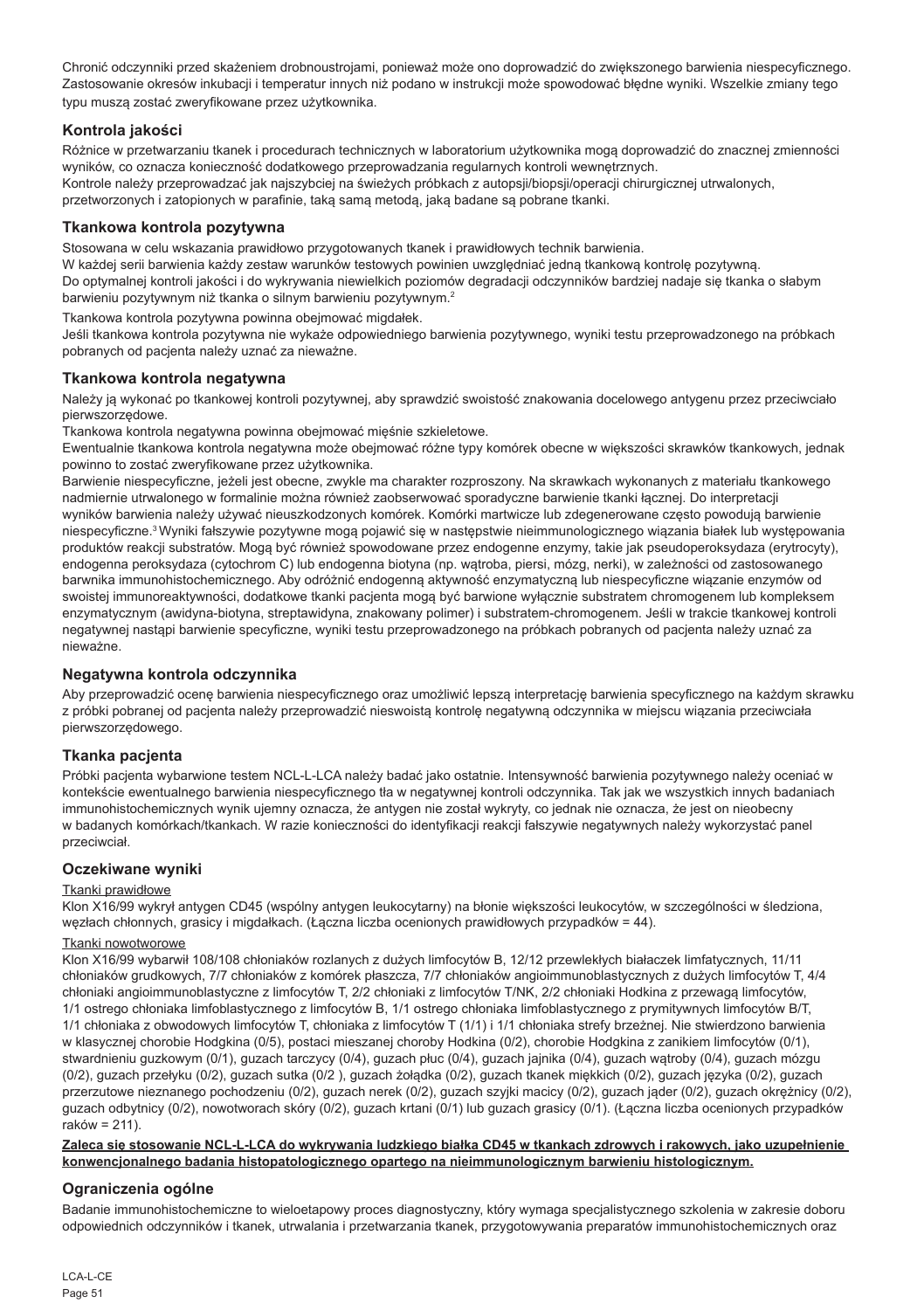interpretacji wyników barwienia.

Barwienie tkanek zależy od postępowania z tkanką i jej przetwarzania przed barwieniem. Nieprawidłowe utrwalanie, zamrażanie, rozmrażanie, przemywanie, suszenie, podgrzewanie, ścinanie skrawków lub skażenie innymi tkankami lub płynami może powodować artefakty, zatrzymywanie przeciwciał lub wyniki fałszywie negatywne. Niespójne wyniki mogą wynikać z różnic w metodach utrwalania i zatapiania lub nieprawidłowości związanej z tkanką.ª Nadmierne lub niepełne barwienie kontrastowe może negatywnie wpływać na właściwą interpretację wyników.

Kliniczną interpretację barwienia lub jego braku należy uzupełnić badaniami morfologicznymi oraz odpowiednimi kontrolami. Ocenę powinien przeprowadzić wykwalifikowany patolog w kontekście historii choroby pacjenta oraz innych badań diagnostycznych. Przeciwciała firmy Leica Biosystems Newcastle Ltd są przeznaczone do badania skrawków zamrożonych lub zatopionych w parafinie, które utrwalono zgodnie z określonymi wymogami. Może wystąpić nieoczekiwana ekspresja antygenu, szczególnie w przypadku nowotworów. Interpretacja kliniczna wybarwionych skrawków musi obejmować analizę morfologiczną oraz ocenę przeprowadzoną w ramach odpowiednich kontroli.

## **Piśmiennictwo - ogólne.**

- 1. National Committee for Clinical Laboratory Standards (NCCLS). Protection of laboratory workers from infectious diseases transmitted by blood and tissue; proposed guideline. Villanova, P.A. 1991; 7(9). Order code M29-P.
- 2. Battifora H. Diagnostic uses of antibodies to keratins: a review and immunohistochemical comparison of seven monoclonal and three polyclonal antibodies. Progress in Surgical Pathology. 6:1–15. eds. Fenoglio-Preiser C, Wolff CM, Rilke F. Field & Wood, Inc., Philadelphia.
- 3. Nadji M, Morales AR. Immunoperoxidase, part I: the techniques and pitfalls. Laboratory Medicine. 1983; 14:767.
- 4. Omata M, Liew CT, Ashcavai M, Peters RL. Nonimmunologic binding of horseradish peroxidase to hepatitis B surface antigen: a possible source of error in immunohistochemistry. American Journal of Clinical Pathology. 1980; 73:626.
- 5. Sylvester KG, Nesbit M, Radu A, et al. Adenoviral-mediated gene transfer in wound healing: acute inflammatory response in human skin in the SCID mouse model. Wound Repair and Regeneration. 2000; 8(1):36-44.
- 6. Kauma SW, Huff TF, Hayes N, et al. Placental Fas ligand expression is a mechanism for maternal immune tolerance to the fetus. The Journal of Clinical Endocrinology and Metabolism. 1999; 84(6):2188-2194.
- 7. Oliveira E, Madureira R, Távora I. Citologia biópsia aspirativa do nódulo hepático (estudo de 503 casos). Revista da FML. 1999; 4(Supl.3):29-34.

## **Zmiany wprowadzone do poprzedniego wydania**

Oczekiwane wyniki.

## **Data publikacji**

07 listopada 2018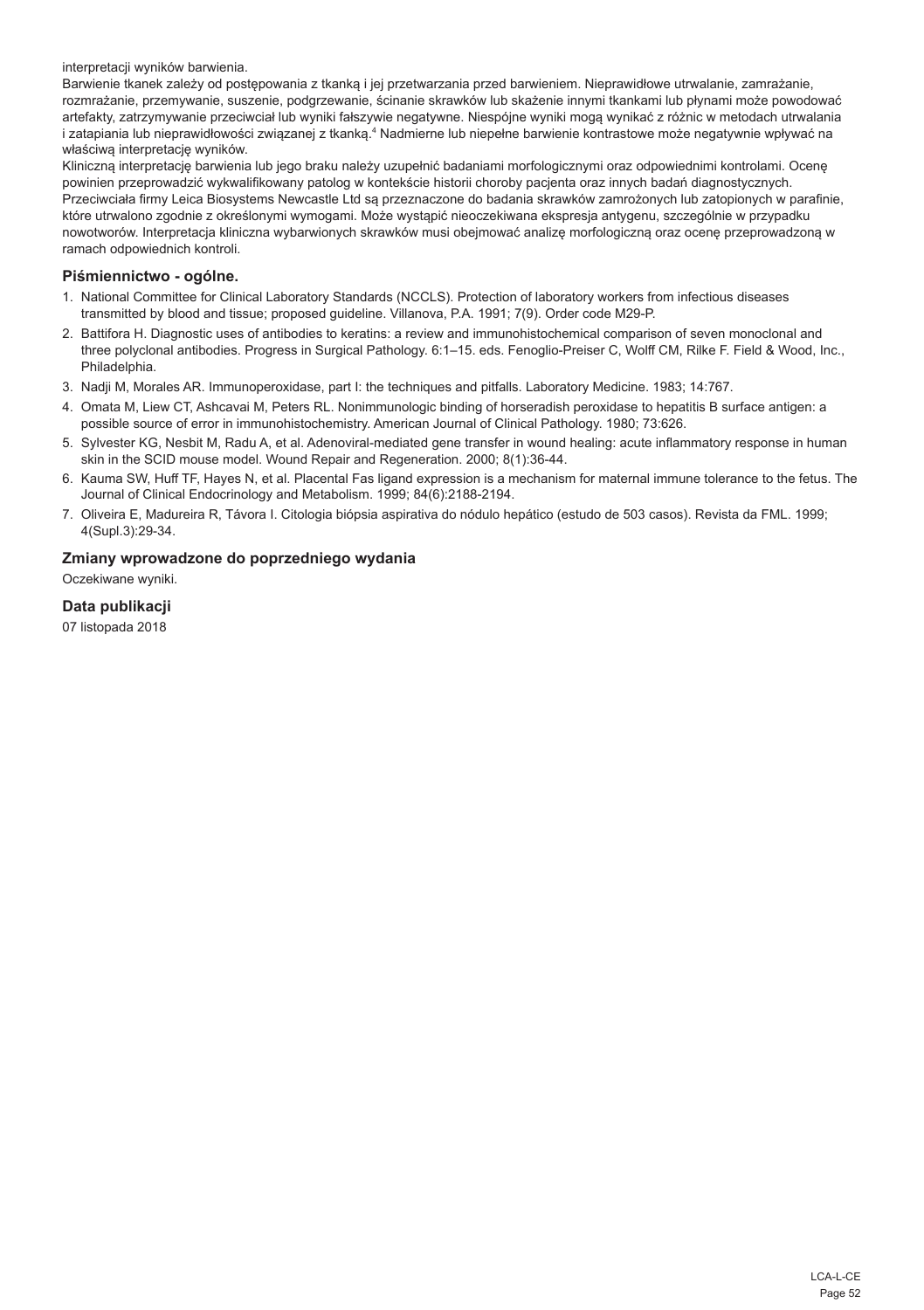## <span id="page-53-0"></span>**Tekoče mišje monoklonsko protitelo Novocastra™ CD45**

## **Koda izdelka: NCL-L-LCA**

## **Predvidena uporaba**

#### *Za diagnostično uporabo in vitro.*

Izdelek NCL-L-LCA je namenjen za kvalitativno identifikacijo humanega antigena CD45 v parafinskih rezinah s pomočjo svetlobne mikroskopije. Klinično razlago obarvanja ali odsotnosti le-tega morajo dopolnjevati morfološke študije ustreznih kontrolnih vzorcev, ki jih v okviru klinične anamneze bolnika in drugih diagnostičnih testov oceni usposobljen patolog.

## **Načelo postopka**

Imunohistokemijske (IHC) tehnike barvanja omogočajo vizualizacijo antigenov z izvajanjem zaporednega nanosa - z vmesnimi koraki izpiranja - specifičnega protitelesa na antigen (primarno protitelo), sekundarnega protitelesa na primarno protitelo in encimskega kompleksa s kromogenim substratom. Encimska aktivacija kromogena povzroči vidno reakcijo izdelka na mestu antigena. Tak vzorec lahko nato nasprotno barvamo in pokrijemo s krovnim stekelcem. Rezultate nato obdelamo s pomočjo svetlobnega mikroskopa in jih uporabimo pri diferencialni diagnozi patološko-fizioloških procesov, ki so morda povezani z določenim antigenom ali pa tudi ne.

#### **Klon**

X16/99

## **Imunogen**

Periferne krvne celice bolnika z limfomom celic T.

## **Specifičnost**

Človeški antigen CD45.

## **Sestava reagenta**

NCL-L-LCA je tekočinski supernatant kulture tkiva in vsebuje natrijev azid kot konzervans.

## **Razred Ig**

IgG1

## **Skupna koncentracija beljakovin Total Protein**

Skupna koncentracija beljakovin v določeni seriji je navedena na oznaki na viali.

## **Koncentracija protiteles**

Višja ali enaka 64 mg/l, določena s testom ELISA. Glejte oznako na viali za koncentracijo Ig določene serije.

## **Priporočila za uporabo**

Imunohistokemija parafinskih rezin.

**Toplotno pridobivanje epitopa (HIER):** Upoštevajte navodila za uporabo raztopine za pridobivanje epitopov Novocastra Epitope Retrieval Solution pH 6.

**Predlagano redčenje:** 1:40 za 30 minut pri 25 °C. To so samo smernice; uporabniki naj poiščejo svoje lastne najbolj učinkovite delovne razredčine.

**Vizualizacija:** Upoštevajte navodila za uporabo sistemov za zaznavanje polimerov Novolink™ Polymer Detection Systems. Za dodatne informacije o izdelku ali podporo se obrnite na svojega lokalnega distributerja ali regionalno pisarno družbe Leica Biosystems, lahko pa tudi obiščete spletno mesto družbe Leica Biosystems na naslovu www.LeicaBiosystems.com.

Učinkovitost tega protitelesa je treba validirati, kadar ga uporabljate z drugimi sistemi za ročno barvanje ali avtomatiziranimi okolji.

## **Shranjevanje in stabilnost**

Hraniti pri temperaturi 2–8 °C. Ne zamrzujte. Takoj po uporabi ohladite na temperaturo 2–8 °C. Ne uporabljajte po datumu izteka roka uporabnosti, ki je naveden na oznaki na viali. Uporabnik naj preveri pogoje shranjevanja, ki se razlikujejo od zgoraj navedenih.

## **Priprava vzorcev**

Priporočena fiksirna raztopina je 10-% formalin v nevtralnem pufru za tkivne rezine, vstavljene v parafin.

## **Opozorila in previdnostni ukrepi**

Vir priprave tega reagenta je supernatant celične kulture. Ker je to biološki izdelek, je treba z njim ravnati z ustrezno skrbnostjo. Ta reagent vsebuje natrijev azid. Varnostni list je na voljo na zahtevo ali na naslovu www.LeicaBiosystems.com. Upoštevajte zvezne, državne ali lokalne predpise za odstranjevanje vseh morebitnih strupenih sestavin.

Z vzorci, pred fiksiranjem in po njem, in vsemi materiali, s katerimi so prišli v stik, morate rokovati, kot da bi lahko prenašali okužbe, in pri njihovem odstranjevanju slediti ustreznim previdnostnim ukrepom.1 Nikoli ne pipetirajte reagentov z usti; pazite, da reagenti in vzorci ne pridejo v stik s kožo in sluznicami. Če reagenti ali vzorci pridejo v stik z občutljivimi deli, jih izperite z obilo vode. Poiščite zdravniško pomoč.

Pazite, da ne pride do mikrobne okužbe reagentov, saj lahko povzroči nespecifično barvanje.

Če uporabite čas ali temperature inkubacije, ki se razlikujejo od navedenih, lahko pridobite napačne rezultate. Uporabnik mora validirati morebitne spremembe.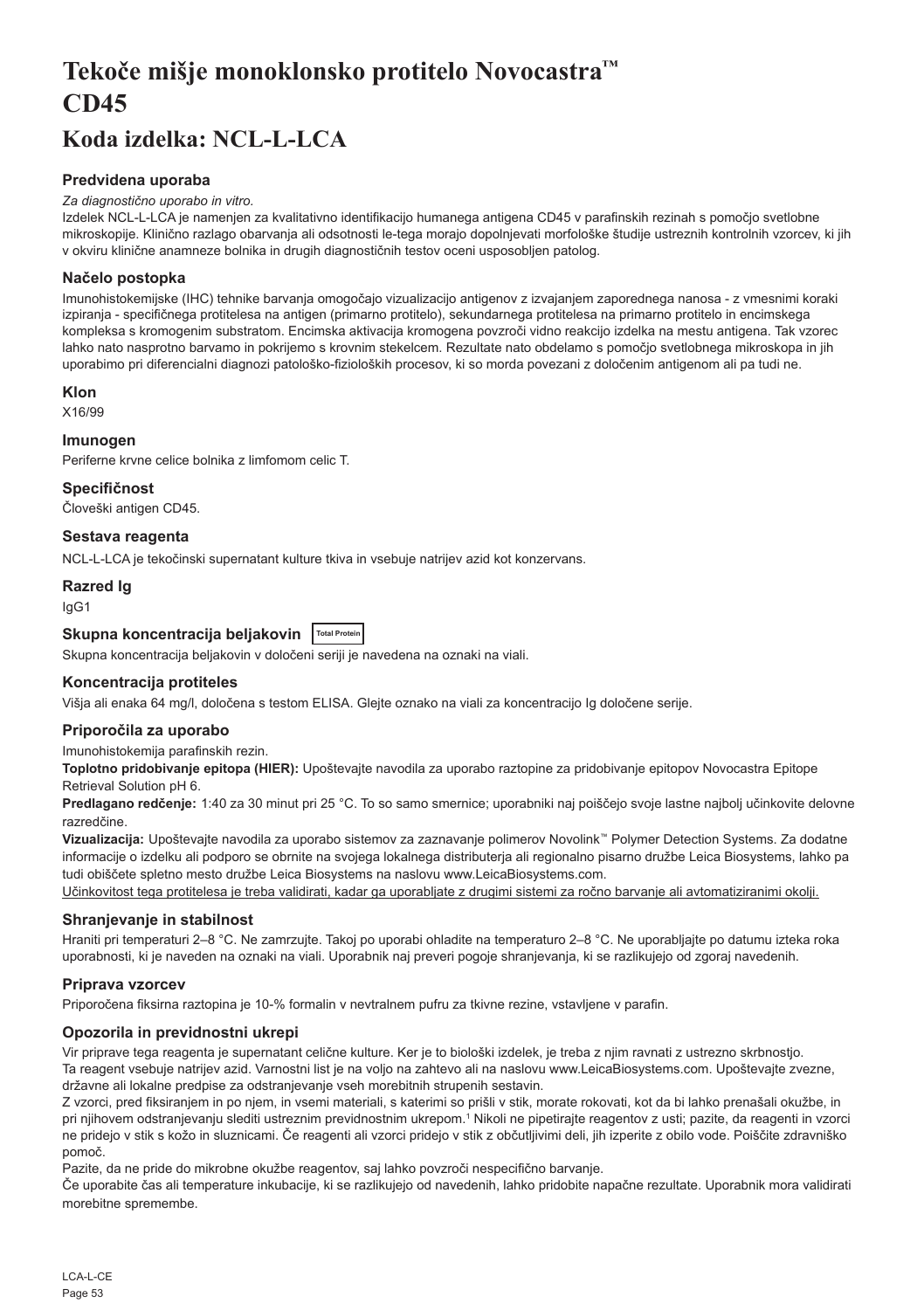## **Kontrola kakovosti**

Razlike pri obdelavi tkiva in tehničnih postopkih v laboratoriju uporabnika lahko vodijo do precejšnje variabilnosti rezultatov, kar zahteva redne interne kontrole učinkovitosti poleg spodaj navedenih postopkov.

Kontrolni vzorci morajo biti sveži vzorci, pridobljeni z obdukcijo/biopsijo/kirurškim posegom, fiksirani s formalinom, obdelani in shranjeni v parafinskem vosku kakor hitro je mogoče ter na isti način, kot vzorci bolnikov.

## **Pozitivni kontrolni vzorci tkiva**

Uporabite jih za opredelitev pravilno pripravljenih tkiv in ustreznih tehnik barvanja.

Pri vsakem postopku barvanja morate vsakemu sklopu preizkusnih pogojev dodati en pozitiven kontrolni vzorec tkiva. Za kar najboljšo kontrolo kakovosti in boljše zaznavanje manjših stopenj razkroja reagenta je bolj primerno uporabiti tkivo s šibkim pozitivnim obarvanjem kot tkivo z močnim pozitivnim obarvanjem.<sup>2</sup>

Za pozitivni kontrolni vzorec tkiva priporočamo tkivo tonzil.

Če pozitivni kontrolni vzorci tkiva ne pokažejo pozitivnega obarvanja, morate rezultate preizkusnih vzorcev zavreči kot neveljavne.

#### **Negativni kontrolni vzorci tkiva**

Pregledati jih morate po pregledu pozitivnih kontrolnih vzorcev tkiva, da preverite specifičnost oznake ciljnega antigena glede na primarno protitelo.

Za negativno kontrolo tkiva priporočamo tkivo skeletnih mišic.

Drugače pa se kot negativni kontrolni vzorci pogosto uporablja vrsta različnih celic, ki so prisotne v večini rezin tkiv, vendar pa mora tako uporabo preveriti uporabnik.

Nespecifično barvanje, če je prisotno, je običajno razpršeno. Opazite lahko tudi posamično obarvanje vezivnega tkiva v rezinah tkiv, kot posledica premočnega fiksiranja s formalinom. Za razlago rezultatov obarvanja uporabite nespremenjene celice. Obarvanje nekrotičnih ali degeneriranih celic je pogosto nespecifično.<sup>3</sup> Lažno pozitivni rezultati se lahko pojavijo zaradi ne-imunološke vezave proteinov ali produktov reakcije substrata. Povzročijo jih lahko tudi endogeni encimi, kot so psevdoperoksidaza (eritrociti), endogena peroksidaza (citokromni C) ali endogeni biotin (npr. jetra, dojke, možgani, ledvice), odvisno od vrste uporabljenega imunskega barvila. Za razlikovanje med endogensko aktivnostjo encimov ali nespecifično vezavo encimov zaradi specifične imunske reaktivnosti, lahko barvate dodatna tkiva bolnika izključno ali s kromogenskim substratom ali encimskimi kompleksi (avidin-biotin, streptavidin, označeni polimer) in kromogenskim substratom. Če pride do specifičnega obarvanja negativnih kontrolnih vzorcev tkiva, morate rezultate vzorcev bolnika zavreči kot neveljavne.

#### **Negativni kontrolni reagent**

Za oceno nespecifičnega barvanja in boljšo razlago specifičnega obarvanja na antigenskem mestu uporabite nespecifični negativni kontrolni reagent namesto primarnega protitelesa z eno rezino vsakega vzorca bolnika.

#### **Bolnikovo tkivo**

Nazadnje preglejte bolnikove vzorce, obarvane z izdelkom NCL-L-LCA. Intenzivnost pozitivnega obarvanja ocenite v okviru morebitnega nespecifičnega obarvanja ozadja z negativnim kontrolnim reagentom. Tako kot pri vseh imunohistokemijskih preizkusih negativen rezultat pomeni, da antigen ni bil zaznan, ne pa odsotnosti antigena v testiranih celicah/tkivih. Po potrebi uporabite nabor protiteles za opredelitev napačnih negativnih reakcij.

### **Pričakovani rezultati**

#### Normalna tkiva

Klon X16/99 je zaznal antigen CD45 (antigen, skupen levkocitom) na membrani večine levkocitov, zlasti v vranici, bezgavkah, priželjcu in tonzilah. (Skupno število ocenjenih normalnih primerov = 44).

#### Nenormalna tkiva

Klon X16/99 je obarval 108/108 difuznih limfomov velikih celic B, 12/12 kroničnih limfocitnih limfomov, 11/11 folikularnih limfomov, 7/7 limfomov plaščnih celic, 7/7 anaplastičnih velikoceličnih limfomov celic T, 4/4 angioimunoblastnih limfomov celic T, 2/2 limfomov celic T/NK, 2/2 limfocitnih predominantno Hodgkinovih bolezni, 1/1 akutnega limfoblastnega limfoma celic B, 1/1 akutnega limfoblastnega limfoma primitivnih celic B/T, 1/1 limfoma perifernih celic T, 1/1 limfoma celic T in 1/1 limfoma obrobnih celic. Obarvanja niso opazili pri klasični Hodgkinovi bolezni (0/5), Hodgkinovi bolezni mešanih celic (0/2), limfocitni izčrpavajoči Hodgkinovi bolezni (0/1), Hodgkinovi bolezni tipa nodularne skleroze (0/1), tumorjih ščitnice (0/4), tumorjih pljuč (0/4), tumorjih jajčnikov (0/4), jetrnih tumorjih (0/4), možganskih tumorjih (0/2), tumorjih požiralnika (0/2), tumorjih dojke (0/2), tumorjih želodca (0/2), tumorjih mehkih tkiv (0/2), tumorjih jezika (0/2), metastatskih tumorjih neznanega izvora (0/2), ledvičnih tumorjih (0/2), tumorjih materničnega vratu (0/2), tumorjih testisov (0/2), tumorjih kolona (0/2), tumorjih rektuma (0/2), kožnih tumorjih (0/2), tumorju grla (0/1) in tumorju priželjca (0/1). (Skupno število ocenjenih primerov s tumorji = 211).

#### **Izdelek NCL-L-LCA se priporoča za zaznavanje človeške beljakovine CD45 v normalnih in neoplastičnih tkivih kot dodatna analiza ob konvencionalni histopatologiji z uporabo neimunskih histokemičnih barvil.**

#### **Splošne omejitve**

Imunohistokemija je diagnostični postopek z več koraki, ki zahteva specializirano usposabljanje za izbiro ustreznih reagentov, izbiro, fiksiranje in obdelavo tkiv, pripravo IHC preparata in razlago rezultatov obarvanja.

Obarvanje tkiva je odvisno od rokovanja s tkivom in njegovo obdelavo pred barvanjem. Nepravilno fiksiranje, zamrzovanje, odtajanje, izpiranje, sušenje, segrevanje, rezanje ali okužba z drugimi tkivi ali tekočinami lahko povzroči nastanek artefaktov, lovljenje protitelesa ali lažne negativne rezultate. Nedosledni rezultati so lahko posledica razlik pri metodah fiksiranja in priprave ali pa so del nepravilnosti tkiva samega.4 Prekomerno ali nepopolno nasprotno barvanje lahko neugodno vpliva na pravilno tolmačenje rezultatov.

Klinično razlago obarvanja ali odsotnosti le-tega morajo dopolnjevati morfološke študije ustreznih kontrolnih vzorcev, ki jih v okviru klinične anamneze bolnika in drugih diagnostičnih testov oceni usposobljen patolog.

Protitelesa družbe Leica Biosystems Newcastle Ltd so namenjena uporabi, kot je navedeno, na zamrznjenih ali v parafin vstavljenih rezinah z določenimi zahtevami za fiksiranje. Lahko pride do nepričakovanega izražanja antigena, zlasti pri neoplazmah. Pri klinični razlagi obarvane rezine tkiva morate upoštevati morfološko analizo in oceno ustreznih kontrol.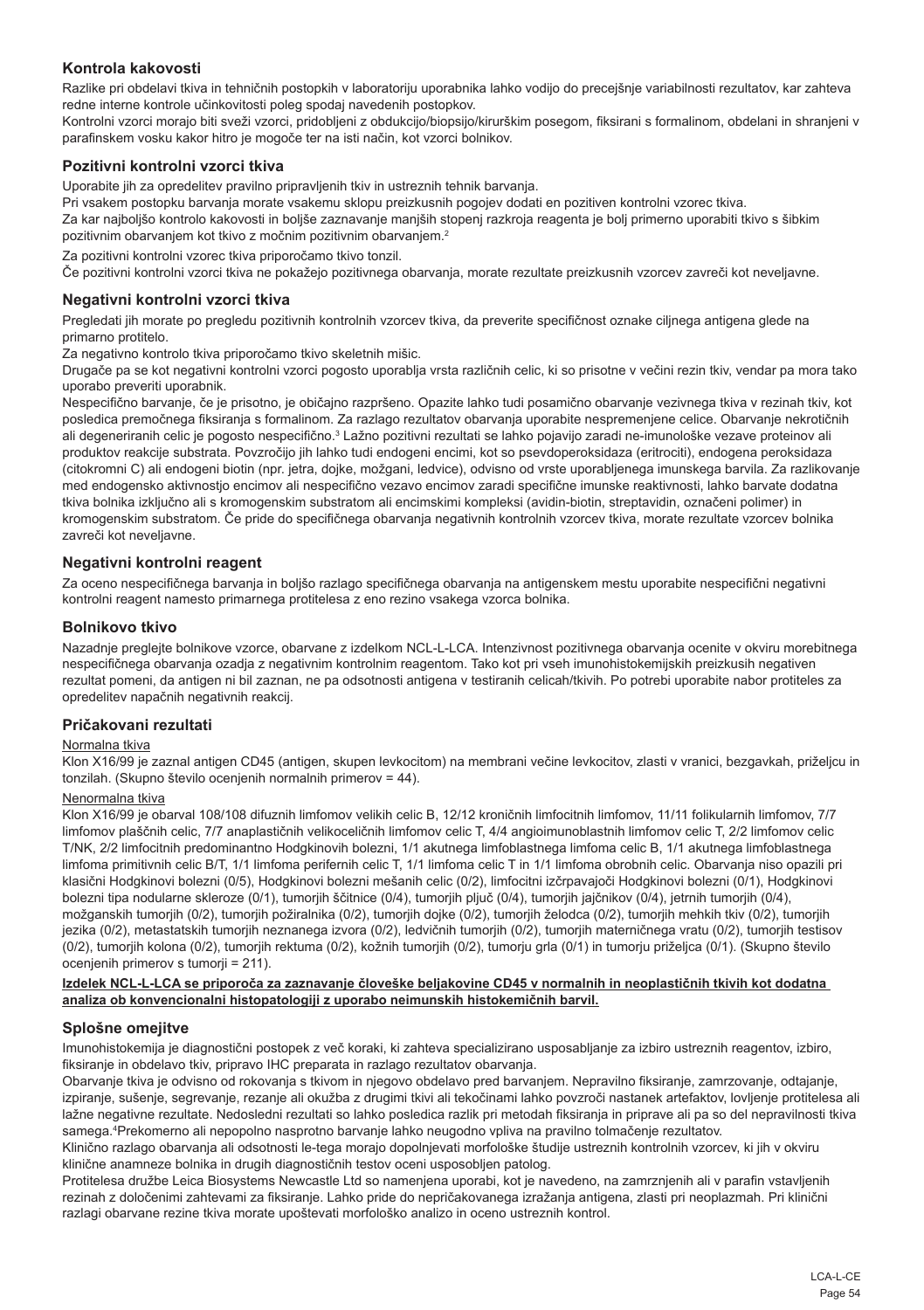## **Splošna literatura**

- 1. National Committee for Clinical Laboratory Standards (NCCLS). Protection of laboratory workers from infectious diseases transmitted by blood and tissue; proposed guideline. Villanova, P.A. 1991; 7(9). Order code M29-P.
- 2. Battifora H. Diagnostic uses of antibodies to keratins: a review and immunohistochemical comparison of seven monoclonal and three polyclonal antibodies. Progress in Surgical Pathology. 6:1–15. eds. Fenoglio-Preiser C, Wolff CM, Rilke F. Field & Wood, Inc., Philadelphia.
- 3. Nadji M, Morales AR. Immunoperoxidase, part I: the techniques and pitfalls. Laboratory Medicine. 1983; 14:767.
- 4. Omata M, Liew CT, Ashcavai M, Peters RL. Nonimmunologic binding of horseradish peroxidase to hepatitis B surface antigen: a possible source of error in immunohistochemistry. American Journal of Clinical Pathology. 1980; 73:626.
- 5. Sylvester KG, Nesbit M, Radu A, et al. Adenoviral-mediated gene transfer in wound healing: acute inflammatory response in human skin in the SCID mouse model. Wound Repair and Regeneration. 2000; 8(1):36-44.
- 6. Kauma SW, Huff TF, Hayes N, et al. Placental Fas ligand expression is a mechanism for maternal immune tolerance to the fetus. The Journal of Clinical Endocrinology and Metabolism. 1999; 84(6):2188-2194.
- 7. Oliveira E, Madureira R, Távora I. Citologia biópsia aspirativa do nódulo hepático (estudo de 503 casos). Revista da FML. 1999; 4(Supl.3):29-34.

## **Dodatki in spremembe k prejšnji izdaji**

Pričakovani rezultati.

## **Datum izdaje**

07 november 2018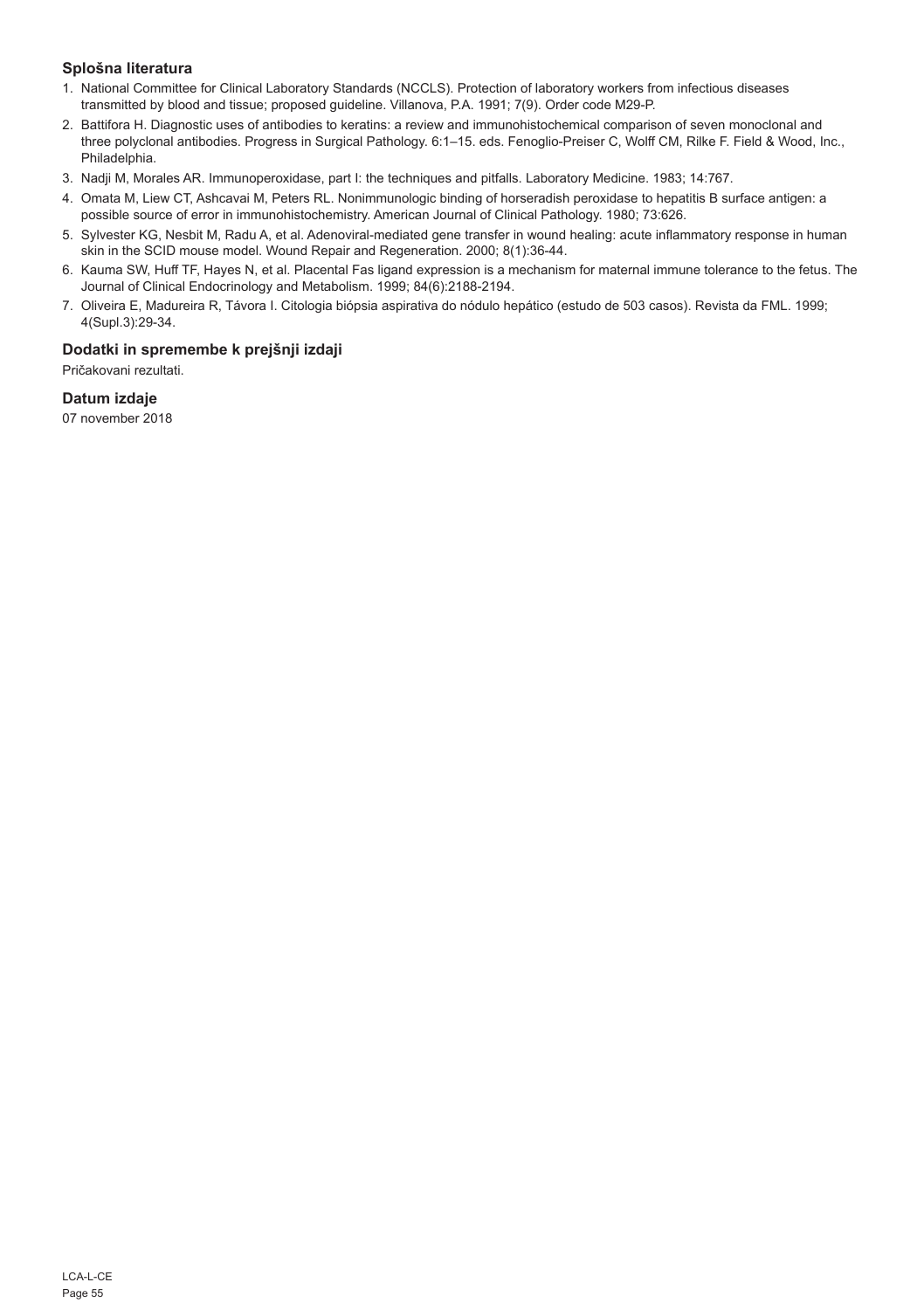## <span id="page-56-0"></span>**Novocastra™ Tekutá myší monoklonální protilátka CD45**

## **Kód výrobku: NCL-L-LCA**

## **Zamýšlené použití**

#### *Pro diagnostické použití in vitro.*

NCL-L-LCA je určen ke kvalitativnímu stanovení lidského antigenu CD45 světelnou mikroskopií na parafínových řezech. Klinickou interpretaci jakéhokoliv barvení nebo jeho nepřítomnosti je nutné doplnit morfologickým vyšetřením s použitím správných kontrol a zhodnotit je musí kvalifikovaný patolog v kontextu s klinickou anamnézou pacienta a jinými diagnostickými testy.

## **Princip metody**

Imunohistochemické (IHC) barvicí techniky umožňují vizualizaci antigenů pomocí sekvenční aplikace specifické protilátky proti antigenu (primární protilátka), sekundární protilátky proti primární protilátce a enzymového komplexu s chromogenním substrátem s interponovanými omývacími kroky. Enzymatická aktivace chromogenu má za následek viditelnou reakci produktu v místě antigenu. Vzorek pak může být kontrastně nabarven a překryt krycím sklíčkem. Výsledky se interpretují ve světelném mikroskopu; jsou pomůckou v diferenciální diagnostice patofyziologických procesů, které mohou, ale nemusí, souviset s příslušným antigenem.

## **Klon**

X16/99

## **Imunogen**

Buňky periferní krve pacienta s T lymfomem.

#### **Specificita**

Lidský antigen CD45.

**Složení reagencie**

Produkt NCL-L-LCA je tekutý supernatant z tkáňové kultury obsahující jako konzervační prostředek azid sodný.

## **Třída Ig**

IgG1

| Koncentrace celkového proteinu  Total Protein |  |
|-----------------------------------------------|--|
|-----------------------------------------------|--|

Koncentrace celkového proteinu specifická pro šarži je uvedena na štítku na lahvičce.

## **Koncentrace protilátek**

64 mg/l nebo vyšší, stanovená metodou ELISA. Koncentrace imunoglobulinu (Ig) specifická pro šarži je uvedena na štítku na lahvičce.

#### **Doporučení k použití**

Imunohistochemické vyšetření na parafínových řezech.

**Teplem indukované odmaskování epitopu (Heat Induced Epitope Retrieval, HIER):** Postupujte podle pokynů k použití k roztoku Novocastra Epitope Retrieval Solution pH 6.

**Doporučené ředění:** 1:40 po dobu 30 minut při 25 °C. Toto doporučení je uvedeno jako vodítko; uživatelé musí stanovit vlastní optimální pracovní ředění.

**Vizualizace:** Postupujte podle návodu k použití k systémům pro detekci polymerů Novolink™. Další informace o produktu nebo podporu si vyžádejte od místního distributora nebo oblastní kanceláře společnosti Leica Biosystems, nebo alternativně navštivte web Leica Biosystems: www.LeicaBiosystems.com

Výkon této protilátky je třeba validovat, pokud se používá s jinými systémy pro ruční barvení nebo na automatických platformách.

## **Skladování a stabilita**

Skladujte při teplotě 2–8 °C. Nezmrazujte. Okamžitě po použití vraťte do teploty 2–8 °C. Nepoužívejte po uplynutí data exspirace uvedeného na štítku na lahvičce. Podmínky skladování jiné než výše uvedené musí uživatel validovat.

## **Příprava vzorku**

Fixační roztok doporučený pro řezy tkáně zalité v parafinu je 10% formalín pufrovaný na neutrální pH.

## **Varování a bezpečnostní opatření**

Tato reagencie byla připravena ze supernatantu z buněčné kultury. Protože jde o biologický produkt, je nutno manipulaci s ní věnovat náležitou pozornost.

Tato reagencie obsahuje azid sodný. Bezpečnostní list materiálu je k dispozici na požádání nebo je dostupný na webu www.LeicaBiosystems.com

Údaje o likvidaci jakýchkoli potenciálně toxických komponent prostudujte ve federálních, státních nebo místních nařízeních. Se vzorky, před fixací i po fixaci, a se všemi materiály jim vystavenými, je nutno zacházet, jako by mohly způsobit přenos infekce, a likvidovat je s náležitými bezpečnostními opatřeními.1 Reagencie nikdy nepipetujte ústy a zabraňte styku reagencií a vzorků s kůží a sliznicemi. Pokud se reagencie nebo vzorky dostanou do kontaktu s citlivými oblastmi, omyjte je velkým množstvím vody. Vyhledejte lékařskou pomoc.

Minimalizujte mikrobiální kontaminaci reagencií, mohlo by dojít ke zvýšení výskytu nespecifického barvení.

Inkubační doby nebo teploty jiné než předepsané mohou vést k chybným výsledkům. Všechny takové změny musí být uživatelem validovány.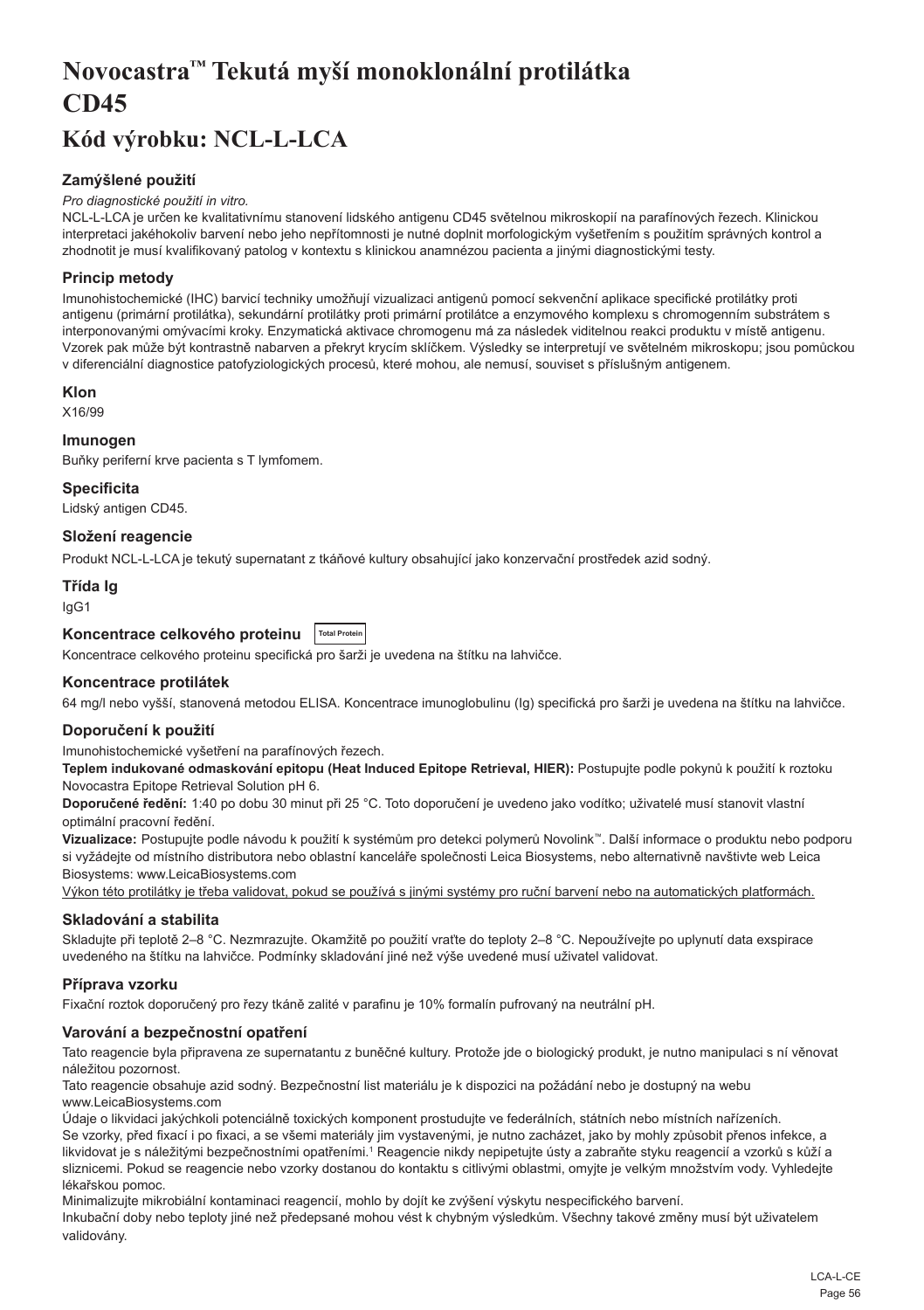## **Kontrola jakosti**

Rozdíly ve zpracování tkání a v technických postupech v laboratoři uživatele mohou způsobit významnou variabilitu výsledků, což vyžaduje kromě níže uvedených postupů i pravidelné provádění kontrol v laboratoři.

Kontroly musí být čerstvé pitevní/bioptické/operační vzorky co nejdříve fixované formalínem, zpracované a zalité do parafínového vosku, stejným způsobem jako vzorek/vzorky pacienta.

## **Pozitivní tkáňová kontrola**

Používá se k průkazu správně připravených tkání a správných barvicích technik.

V každém barvicím cyklu musí být použita jedna pozitivní tkáňová kontrola pro každý soubor testovacích podmínek.

Pro optimální kontrolu jakosti a k detekci menšího stupně degradace reagencie je vhodnější tkáň se slabým pozitivním barvením než tkáň se silným pozitivním barvením.<sup>2</sup>

Doporučená pozitivní tkáňová kontrola je tonzila.

Pokud pozitivní tkáňová kontrola nevykazuje pozitivní barvení, musí být výsledky testovaných vzorků považovány za neplatné.

### **Negativní tkáňová kontrola**

Musí být vyšetřena po pozitivní tkáňové kontrole k ověření specificity označení cílového antigenu primární protilátkou. Doporučená negativní tkáňová kontrola je kosterní sval.

Alternativně často představuje místa negativní kontroly řada různých typů buněk přítomných ve většině tkáňových řezů, to ale musí uživatel validovat.

Nespecifické barvení, je-li přítomno, má obvykle difúzní vzhled. V řezech ze tkání nadměrně fixovaných formalínem může být také zjištěno sporadické barvení pojivové tkáně. K interpretaci výsledků barvení použijte neporušené buňky. Nekrotické nebo degenerované buňky se často barví nespecificky.3 Falešně pozitivní výsledky mohou být důsledkem neimunologické vazby proteinů nebo produktů reakčního substrátu. Mohou být také způsobeny endogenními enzymy, jako je např. pseudoperoxidáza (erytrocyty), endogenní peroxidáza (cytochrom C) nebo endogenní biotin (např. játra, prs, mozek, ledviny), podle typu použitého imunobarviva. K odlišení aktivity endogenních enzymů či nespecifické vazby enzymů od specifické imunoreaktivity mohou být barveny další tkáně pacienta výlučně chromogenním substrátem, případně enzymovými komplexy (avidin-biotin, streptavidin, značený polymer) a chromogenním substrátem. Pokud dojde v negativní tkáňové kontrole ke specifickému barvení, musí být výsledky vzorků pacienta považovány za neplatné.

## **Negativní reagenční kontrola**

K vyhodnocení nespecifického barvení a umožnění lepší interpretace specifického barvení v místě antigenu použijte na řezu z každého vzorku pacienta nespecifickou negativní reagenční kontrolu místo primární protilátky.

## **Tkáň pacienta**

Nakonec vyšetřete vzorky pacienta barvené pomocí NCL-L-LCA. Intenzita pozitivního barvení musí být zhodnocena v kontextu se vším nespecifickým barvením pozadí u negativní reagenční kontroly. Jako u každého imunohistochemického vyšetření, negativní výsledek znamená, že antigen nebyl zjištěn, nikoli, že antigen není ve vyšetřovaných buňkách/tkáních přítomen. V případě potřeby použijte k identifikaci falešně negativních reakcí panel protilátek.

## **Očekávané výsledky**

## Normální tkáně

Klon X16/99 detekoval antigen CD45 (společný antigen leukocytů) na membráně většiny leukocytů, zejména ve slezině, lymfatických uzlinách, brzlíku a tonzile. (Celkový počet normálních vyšetřovaných tkání = 44).

### Abnormální tkáně

Klon X16/99 barvil 108/108 difúzních velkobuněčných B-buněčných lymfomů, 12/12 chronických lymfocytických lymfomů, 11/11 folikulárních lymfomů, 7/7 lymfomů z plášťových buněk, 7/7 anaplastických velkobuněčných T lymfomů, 4/4 angioimunoblastických T lymfomů, 2/2 T/NK lymfomů, 2/2 lymfocytických predominantních lymfomů při Hodgkinově chorobě, 1/1 akutního lymfoblastického lymfomu z B-buněk, 1/1 akutního lymfoblastického lymfomu z primitivních B/T buněk, 1/1 periferního T-lymfomu, 1/1 T-lymfomu a 1/1 lymfomu z buněk marginální zóny. Barvení nebylo zjištěno u klasické Hodgkinovy choroby (0/5), smíšených celulárních lymfomů při Hodgkinově chorobě (0/2), u Hodgkinovy choroby s deplecí lymfocytů (0/1), nodulárně sklerotické Hodgkinovy choroby (0/1), nádorů štítné žlázy (0/4), nádorů plic (0/4), nádorů ovarií (0/4), nádorů jater (0/4), nádorů mozku (0/2), nádorů jícnu (0/2), nádorů prsu (0/2), nádorů žaludku (0/2), nádorů měkkých tkání (0/2), nádorů jazyka (0/2), metastatických nádorů neznámého původu (0/2), nádorů ledvin (0/2), nádorů děložního hrdla (0/2), testikulárních nádorů (0/2), nádorů tlustého střeva (0/2), nádorů rekta (0/2), nádorů kůže (0/2), nádoru hrtanu (0/1) ani nádoru brzlíku (0/1). (Celkový počet vyšetřovaných nádorů = 211).

## **NCL-L-LCA se doporučuje k detekci lidského proteinu CD45 v normálních a neoplastických tkáních jako doplněk ke konvenční histopatologii s použitím neimunologických histochemických nátěrů.**

## **Obecná omezení**

Imunohistochemické vyšetření je vícekrokový diagnostický proces, který spočívá ve specializovaném školení ve výběru vhodných reagencií; výběru, fixaci a zpracování tkání; přípravě imunohistochemickího sklíčka; a v interpretaci výsledků barvení. Barvení tkáně závisí na manipulaci s tkání a jejím zpracování před barvením. Nesprávným postupem při fixaci, zmrazení, rozmrazení, omývání, sušení, zahřívání, krájení řezů nebo kontaminací jinými tkáněmi či tekutinami mohou vzniknout artefakty, může dojít k vychytávání protilátek nebo k falešně negativním výsledkům. Nekonzistentní výsledky mohou být důsledkem odchylek ve fixačních metodách a metodách zalití, nebo přirozených odchylek ve tkáni.<sup>4</sup> Nadměrné nebo nedostatečné kontrastní barvení může narušit správnou interpretaci výsledků.

Klinickou interpretaci jakéhokoliv barvení nebo jeho nepřítomnosti je nutné doplnit morfologickým vyšetřením s použitím správných kontrol a zhodnotit je musí kvalifikovaný patolog v kontextu s klinickou anamnézou pacienta a jinými diagnostickými testy. Protilátky společnosti Leica Biosystems Newcastle Ltd se používají, jak bylo uvedeno, u zmrazených nebo u parafínových řezů se specifickými požadavky na fixaci. Může dojít k expresi neočekávaných antigenů, zejména u nádorů. Klinická interpretace jakéhokoli barveného tkáňového řezu musí zahrnovat morfologickou analýzu a zhodnocení příslušných kontrol.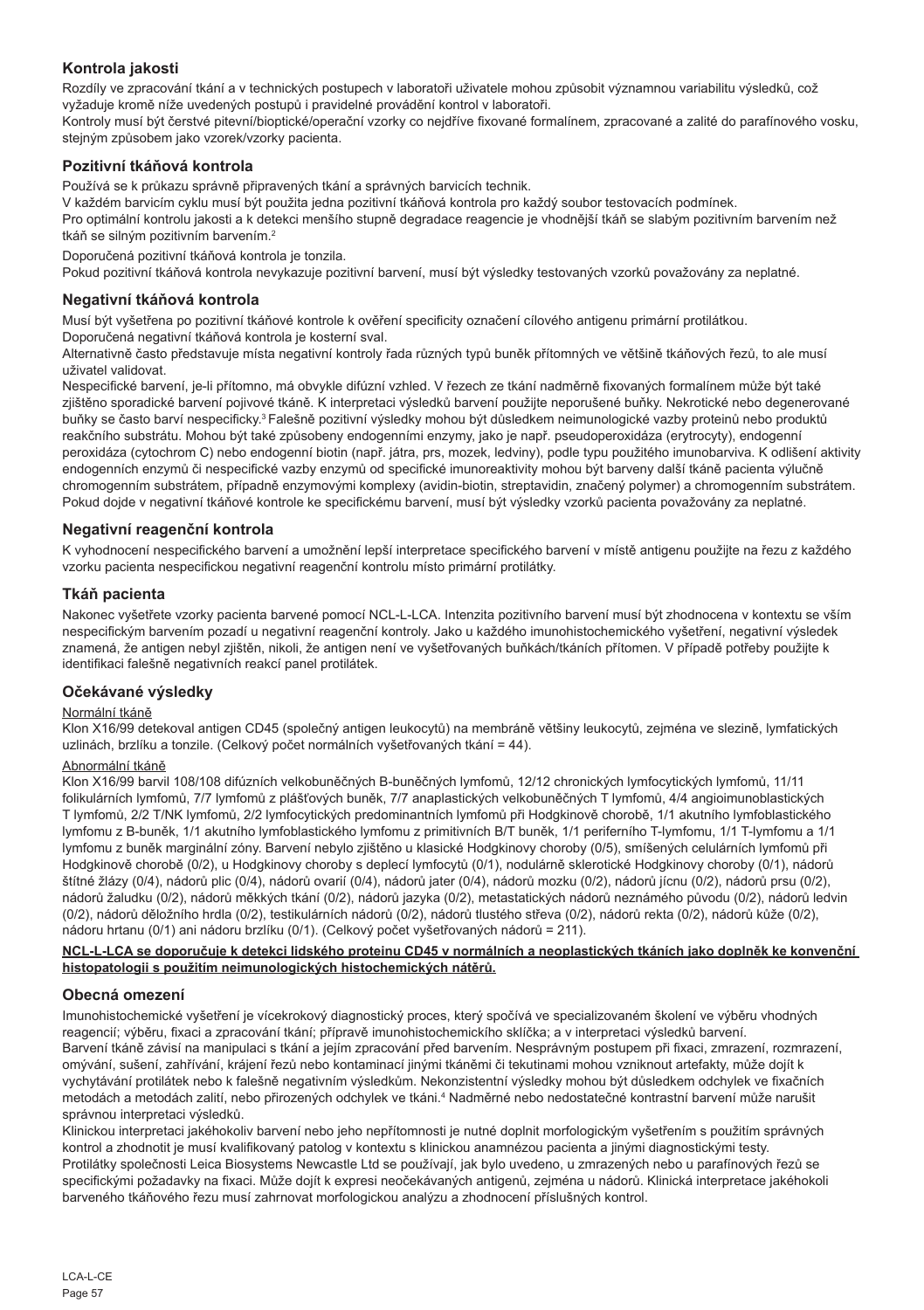## **Literatura - všeobecná**

- 1. National Committee for Clinical Laboratory Standards (NCCLS). Protection of laboratory workers from infectious diseases transmitted by blood and tissue; proposed guideline. Villanova, P.A. 1991; 7(9). Order code M29-P.
- 2. Battifora H. Diagnostic uses of antibodies to keratins: a review and immunohistochemical comparison of seven monoclonal and three polyclonal antibodies. Progress in Surgical Pathology. 6:1–15. eds. Fenoglio-Preiser C, Wolff CM, Rilke F. Field & Wood, Inc., Philadelphia.
- 3. Nadji M, Morales AR. Immunoperoxidase, part I: the techniques and pitfalls. Laboratory Medicine. 1983; 14:767.
- 4. Omata M, Liew CT, Ashcavai M, Peters RL. Nonimmunologic binding of horseradish peroxidase to hepatitis B surface antigen: a possible source of error in immunohistochemistry. American Journal of Clinical Pathology. 1980; 73:626.
- 5. Sylvester KG, Nesbit M, Radu A, et al. Adenoviral-mediated gene transfer in wound healing: acute inflammatory response in human skin in the SCID mouse model. Wound Repair and Regeneration. 2000; 8(1):36-44.
- 6. Kauma SW, Huff TF, Hayes N, et al. Placental Fas ligand expression is a mechanism for maternal immune tolerance to the fetus. The Journal of Clinical Endocrinology and Metabolism. 1999; 84(6):2188-2194.
- 7. Oliveira E, Madureira R, Távora I. Citologia biópsia aspirativa do nódulo hepático (estudo de 503 casos). Revista da FML. 1999; 4(Supl.3):29-34.

## **Opravy předchozího vydání**

Očekávané výsledky.

## **Datum vydání**

07 listopad 2018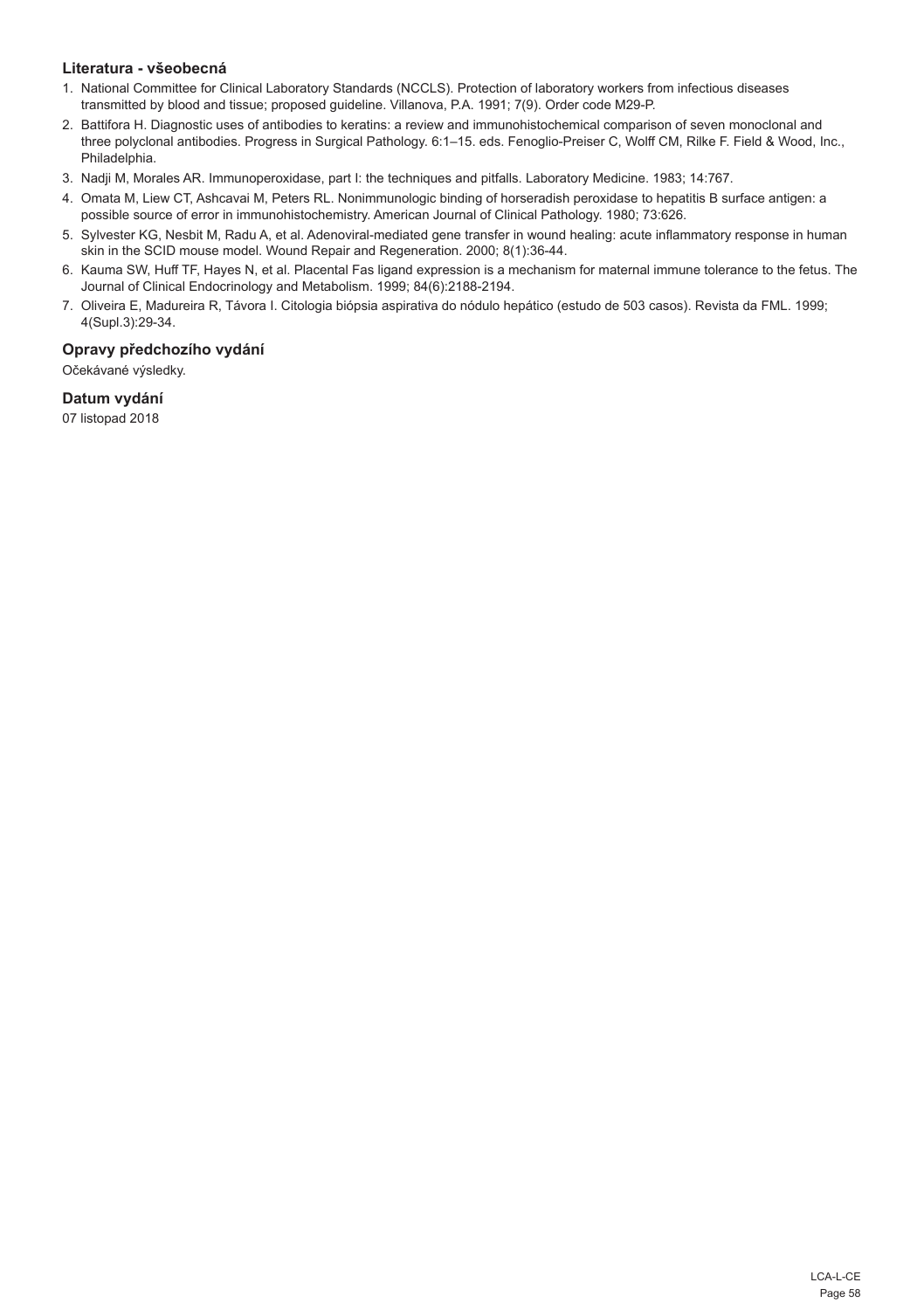## <span id="page-59-0"></span>**Tekutá myšia monoklonálna protilátka Novocastra™ CD45**

## **Kód produktu: NCL-L-LCA**

## **Zamýšľané použitie**

#### *Na diagnostické použitie in vitro.*

NCL-L-LCA slúži na kvalitatívnu identifikáciu ľudského antigénu CD45 v parafínových rezoch pomocou svetelnej mikroskopie. Klinická interpretácia akéhokoľvek zafarbenia alebo jeho absencie musí byť kombinovaná s morfologickými vyšetreniami pri použití zodpovedajúcich kontrol. Výsledky je nutné vyhodnotiť v kontexte klinickej anamnézy pacienta a ďalších diagnostických testov vedených kvalifikovaným patológom.

## **Princíp postupu**

Techniky imunohistochemického (IHC) zafarbenia umožňujú vizualizáciu antigénov sekvenčnou aplikáciou špecifickej protilátky proti antigénu (primárna protilátka), sekundárnej protilátky proti primárnej protilátke a enzymatického komplexu s chromogénnym substrátom. Medzi jednotlivými krokmi prebieha premývanie. Enzymatická aktivácia chromogénu vytvára v mieste antigénu viditeľné produkty reakcie. Môžete doplniť kontrastné zafarbenie vzorky a zakryť ju krycím sklíčkom. Výsledky sa interpretujú pomocou svetelného mikroskopu a napomáhajú pri diferenciálnej diagnostike patofyziologických procesov, ktoré môžu, ale nemusia byť spojené s určitým antigénom.

## **Klon**

X16/99

## **Imunogén**

Krvinky z periférnej krvi od pacienta s lymfómom T-buniek.

## **Špecificita**

Ľudský antigén CD45.

## **Zloženie činidla**

NCL-L-LCA je tekutý supernatant na tkanivovú kultiváciu obsahujúci azid sodný ako konzervačnú látku.

## **Trieda Ig**

IgG1

#### **Celková koncentrácia proteínov Total Protein**

Celkovú koncentráciu proteínov špecifickú pre šaržu nájdete na štítku fľaštičky.

## **Koncentrácia protilátok**

Vyššia alebo rovná 64 mg/l podľa ELISA. Koncentráciu Ig špecifickú pre šaržu nájdete na štítku fľaštičky.

## **Odporúčania na použitie**

Imunohistochémia parafínových rezov.

**Záchyt epitopov s tepelnou indukciou (HIER):** Postupujte podľa návodu na použitie systému Novocastra Epitope Retrieval Solution pH 6.

**Odporúčané riedenie:** 1 : 40 počas 30 minút pri teplote 25 °C. Táto hodnota je orientačná, používatelia si musia stanoviť svoje vlastné optimálne pracovné riedenia.

**Vizualizácia:** Postupujte podľa návodu na použitie systémov Novolink™ Polymer Detection Systems. Ďalšie informácie o produkte alebo podporu vám poskytne váš miestny distribútor alebo lokálne zastúpenie spoločnosti Leica Biosystems. Takisto môžete navštíviť internetovú stránku spoločnosti Leica Biosystems: www.LeicaBiosystems.com

Funkčnosť tejto protilátky je nutné validovať pri použití s inými manuálnymi systémami farbenia alebo automatizovanými platformami.

## **Uskladnenie a stabilita**

Skladujte pri teplote 2 – 8 °C. Nezmrazujte. Okamžite po použití vráťte do teploty 2 – 8 °C. Nepoužívajte po uplynutí dátumu exspirácie uvedeného na štítku fľaštičky. Iné než vyššie uvedené podmienky skladovania si vyžadujú validáciu používateľom.

## **Príprava vzorky**

Odporúčaný fixačný prípravok je 10 % neutrálny pufrovaný formalín pre bločky tkaniva zaliate do parafínu.

## **Varovania a bezpečnostné opatrenia**

Toto činidlo bolo pripravené zo supernatantu bunkovej kultúry. Keďže ide o biologický produkt, pri manipulácii je nutné vynaložiť zodpovedajúcu starostlivosť.

Toto činidlo obsahuje azid sodný. Materiálový bezpečnostný list je k dispozícii na požiadanie alebo na stránke www.LeicaBiosystems.com.

Likvidáciu prípadných potenciálne toxických súčastí definujú federálne, štátne alebo miestne predpisy.

So vzorkami pred fixáciou a po nej a všetkými materiálmi, ktoré s nimi prišli do kontaktu, je nutné manipulovať ako s potenciálne infekčnými a zlikvidovať ich pri dodržaní zodpovedajúcich bezpečnostných opatrní.<sup>1</sup> Činidlá nikdy nepipetujte ústami a zabráňte kontaktu činidiel a vzoriek s kožou a sliznicami. Ak sa činidlá alebo vzorky dostanú do kontaktu s citlivými oblasťami, umyte ich veľkým množstvom vody. Vyhľadajte lekársku pomoc.

Minimalizujte mikrobiálnu kontamináciu činidiel. V opačnom prípade môže dôjsť k zvýšeniu nešpecifického zafarbenia.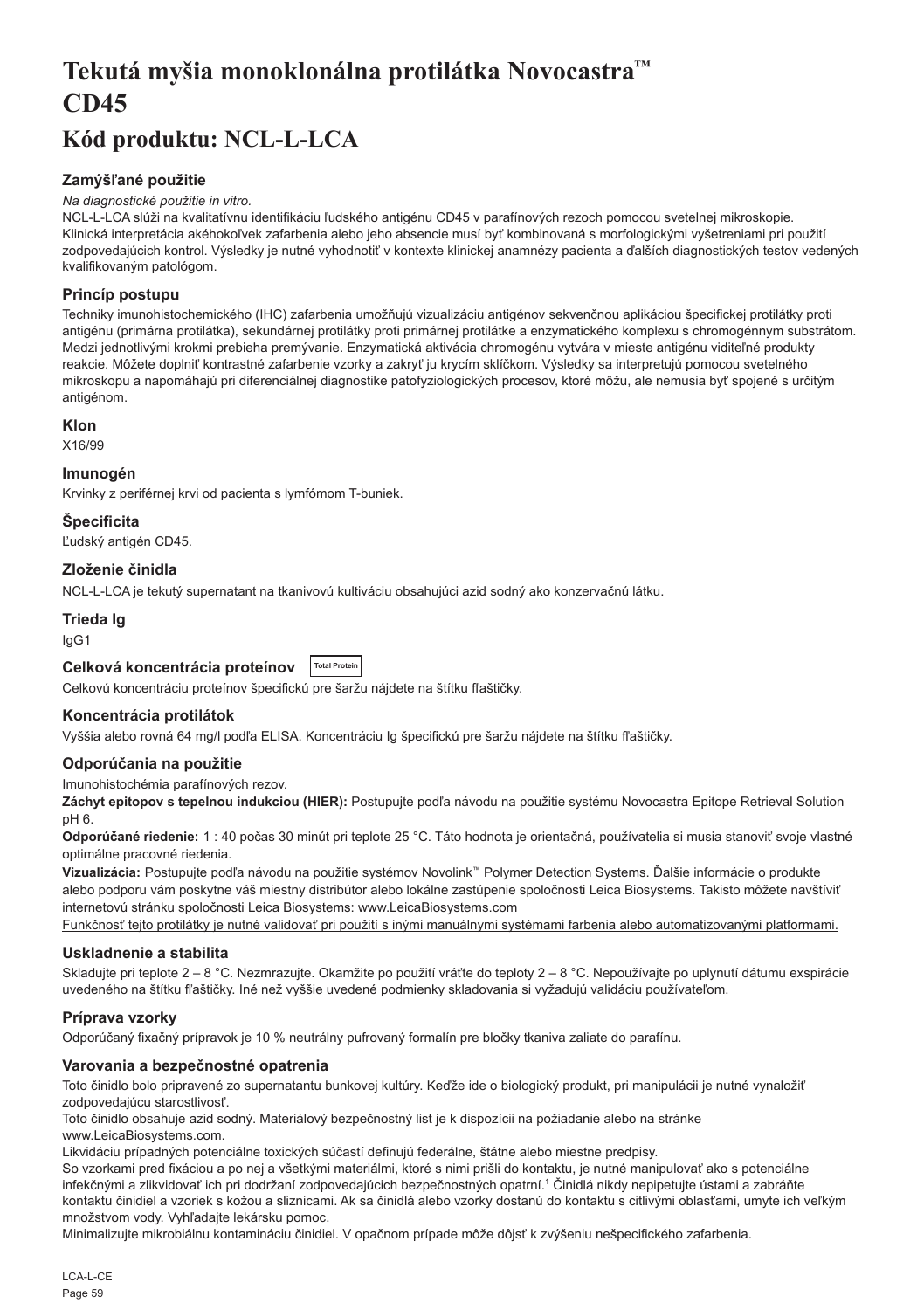Nedodržanie predpísaných inkubačných dôb alebo teplôt môže viesť k nesprávnym výsledkom. Všetky takéto zmeny si vyžadujú validáciu používateľom.

## **Kontrola kvality**

Rozdiely v spracovaní tkaniva a technických postupoch v laboratóriu používateľa môžu viesť k významnému kolísaniu výsledkov, čo si vyžaduje, okrem nasledujúcich postupov, aj pravidelné interné kontroly.

Kontroly by mali byť čerstvé pitevné/bioptické/chirurgické vzorky fixované čo najskôr formalínom a spracované zaliatím do parafínu rovnakým spôsobom ako vzorky pacienta.

## **Pozitívna kontrola tkanivom**

Identifikuje správne pripravené tkanivá a správne techniky zafarbenia.

Každá súprava testových podmienok v každom cykle zafarbenia musí obsahovať jednu pozitívnu kontrolu tkanivom.

Tkanivo so slabým pozitívnym farbením je pre optimálnu kontrolu kvality a na detekciu slabšej degradácie činidla vhodnejšie než tkanivo so silným pozitívnym farbením.<sup>2</sup>

Odporúčané tkanivo na pozitívnu kontrolu je tonzila.

Ak pozitívna kontrola tkanivom nebude vykazovať pozitívne zafarbenie, výsledky testovaných vzoriek je nutné považovať za neplatné.

#### **Negatívna kontrola tkanivom**

Nutné vyšetriť po pozitívnej kontrole tkanivom s cieľom overiť špecificitu značenia cieľového antigénu primárnou protilátkou. Odporúčané tkanivo na negatívnu kontrolu je kostrový sval.

Ako negatívnu kontrolu je možné použiť aj rôzne typy buniek prítomné vo väčšine tkanivových rezov, takýto postup si však vyžaduje validáciu používateľom.

Prípadné nešpecifické farbenie má obvykle difúzny vzhľad. V rezoch tkanív silne fixovaných formalínom môže byť pozorované sporadické farbenie spojiva. Na interpretáciu výsledkov farbenia používajte intaktné bunky. Nekrotické alebo degenerované bunky sa často farbia nešpecificky.<sup>3</sup> Falošne pozitívne výsledky môžu byť pozorované v dôsledku neimunologickej väzby proteínov alebo produktov reakcie substrátu. Môžu byť spôsobené aj endogénnymi enzýmami, ako napr. pseudoperoxidázou (erytrocyty), endogénnou peroxidázou (cytochróm C) alebo endogénnym biotínom (napr. pečeň, prsník, mozog, oblička) v závislosti od typu imunologického farbenia. S cieľom diferencovať endogénnu enzymatickú aktivitu alebo nešpecifickú väzbu enzýmov od špecifickej imunoreaktivity môžete nafarbiť ďalšie vzorky tkanív pacienta výhradne substrátovým chromogénom alebo enzymatickými komplexmi (avidín-biotín, streptavidín, značený polymér), resp. substrátovým chromogénom. V prípade špecifického farbenia v negatívnej kontrole tkanivom je nutné výsledky vzoriek pacienta považovať za neplatné.

#### **Negatívna kontrola činidlom**

Na vyhodnotenie nešpecifického zafarbenia použite nešpecifickú negatívnu kontrolu činidlom miesto primárnej protilátky s rezom jednotlivých vzoriek pacienta, čo umožní lepšiu interpretáciu špecifického farbenia na mieste antigénu.

#### **Tkanivo pacienta**

Pacientske vzorky zafarbené prípravkom NCL-L-LCA preskúmajte ako posledné. Intenzitu pozitívneho farbenia je nutné vyhodnotiť v kontexte prípadného

nešpecifického zafarbenia negatívnej kontroly činidlom na pozadí. Podobne ako pri všetkých imunohistochemických testov znamená negatívny výsledok, že antigén nebol detegovaný. Nepotvrdzuje jeho absenciu v testovaných bunkách/tkanivách. V prípade potreby identifikujte falošne negatívne reakcie pomocou panelu protilátok.

#### **Očakávané výsledky**

#### Normálne tkanivá

Klon X16/99 detegoval antigén CD45 (bežný leukocytový antigén) na membráne väčšiny leukocytov, najmä v slezine, lymfatických uzlinách, týmuse a tonzilách. (Celkový počet normálnych vyšetrených prípadov = 44).

#### Abnormálne tkanivá

Klon X16/99 zafarbil 108/108 difúznych veľkobunkových B-lymfómov, 12/12 chronických lymfocytárnych lymfómov, 11/11 folikulárnych lymfómov, 7/7 lymfómov z plášťových buniek, 7/7 anaplastických veľkobunkových T-lymfómov, 4/4 angioimunoblastových T-lymfómov, 2/2 T/NK-bunkových lymfómov, 2/2 Hodgkinových lymfómov s lymfocytárnou predominanciou, 1/1 B-bunkového akútneho lymfoblastového lymfómu, 1/1 primitívneho B/T-bunkového akútneho lymfoblastového lymfómu, 1/1 periférneho T-bunkového lymfómu, 1/1 T-bunkového lymfómu a 1/1 lymfómu okrajovej zóny. Žiadne zafarbenie sa nepozorovalo pri klasických Hodgkinových lymfómoch (0/5), Hodgkinových lymfómoch so zmiešanou celularitou (0/2), Hodgkinovom lymfóme s lymfocytárnou depléciou (0/1), nodulárne sklerotizujúcom Hodgkinovom lymfóme (0/1), nádoroch štítnej žľazy (0/4), nádoroch pľúc (0/4), nádoroch vaječníkov (0/4), nádoroch pečene (0/4), nádoroch mozgu (0/2), nádoroch pažeráka (0/2), nádoroch prsníka (0/2), nádoroch žalúdka (0/2), nádoroch mäkkých tkanív (0/2), nádoroch jazyka (0/2), metastatických nádoroch neznámeho pôvodu (0/2), nádoroch obličiek (0/2), nádoroch krčka maternice (0/2), nádoroch semenníkov (0/2), nádoroch hrubého čreva (0/2), nádoroch konečníka (0/2), nádoroch kože (0/2), nádore hrtana (0/1) alebo nádore týmusu (0/1). (Celkový počet vyšetrených nádorov = 211).

#### **NCL-L-LCA je odporúčaným prostriedkom na detekciu proteínu ľudského CD45 v normálnych a neoplastických tkanivách ako doplnok ku konvenčnej histopatológii za použitia neimunologických histochemických farbení.**

## **Všeobecné limitácie**

Imunohistochémia je diagnostický postup pozostávajúci z viacerých krokov, ktorý si vyžaduje špecializované zaškolenie vo výbere zodpovedajúcich činidiel, výbere tkanív, fixácie a spracovania, príprave IHC sklíčka a interpretácii výsledkov farbenia. Farbenie tkaniva závisí od manipulácie s tkanivom a od jeho spracovania pred farbením. Nesprávna fixácia,

zmrazovanie,rozmrazovanie, premývanie, sušenie, ohrievanie, rezanie alebo kontaminácia inými tkanivami či tekutinami môžu viesť k vzniku artefaktov, záchytu protilátok alebo falošne negatívnym výsledkom. Inkonzistentné výsledky môžu byť spôsobené zmenami metód fixácie a montáže preparátov alebo inherentnými nepravidelnosťami v tkanive.4

Nadmerné alebo neúplné kontrastné farbenie môže narušiť správnosť interpretácie výsledkov.

Klinická interpretácia akéhokoľvek zafarbenia alebo jeho absencie musí byť kombinovaná s morfologickými vyšetreniami pri použití zodpovedajúcich kontrol. Výsledky je nutné vyhodnotiť v kontexte klinickej anamnézy pacienta a ďalších diagnostických testov vedených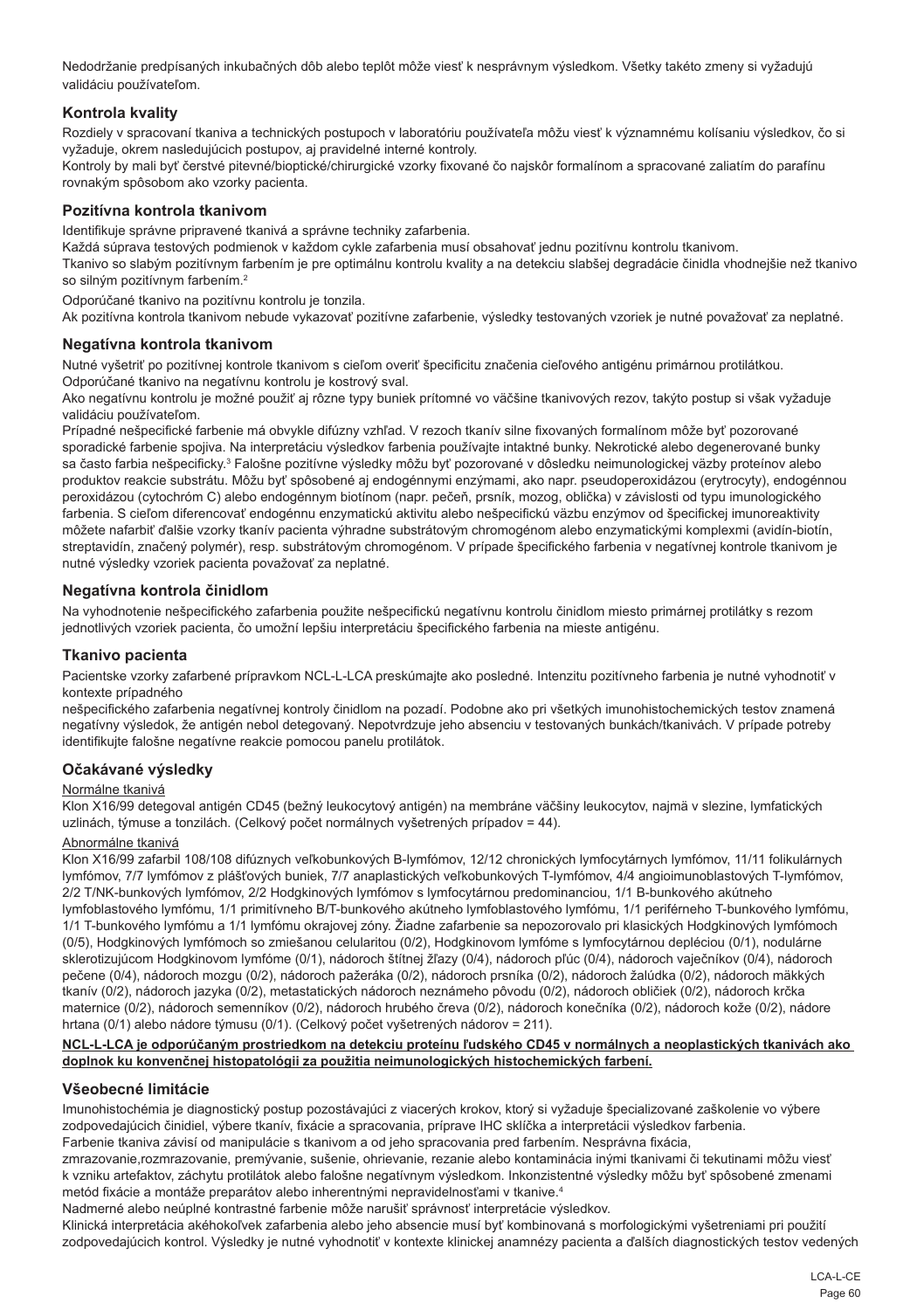kvalifikovaným patológom.

Protilátky spoločnosti Leica Biosystems Newcastle Ltd sú určené na použitie na zmrazených rezoch alebo rezoch zaliatych parafínom so špecifickými požiadavkami na fixáciu, ako uvádza tento dokument. Najmä pri neopláziách môže dôjsť k nečakanej expresii antigénov. Klinická interpretácia akýchkoľvek farbených tkanivových rezov musí zahŕňať morfologickú analýzu a vyhodnotenie zodpovedajúcich kontrol.

## **Bibliografia – všeobecne**

- 1. National Committee for Clinical Laboratory Standards (NCCLS). Protection of laboratory workers from infectious diseases transmitted by blood and tissue; proposed guideline. Villanova, P.A. 1991; 7(9). Order code M29-P.
- 2. Battifora H. Diagnostic uses of antibodies to keratins: a review and immunohistochemical comparison of seven monoclonal and three polyclonal antibodies. Progress in Surgical Pathology. 6:1–15. eds. Fenoglio-Preiser C, Wolff CM, Rilke F. Field & Wood, Inc., Philadelphia.
- 3. Nadji M, Morales AR. Immunoperoxidase, part I: the techniques and pitfalls. Laboratory Medicine. 1983; 14:767.
- 4. Omata M, Liew CT, Ashcavai M, Peters RL. Nonimmunologic binding of horseradish peroxidase to hepatitis B surface antigen: a possible source of error in immunohistochemistry. American Journal of Clinical Pathology. 1980; 73:626.
- 5. Sylvester KG, Nesbit M, Radu A, et al. Adenoviral-mediated gene transfer in wound healing: acute inflammatory response in human skin in the SCID mouse model. Wound Repair and Regeneration. 2000; 8(1):36-44.
- 6. Kauma SW, Huff TF, Hayes N, et al. Placental Fas ligand expression is a mechanism for maternal immune tolerance to the fetus. The Journal of Clinical Endocrinology and Metabolism. 1999; 84(6):2188-2194.
- 7. Oliveira E, Madureira R, Távora I. Citologia biópsia aspirativa do nódulo hepático (estudo de 503 casos). Revista da FML. 1999; 4(Supl.3):29-34.

## **Úpravy predchádzajúceho vydania**

Očakávané výsledky.

## **Dátum vydania**

07 november 2018